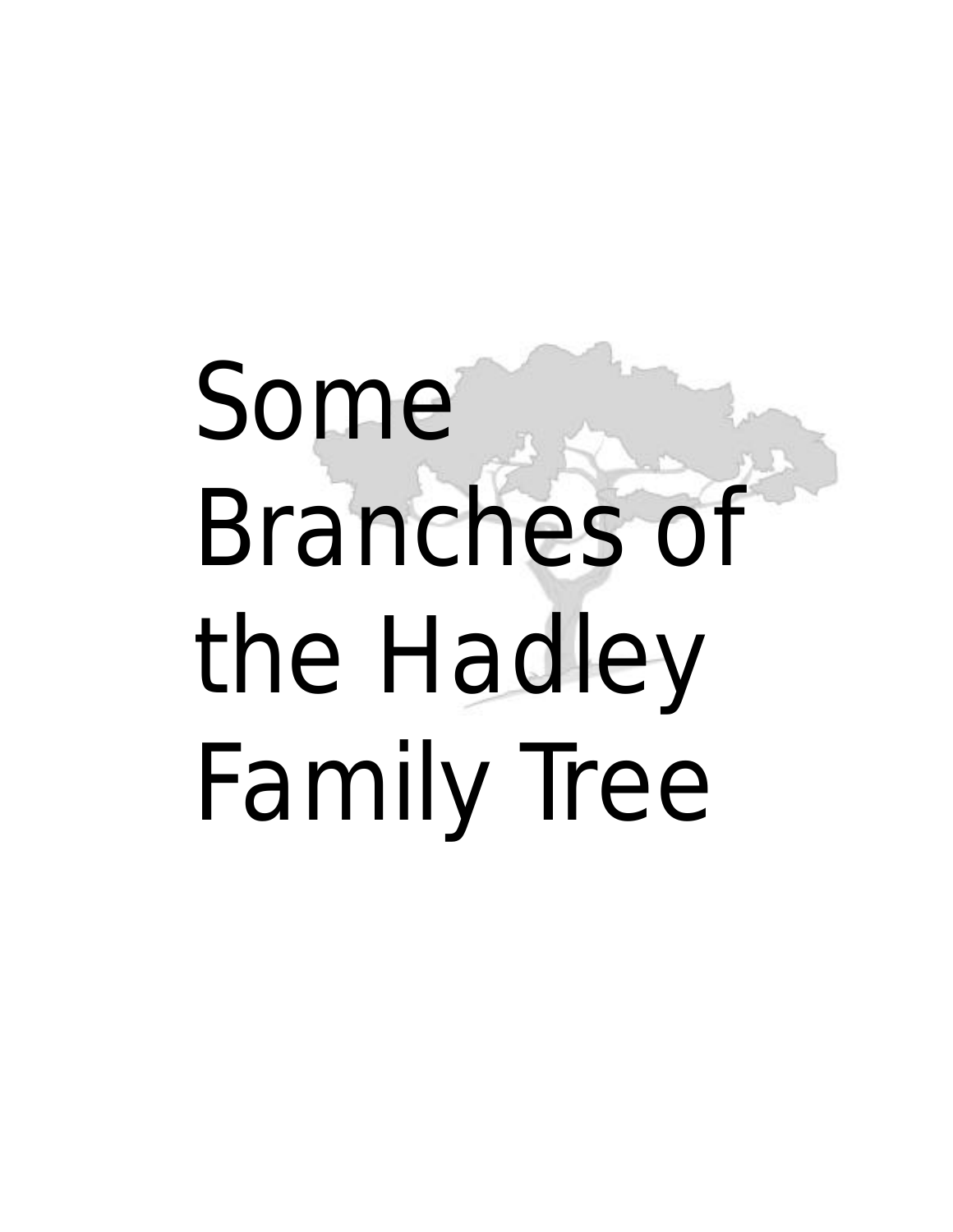**From the 1931 v**<br>**Iished by Dr. Le<br>1971, and the h<br>mother, Marion<br>pages track nine<br>Hadley.<br>The generations<br>the top of each<br>Whenever there** his publication is compiled from information obtained from the 1931 works of W. Irving Hadley of Toledo, Ohio, the data published by Dr. Lee A. Hadley of Syracuse, New York forty years later in 1971, and the handwritten notes that were assembled by my Grandmother, Marion Champney Hadley, during her later years. The following pages track nine generations of the Hadley family starting with Benjamin Hadley.

The generations are listed in order and the direct decendancy is listed at the top of each page for each individual.

Whenever there is further information available on an individual, a downpointing arrow  $(\blacktriangledown)$  precedes that individual's name in the list of offspring. The information can then be found in the listing for the next generation. If no further information is available for an individual, an up-pointing arrow  $(\triangle)$  precedes that person's name.

While every effort has been made to maintain accuracy there may be some errors. Any information on errors or omissions should be sent to me at 5481 Kemmie Lane, Mableton, GA 30126.

My e-mail address is:4csons@bellsouth.net

Larry Cronkite 1998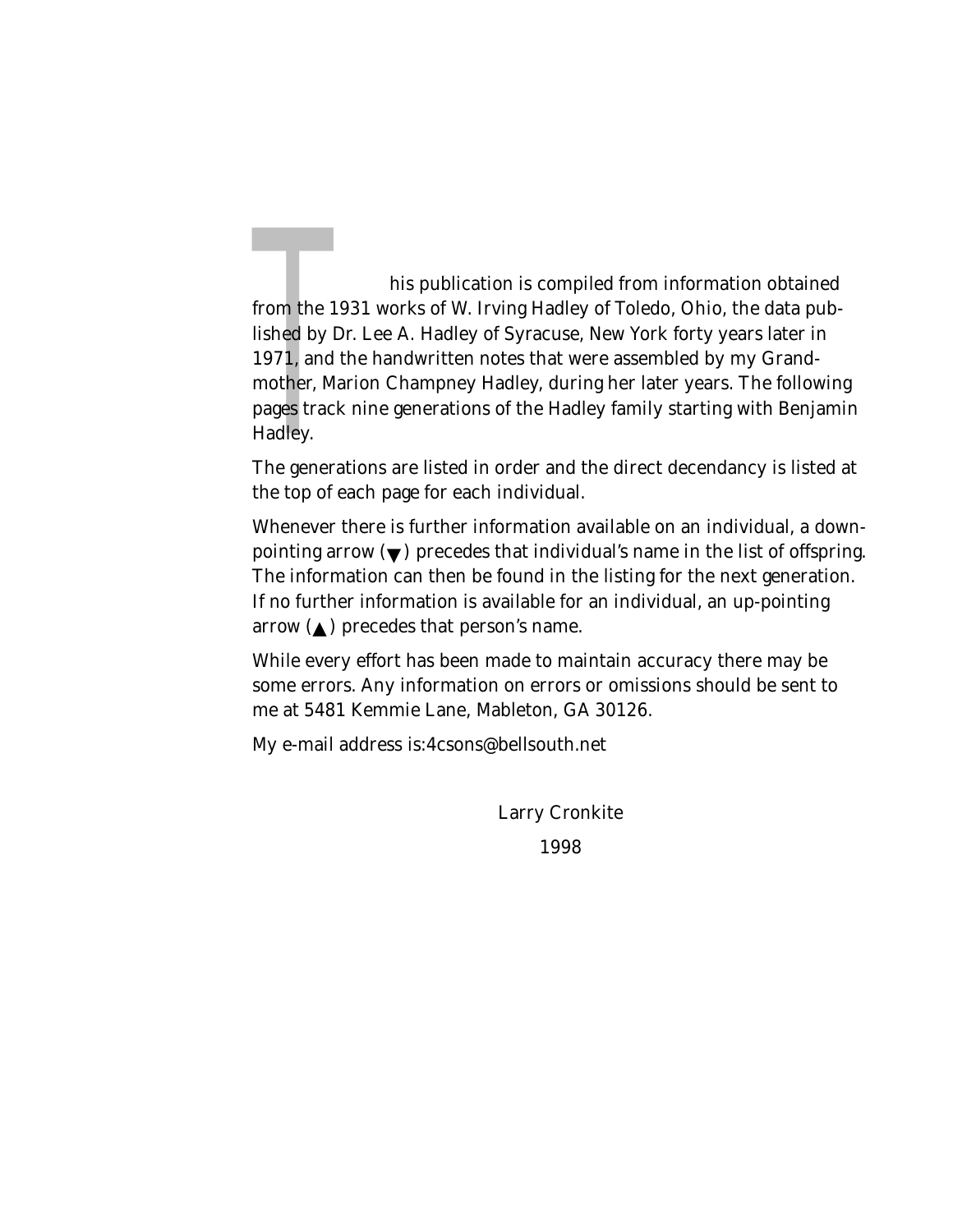### **CONTENTS**

Introduction First Generation Second Generation Third Generation Fourth Generation Fifth Generation Sixth Generation Seventh Generation Eighth Generation Ninth Generation Generations Index Name Index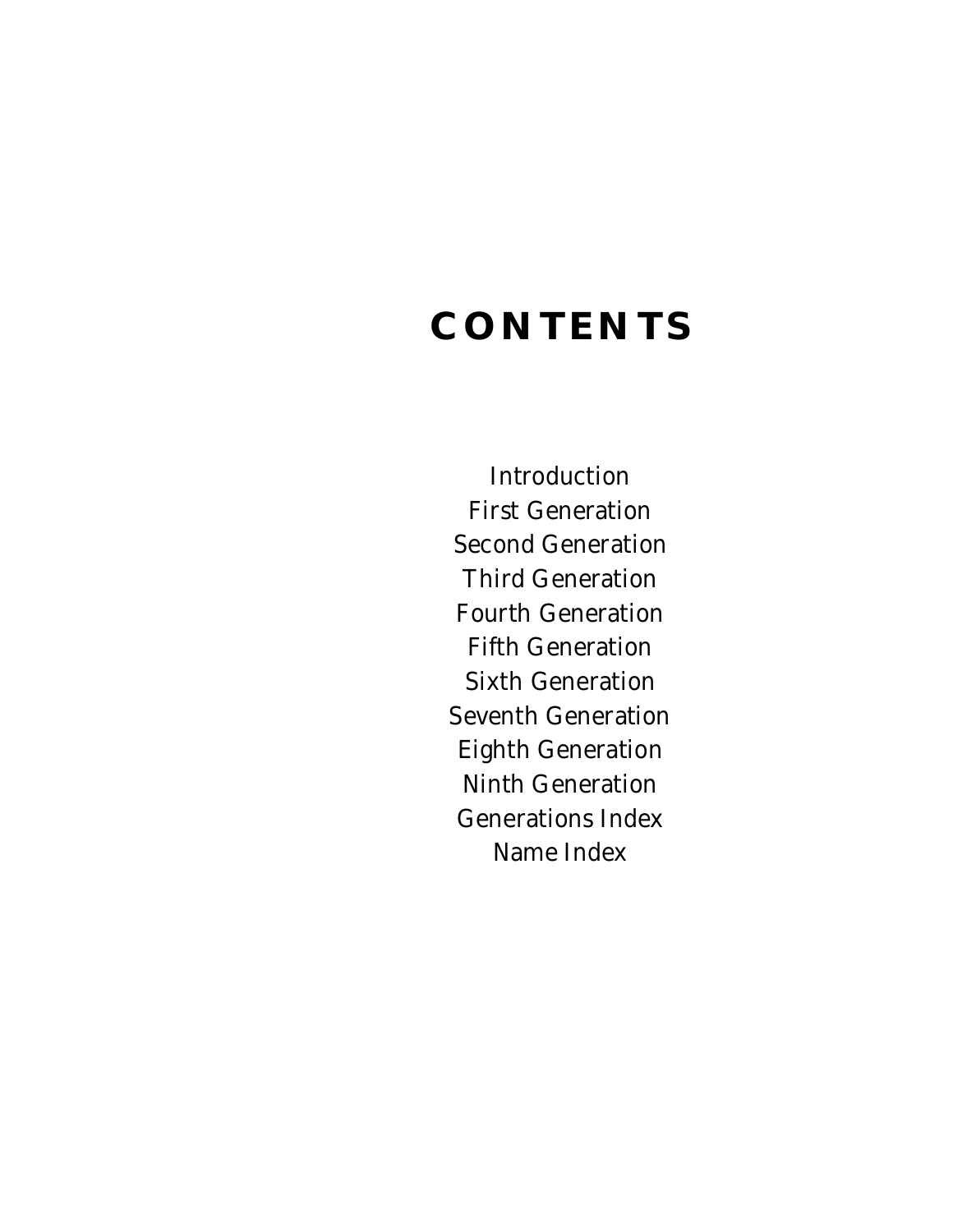### Introduction

in agreement w<br>ment in his con<br>our sturdy pior<br>by the dangers<br>colonial nation<br>clear the wilder<br>in helping to es<br>public. We are g<br>to us by these here is no doubt that we are in agreement with Dr. Lee Hadley's statement in his compilation, "We are proud of our sturdy pioneer ancestors. Surrounded by the dangers and hardships of a young colonial nation, they worked tirelessly to clear the wilderness and played their part in helping to establish our magnificent Republic. We are grateful for the heritage left to us by these industrious, devout forefathers."

### The first meeting hall in this part of the country was built on this hill...

Irving Hadley was able to trace the Hadley lineage back to Benjamin Hadley. In his excellent report he has written, "About two miles west and about one-half mile north of the Main Street of Brattleboro, Vermont, on the top of a beautiful hill commanding a marvelous view of valleys and the Green Mountains in the distance, lies the Meeting House Hill Cemetery. The first meeting house in this part of the country was built on this hill and this cemetery was just north of the Meeting House. This was probably one of the first cemeteries to be dedicated to the burial of white settlers in this territory, which later became the State of Vermont.

"Just north of the site of the first meeting house under a magnificent old pine tree that looks as if it had been there since before the first grave was made, lies the body of Benjamin Hadley. The original slate stone slab was still standing in 1930, (and in 1970 as reported by Dr. Lee Hadley) and with the inscription plainly legible. This inscription was *'Memento Mori'* (Remember that you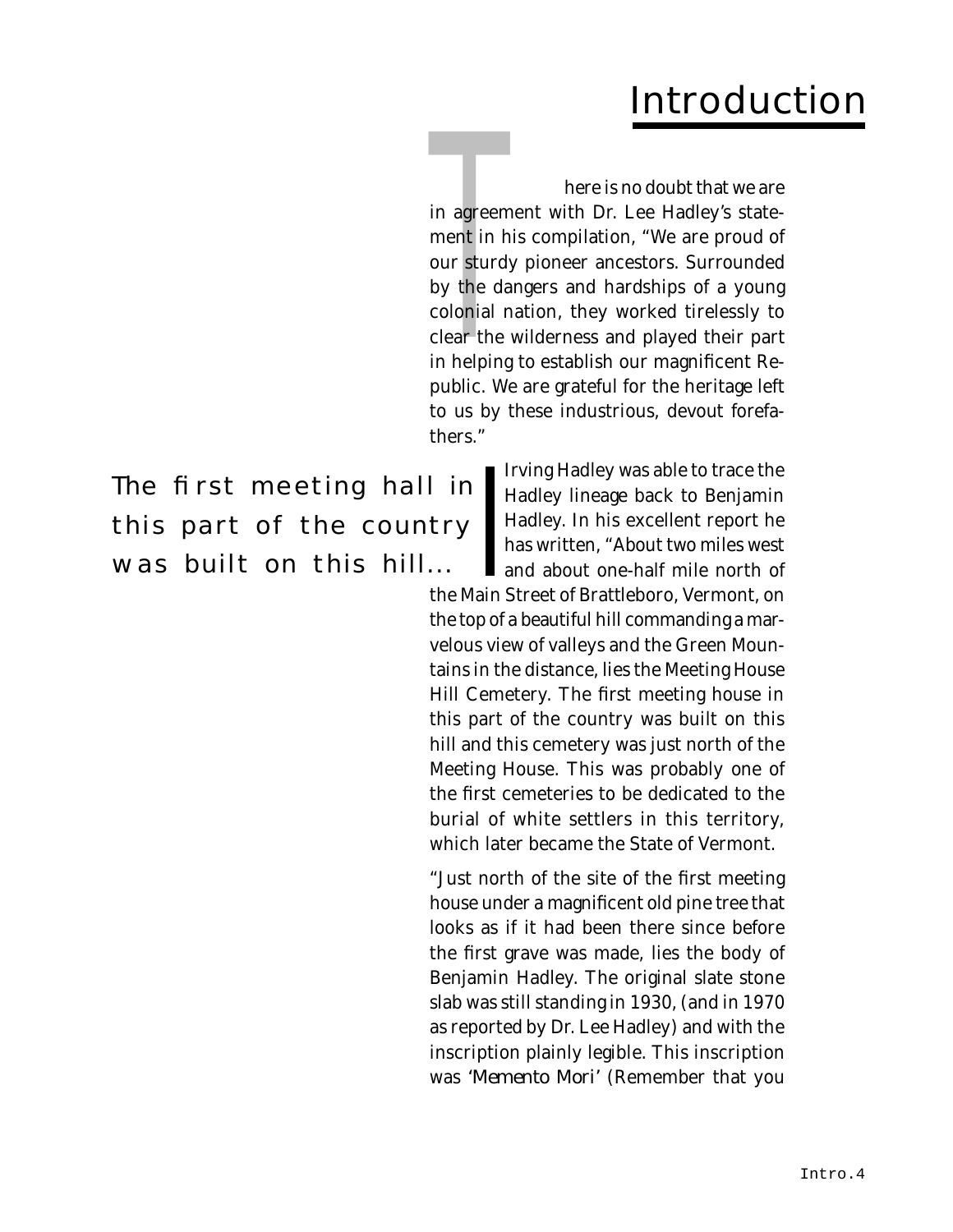### Introduction

must die). *'In Memory of Mr. Benjamin Hadley who died Mch. 24th, 1776 in the 92nd year of his age.'*

"At the foot of this grave is a large grey granite block, rough cut, and about as high as the original monument. There is set into the face of this block a bronze plate about nine by twelve inches in size upon which are raised letters which read *'Benjamin Hadley Descendent of George Hadley, born in Chelmsford, Mass. 1685 Died 1776.'* This monument was erected by a group of Hadleys from Cattaragus County, New York about 1910.

By far the most information to be found about George Hadley is in the *"Genealogical Record of the descendants of Moses Hadley and Rebecca Page together with some account of George Hadley of Ipswich, Massachusetts and his descendants"* by Judge Samuel Page Hadley of Lowell, Massachusetts. This book was published in 1887, and Judge Hadley later published eight pages of "notes and corrections" which also adds to the knowledge of George Hadley. According to Judge Hadley, George Hadley of Ipswich, Massachusetts was a native of England and came to this country before 1639.

If Benjamin Hadley was a descendent of George Hadley he must have been his grandson. Most genealogical records only name two sons of George Hadley; one of which was John who died childless in 1711 and the other, Samuel, who had a family of twelve children. However, since his youngest son born February 24, 1704, was named Benjamin it must be concluded that he was not the father of our Benjamin.

There is an entry among the Ipswich deaths which says George Hadley Senior was buried September 30, 1686. This *"Senior"* would indicate that he had a son named George. George Hadley Senior's will was admitted to probate in Suffolk County, Massachusetts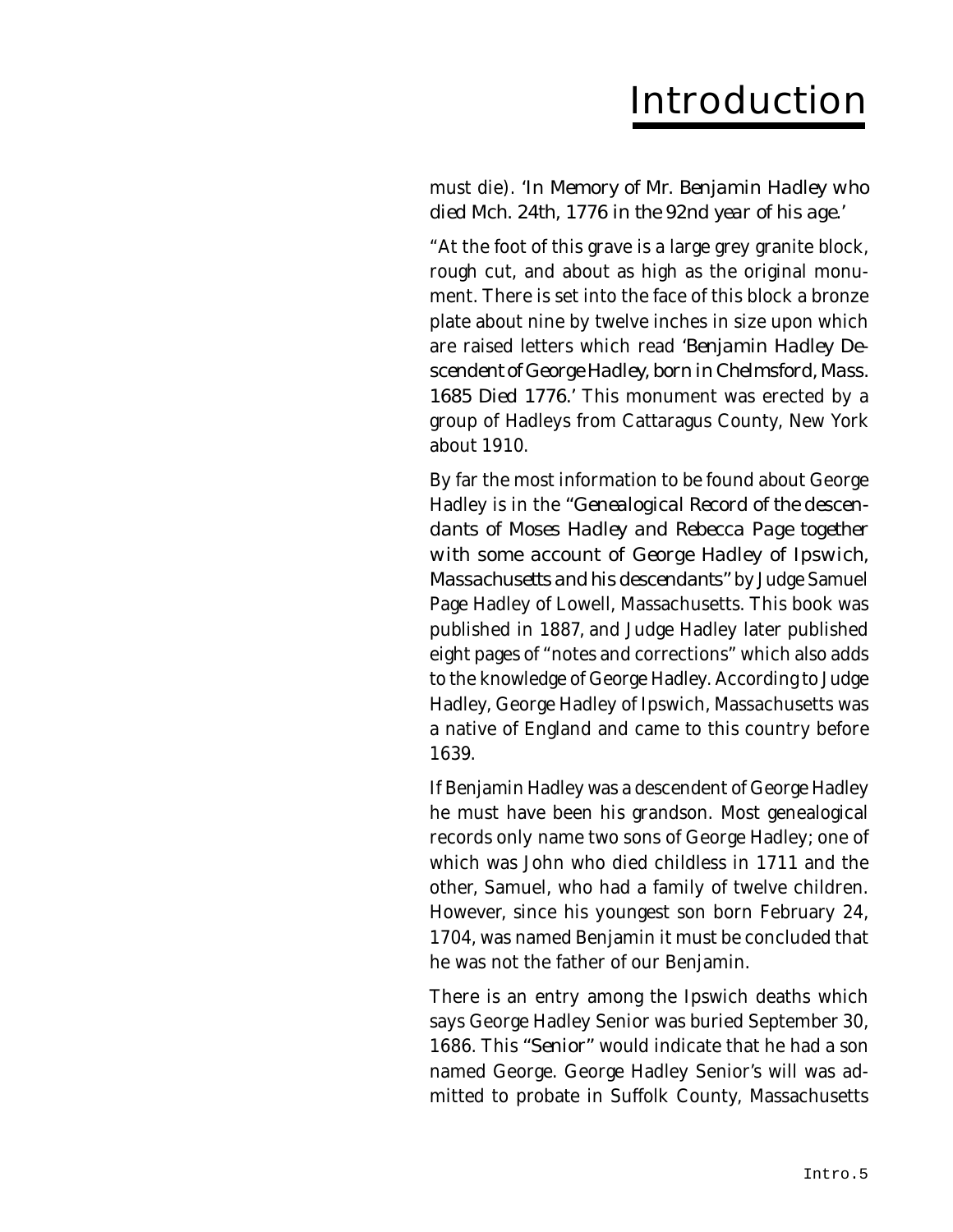### Introduction

on November 4, 1686. In this will he names his sons, John, Samuel and Joseph, but no mention is made of a son George. No further record has been found of either George or Joseph but if Benjamin Hadley was a descendent of George Hadley it must be concluded that he must have been the son of either George or Joseph Hadley.

In the early records of New England there is mention of another Hadley named Dennis Hadley. Dennis Hadley was born in England in 1650 and died in Sudbury, Massachusetts January 15, 1741 or 1742. The History of Worcester County, Massachusetts says that Benjamin Hadley was the son of Dennis Hadley. This is evidently an error as by the inscription on Benjamin Hadley's tombstone he was born between March 24, 1684 and March 24, 1685 and Dennis Hadley had a daughter Tabitha born November 2, 1684.

There is also among the early records of Middlesex County, Massachusetts the record of a deed in which Dennis Hadley referred to "John my only son" and John was born in 1690. If Dennis had any sons older than John they died before this deed was made.

A large group of Hadleys migrated from Brattleboro, Vermont between 1806 and 1812 and settled in the neighborhood of what is now Sandy Creek, Oswego County, New York. A few years later there was another large group of Hadleys with some of their neighbors that migrated from Brattleboro to Cattaraugas County, New York and settled in the neighborhood of what is now Ashford and West Valley.

Since the connection between George and Benjamin Hadley has not been conclusively proven, this record of this branch of the Hadley family will begin with the earliest known ancestor, Benjamin Hadley of Brattleboro, Vermont.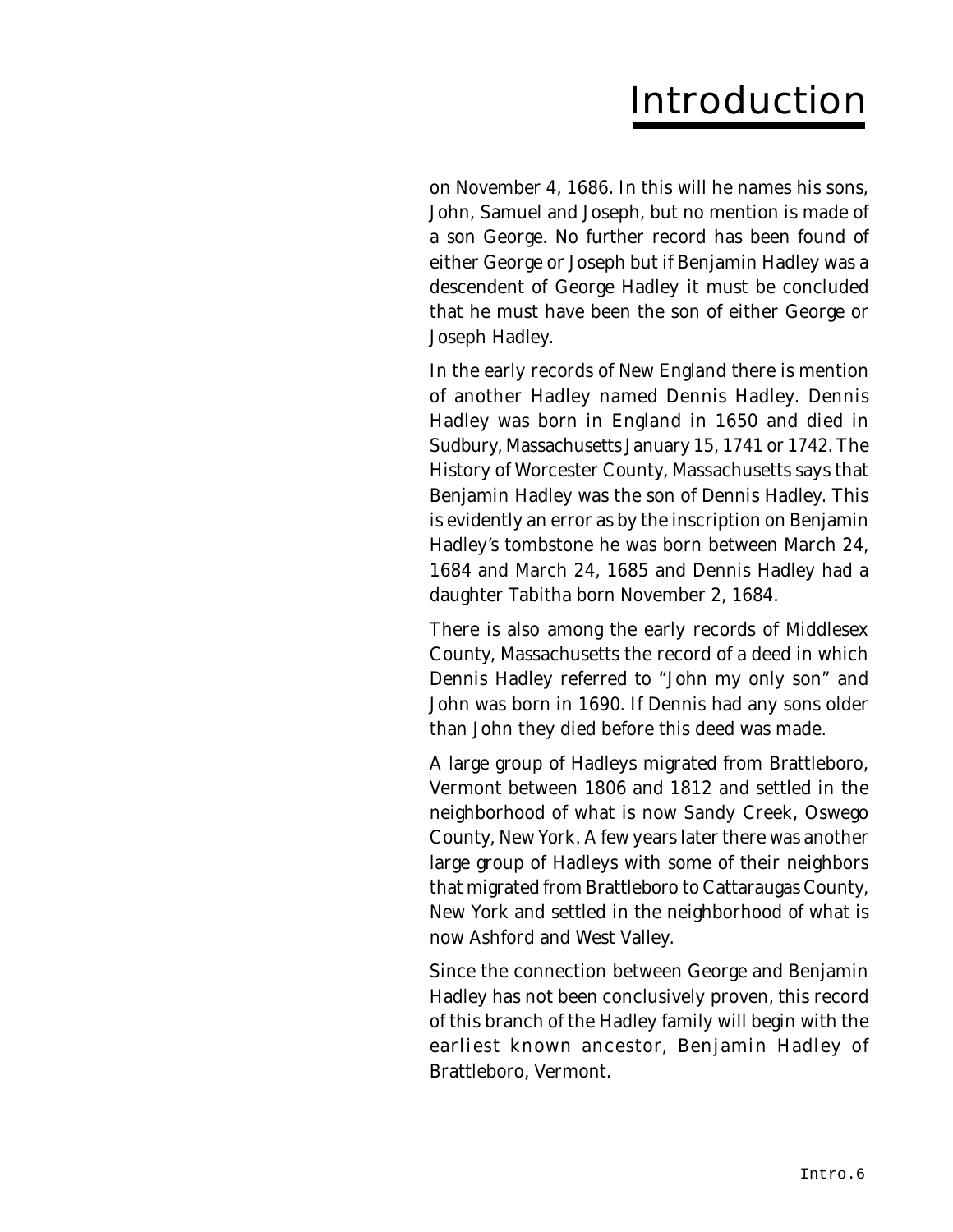#### **BENJAMIN**

**Benjamin Ha<br>or Lancaster,<br>living in Lanc<br>of Watertowr<br>town, now k<br>married life a<br>They must l** ittle is known about the life history of Benjamin Hadley. He was probably born at Chelmsford or Lancaster, Massachusetts. He was 26 years old and living in Lancaster when he married Mehitable Applin of Watertown, Massachusetts. They resided in Watertown, now known as Weston, the first years of their married life as their first two children were born there. They must have moved to Groton, Massachusetts about 1714 as the rest of their children were born there. There is no record of him in Groton after 1745 when he came to Brattleboro, Vermont in his late 80s. Some of his children had preceded him to Brattleboro. He spent his last days there and died on March 24, 1776, at the ripe old age of ninety-two. His was one of the very earliest graves in the Meeting House Cemetery which had been officially established only eight years prior to his death. See *"Genealogies of Watertown, Waltham, & Weston"* by Henry Bond M.D.

Benjamin Hadley and his descendants were loyal to the Revolution. There are records of his sons doing civilian duty and he had no less than nine grandsons who served in the Revolutionary War. His grandson Samuel Hadley was one of the Company under Captain Parker who faced the British on Lexington Common early in the morning of April 19, 1775, and he was killed a short distance from the common. His name is inscribed on the monument there. Another grandson, Jonathan Hadley, was killed in the Battle of Bunker Hill the following June.

Benjamin Hadley was born 1684 or 1685. He was married September 27, 1711, by Mr. Samuel Augier, minister in Watertown, Massachusetts to Mehitable Applin of Watertown. Mehitable was born April 7, 1688 and was the daughter of John and Bethsheba Bartlett Applin who were married on November 23, 1671. Bethsheba Bartlett, Mehitable's mother, was born on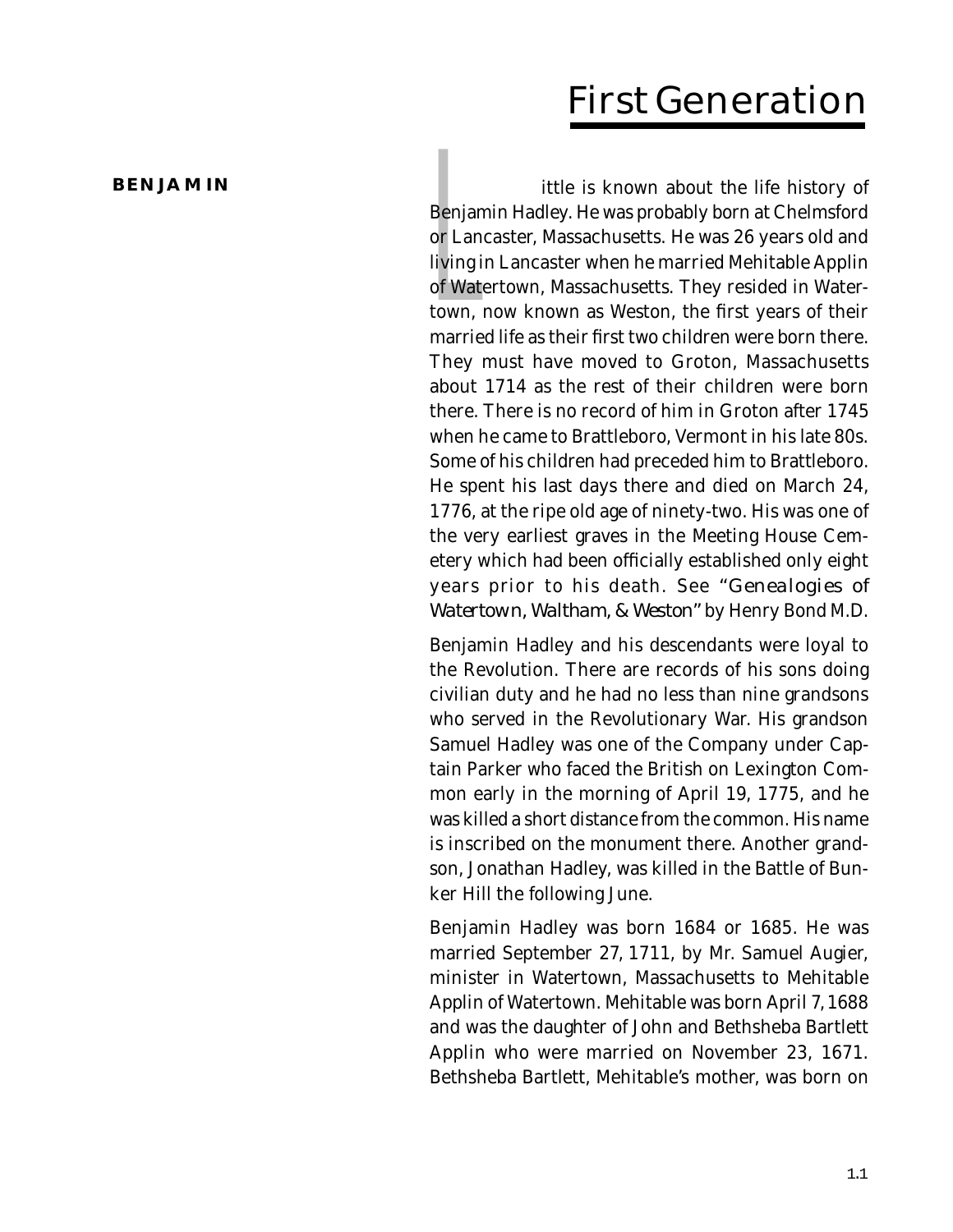### First Generation

#### **BENJAMIN (cont'd)**

April 17, 1647 and died October 8, 1692. John Applin, her father, was living in 1727 and he may not have been born in New England. John Applin was asked in April 1703 to be a school master in Groton, Massachusetts and lived for a short time at Littleton, Massachusetts. Mehitable Applin Hadley died at Groton, Massachusetts on April 13, 1745, age fifty-seven.

Benjamin and Mehitable Applin Hadley were the parents of five sons and five daughters, all born in Massachusetts. They were:

- Thomas—Born in Watertown August 11, 1712. Married in Lexington May 15, 1741, to Ruth Lawrence who was born in 1725. They had twelve children. ▼
- ▲ Sarah-Born in Watertown November 22, 1713. Married (Published on October 7th) 1739, to Ebenezer Merriam of Concord.
- ▲ Benjamin-Born in Groton July 25, 1715. Married in 1746 to Sarah Adams of Lexington.
- ▲ Mehitable-Born in Groton February 14, 1717. Married January 4, 1737, to John (or Joshua) Wheeler.
- John—Born in Groton September 28, 1719. He married Eunice —?—. ▼
- ▲ Phebe-Born in Groton September 25, 1721.
- ▲ Simon-Born in Groton March 20, 1723.
- ▲ Hanah-Born in Groton February 18, 1725.
- ▼ Ebenezer-Born in Groton on November 8, 1727, and was married June 11, 1753, to Abigail Spalding of Chelmsford, Massachusetts. She was born on August 31, 1735 and died September 6, 1813. Ebenezer died April 27, 1815.
- ▲ Ann-Born in Groton April 9, 1730.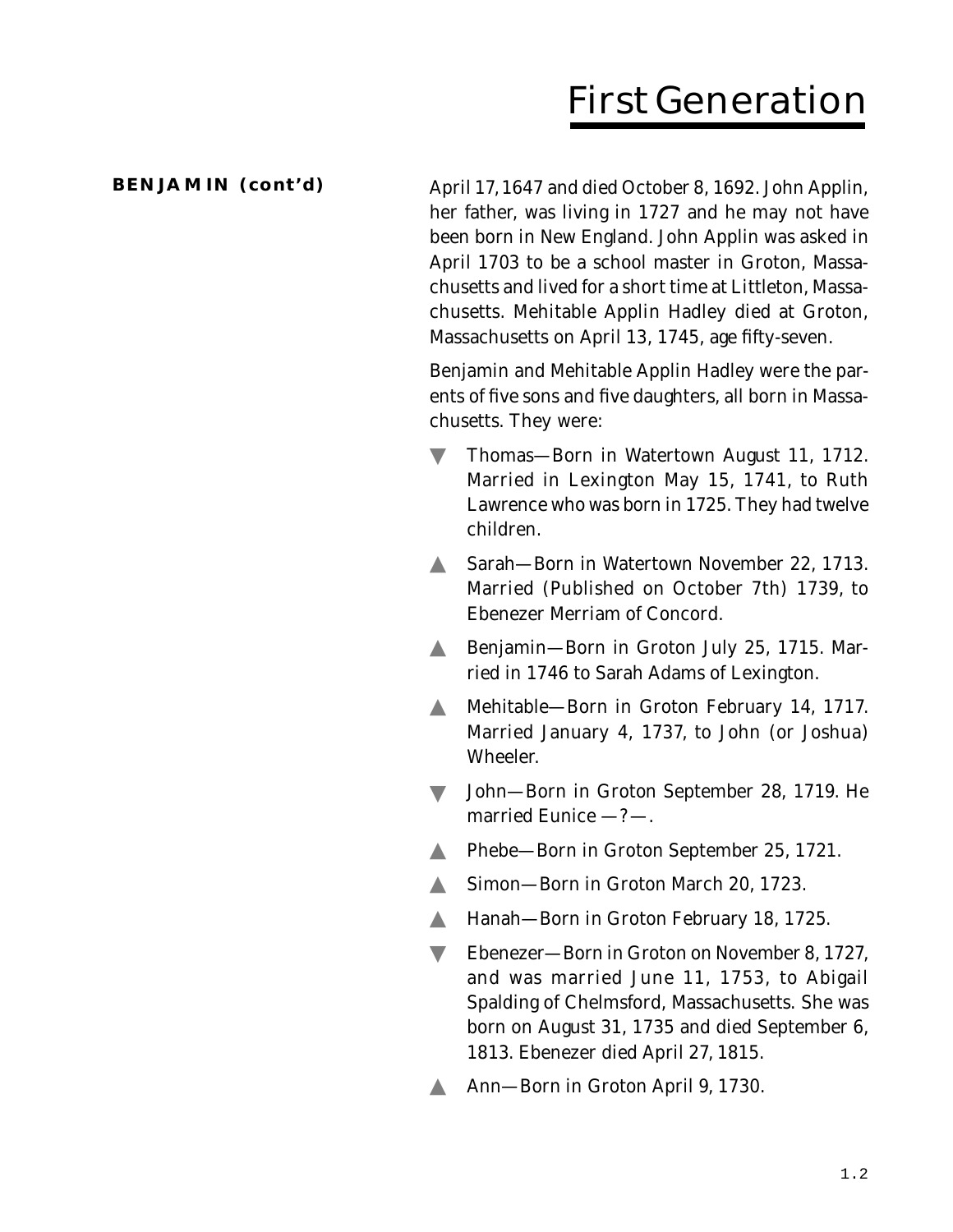First Generation

#### **BENJAMIN (cont'd)**

The preceding information was found in *"The History of Worcester County Mass."* Vol. 2 Page 325 and in Groton Vital Records and early church records of Groton as reported by Irving Hadley.

In *"The History of Worcester County"* Vol. 2 page 325, the fifth son of Benjamin and Mehitable Hadley is given as "Eleazer Born Nov. 8th 1727" and then at the bottom of the list is listed another son "Ebenezer" with no birth date or other information. The Ebenezer was added to this history list because he was known to have been of that family, even though the birth date could not be given. It says "Ebenezer" and not "probably Ebenezer" as it would have, had there been a doubt.

Ten children are recorded in Groton Vital Records, under various spellings of the name, with the same dates given as in the Worcester County History, but substituting Ebenezer for "Eleazer" given in the history. Ebenezer is shown as the son of Benjamin and Mehitable Hadley in all of the earliest church records of Groton. We therefore can accept the birth date of Ebenezer as November 8, 1727, as it is so given in Groton Vital Records and usually the vital records are accepted as authentic. We also have the Vermont Vital Records which say he died April 27, 1815, in his eighty-eighth year. The only reasonable conclusion is that this name "Eleazer" is a mistake growing out of the copying of the old long-hand records and Benjamin and Mehitable never had a son named Eleazer.

The Hadleys were farmers and pioneers in every sense of the word, producing most of their own food and clothing. They raised wool and flax from which the women of the family spun and wove the material for their winter and summer clothing.

The bread, free of preservatives, was baked in great domed-shaped stone or brick ovens. The structure was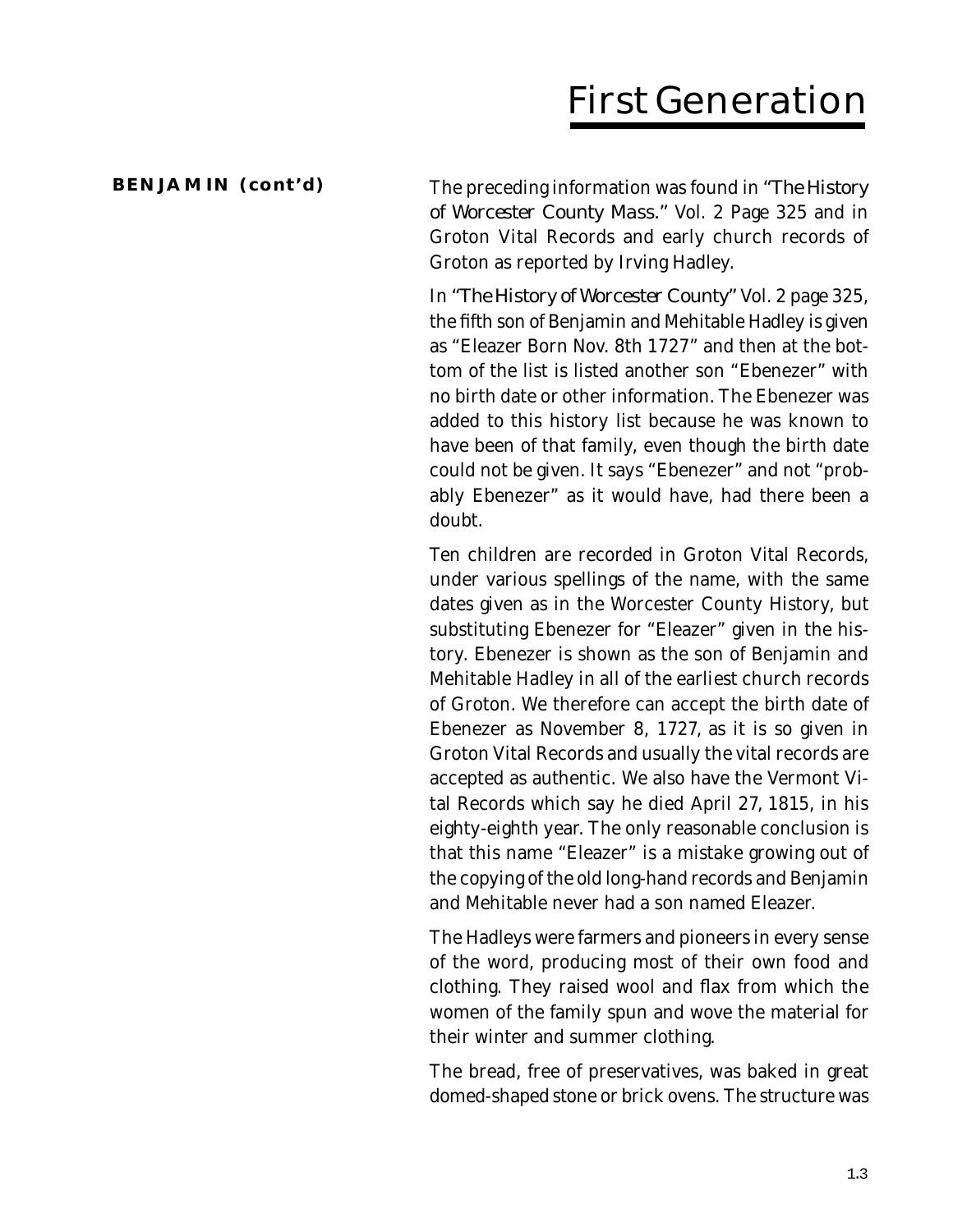#### **BENJAMIN (cont'd)**

thoroughly heated in advance by a fire built inside. The coals were then brushed out with an oven broom made from green twigs tied into a bundle. The loaves were deposited on the bare hot stones from a flat wooden shovel or "bread peeler." When the oven was completely charged or loaded, the opening was tightly sealed and left undisturbed until completely cool, usually six to eight hours later. The loaves baked slowly to a crisp golden brown and had a delicious flavor like that still encountered in the rural areas of certain foreign countries where this method of baking is used.

The Indians, resentful of the encroachment upon their lands by the English, and encouraged by the French from Canada, were a constant menace to the peace and safety of the early settlers. The Connecticut River Valley was the logical north-south travel route for these forays, as well as being the frontier of the Massachusetts Colony at that time. William Dummer, an early proprietor or land owner of Northfield and Deerfield, was directed to build a fort "capable of housing forty men who would scout the River and other approach routes to discover the enemy moving toward the towns." Fort Dummer, a blockhouse 180 feet square, completely surrounded by five or six acres of cleared plowed land, was built in 1724 on the west bank of the Connecticut River just south of what is now Brattleboro, Vermont.

In connection with land clearing it was sometimes necessary to sacrifice much fine virgin timber. However, the Royal Patents specified that no tall pine trees suitable for masts of His Majesty's Navy ships should be cut! Nevertheless this edict is said to have been frequently violated.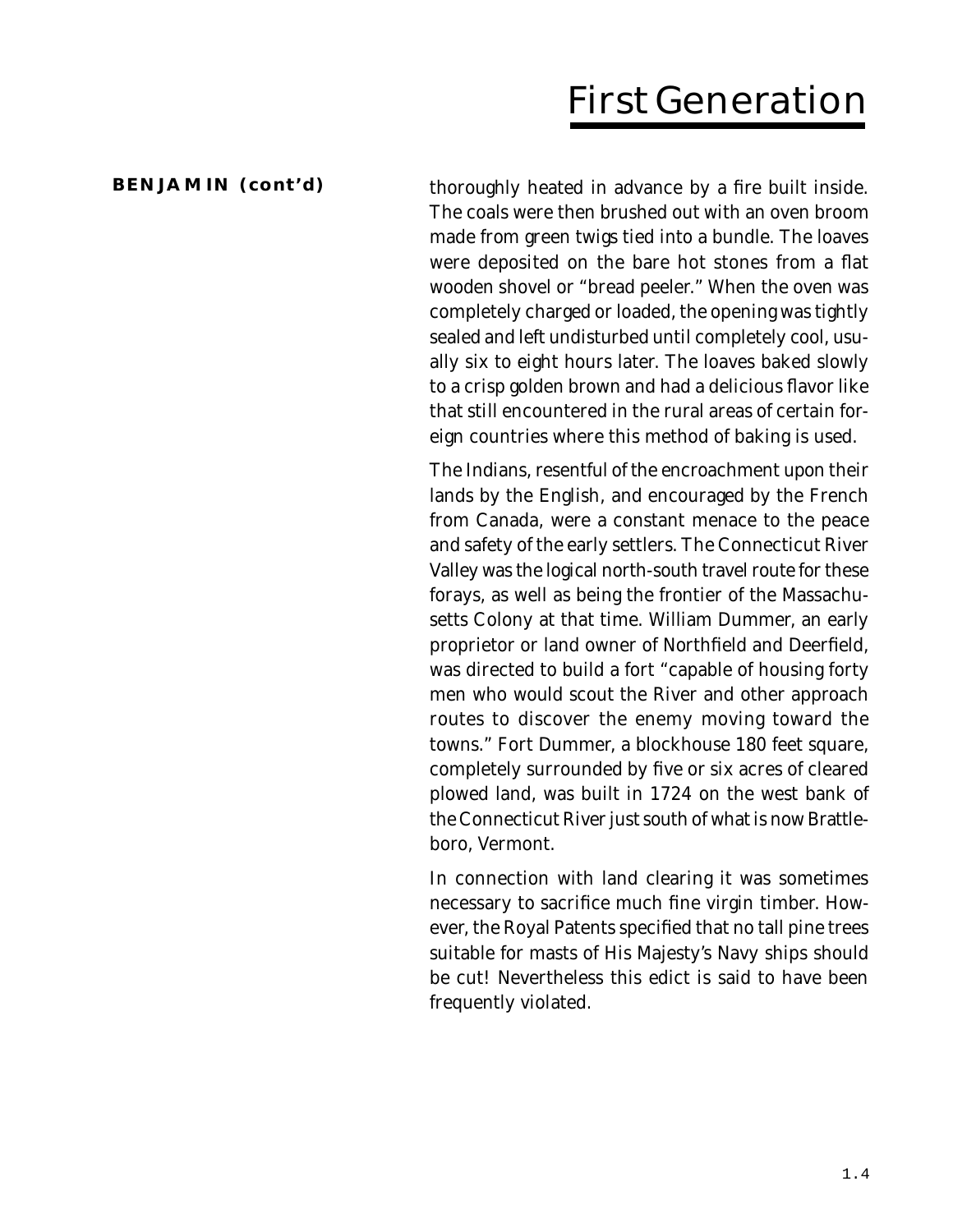### First Generation

#### **BENJAMIN (cont'd)**

Many fine logs, after removal of the bark for tanning, were burned to obtain the ashes, these were leached by allowing water to slowly trickle through. This extracted the lye or potash, rich in potassium, used in the manufacture of gun powder. Here was a salable cash product in a day when money was scarce, and payment was usually made "in kind"—that is in produce.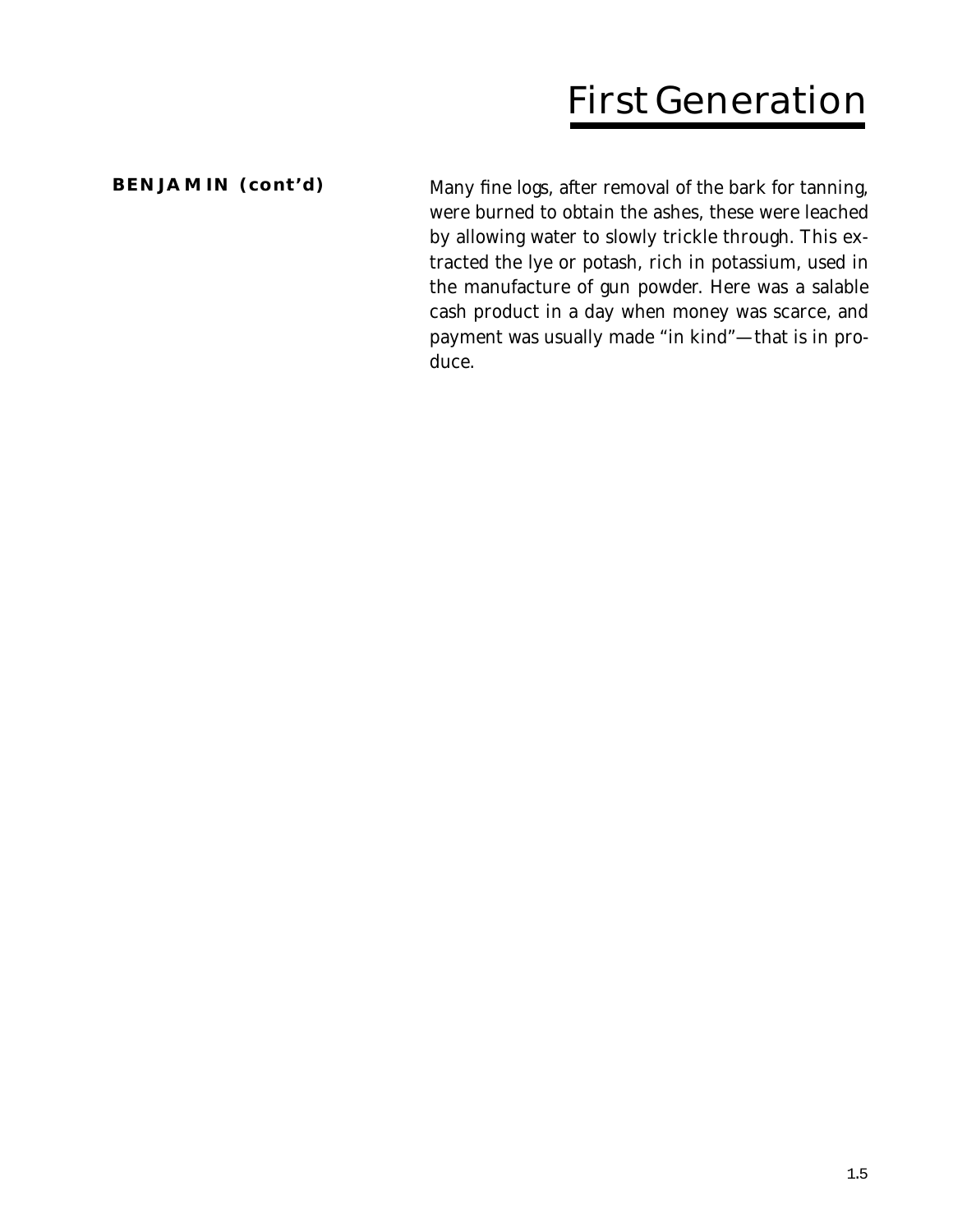**BENJAMIN THOMAS**

Thomas Hadley, the first child of Benjamin and Mehitable Applin Hadley, was born August 11, 1712. He was married on May 15, 1741, to Ruth Lawrence who was born in 1725—of Lexington, Massachusetts and settled in that town. He was active in affairs of the community and was a member of Captain Parker's Company of the Militia. They were the parents of twelve children. Four of his six sons were soldiers in the American Revolution. The oldest one, Samuel, was killed at the Battle of Lexington, on April 19, 1775. The children of Thomas and Ruth Lawrence Hadley were:

- ▲ Elizabeth-Born May 11, 1742. Died unmarried.
- ▲ Thomas-Born July 3, 1744. Died in infancy.
- ▲ Samuel-Born July 9, 1746. Revolutionary Soldier, killed at the Battle of Lexington on April 19, 1775.
- ▲ Ruth-Born March 12, 1749. Died in infancy.
- ▲ Ebenezer-Born May 6, 1751. Died in 1810. He was a Sergeant in Captain Parker's Company, Edmund Munro's Regiment, Lexington on April 19, 1775.
- ▲ Thomas-Born July 8, 1754. Died in 1784. He enlisted May 4, 1775 and became a Corporal in Captain Wood's (5th) Company.
- ▲ Benjamin-Born July 25, 1756. Enlisted May 8, 1775 and became a Sergeant in the Revolutionary War.
- ▲ Ruth-Born June 1, 1759. In 1778 she married James Fowler. In 1785 there was a second marriage to James Blodgett.
- ▲ Simon-Born July 26, 1761. Died in 1801.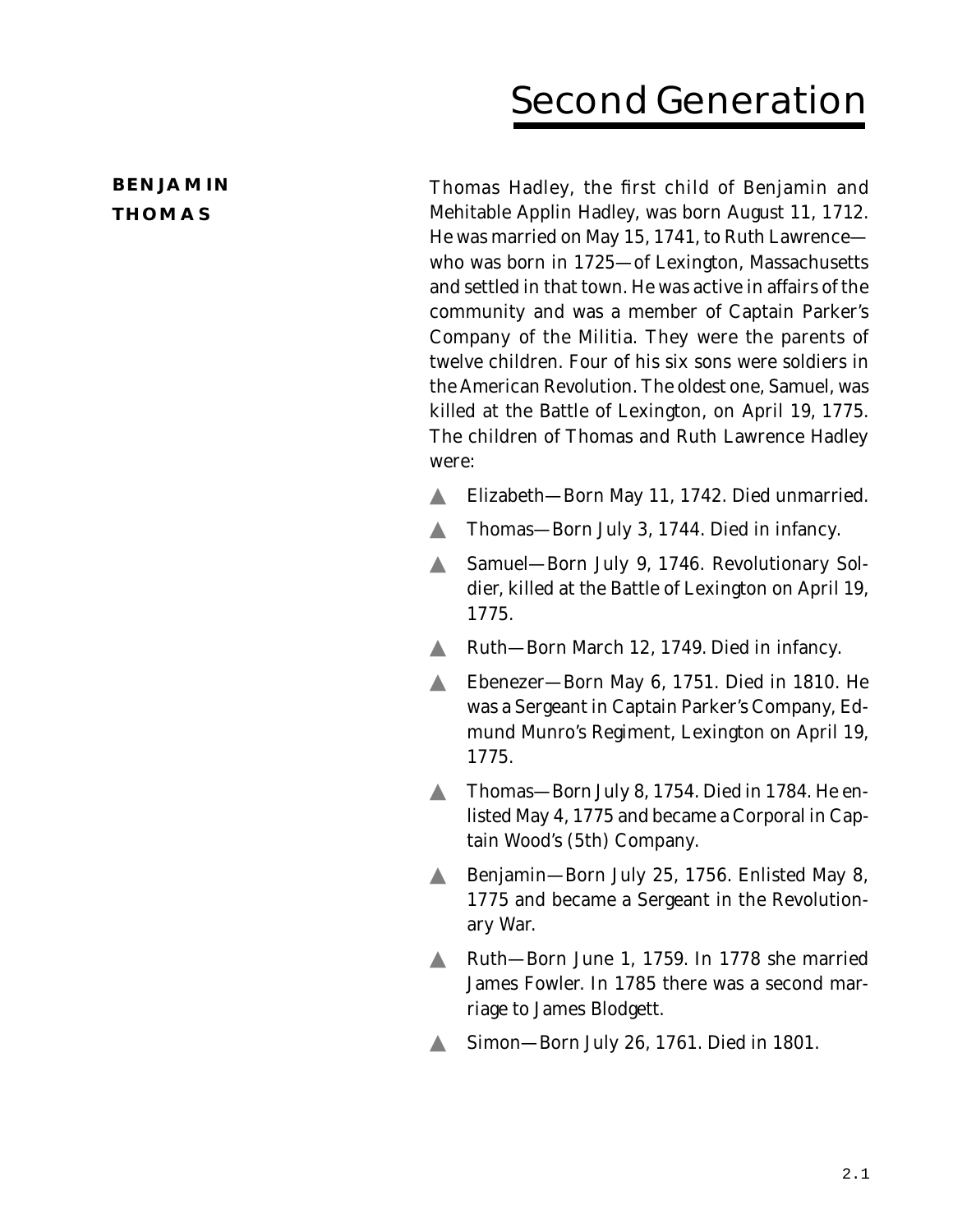### **BENJAMIN THOMAS (cont'd)**

- ▲ Sarah-Born November 26, 1764. Married David Fiske and they had 10 children. Sarah died in 1804.
- ▲ Mary-Born March 20, 1767. Died unmarried.
- John—Born August 6, 1770.  $\blacktriangle$

Reflecting the emotional and patriotic spirit of the moment, Ben and Tom, nineteen and twenty-one years old, enlisted in the service the month after their older brother was killed. Sources: *"Vital Records of Lexington." "Genealogies of Lexington."*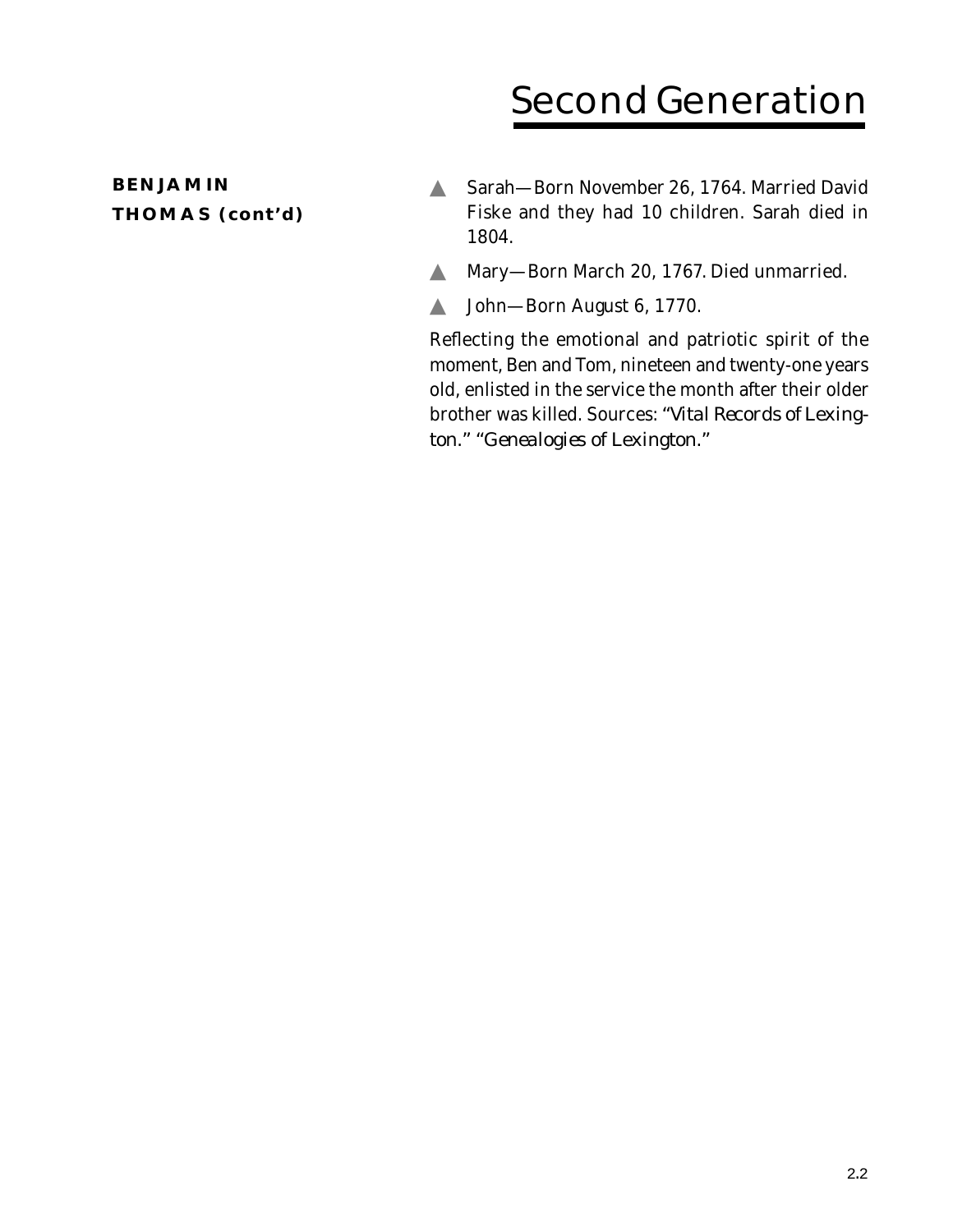**BENJAMIN JOHN**

John Hadley, the fifth child (third son) of Benjamin and Mehitable Applin Hadley, was born in Groton, Massachusetts September 28, 1719. He was married to Eunice —?—. They lived in Westford, Massachusetts for a number of years as all of their children were born there. In their later years they lived in Vermont, probably Brattleboro.

Their children were:

- ▲ Sarah-Born March 3, 1745. Married in 1769 to Joseph Warren of Littleton.
- ▲ John-Born January 20, 1746. Married in 1774 to Ruth Kemp of Groton, Massachusetts. He was a Private in the Revolutionary War, Captain Oliver Bate's Company, Colonel James Prescott's Regiment.
- ▲ Eunice-Born January 14, 1748-(Probably died an infant).
- ▲ Unice-Born on September 26, 1750-(Name was probably Eunice). Married in 1775 to Levy Farr of Littleton.
- ▲ Peter-Born June 24, 1752.
- ▲ Jonathan-Born July 19, 1754. Private, Revolutionary War, Captain Parker's Company. Killed in the Battle of Bunker Hill on June 17, 1775.
- ▲ Jonas-Born May 26, 1756. Married to Azabah Prescott of Groton. He was a Private in the Revolutionary War, Captain John Minot's Company, Colonel Dike's Regiment.
- ▲ Lucy-Born April 8, 1758.
- ▲ Ruth—Born May 4, 1760.
- ▲ Tryphena—Born March 20, 1762.
- ▲ Joseph-Born February 26, 1764.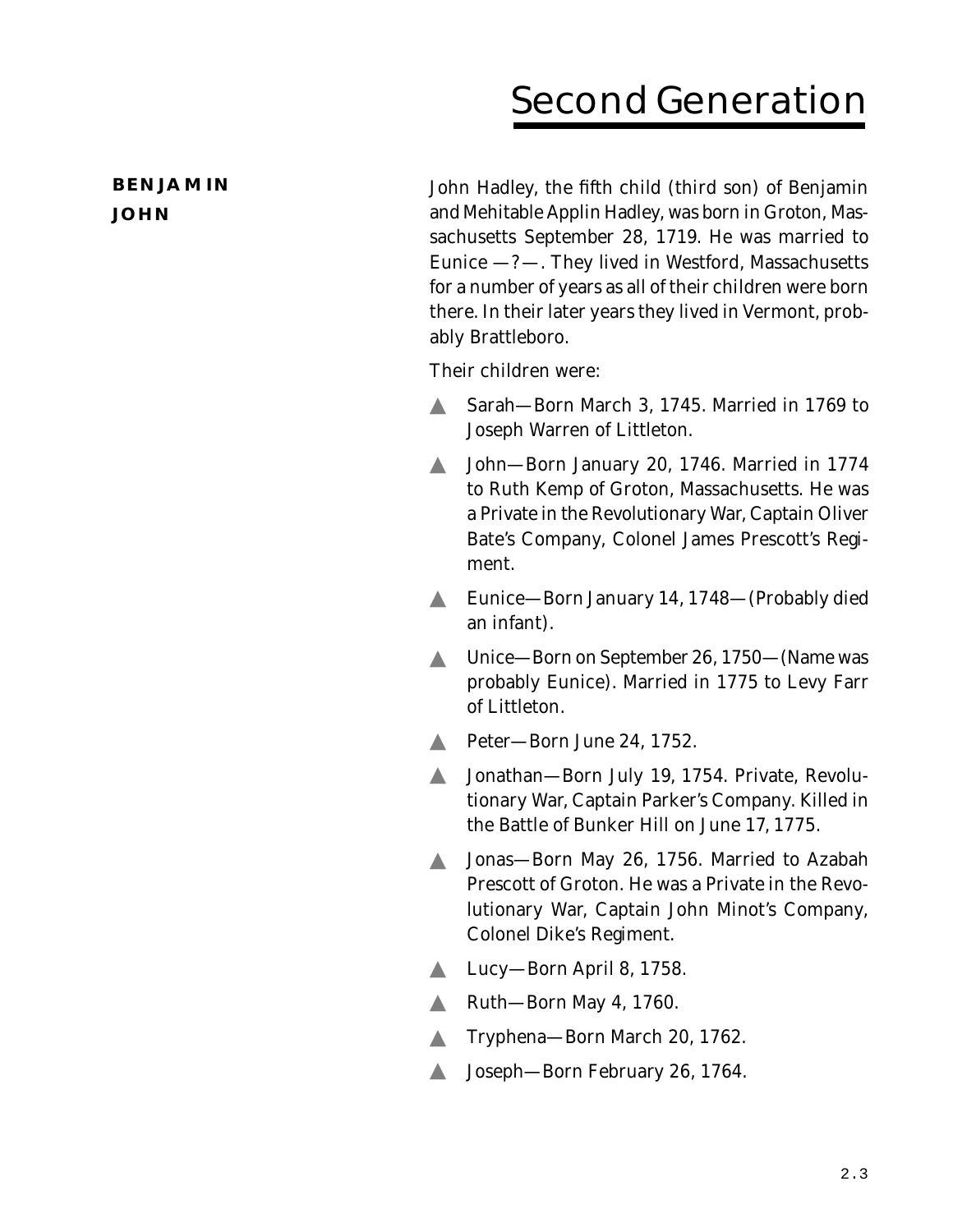**BENJAMIN JOHN (cont'd)**

- Benjamin—Born February 2, 1766.  $\blacktriangle$
- Amos—Born October 2, 1768. ▲
- Sources: Vital Records of Westfield, Massachusetts *"History of Worcester County, Massachusetts", "Genealogies of Families and Descendants of the Early Settlers of Waterton, Massachusetts"* Dr. Henry Bond.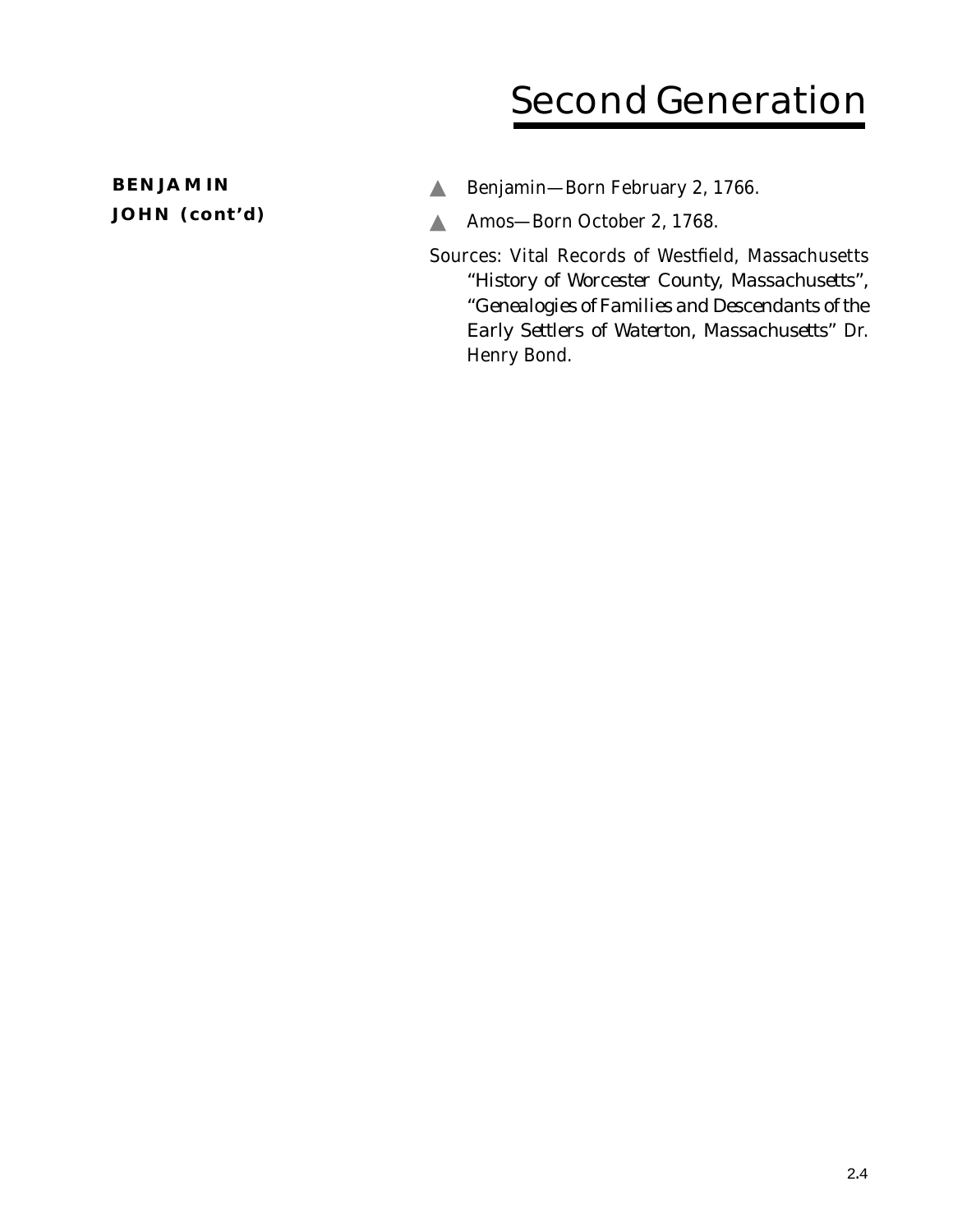### **BENJAMIN EBENEZER**

Ebenezer Hadley, the ninth child (fifth son) of Benjamin and Mehitable Applin Hadley, was born in Groton, Massachusetts November 8, 1727. He was "of Westford" when he was married June 11, 1753, to Abigail Spalding of Chelmsford, Massachussets. She was born August 31, 1735, the daughter of Jacob and Susanna Pierce Spalding. Her family history is to be found in *"Spalding Memorial"* by Samuel J. Spalding—1872. She comes from a noted line of ancestors.

Ebenezer and Abigail Hadley lived for a number of years after their marriage in Westford, Massachusetts as all of their children were born there.

About 1770 Ebenezer went to Brattleboro, Vermont together with Jacob Spalding, Jesse Frost, and Benjamin Butterfield. Jacob Spalding was a brother of Abigail Spalding and Jesse Frost and Benjamin Butterfield married her sisters Joanna and Susanna. History of Windham County, Vermont says these young men were among the very earliest settlers of Brattleboro.

A short distance north and west of the present business section of Brattleboro, Vermont lies Meeting House Hill. Upon this elevated point, permitting improved visibility of the various approaching trails, was set aside and deeded in 1768 a tract of five acres for a commons, a burying ground, Meeting House, school and any other community activity. At that early time the town provided not only the school, and school master but also the church and minister as well. Religion played an important part in the lives of these people. Cabot's *"Annuals of Brattleboro 1681–1895"* describes and lists the "Covenanters," a group of citizens who agreed to settle and maintain a minister in the town. Ebenezer signed this Covenant in Brattle– boro November 12, 1770. The minister was usually an educated man and held a position of considerable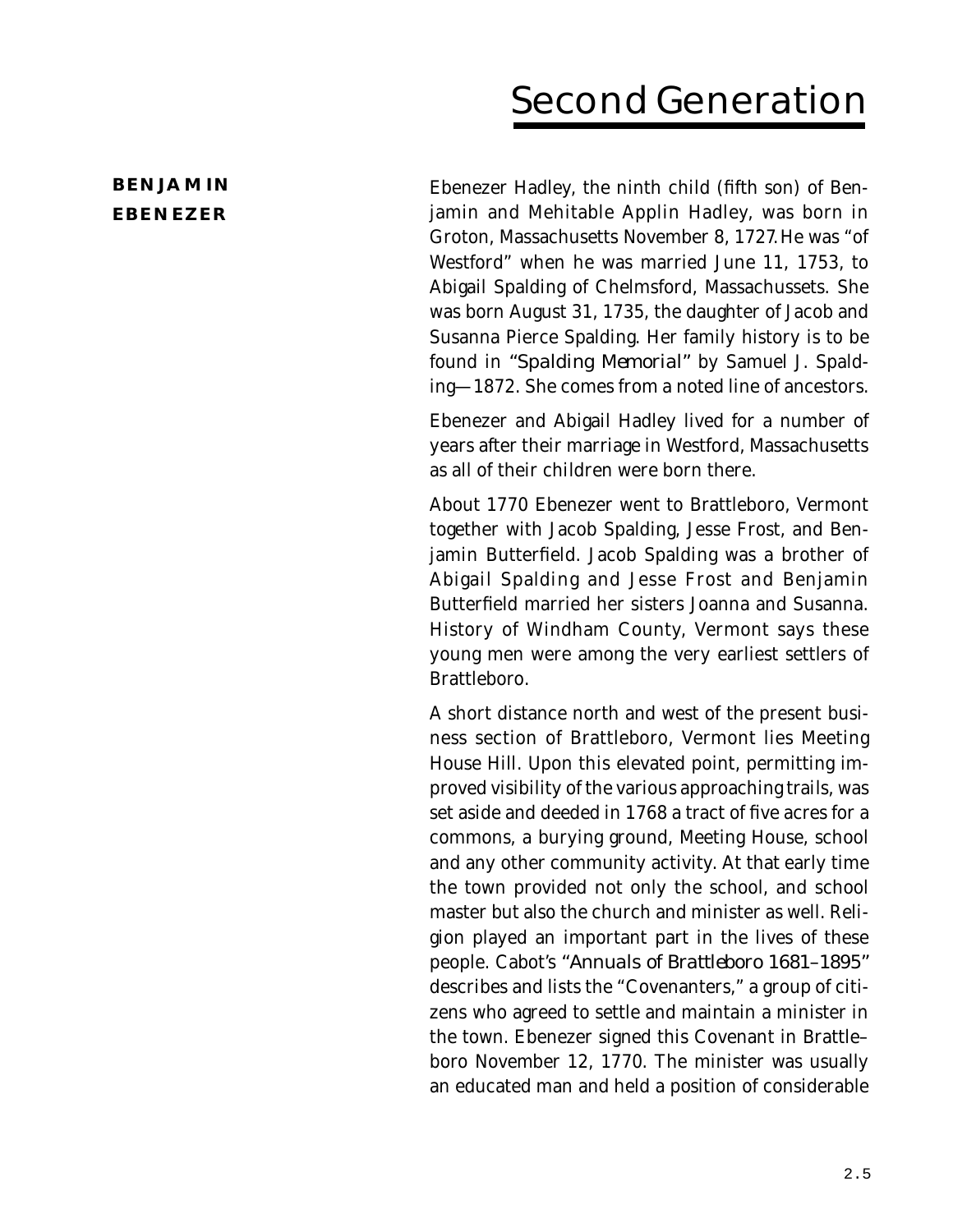### **BENJAMIN EBENEZER (cont'd)**

leadership in the community. His modest salary consisted largely of fuel, food, rent, and raiment.

There was a single church for all as separate religious denominations had not yet appeared. Sunday provided a day-long service on Meeting House Hill. They came from all directions, some on foot or horseback often riding pillion and even by ox team. There were very few if any carriages at that time. The Hadleys were always very prominent in religious activities. Cabot says that after the morning sermon there was a noon hour rest period for gossip or eating. In the winter time the women used this rest period to visit neighboring homes to replenish the hot coals in their portable footwarmers while their husbands visited the bar room of the nearby tavern which was open even Sundays. The afternoon sermon was scheduled to last two hours. The laws relative to desecration of the "Lord's day" were very strict and the penalties severe. Those guilty of "rude, profane or clamorous discourse, shouting, hollering, screaming, running, dancing or jumping were to be fined forty shillings and whipped on the naked back not to exceed ten stripes nor less than five." These penalties were probably seldom invoked but the fact remains that these people took their religion quite seriously.

Ebenezer Hadley was in Brattleboro by 1770 but he evidently did not take his family with him at first as his youngest child was born in Westford in 1771. He probably went over to Vermont with his brothers-inlaw to establish homes in this wild country and then they moved their families later. Whether he brought all of his children when he moved to Brattleboro we are unable to say. We do know however that all of his sons lived there in later years.

The town of Dummerston, Vermont on the north boundary of Brattleboro was being divided by the own-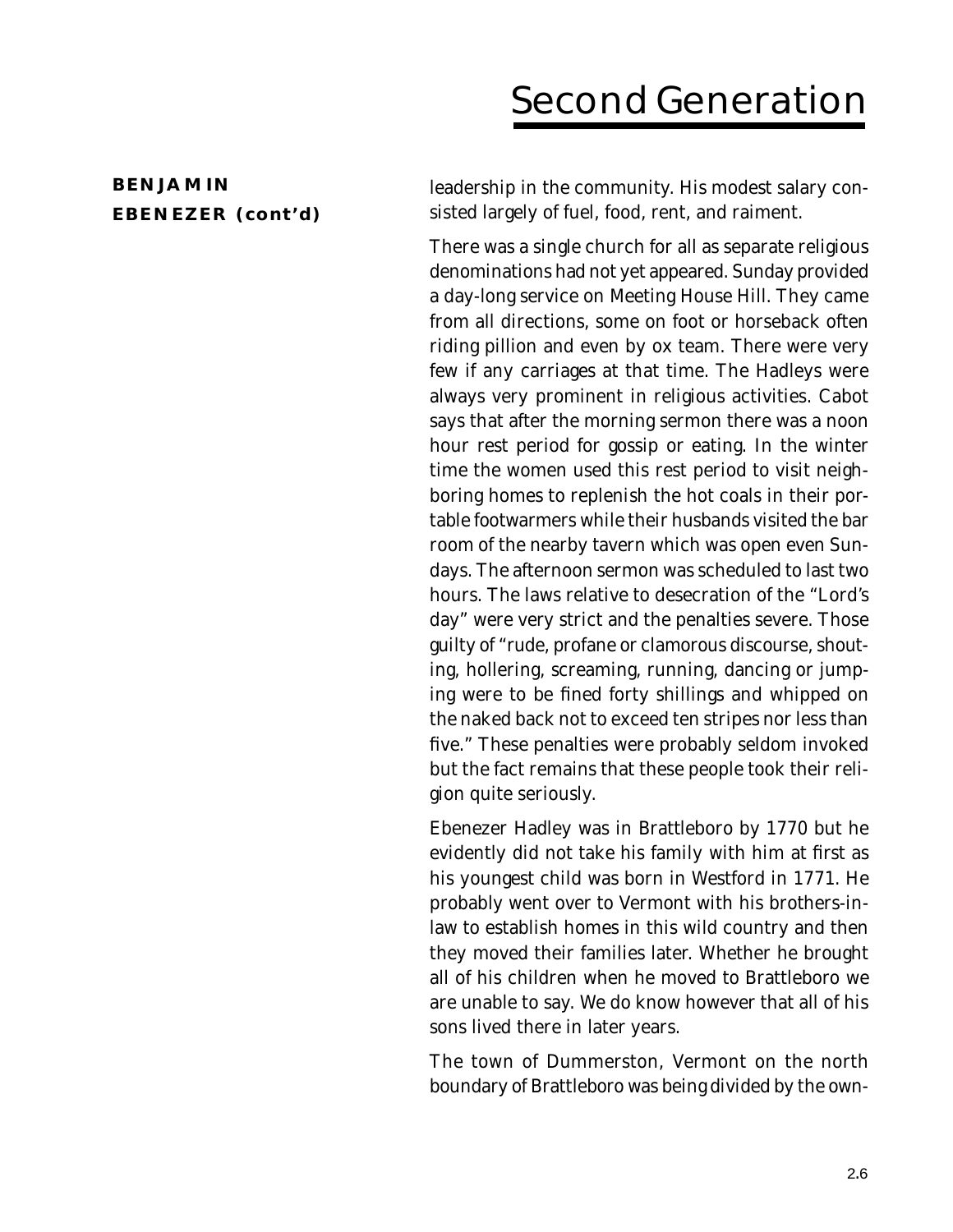### **BENJAMIN EBENEZER (cont'd)**

ers into 148 lots of 100 acres each. Every settler paid five shillings recording fee and agreed to clear and fence "4 acres, fit for plough or sythe, also erect and furnish a dwelling house thereon not less than 20 feet square." Also the proximity of Fort Dummer offered some protection against bands of marauding Indians, although occasionally settlers like John Sargent and Frank Moore were killed and scalped while their families were carried away prisoners. There is a traditional story handed down through the generations concerning an Indian raid on a Hadley farm in Vermont back in colonial days. One of the Hadley farmers was plowing out corn, in the primitive fashion of those days he holding the plow and a young girl riding and guiding the horse between the corn rows. Suddenly they were surprised by a band of Indians so close upon them that he had no time even to save his daughter. Jumping over a nearby stone fence to escape, he caught his foot and fell, and as he did so, Indian arrows whizzed just over his head. As he fell he heard the blow of the tomahawk on the head of the child who was killed and carried away by the savages. This gives some idea of the rugged life faced by our forefathers.

Ebenezer was reputed to be a great wrestler and athlete. Later after moving to Vermont in 1771 he served as a Sergeant in Captain Edmund Munro's Company, 15th Massachusetts Battalion, Revolutionary War for three years from March 10, 1777, to March 10, 1780.

After 1771 Ebenezer lived in Dummerston near his sons until his death April 27, 1815. Abigail had predeceased him on September 6, 1813, in her seventyeighth year. They are buried in the Locust Ridge Cemetery a short distance north of Brattleboro. The edges of their slate stone grave markers are covered with sheet lead for protection. Their son Jacob is buried beside them.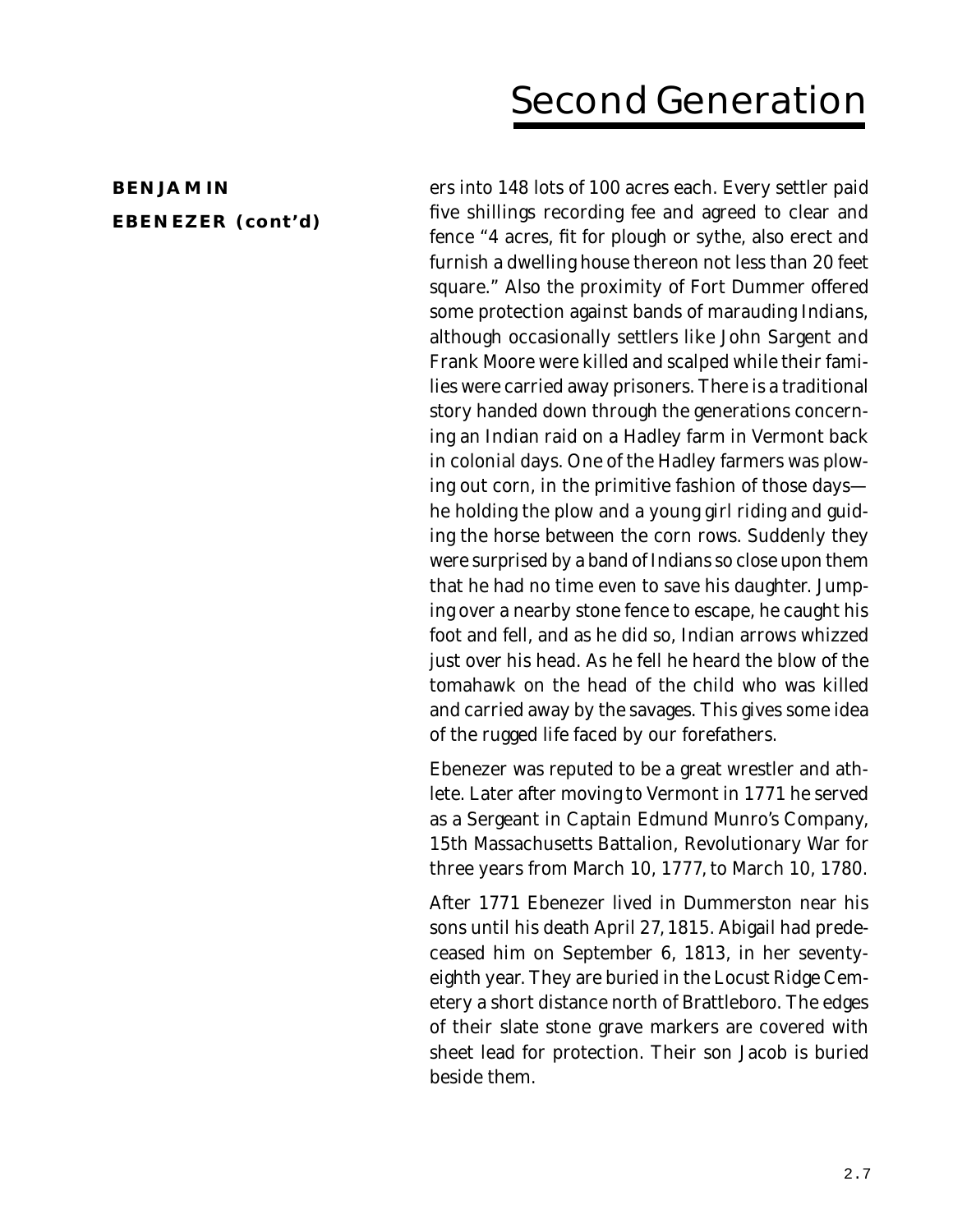### **BENJAMIN EBENEZER (cont'd)**

On the grave of Ebenezer is an official grave marker and flag holder for a Soldier of the American Revolution.

The inscriptions on these monuments are: *"In Memory of Ebenezer Hadley who died*

*Apr. 27th, 1815 in the 88th year of his age." "My time on earth has ceased to be God called me home. Remember me."*

*"In Memory of Abigail Hadley wife of Ebenezer Hadley who died Sep. 6th 1813 in the 78th year of her age." "Reader behold and drop a tear Think of the dust that slumbers here And when you read the fate of me Think of the glass that runs for thee."*

*"In Memory of Jacob Hadley who died May 15th 1810 in the 48th year of his age." "Farewell dear friends we part in pain But hope to live and meet again."*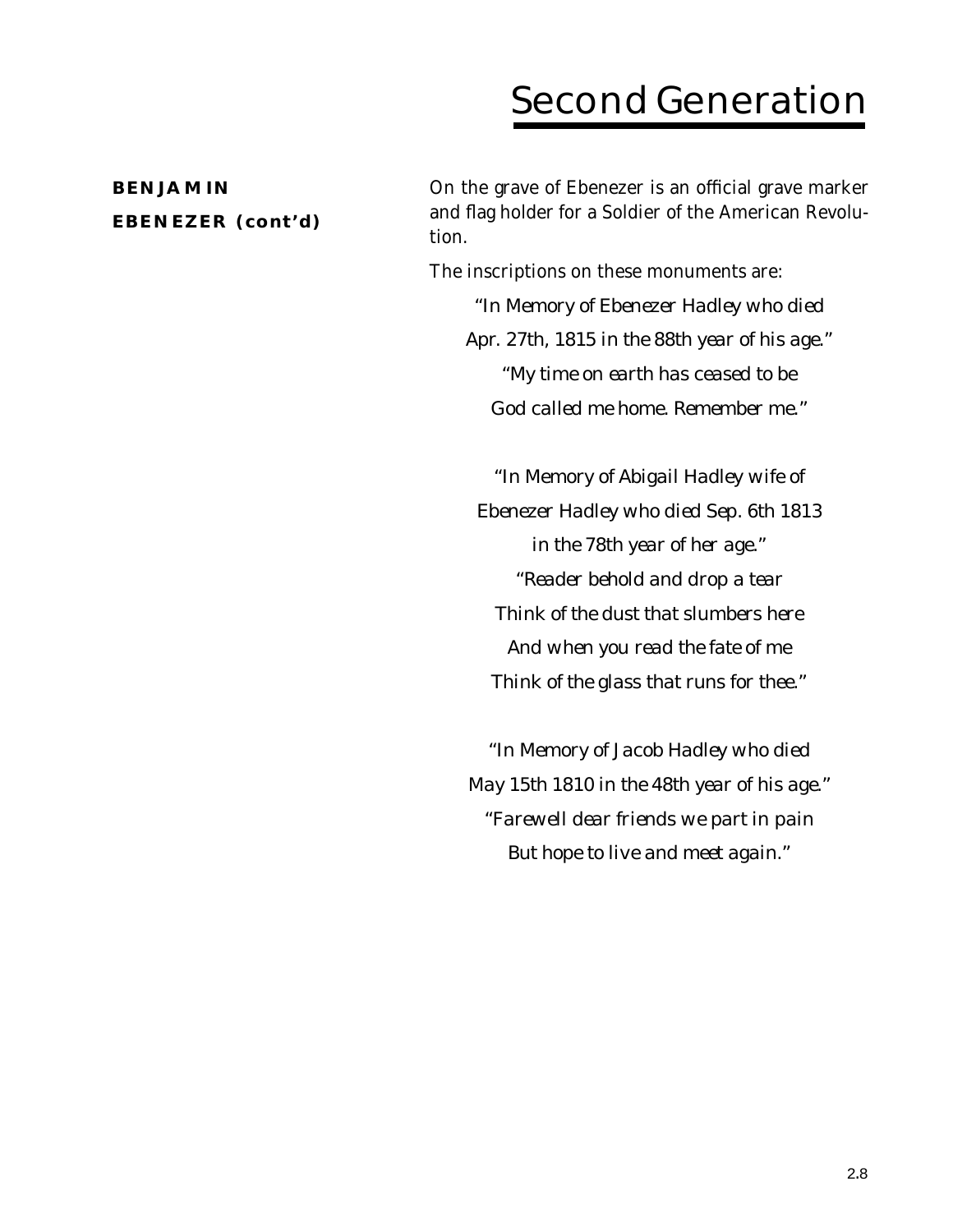**BENJAMIN**

**EBENEZER (cont'd)**

Relative to the Revolutionary Record of Ebenezer Hadley is copied below a statement that was received from the War Department at Washington.

————0————

WAR DEPARTMENT ORD-fim

The Adjutant General's Office

Washington

Statement of the Military Service of

#### EBENEZER HADLEY

Sergeant, Captain Edmund Munro's Company,

15th Massachusetts Battalion, Revolutionary War.

— — — — — — — — — — — — — — — — — —

The official records show that Ebenezer Hadley served in the Revolutionary War as private in a company designated at various times as Captain Edmund Munro's Company and Captain Phineas Bowman's Company in the 15th Battalion of Massachusetts Bay Forces commanded by Colonel Timothy Bigelow. He was appointed March 10, 1777 for three years, and was discharged March 10, 1780.

— — — — — — — — — — — — — — — — — — Official statement furnished to Mrs. W. Irving Hadley, April 24, 1931.

By authority of the Secretary of War.

C. H. Bridges,Major General, The Adjutant General.

2.9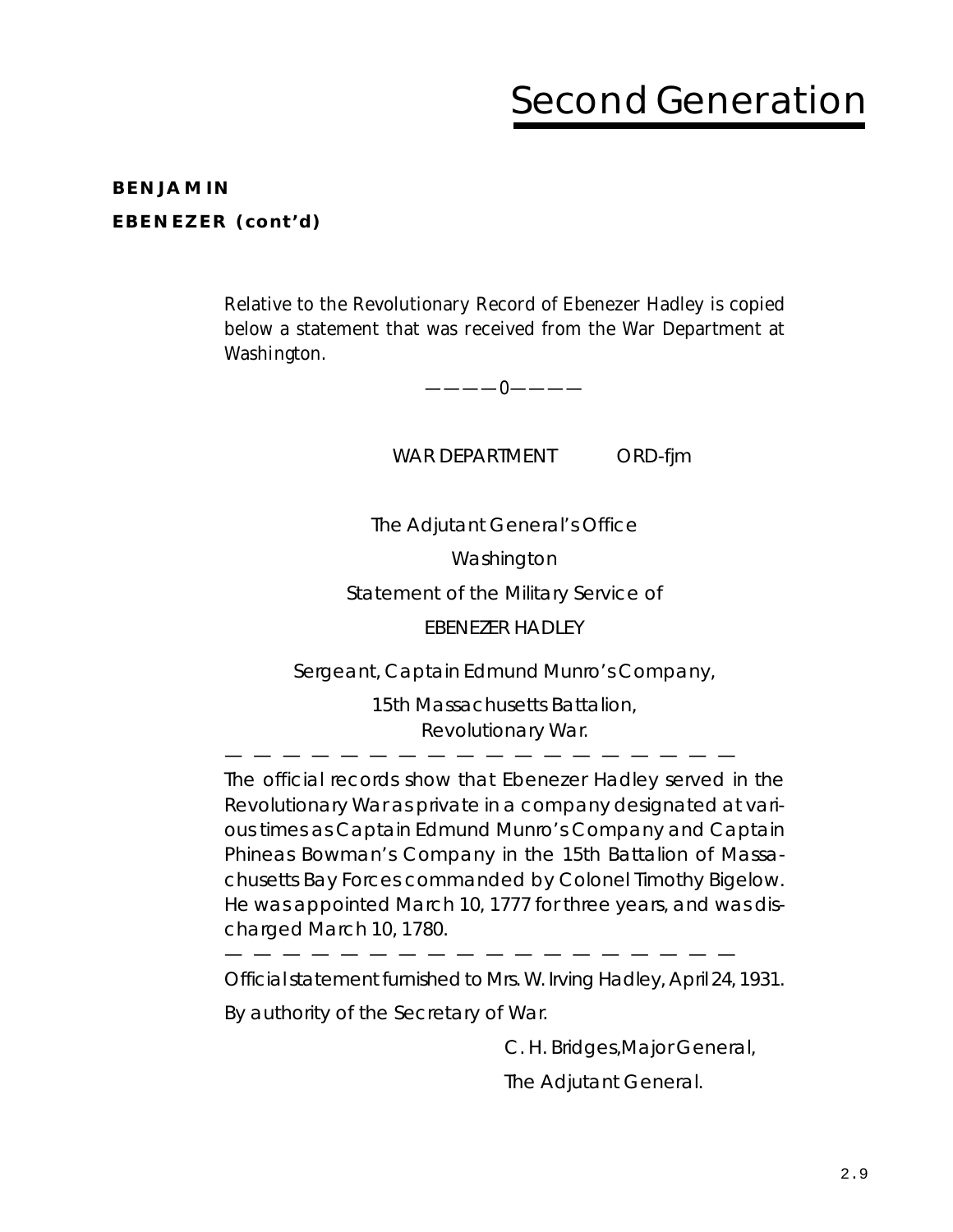### **BENJAMIN EBENEZER (cont'd)**

Ebenezer and Abigail Spalding Hadley were the parents of five sons and four daughters. They were all born in Westford, Massachusetts:

- Jesse—Born November 13, 1753. Married in 1778 to Abigail Wilder and lived in Brattleboro, Vermont. He died October 8, 1834. **マ**
- ▼ Ebenezer—Born October 20, 1755. Married Jemima —?— and lived in Brattleboro, Vermont.
- ▲ Abigail—Born December 14, 1757. She was married December 26, 1775, to Willard Fletcher who was born August 21, 1749. They lived in Westford, Massachusetts. He died November 30, 1825.
- ▲ Martha-Born January 29, 1760. She was married to Captain Ezra Butterfield of Dummerston who was born in 1749. They had nine children.
- Jacob—Born April 16, 1762. He was married November 27, 1788, to Molly (Polly) Rice. He died April 15, 1810. ▼
- ▲ Susanna-Born June 13, 1764.
- ▲ Benjamin-Born September 25, 1766. Died May 21, 1767.
- Benjamin—Born March 3, 1769. Married Abigail Spaulding. He died August 17, 1833. They lived their lives as farmers in Vermont and are buried in the Wilder Cemetery. ▼
- ▲ Sarah-Born July 17, 1771. Married James Healey in 1788.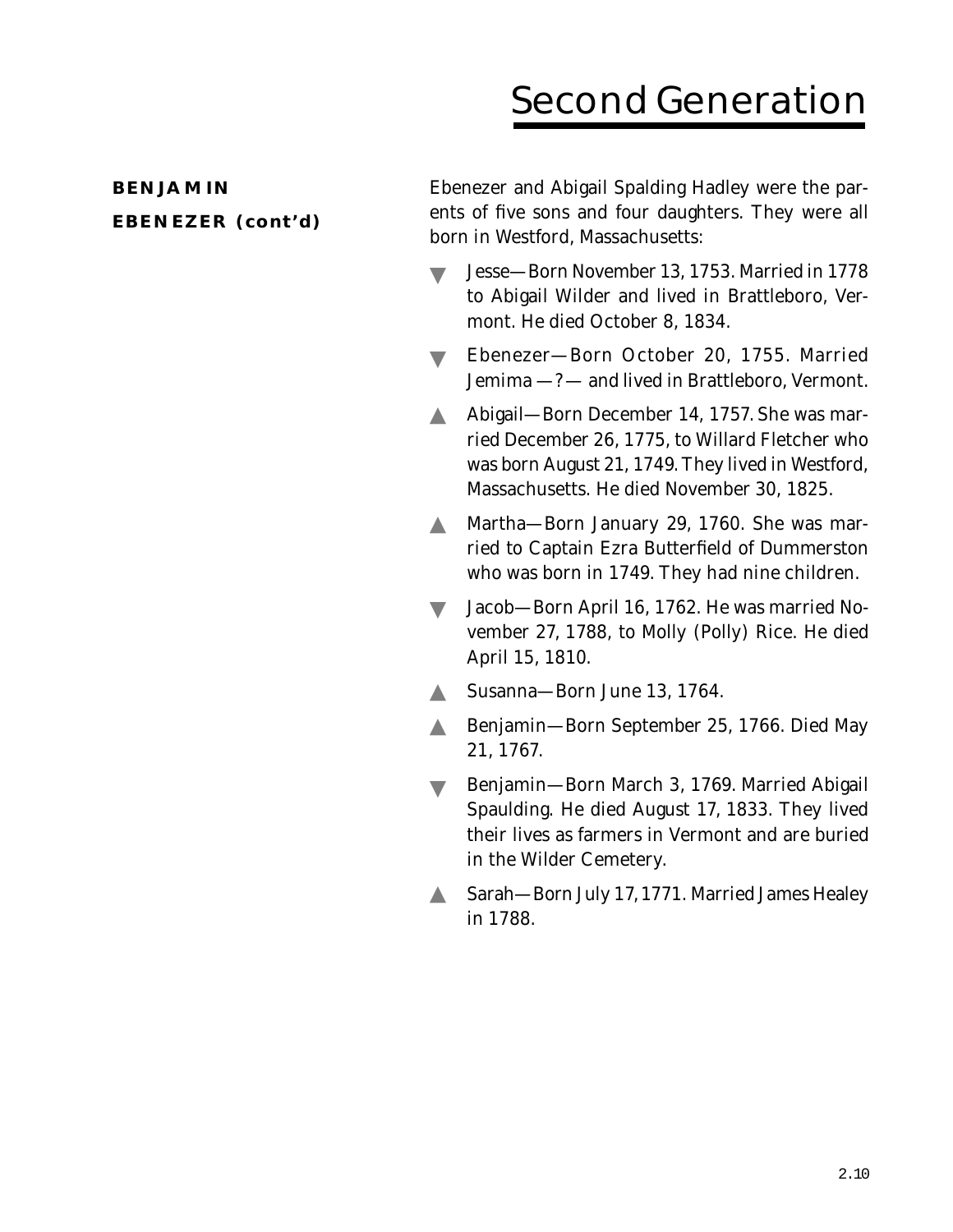**BENJAMIN EBENEZER JESSE**

Jesse Hadley, first child of Ebenezer and Abigail Spalding Hadley, was born in Westford, Massachusetts November 13, 1753.

Jesse took up the Covey farm in the northeast part of the Town of Brattleboro, Vermont and built a frame house thereon. In 1778 at the age of twenty-five he was married to Abigail Wilder of Petersham, Massachusetts. She was born on November 28, 1755, the daughter of Elias and Abigail Rice Wilder Sr. Elias had located in Brattleboro earlier and signed the covenant with Ebenezer Hadley and others on November 12, 1770.

Jesse and Abigail were a strongly religious couple. When the new church was built in Brattleboro, Jesse was the owner of a front pew. According to *"Book of the Wilders"* the wife Abigail was a first cousin of their neighbor Joshua A. Wilder and four of the Hadley children married four of the Wilders and later moved to Sandy Creek, New York. Jesse's nine children were all born on the farm in Brattleboro but eight of them subsequently migrated to New York State. About 1817 Jesse sold the Covey farm to his brother, Jacob, and moved to Sandy Creek to join his three sons and one daughter. In the beautiful Woodlawn Cemetery at Sandy Creek are the monuments of these two pioneers which state:

*"Jesse Hadley died October 8th 1834 age 80 years 10 months and 24 days." "Abigail wife of Jesse Hadley died October 28th age 78 years and 11 months."* She outlived him exactly 20 days.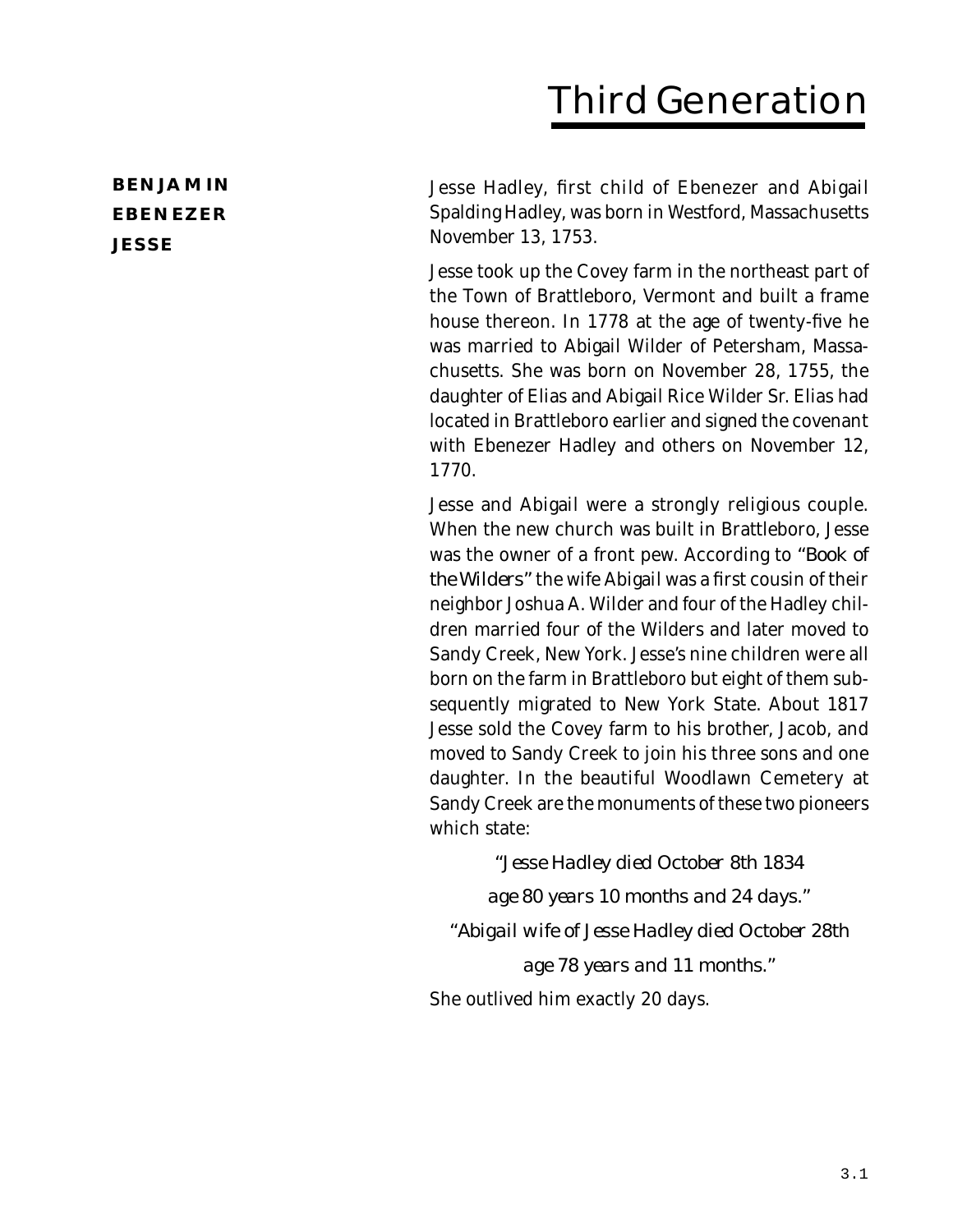**BENJAMIN EBENEZER JESSE (cont'd)** In the agrarian economy of that time, and subsequently, it was necessary for the boys to remain on the farm until they were twenty-one years of age. Jesse had married at twenty-five and six of his sons were between twenty-two and twenty-five when they in turn, married. It was generally accepted that the product of the labor of a minor, less his 'keep,' should repay the parent for his upbringing to adulthood. Girls were usually free to marry at eighteen or nineteen.

Besides church services the principal community gatherings were: The Military Muster, husking and quilting bees, house warmings, and barn raisings. It was reported that for the new church in Brattleboro, which replaced the old one on Meeting House Hill, the church raising cost for rum and sugar was half that for the "glass and nales." These pioneers were a hardy, vigorous people who worked hard to feed and clothe themselves from the soil.

Jesse and Abigail Hadley spent a good share of their married lives in Brattleboro, Vermont. Their children were all born there. They lived the life of pioneers, met its difficulties and faced its dangers and raised a family of nine children all of whom lived to grow to maturity and be married and all but one were in their turn pioneers in various parts of Western New York State.

Three sons and a daughter of Jesse Hadley married three daughters and a son of Joshua Wilder who lived in the same neighborhood. These four couples and other neighbors and relatives all migrated to Western New York State, in the years between 1806 and 1812 and about this time (tradition says 1817) Jesse and Abigail Hadley went to Sandy Creek, New York where their three sons and one daughter lived and they also lived there for the rest of their lives.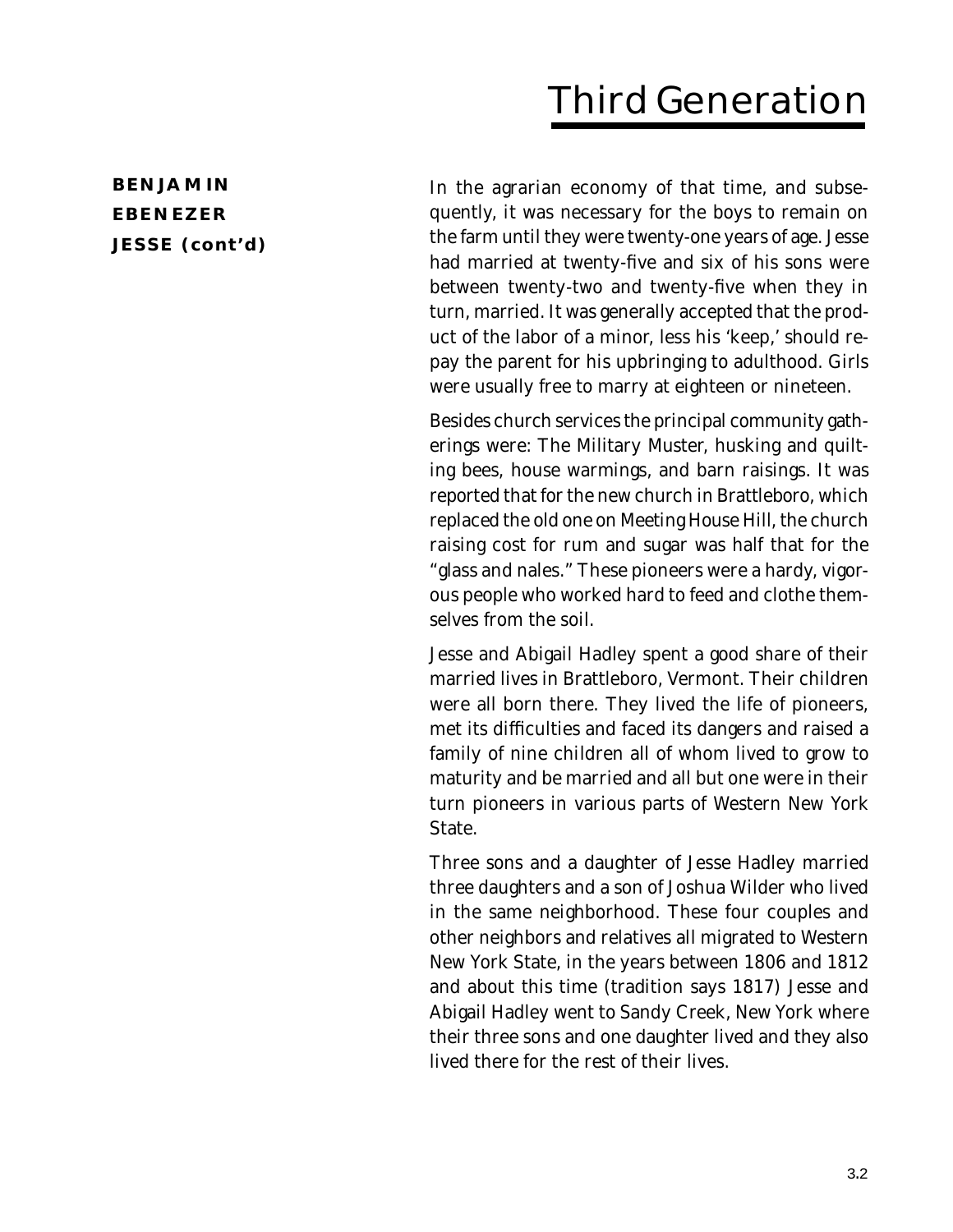**BENJAMIN EBENEZER JESSE (cont'd)**

The children of Jesse and Abigail Wilder Hadley were all born in Brattleboro, Vermont. They were:

- Samuel—Born September 17, 1779. He was married February 26, 1801, to Betsey Wilder who was born March 28, 1783. They moved to Sandy Creek, New York. He died August 7, 1859. She died November 28, 1825. ▼
- Jesse Jr.—Born December 10, 1781. Married on May 29, 1803, to Abigail Fletcher who was born January 17, 1781. They lived all their lives in Brattleboro, Vermont. He died August 3, 1840. Abigail died in 1860. ▼
- Simon—Born March 4, 1784. Married on February 16, 1808 to Nabby Wilder who was born April 14, 1787. They moved to Sandy Creek and Simon died February 25, 1844. Nabby died November 21, 1869. ▼
- Stephen—Born February 7, 1786. Married on December 5, 1811, to Clarissa Wilder who was born October 14, 1789. They moved to Sandy Creek and he died December 18, 1870. She lived to be over ninety-eight years old and died October 28, 1887. ▼
- ▲ Abigail-Born July 10, 1788. Married on December 3, 1807, to Joseph Bemis. They moved to Ellisbury, Jefferson County, New York and raised ten children. Abigail died in 1865 but Joseph lived to be nearly one hundred years of age.
- Ebenezer—Born June 18, 1790. He was married October 6, 1814, to Sibyl Bemis. He died in Ashford April 16, 1871 and she died February 17, 1864. ▼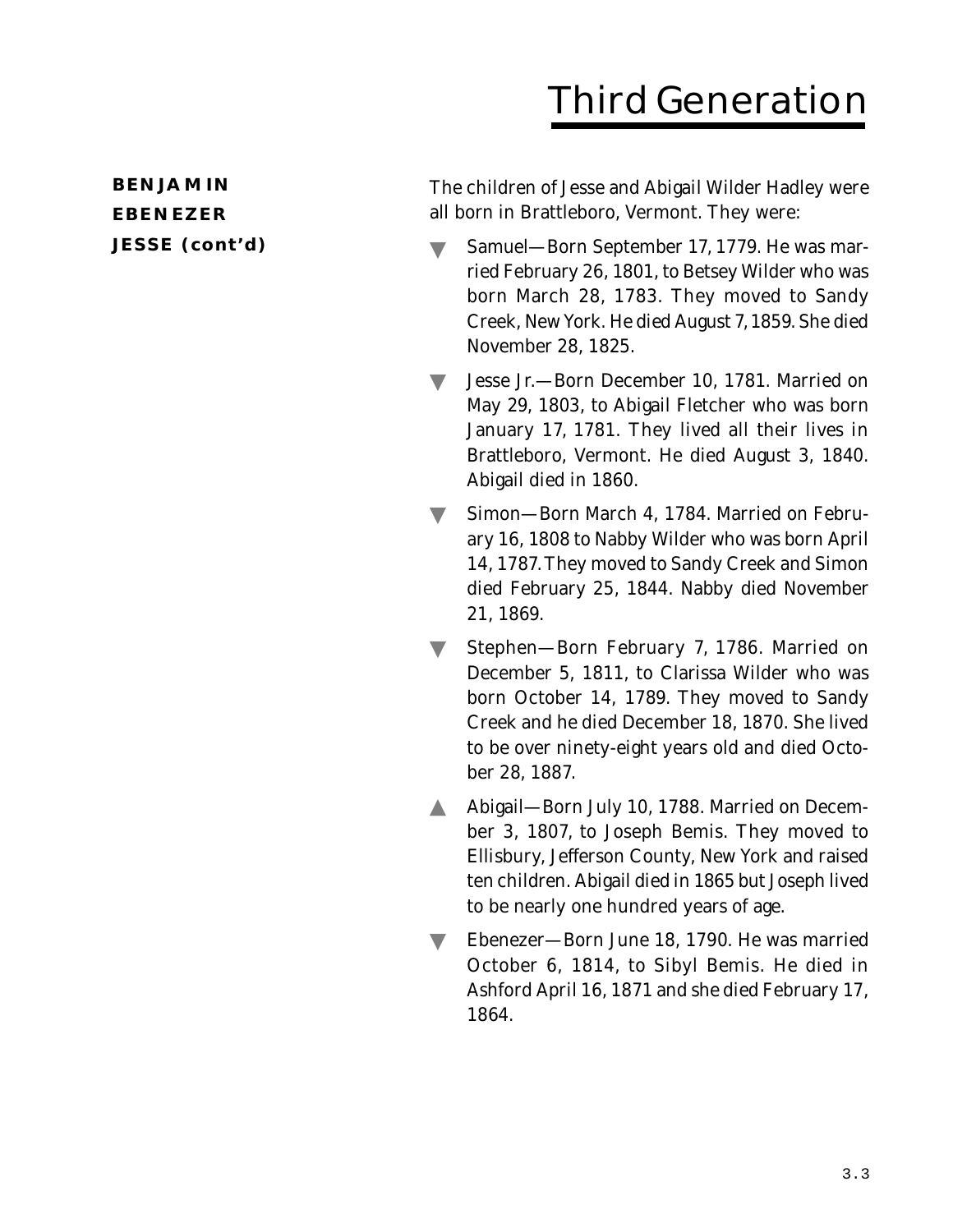**BENJAMIN EBENEZER JESSE (cont'd)**

- Elias—Born January 10, 1794. First married on June 21, 1818, to Sarah Duncan of Dummerston, daughter of a Scotch lawyer. Sarah was born March 19, 1797 and she died August 28, 1829. On January 11, 1831, Elias married a second wife, Sphedey Wilder, who was born August 24, 1807. Sphedey died August 24, 1870. Elias died August 12, 1877. ▼
- ▲ Cornelius-Born March 9, 1797. Married on January 4, 1821, to Elizabeth Briggs. She was born March 27, 1797, the daughter of Captain Seth and Hannah Merrick Briggs of Dummerston. Cornelius and Elizabeth migrated to Sandy Creek and from there to Litchfield, Hillsdale County, Michigan in 1847. Their infant son Ebenezer is buried in the Sandy Creek Cemetery. Cornelius died August 11, 1864.
- ▲ Betsey-Born July 19, 1799. She was married January 3, 1820, to Lindal Wilder who was born January 14, 1793. They migrated to Sandy Creek and she died there February 23, 1830. He died December 7, 1885.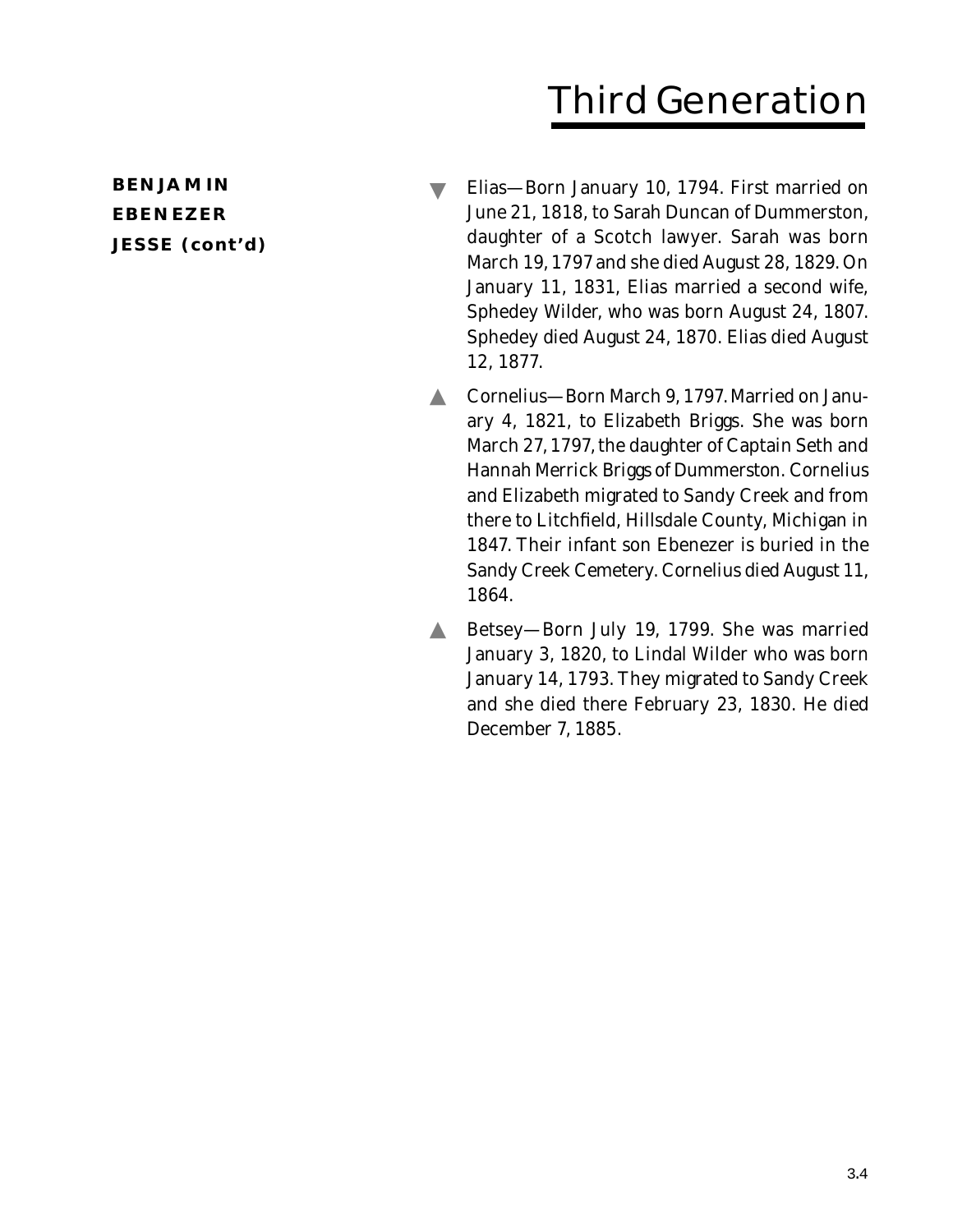**BENJAMIN EBENEZER EBENEZER**

Ebenezer Hadley, second child (second son) of Ebenezer and Abigail Spalding Hadley was born October 20, 1755. He was married to Jemima —?—. They lived in Brattleboro, Vermont but it is not known if he came with his father before the Revolution or where he was married. He served in the Revolution and history says he came to Brattleboro after the Revolution but this might not have been the first time, or he might have stayed in Westford, Massachusetts when his father moved his family from there to Brattleboro. He bought a farm of Joshua Bemis in 1787. We do not know who his wife was, when she was born or died or when he died. Some of his children were:

- ▲ Ebenezer Jr. Born in Brattleboro March 2, 1782.
- ▲ Jonathan—Born in Dummerston June 3, 1784.
- ▲ Levi-Born in Dummerston 1786.
- Benjamin—Born in Dummerston 1788. ▲

The above information all taken from *"Hemenway's Vermont Gazetter"* Vol. 5 Dummerston Section page 163.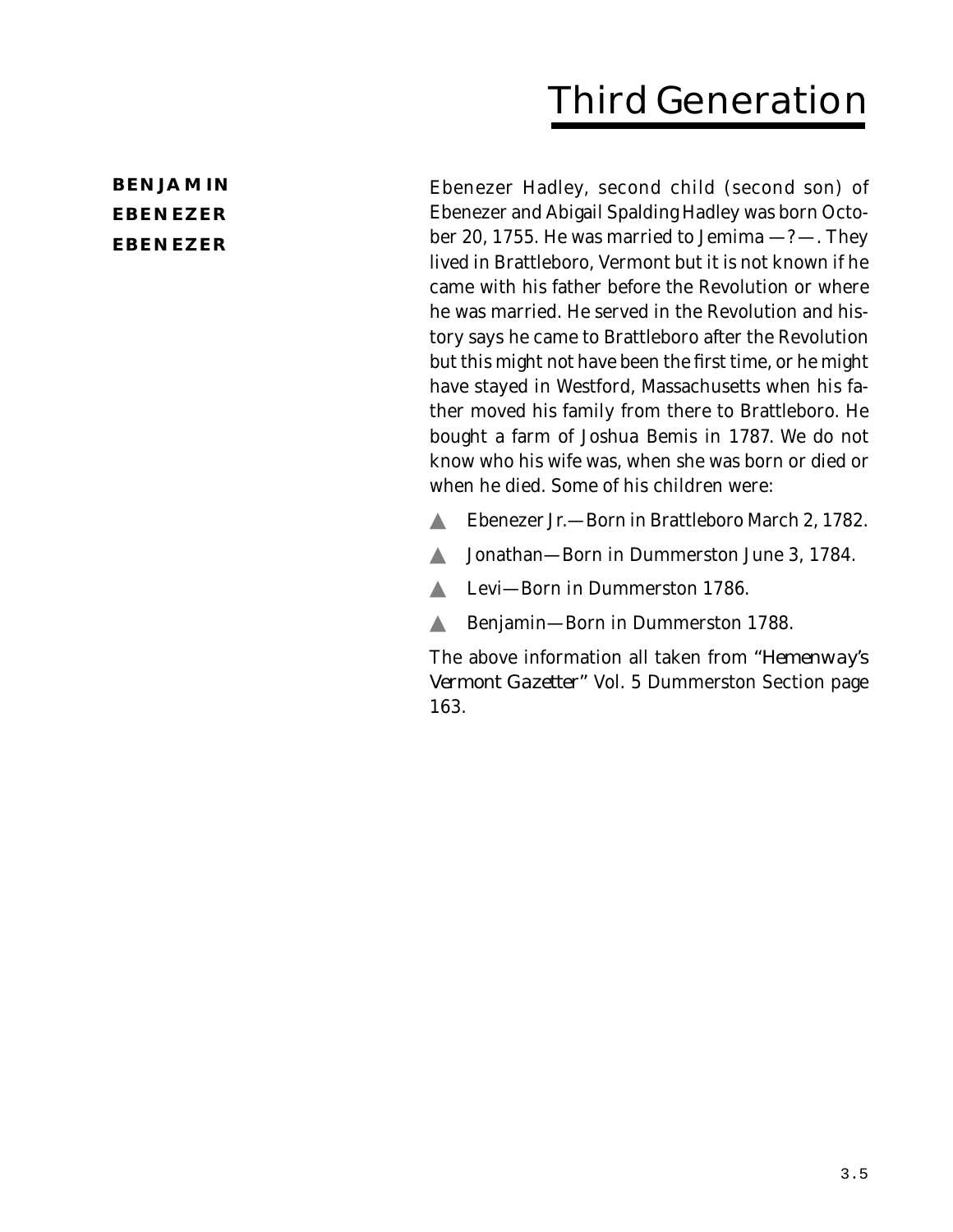**BENJAMIN EBENEZER JACOB**

Jacob Hadley, the fifth child (third son) of Ebenezer and Abigail Spalding Hadley, was born April 16, 1762. He was married on November 27, 1788, to Polly (Molly) Rice who was born March 15, 1771, the daughter of Ephraim and Joanne Rice of Petersham, Massachusetts. They remained in Brattleboro, Vermont and lived on the Covey Farm. Jacob died May 15, 1810 and is buried in the Locust Ridge Cemetery beside his parents. Widow Polly Hadley married John Wilder December 30, 1824. Polly died September 20, 1839.

Children of Jacob and Polly were:

- Reverend Jacob—Born 1787. Married first Abigail Rice, his cousin, grand daughter of Ephraim Rice. Second married to Lavina Rice Hadley, widow, who was a sister of Abigail. ▼
- ▲ Thomas-Born-?- Married in 1823 to Mary Sargent.
- ▲ Polly-Born-?- Married in 1815 to her first cousin Able Rice (grandson of Ephraim Rice) who was born in 1792. Moved to Sandy Creek, New York in 1819 and then to Ashford, New York in 1839.
- Benjamin—Born in 1796. Was married on August 11, 1817, to Miranda Duncan who was born in 1797. She was the daughter of Joseph and Miranda Taylor Duncan. ▼
- Ephraim—Born October 23, 1797. Married March 14, 1821, to his cousin Lavina Rice (granddaughter of Ephraim) who was born January 17, 1800. Ephraim died May 4, 1834. Lavina died January 10, 1877 and is buried in the Sandy Creek Cemetery beside Ephraim. ▼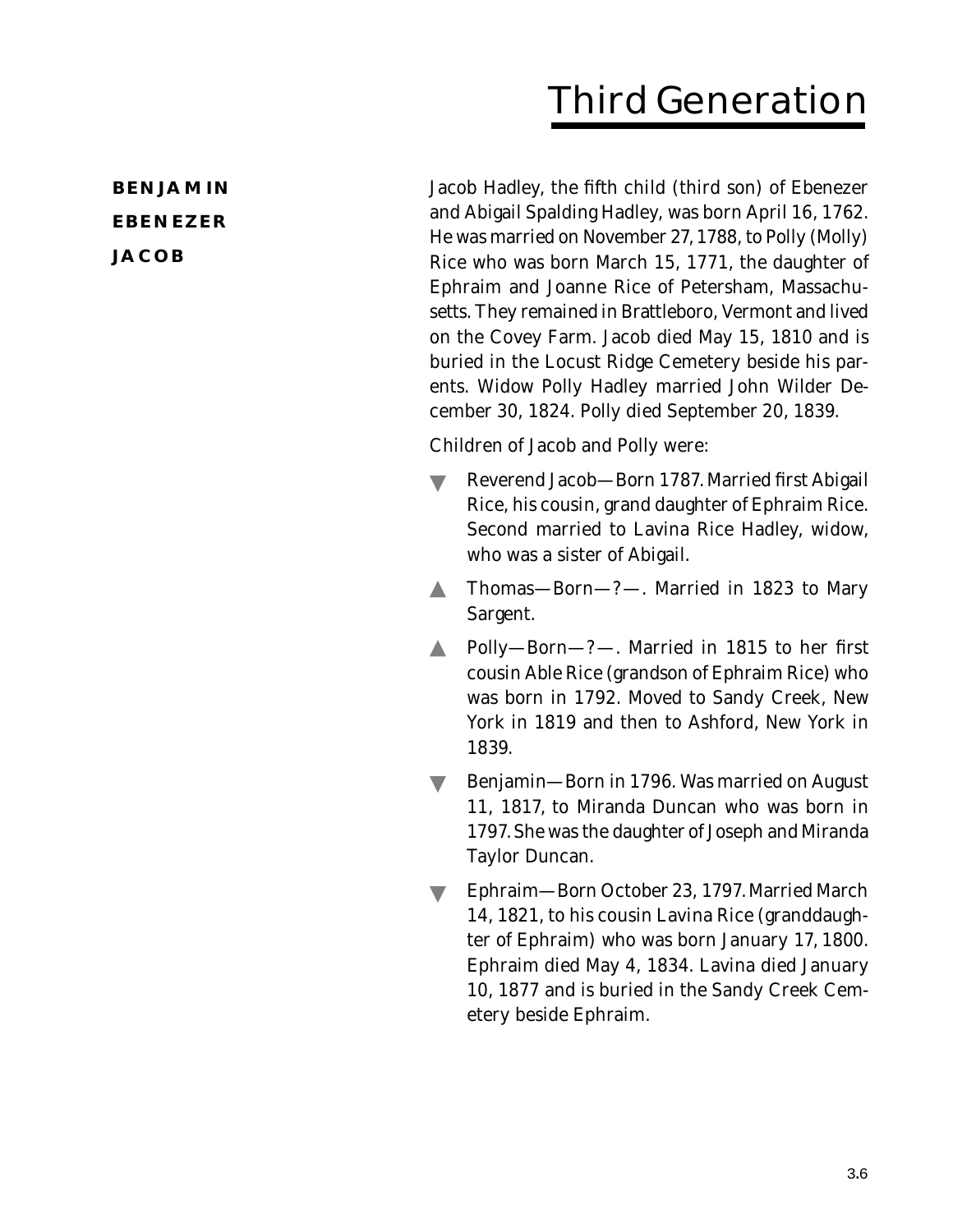**BENJAMIN EBENEZER JACOB (cont'd)**

- ▲ Laura-Born 1799. Married December 15, 1819, to Calvin Sargent who was born 1796, of Dummerston, Vermont. They moved to Sandy Creek in 1827.
- ▲ Luthur-Born 1804. Married in 1823 his second cousin Sophia Hadley. They moved to Sandy Creek. He died May 28, 1838. She died October 1, 1839. They are buried in the Sandy Creek Cemetery.
- ▲ Sylvia-Born April 3, 1810. On April 4, 1833, married, by her brother Reverend Jacob, to her second cousin Horatio Hadley. They moved to Hillsdale County, Michigan in 1835. They had one child—Almyra. Sylvia died March 19, 1840. Horatio married second Sarah Bullard on October 26, 1842.
- Alfred—Born 1825. Was married to Fanny —? who was born in 1828. ▼
- ▲ Elijah-?-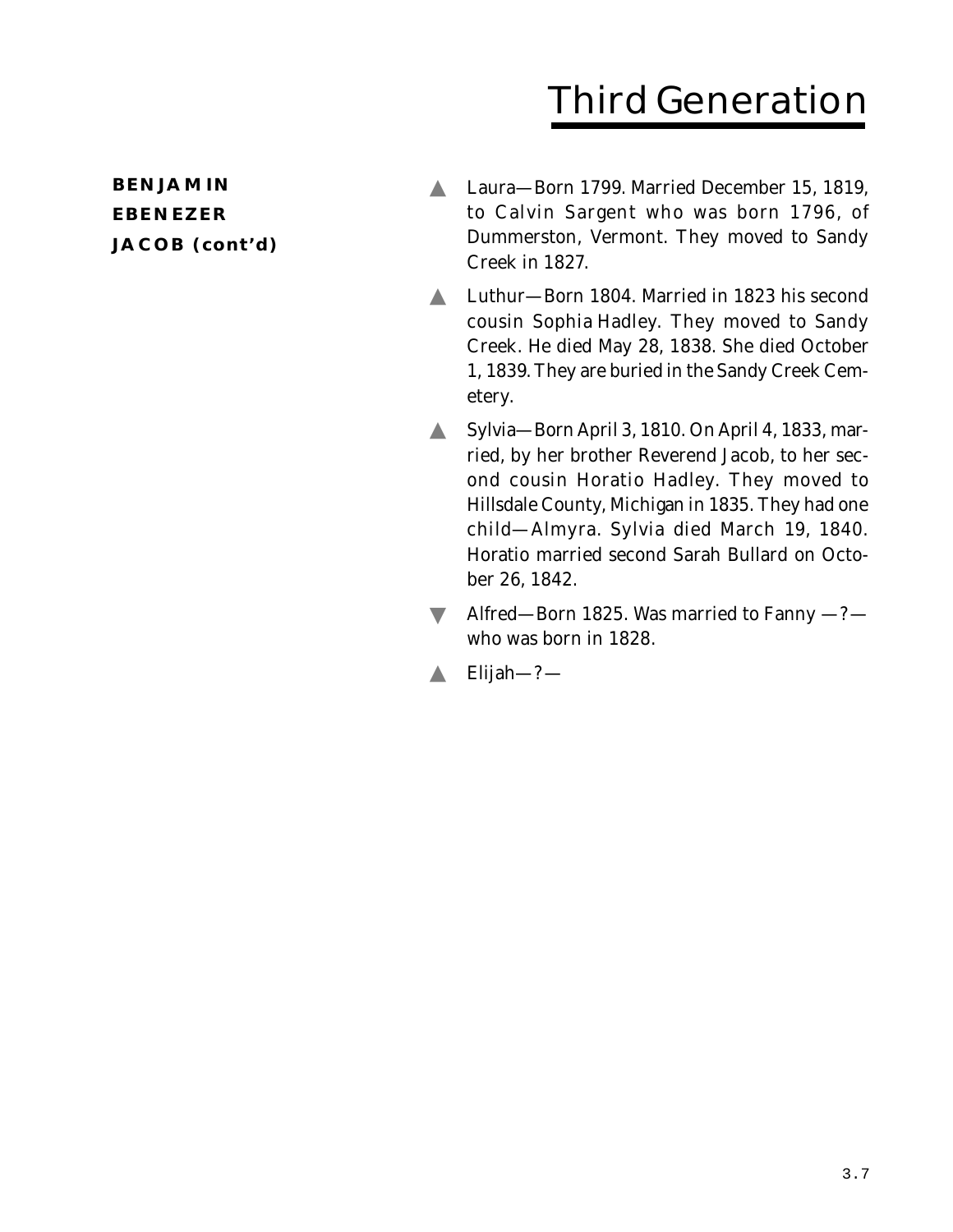**BENJAMIN EBENEZER BENJAMIN** Benjamin Hadley, the eighth child (the fifth son) of Ebenezer and Abigail Spalding Hadley, was born in Westford, Massachusetts March 3, 1769. When he was about two years old he was brought to Brattleboro, Vermont by his parents and lived in that area as a farmer all of his life. He married Abigail Spaulding of Brattleboro and bought a farm of Wilder Rice in 1791. Abigail was born in 1773 and died in 1842. They lived on this rocky farm near the Wilder Homestead all of their lives and are buried with at least seven of their immediate family in the Wilder burial plot with its surrounding wall of rough field stones. Their children were:

- Rufus—Born February 9, 1797. Married in 1824 to Joanna Bemis who was born in 1797. She was the daughter of Joseph and Jemima Stoddard Bemis. Rufus died in 1865. Joanna had died in 1840. ▼
- ▲ Lucinda-Born April 21, 1798. Married to Daniel Attridge. Lucinda died in 1859. She is buried in Wilder Cemetery.
- ▲ Benjamin Jr.-Born March 3, 1800. Married in 1828 to Betsey Bemis. She was born in 1803 and died in 1833. She was the daughter of Joshua Bemis.
- ▲ Sybil-Born July 31, 1802. Died November 27, 1827, unmarried. Buried in the Wilder Cemetery.
- ▲ Alvira (Elvira)-Born January 14, 1807. Married in 1828 to William B. Barrett who was born in 1806. They moved to Pennsylvania. He died in 1882. She died in 1874.
- Wilson—Born September 10, 1809. Married Olive Bryant of Dummerston who was born in 1824 and died in 1912. Wilson died of fever in 1889. They are both buried in the Wilder Cemetery. ▼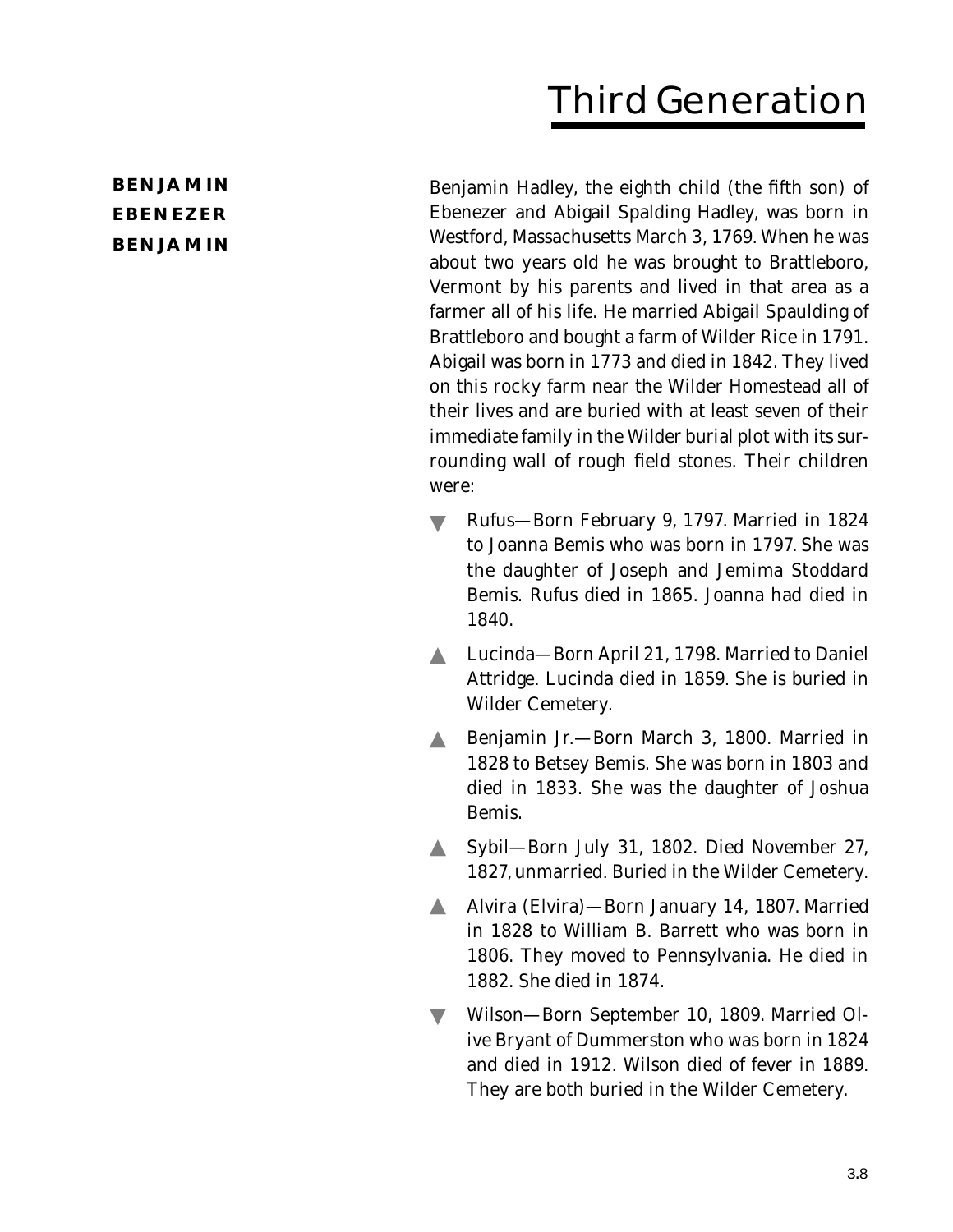**BENJAMIN EBENEZER BENJAMIN (cont'd)**

- ▲ Lewis-Born January 1816. Married Maria T. Whipple who was born in 1833 and died in 1916. He died in 1886. They remained on the parental farm and are both buried in the Wilder Cemetery.
- ▲ Luthur-Born 1824. Died at fifteen years in 1839.
- ▲ Edmund-Born 1829. Died as an infant at one year.

After a lifetime of working the same farm Benjamin died August 17, 1833, at sixty-four years of age. Abigail, after thirty-two years of child bearing from 1797 to 1829, died on October 22, 1842, at sixty-nine years. They are buried side by side in the Wilder Cemetery. Their eldest son Rufus moved to Ashford, New York in the 1840s.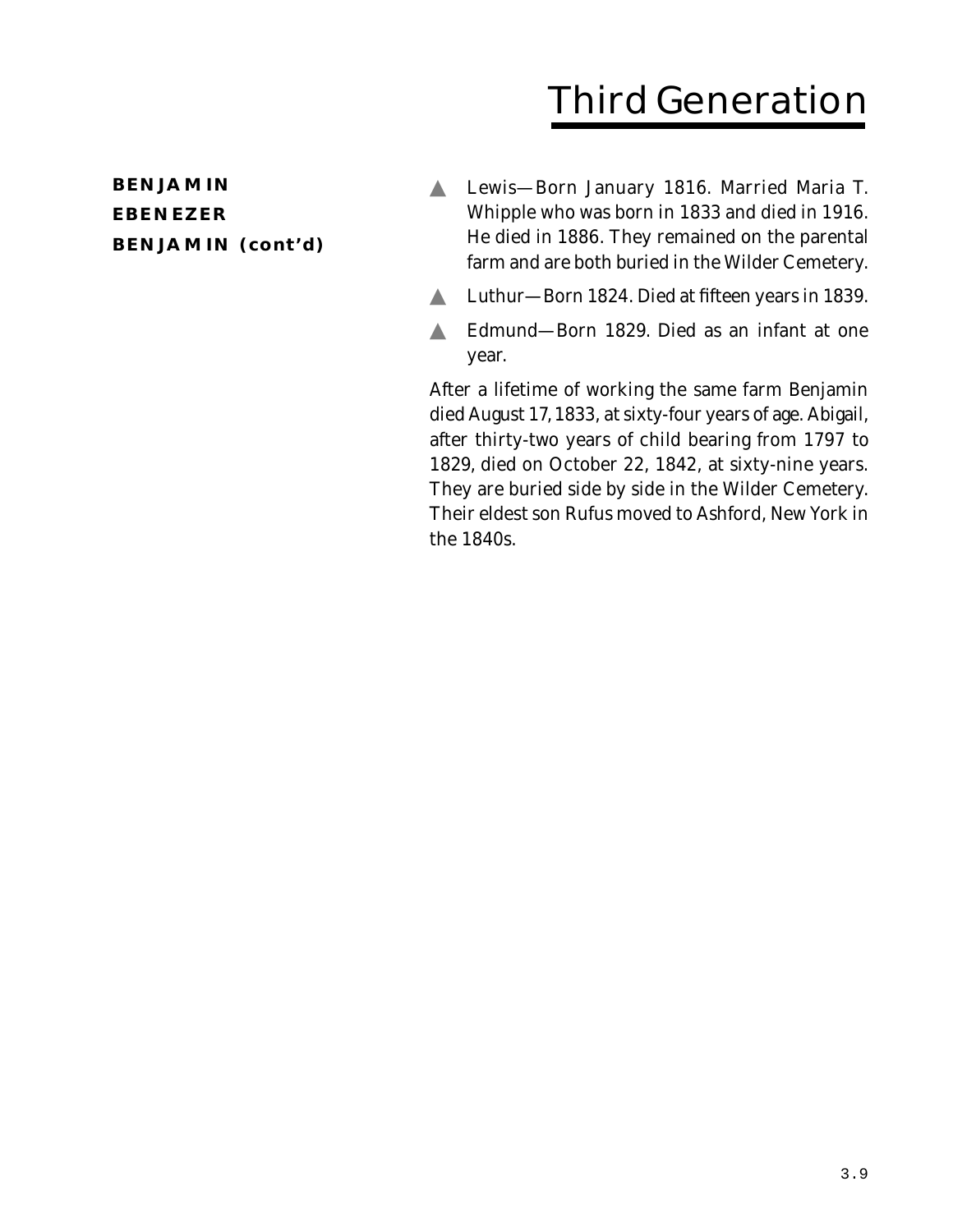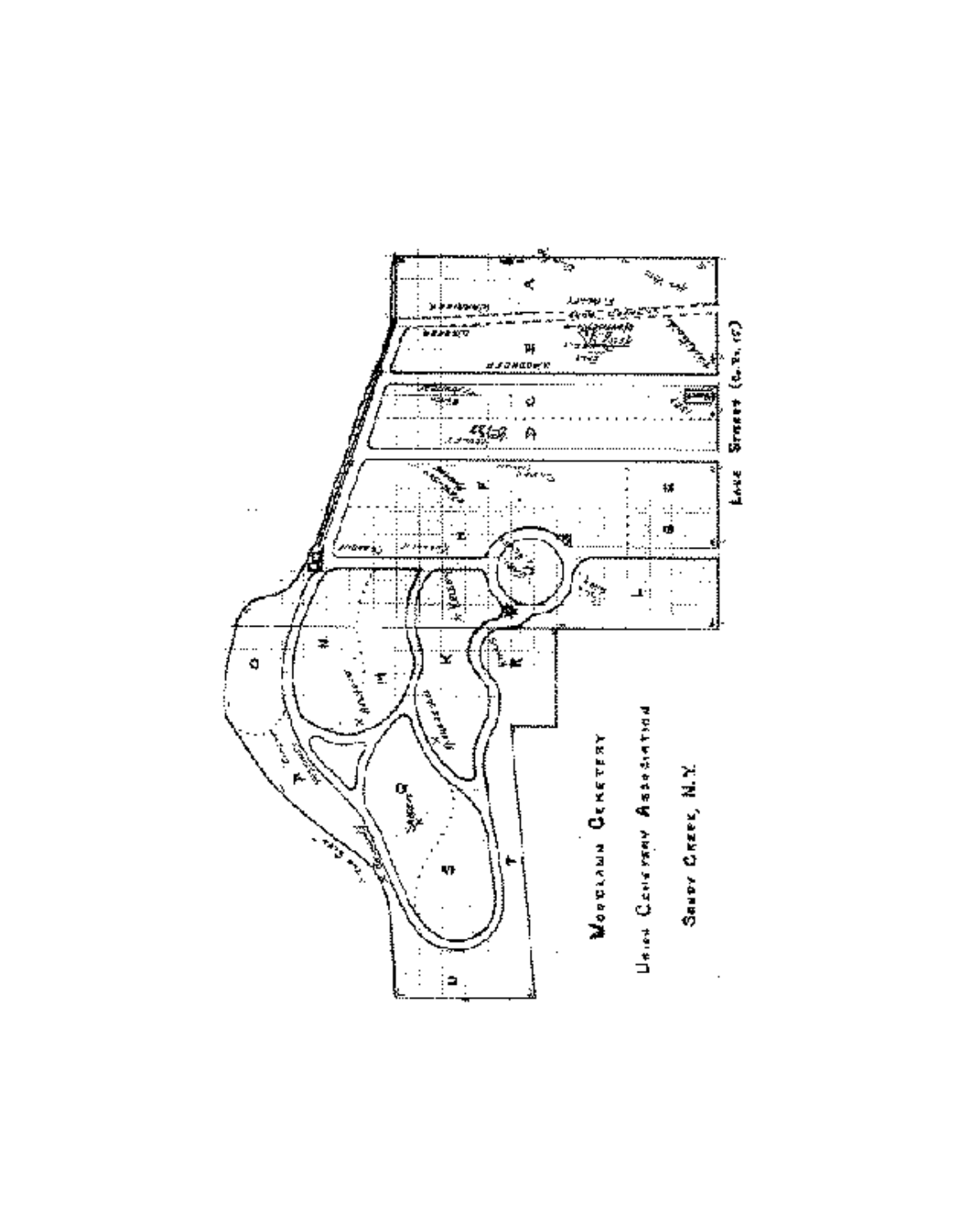**BENJAMIN EBENEZER JESSE SAMUEL**

Samuel Hadley, the first child of Jesse and Abigail Wilder Hadley, was born in Brattleboro, Vermont on September 17, 1779. He was married to Betsey Wilder of Dummerston, Vermont on February 26, 1801. She was born March 28, 1783, at Petersham, Massachusetts and was the daughter of Joshua and Lois Hawes Wilder and her family history is to be found in *"The Book of the Wilders"* by Rev. Moses H. Wilder. Betsey Wilder's father, Joshua Wilder, was a soldier of the Revolution and her mother's father, Captain Daniel Hawes, was a Captain of Worcester County, Massachusetts Militia that reinforced the Revolutionary Army before Boston.

Samuel and Betsey lived at Jamaica, Vermont until 1811 or 1812 as five of their children were born there. Late in 1811 or early in 1812 he migrated with his wife and four children from Vermont to New York and located in Oswego County what is now the Village of Sandy Creek. He came all the way through the wilderness driving oxen hitched to a wooden sled or mud boat loaded with his family and all the household goods and supplies as they had room for. There were at least two of his younger brothers who had migrated to Sandy Creek in previous years so that they had friends to receive them when they arrived.

The fact that a sled was used for this trip does not necessarily mean that it was made at a time when there was snow on the ground but only that a vehicle of this kind was better than wheels over the rough uneven ground and fallen timbers of the wilderness.

The eldest son, Jesse F., ten years old, was of considerable help to his father. He wrote later that the land was entirely covered with timber when they arrived. It was necessary to clear some land and build a log house. Practically all homes were of that type in Sandy Creek at the time. Samuel then went back to Vermont,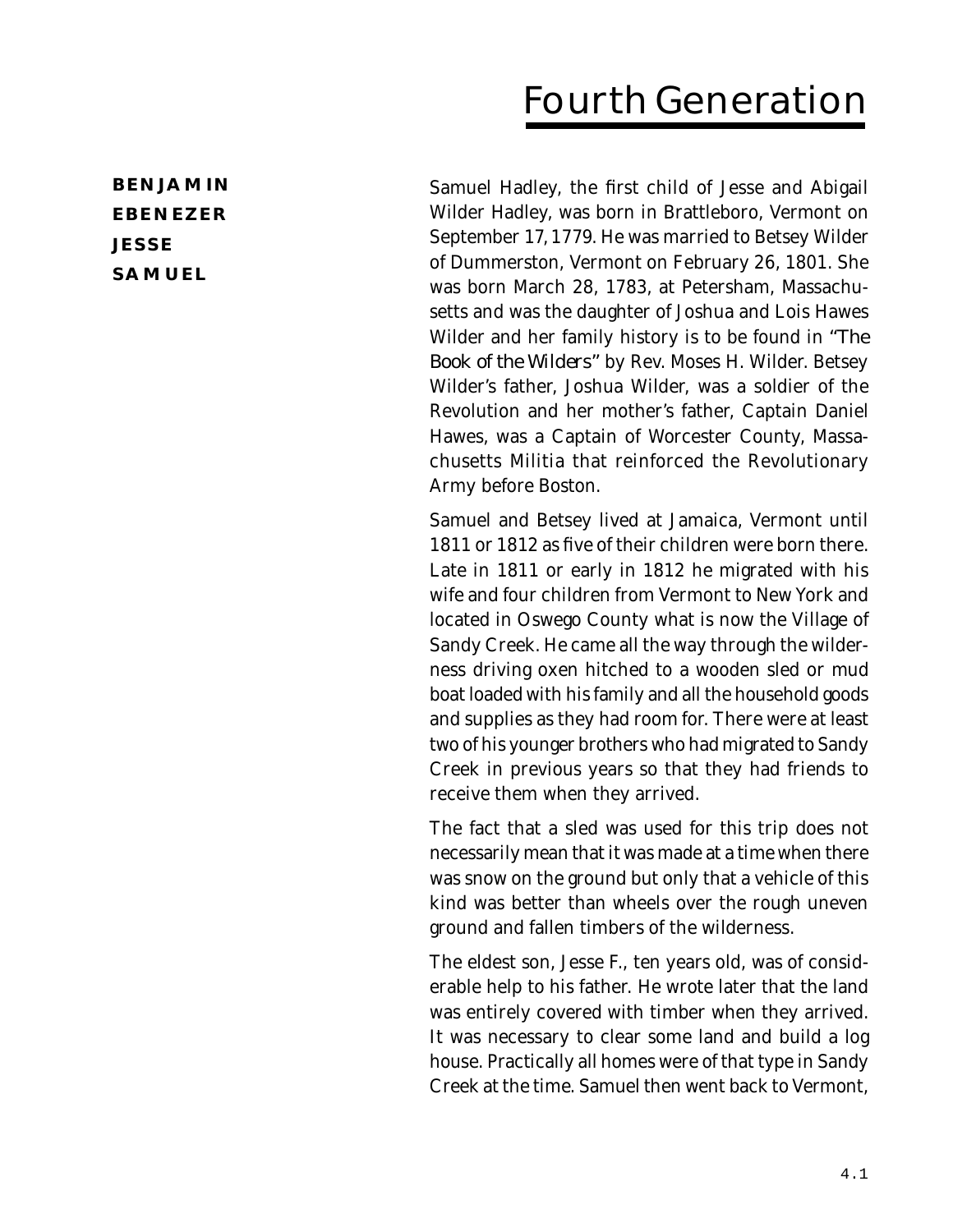**BENJAMIN EBENEZER JESSE SAMUEL (cont'd)** purchased another yoke of oxen and sled, some cattle for his family, and after making up a load of household goods and supplies again made his way on foot through the wilderness to his new home. He was both a farmer and a school teacher.

On this second load Samuel brought the old "Hadley Clock" a tall grandfather clock that had belonged to his father Jesse Hadley and either given to Samuel or purchased by him. The clock must have ticked a century of time on this same New York farm as it was owned by three generations who owned and operated the place. Irving Hadley stated that this stately old clock stood before him sedately ticking off the seconds as he was compiling his records of the Hadley genealogy.

Samuel must have been a strong, vigorous, capable individual. From this small beginning, with the loyal help of his sons, the farm was repeatedly enlarged by purchases from the Constable-Pierrepoint land patents. At the time of his death in 1859 it comprised 150 acres of tilled land and 50 acres of woodland. Then and thereafter, when operated by his son Truman, that farm was the richest and most productive on the Hadley Road.

To judge the activity and number of hired men by the number of teams, the census reports of the time recorded at least two horse teams and one yoke of oxen. Wheat, corn and oats were raised, as well as apples and 150 bushels of potatoes. He raised sheep, and one year census reported 700 pounds of wool, also 900 pounds of butter. Another time 1,000 pounds of cheese as well as 500 pounds of maple sugar. At that time it was not unusual to exchange some maple sugar for some cane sugar pound for pound. They also produced some honey. The women of the family did the spinning and weaving. In 1865 they reported making the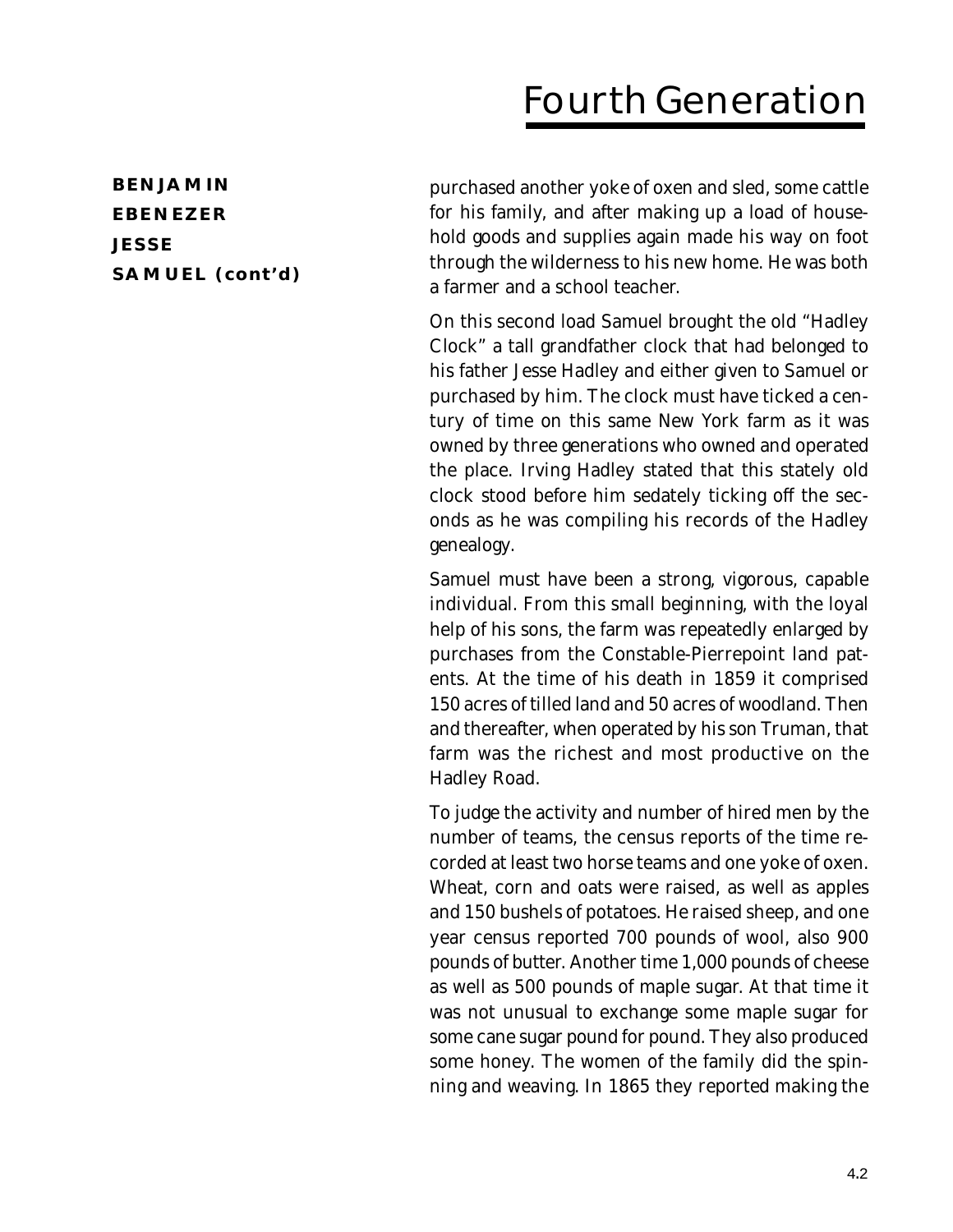### **BENJAMIN EBENEZER JESSE SAMUEL (cont'd)**

yarn for 40 yards of cloth. Flax was spun in the spring and wool in the summer. Tow cloth from flax was worn in the summer and wool in the wintertime. Fresh woven wool was shrunk or 'fulled' i.e. made thicker by moistening, heating and pressing.

Like his father Jesse, Samuel was interested in church work, and was an organizer and trustee of the Methodist Church when it was incorporated December 13, 1830.

Betsey died November 28, 1825. On February 19, 1827, Samuel married a second wife, Anna Dunkler of Brattleboro, Vermont. Anna was born June 1, 1787. There were no issue from this marriage. Anna died July 24, 1857 and Samuel died August 7, 1859.

History records that practically every able bodied man in Sandy Creek assisted the cause in the War of 1812 either as an enlisted man or as a civilian soldier or as an assistant in moving troops or supplies, etc. Samuel was an organizer and a first trustee of the First Methodist Church in Sandy Creek which organization was incorporated December 13, 1830.

Samuel Hadley and his two wives all died in Sandy Creek and are all buried there. There is a marble slab erected for Samuel and another for his two wives. The inscriptions are:

> *"Samuel Hadley died Aug. 7th 1859 aged 79 years 10 months and 20 days."*

*"Betsey died Nov. 28th 1825 aged 42 years Anna died July 24th 1857 aged 70 years Wives of Samuel Hadley."*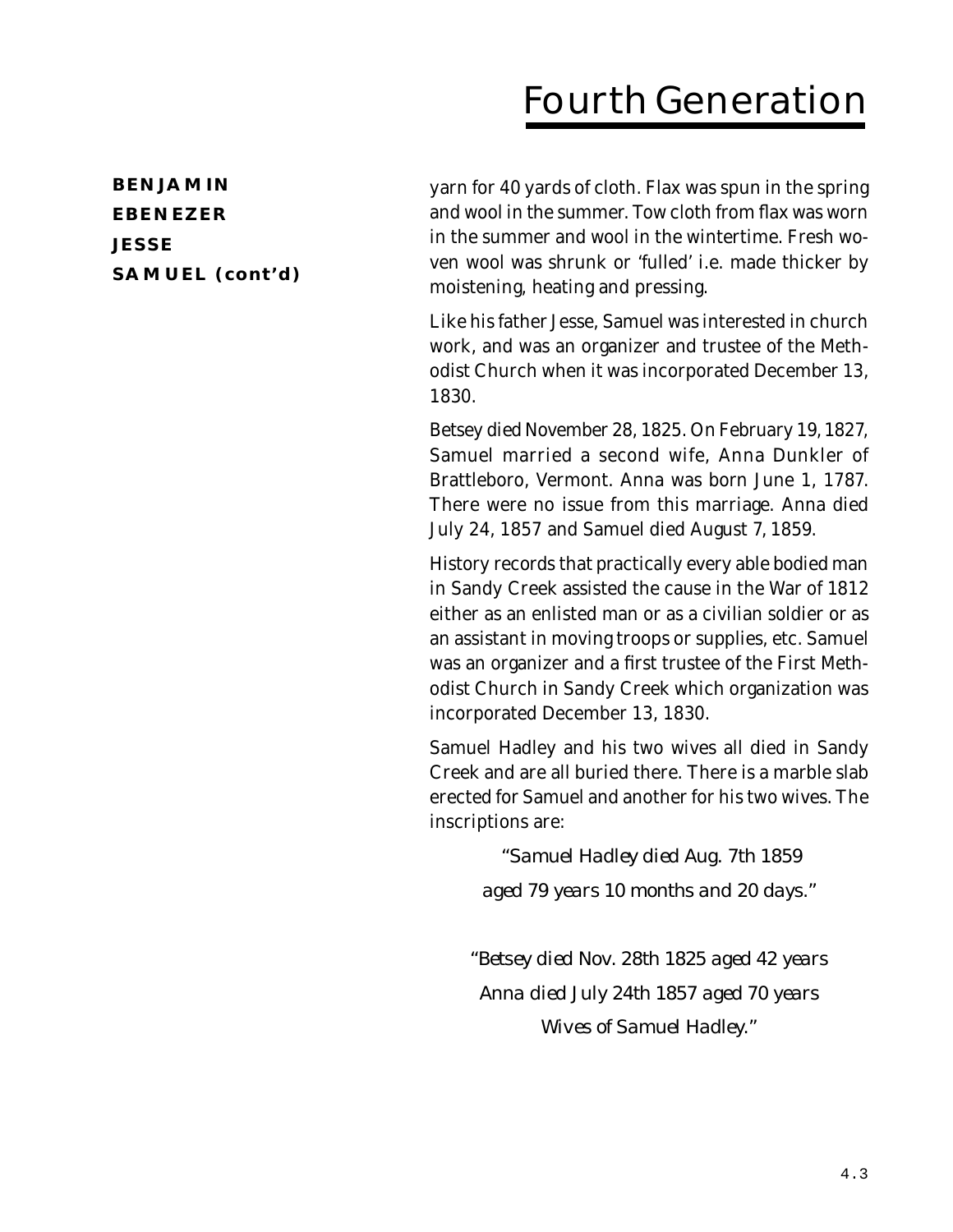### **BENJAMIN EBENEZER JESSE SAMUEL (cont'd)**

Samuel Hadley and Betsey Wilder Hadley were the parents of nine sons and three daughters. Six were born in Vermont and six in New York. They were:

- Samuel—Born in Dummerston, April 19, 1801. Died May 1, 1801. ▲
- Jesse F.—Born in Jamaica, June 22, 1802. Married April 16, 1829, to Fannie Adams who was born in 1800. She died in 1881. He died April 9, 1882. ▼
- ▲ Stephen-Born in Jamaica, October 3, 1803. Died October 5, 1803.
- ▲ Sophia-Born in Jamaica, March 14, 1805. Was married October 12, 1823, to her second cousin Luther Hadley who was born in 1804. They had two sons, Alfred and Samuel. Luther died in 1838. Sophia died October 1, 1839.
- ▲ Eliza-Born in Jamaica on September 24, 1807. Was married November 25, 1928, to William Severance and died June 14, 1878.
- ▼ Horatio-Born in Jamaica, July 6, 1810. Was married first on April 4, 1833, to Sylvia Hadley (his second cousin). Second marriage on October 26, 1842, to Sarah Bullard of Osseo, Michigan. He died January 27, 1893.
- ▲ Laura-Born in Sandy Creek, March 1, 1812. Married March 1, 1832, to Alfred Hadley. Laura died December 16, 1871.
- ▲ John-Born in Sandy Creek, September 25, 1813. Died September 18, 1814.
- Lindal Wilder—Born in Sandy Creek, March 27, 1816. Was married on September 10, 1840, to Hannah D. Weed. Lindal died February 20, 1858. ▼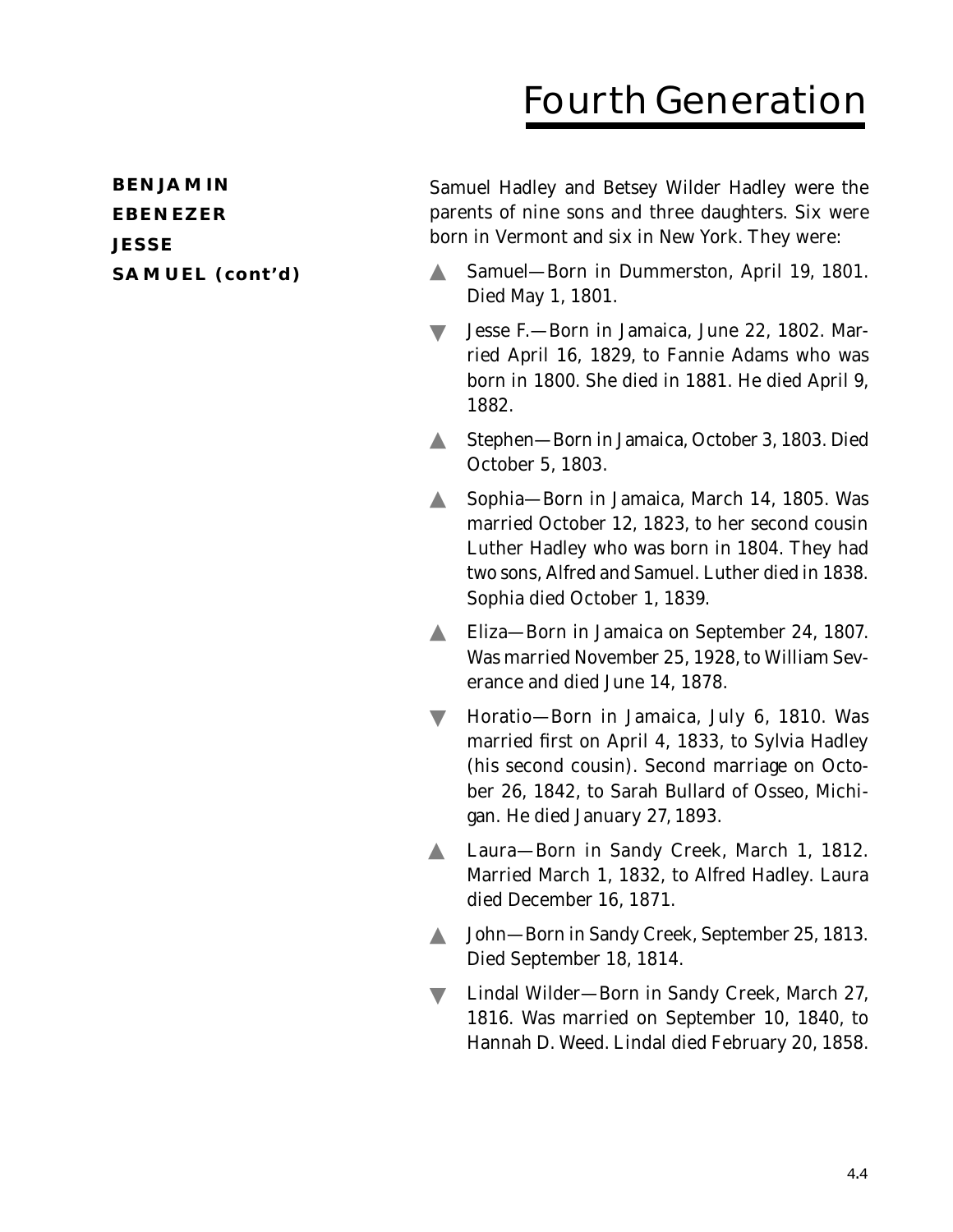**BENJAMIN**

**EBENEZER JESSE SAMUEL (cont'd)**

- ▲ Alvin-Born in Sandy Creek, February 19, 1819. Was married on March 27, 1866, (probably a second marriage) to Sarah Duncan. There were no children. Alvin was a carpenter. Alvin died on November 20, 1880. Sarah later was married to A. E. Hunter.
- Truman—Born in Sandy Creek on February 17, 1821. Married June 10, 1847, to Harriet L. Upton also of Sandy Creek. She was born October 18, 1828. Truman died March 17, 1907. Harriet died February 20, 1914. They are buried in Woodlawn Cemetery in Sandy Creek with five of their sons and spouses. ▼
- ▲ Zela-Born in Sandy Creek on February 10, 1823. Was married to Amy Lydia Ambler. Amy was born June 17, 1830, in the town of Grotten, Tompkins County, New York and died May 13, 1894. Zela Hadley died December 25, 1899.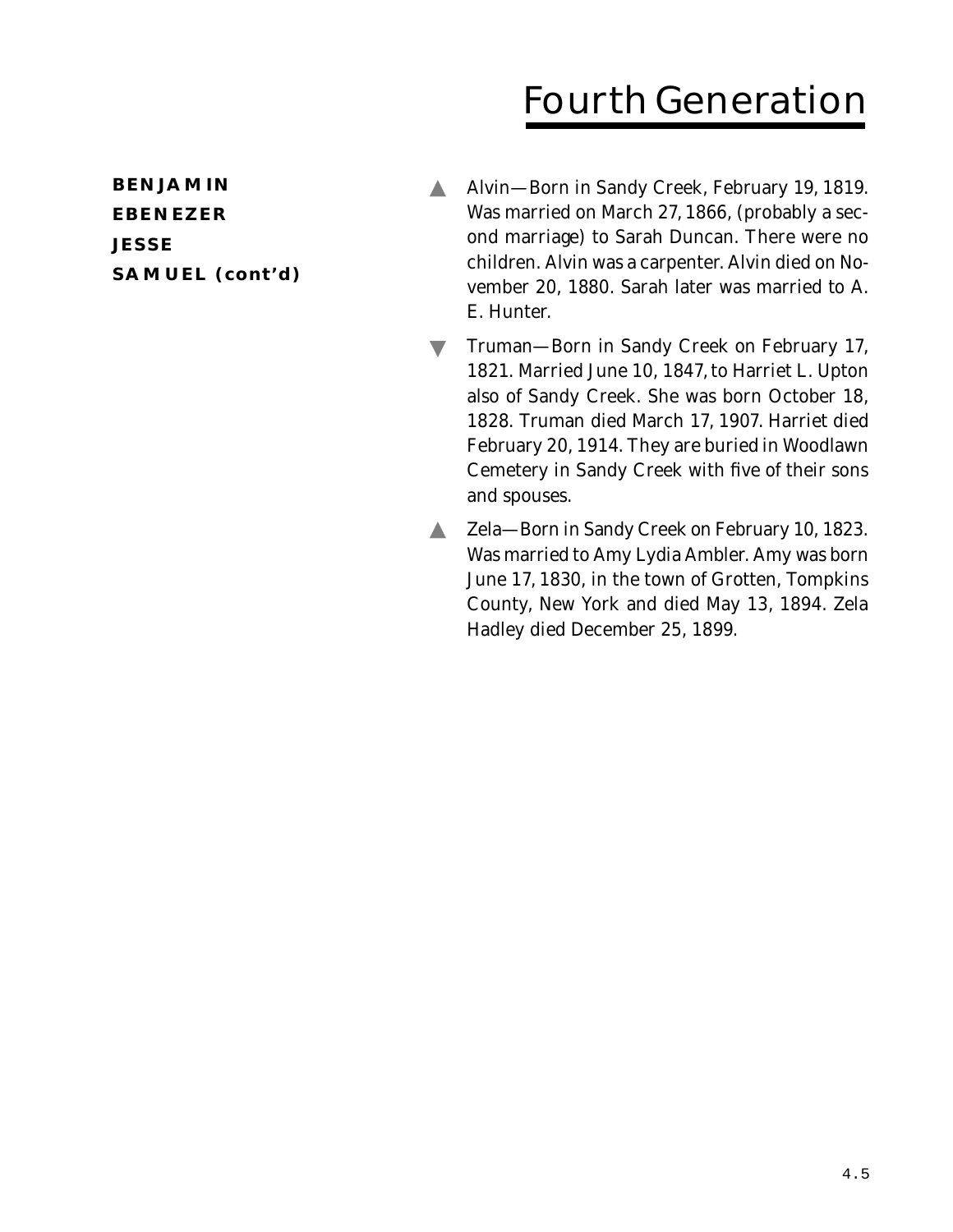**BENJAMIN EBENEZER JESSE JESSE JR.**

Jesse Hadley Jr., the second child (second son) of Jesse and Abigail Wilder Hadley, was born in Brattleboro, Vermont on December 10, 1781 and was married May 29, 1803, to Abigail Fletcher who was born January 17, 1781. Jesse Hadley Jr. died August 3, 1840.

Their children were:

- ▲ Zelona-Born June 25, 1804. Died August 3, 1840.
- Nelson H.—Born February 16, 1807. He was married August 30, 1841, to Catherine Thomas. He died July 6, 1867. ▼
- ▲ Amanda—Born December 7, 1809 and died September 3, 1847.
- Hannibal—Born April 20, 1812. Married on January 24, 1837, to Mary L. Field, daughter of David and Patty Wood Field. He died in 1884. ▼
- William F.—Born November 12, 1814. Married October 11, 1843, to Mary D. Carpenter. She was born in 1822 and died November 6, 1863. He died April 25, 1881. ▼
- ▲ Alonzo F. Born July 27, 1817. Married October 7, 1851, to Mary P. Perham, who was born in 1821. They were Congregationalists, moved to Ashford, New York in 1843. There were no children. Mary died May 30, 1871. Alonzo died in 1897. They are buried in the Riceville Cemetery.
- Marion N.—Born April 27, 1824. Married November 4, 1849, to Ambrose R. Upson. Residence East Ashford, New York. ▲
- Augustus A.—Born January 27, 1830. Married and ▲moved to California.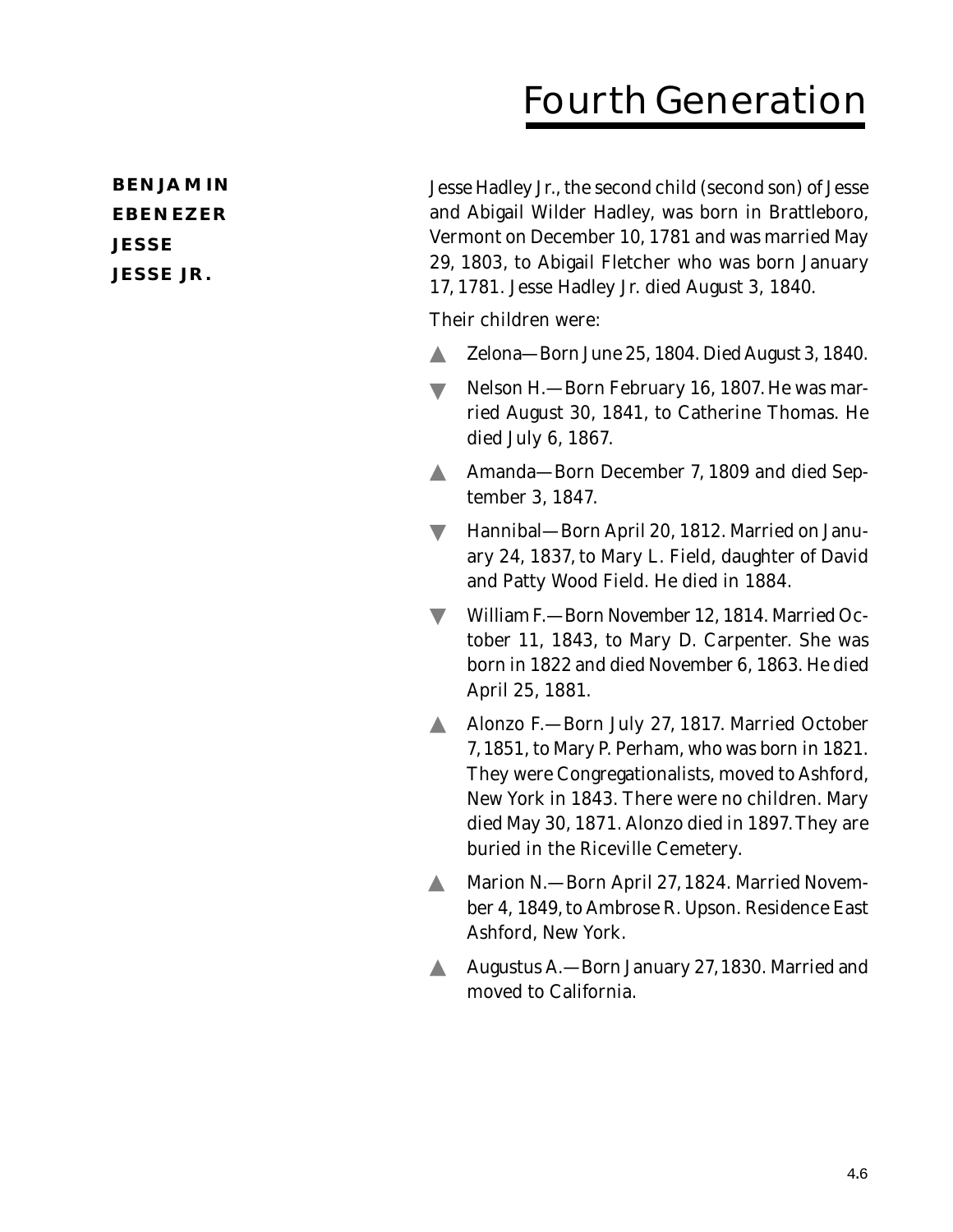**BENJAMIN EBENEZER JESSE SIMON**

Simon Hadley, the third child (third son) of Jesse and Abigail Wilder Hadley, was born March 4, 1784, in Brattleboro, Vermont. At the age of twenty-two Simon went to Sandy Creek, New York with Clark Wilder, cleared some land and built a log cabin on the south side of the Creek. Two years later he returned to Brattleboro and married his neighborhood sweetheart, Nabby Wilder on February 16, 1808, bringing her back to the wilderness. She was born April 14, 1784. They were the parents of eight children. At least seven of these children reached adulthood; a remarkably good record at a time of high infant mortality because of uncontrolled childhood disease. Their children were:

- ▲ Almira-Born 1809. (Elmira-Elvira-Minira). Died in 1894 unmarried.
- ▲ Betsey—Born 1812. Married Levi Woodard (a cooper), son of Charles Woodard who came from Hoosick, New York in 1822. Betsey died in 1844.
- ▲ Orestus-Born 1813. Married Marietta -?- who was born in 1821 and died in 1895. One son, Orestus, was born in 1848 and died in 1850. Orestus died in 1891.
- ▲ Edmund-Born 1816.
- Albert—Born 1818. Married first to Elizabeth Flowers. Three children. Married second to Maria Wait. They also had three children. Albert died in 1897. ▼
- ▲ Mellissa-Born 1821. Married Hiram Stevens, son of Edmund Stevens.
- ▲ Jane-Born 1823. Married Horace H. Harris of Belleville, New York.
- ▲ Evalina-Born 1829. Married Emory Herriman who was born in 1830 and died in 1866. They had four sons. She died in 1927.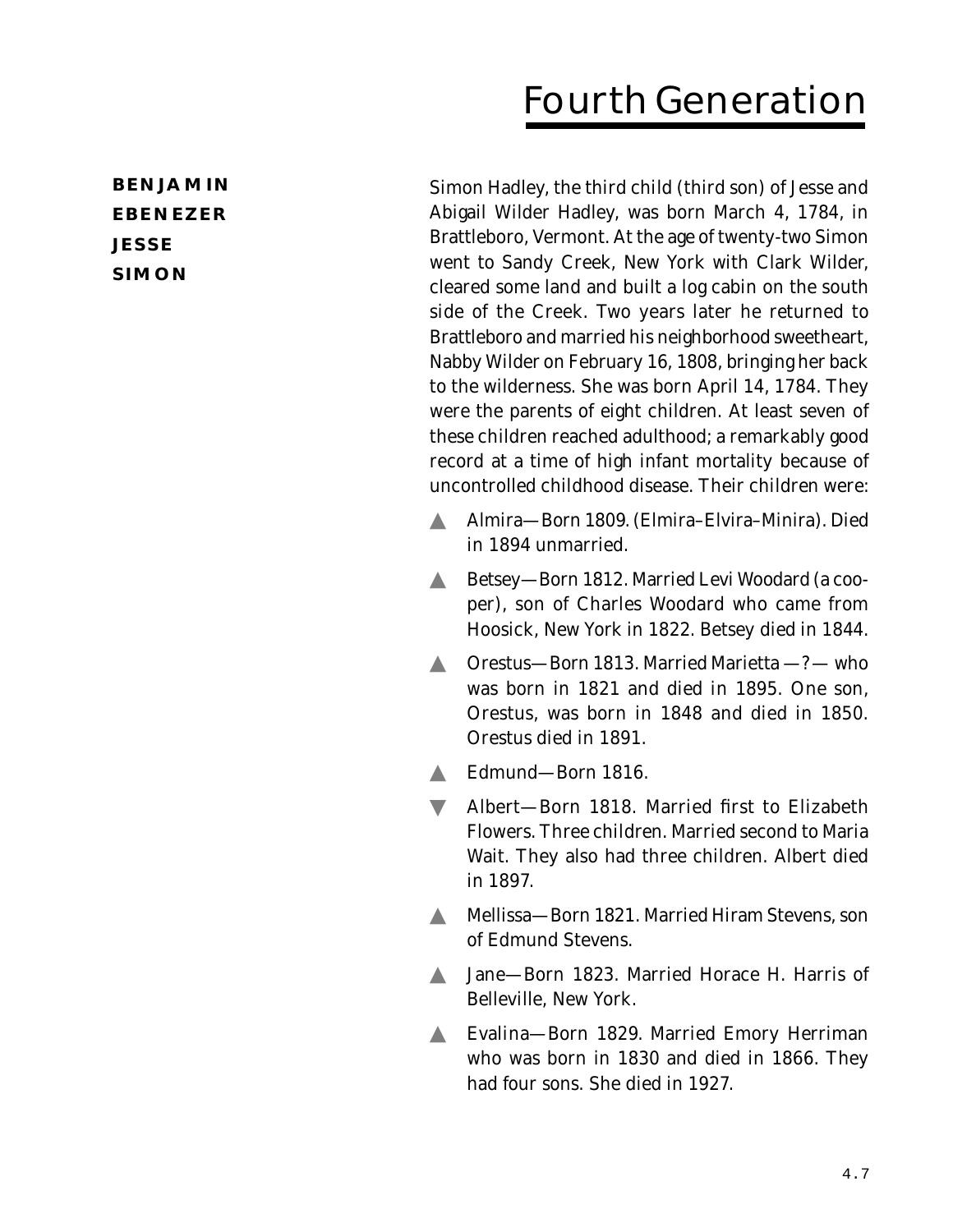**BENJAMIN EBENEZER JESSE SIMON (cont'd)** Simon Hadley died February 25, 1844. Nabby died 25 years later on November 21, 1869, in her eighty-second year. They are buried together in the Woodlawn Cemetery at Sandy Creek.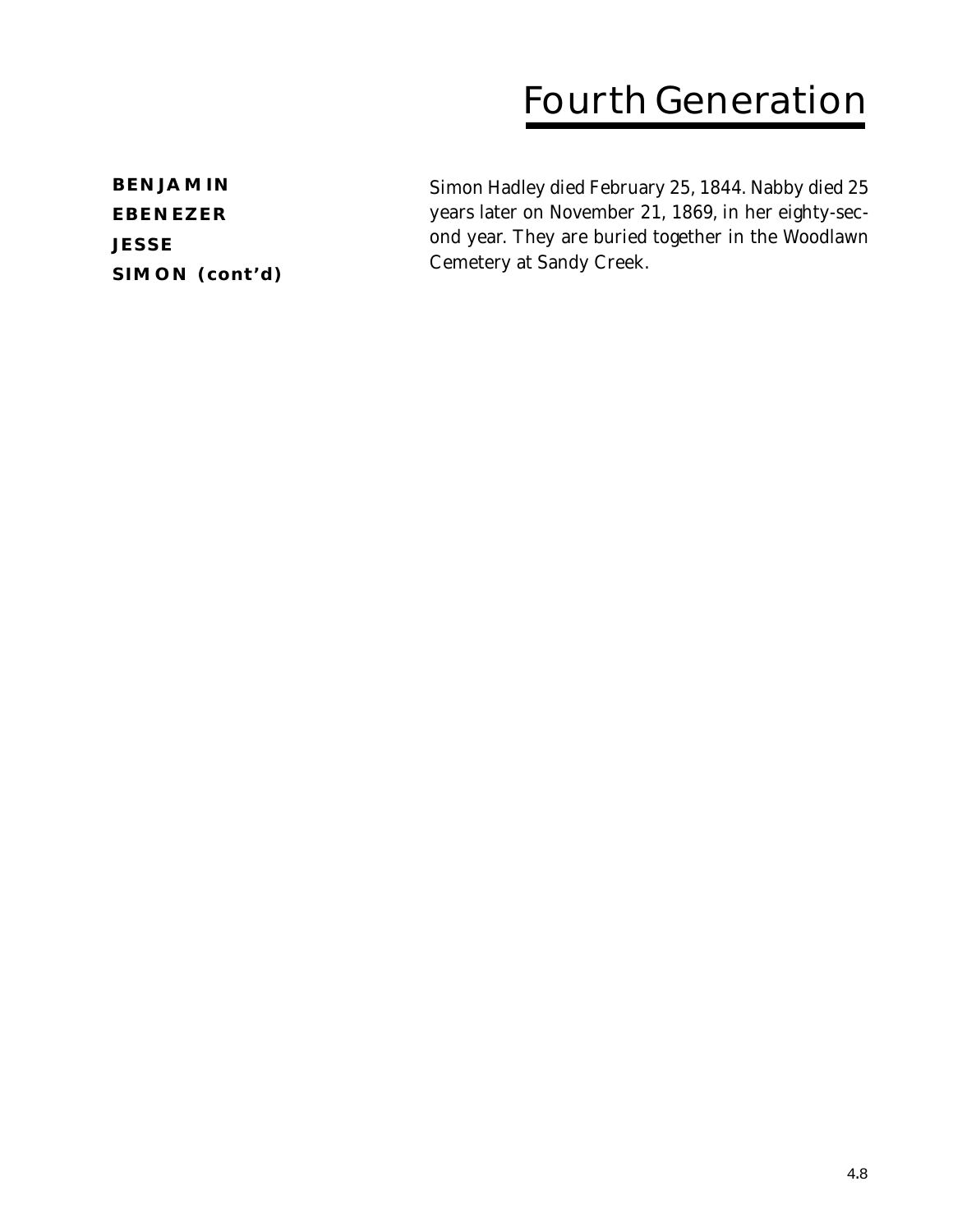**BENJAMIN EBENEZER JESSE STEPHEN**

Stephen Hadley, fourth child (fourth son) of Jesse and Abigail Wilder Hadley was born in Brattleboro, Vermont February 7, 1786. Married on December 5, 1811, to Clairessa Wilder who was born October 14, 1789. They lived all their married lives in Sandy Creek, New York and raised four children.

Business receipts, notes, etc. belonging to Stephen Hadley, and covering the period from 1807 to about 1860, are part of the local history collection of The Half-Shire Historical Society, Richland, New York. In his early twenties he came with some of his brothers from their rocky, hilly farm in Vermont and cleared for themselves more fertile level land in the woods along the valley of Sandy Creek. This area, owned by H. B. Pierrepont, one of the heirs of the William Constable patent, was just being opened up for settlement and in 1825 became the Town of Sandy Creek. When their home was ready, his sweetheart, Clairessa Wilder twenty-two years old, came with her brother Lindal and his wife Betsey Hadley Wilder up the Mohawk Trail on an ox sled leading a horse and cow. Samuel and Clairessa were married December 5, 1811, in Sandy Creek. Theirs was a devout family, observing daily worship and very active in establishing the Methodist Episcopal Church at Sandy Creek. This evidence of the home training by Jesse Hadley back in Vermont was reflected in the lives and activities of all the Hadley brothers who migrated to this area. Samuel was one of the three original trustees when the Church was incorporated December 13, 1830. Stephen was the Treasurer and his brother Elias was an active trustee at various times. Another brother, Truman, was a Steward when the cornerstone for the new brick church was laid in 1878. Church history states that nineteen Hadleys contributed to its cost—more than any other family. Stephen and Clairessa at first lived in a log house on the Lake Road. Later after raising frame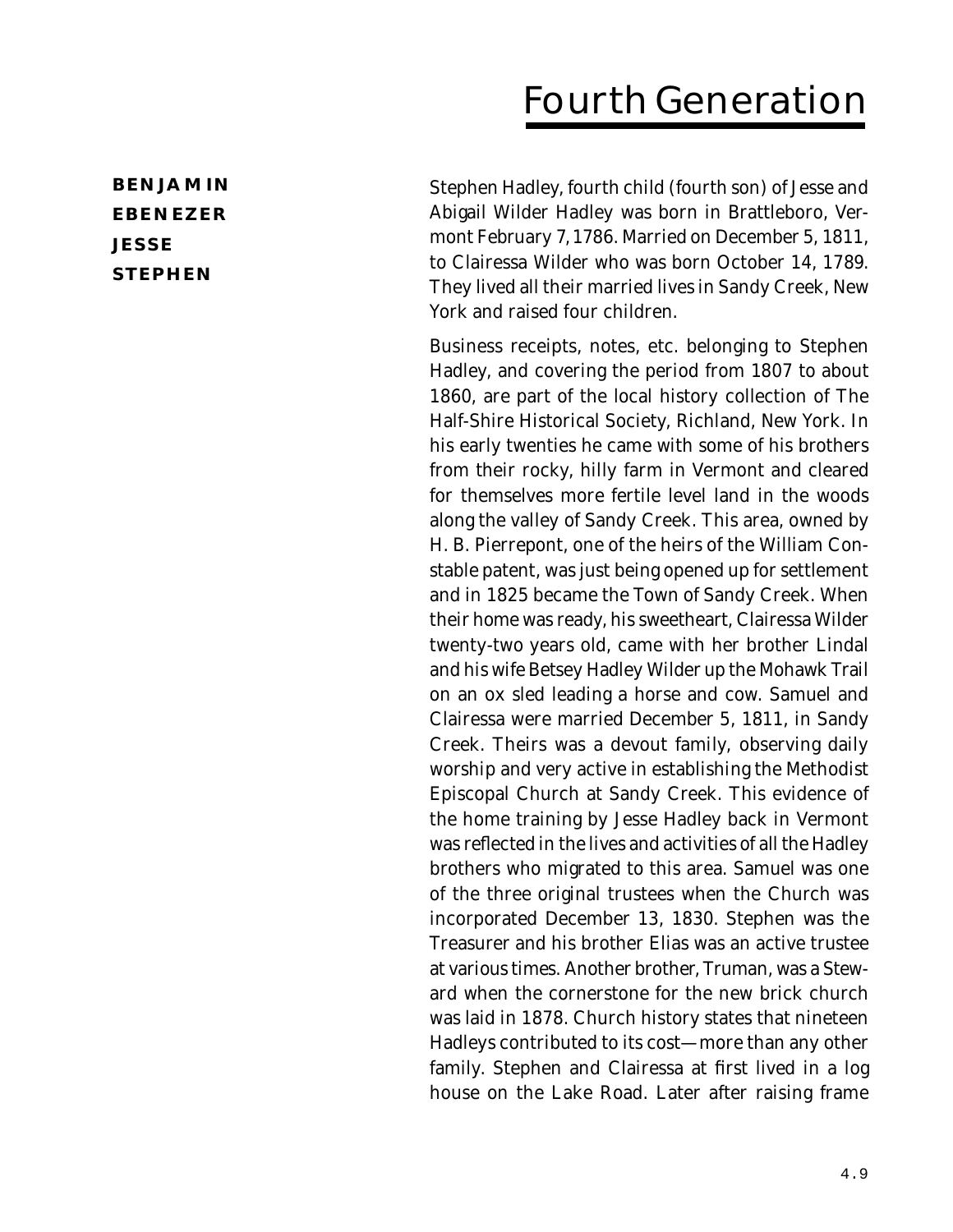#### **BENJAMIN EBENEZER JESSE STEPHEN (cont'd)**

buildings, their barn was struck by lightening and burned to the ground. Their neighbors turned out and soon rebuilt it for them in just a short time. They were the parents of four children. Stephen died on December 10, 1870 and Clairessa died seventeen years later at the age of ninety-eight years. Both are buried in the Sandy Creek Cemetery. Their children were:

- Sylvanius—Born 1812. Died in 1882 unmarried. ▲
- ▲ Sylvia-Born 1817. Died November 1, 1876. Married Oscar F. Atridge who was born in 1809 and died in 1870. She was his second wife and they lived on a small farm near the Kent homestead in the Town of Sandy Creek. In 1847, Sylvia had spun the wool for a beautiful red and white Tyler Coverlet, which, with a sampler which Sylvia had done as a child, was owned by Marie Kent Parsons of Sandy Creek.
- Sherman—Born 1819. Married Ann Elizabeth Ingersoll who was born in 1821 and died in 1901. Sherman died in 1907. ▼
- ▲ Daniel-Born 1821. Lived to old age in California.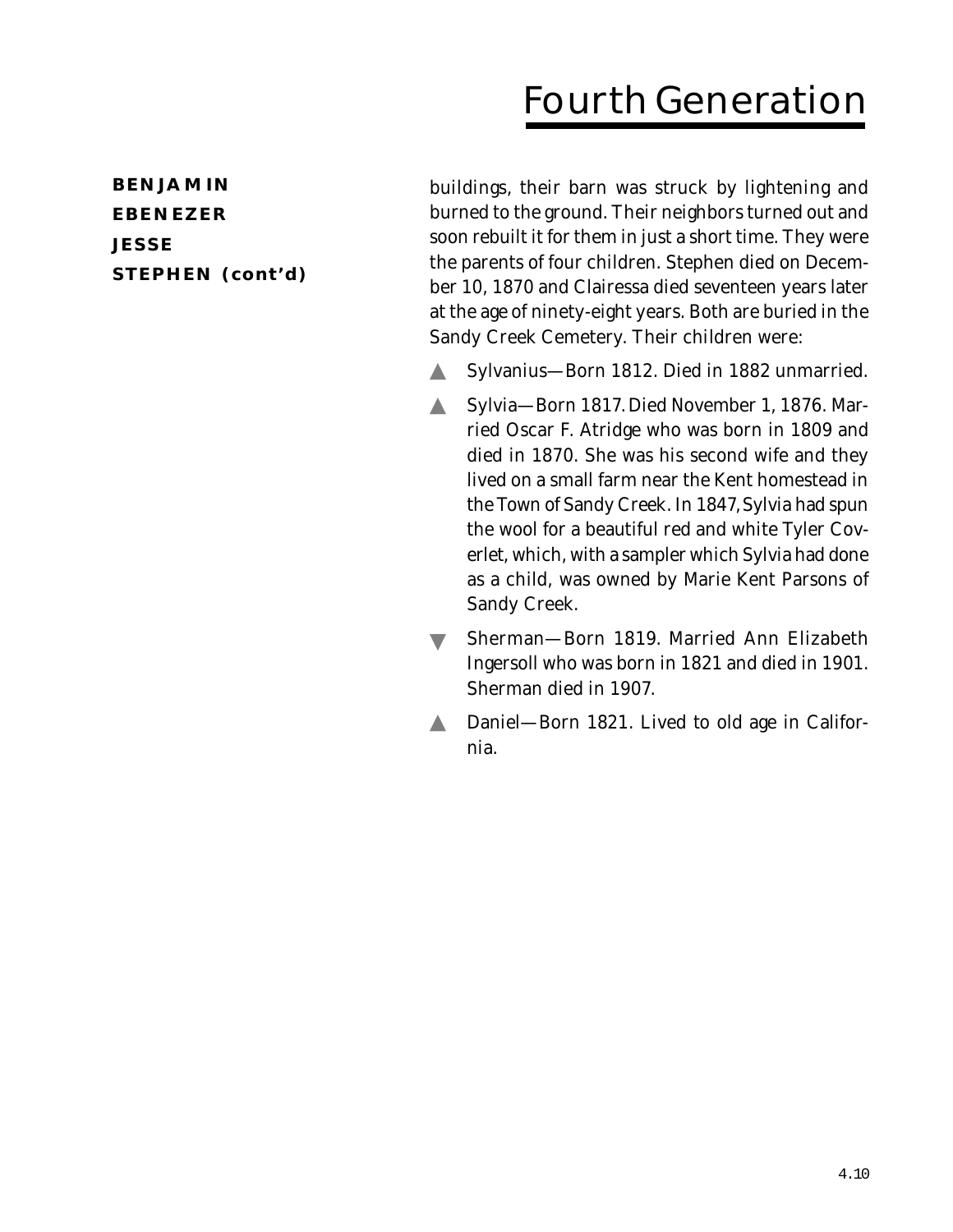**BENJAMIN EBENEZER JESSE EBENEZER**

Ebenezer Hadley, the sixth child (fifth son) of Jesse and Abigail Wilder Hadley, was born June 18, 1790. Married on October 6, 1814, to Sibyl Bemis, sister of Joseph Bemis, Jr. She was born on November 26, 1789, the daughter of Joseph and Jemima Stoddard Bemis.

They lived on the Jesse Hadley farm in Brattleboro, Vermont until about 1842 when they migrated to Ashford, Cattaragus County, New York, with five sons and one daughter. There they built the house later occupied by Edwin S. Hadley. Sybil died February 17, 1864. Ebenezer died April 16, 1871. Their nine children were all born in Dummerston, Vermont.

- George Lewis—Born—?—. Married first on November 26, 1839, to Sarah A. Wellman of Yorkshire. ▼
- ▲ Adaline L.—died young.
- ▼ Oscar W. also (William O.)—Born 1818. Married in 1840 to Elvira Davenport.
- ▼ Cornelius M.-Born 1819. Married in 1846 to Jerusha Chandler. They were first cousins. Jerusha died January 29, 1868. Cornelius married second Levinia S. —?—.
- ▼ Ebenezer Bemis-Born 1822 in Dummerston, Vermont. He was married to Miranda Hills of Brookline, Vermont on January 2, 1848. Ebenezer died September 28, 1888. Miranda died in 1905.
- ▲ Selma—Died young
- ▲ Henry-No record
- Horace H.—Born 1829. Married to Sarah W. Thomas of Hinsdale, New Hampshire in 1862. She was born in 1830. ▼
- ▲ Lestina S.-Born 1832. Married in 1874 to J. Andrew Studley of Yorkshire. She died in 1873. They are buried in the Riceville Cemetery.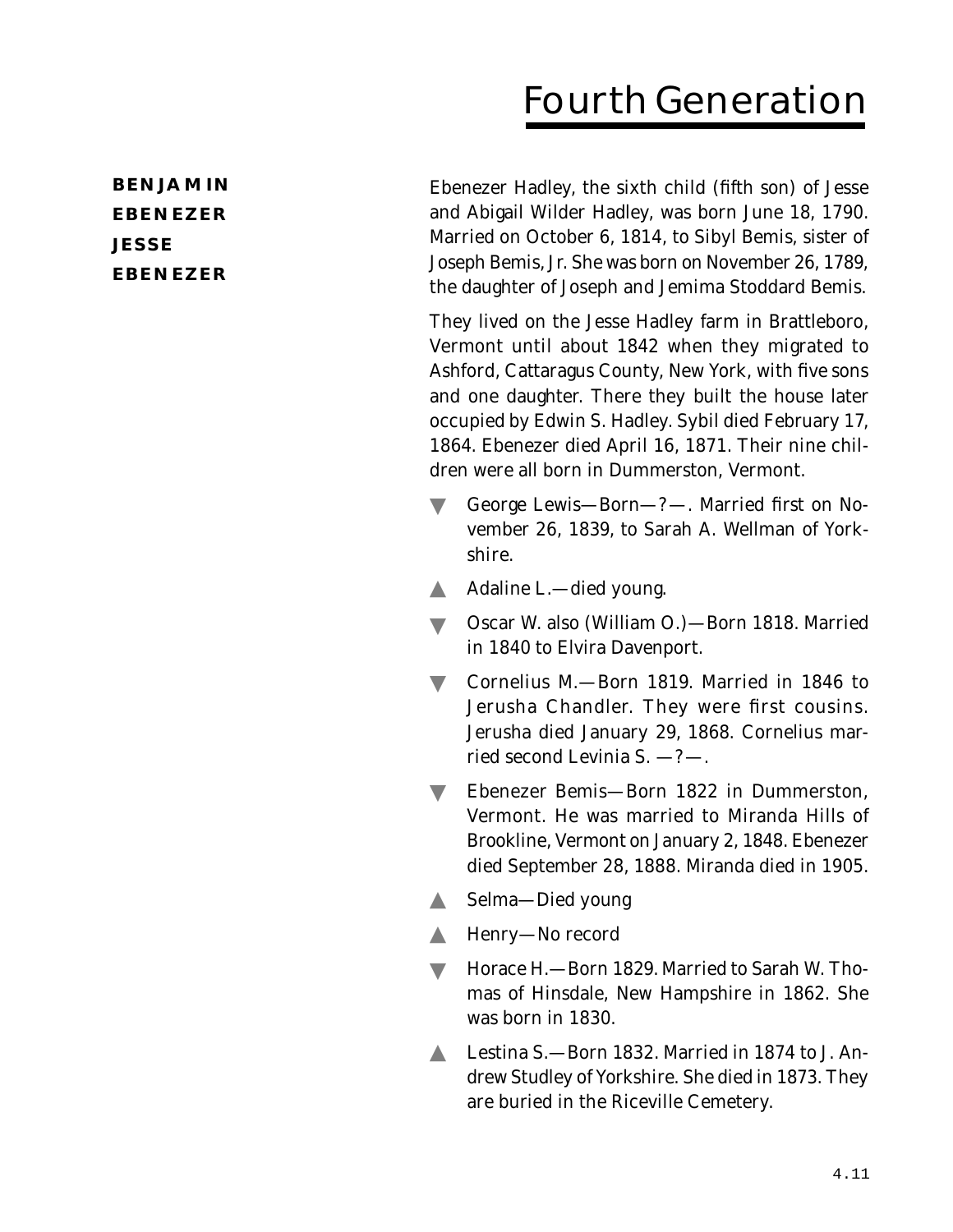**BENJAMIN EBENEZER JESSE ELIAS**

Elias Hadley, the seventh child (sixth son) of Jesse and Abigail Wilder Hadley, was born in Brattleboro, Vermont on January 10, 1794. On June 21, 1818, he was married to Sarah Duncan of Dummerston, Vermont. She was born March 19, 1797, the daughter of Judge Jason Duncan of Scotch ancestry. In the year following their marriage Elias and Sarah moved to Sandy Creek, New York with their first born, a daughter Martha Ann. Elias was frail from an injury sustained while logging but remained energetic and developed a farm of more than 260 acres on the Lake Road. Like his father and brothers, Elias was active in religious work and tireless in promoting construction of the new Methodist Episcopal Church.

Children of Elias and Sarah were:

- Martha Ann—Born 1818. Married in 1845 to John Davis who was born in 1816. He was a a carriage builder. They both died in 1907. ▲
- ▼ Jason Duncan Hadley-Born 1820. Married in 1846 to Eudora Woodard.
- ▲ Charles R.-Born 1823. Died in 1828.
- Jonas S.—Born 1828. Died 1830. ▲

Sarah Duncan Hadley died August 28, 1829 and Elias married Sphedey Wilder on January 11, 1831. She was born in 1807. Elias and Sphedey's children were:

- Sarah M.—Born 1833. Died in 1847 at fourteen years. ▲
- ▲ Precilla-Born 1838. She was the second wife of Sidney Woodard. Precilla died in 1902.
- ▲ Emily-Born 1840. She married Sidney Woodard who was born in 1837. Emily died in 1873 and Sidney died in 1894.

Sphedey died August 24, 1870. Elias died August 12, 1877. All three are buried together with Sarah M. and two infants in the Woodlawn Cemetery at Sandy Creek.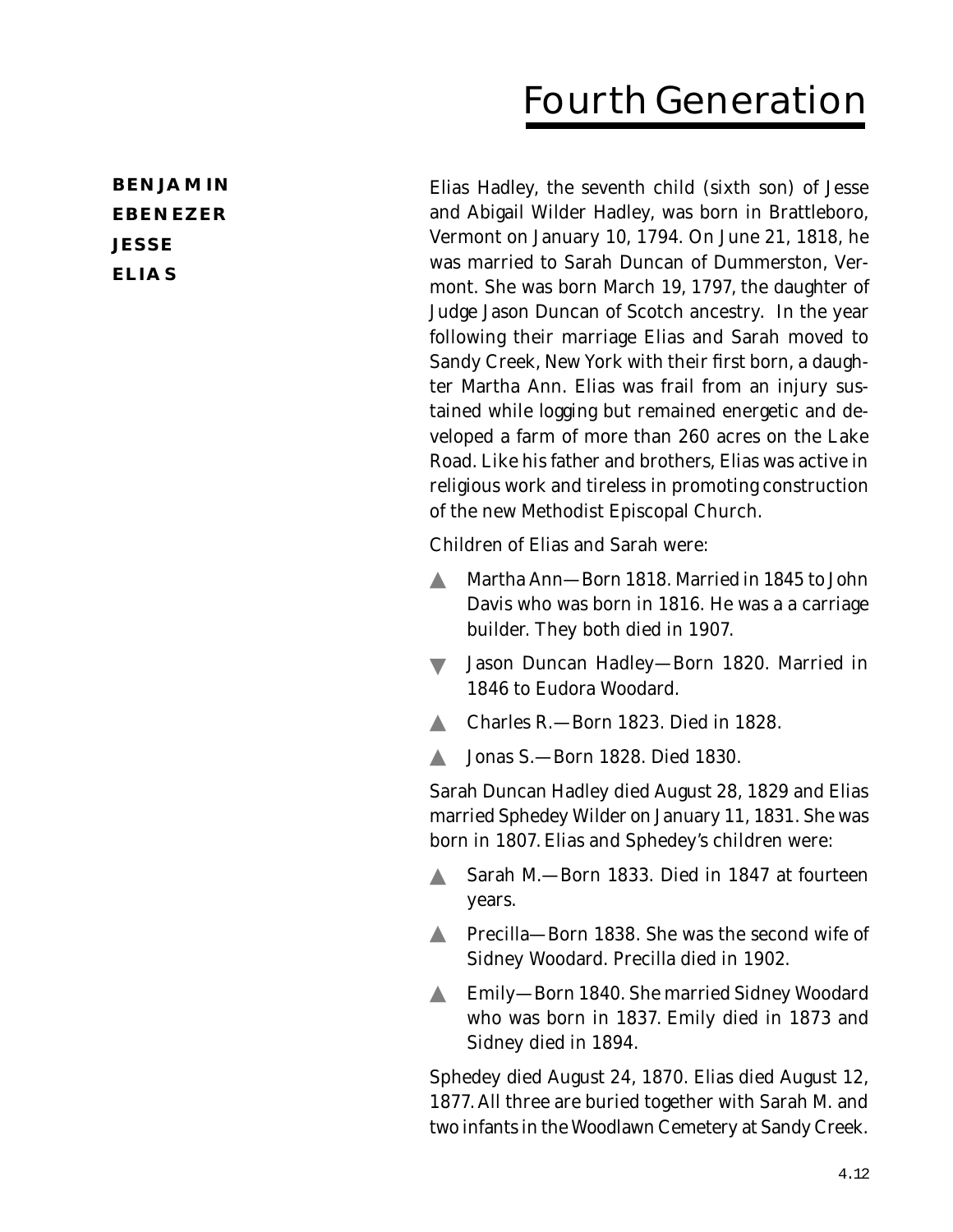**BENJAMIN EBENEZER JACOB REV. JACOB** Reverend Jacob Hadley, the first child of Jacob and Polly (Molly) Rice Hadley, was born in 1787. Reverend Jacob Hadley was a farmer, a circuit-riding minister, and a teacher. Traveling by ox team through the wilderness with his family he reached Sandy Creek, New York before 1822. There he first built a log cabin just north of the village, later to be replaced by a frame dwelling. His "Marriage Register" is a valuable source of local historical material. Its contents have been reproduced in the files of the Sandy Creek News. The first entry is the marriage, previously noted, of Eliza Hadley to Willam Severance. The Rev. Jacob both preached and taught in the Goodenough School District. He married Abigail Rice who was born in 1790. She died February 20, 1844. Eight months later he married Abigail's younger sister Lavina who had been widowed from his brother Ephraim ten years before. Lavina was born in 1800 and died January 10, 1877. Jacob had died November 13, 1872. Each brother now lies buried beside his first spouse in the Woodlawn Cemetery.

The children of Rev. Jacob and Abigail Rice Hadley were:

- ▲ Addison C. Born 1815. Married Lavina (Laura) Rice of Dummerston, Vermont. She was born in 1820. One child, Andrew, died in infancy. Lavina died in 1844 and Addison died in 1886. They are all buried in Sandy Creek Cemetery.
- ▲ Arvilla-Born in 1817. Married in 1837 to Josiah W. Chapin of Richland, New York who was born in 1809.
- ▲ Mary Ann-Born 1819. Died 1830.
- ▲ Jerome-Born 1821. Married Lavina Palmer who was born in 1818. He was a cooper—operated a shingle mill in Sandy Creek. She died in 1873 and Jerome died in 1893.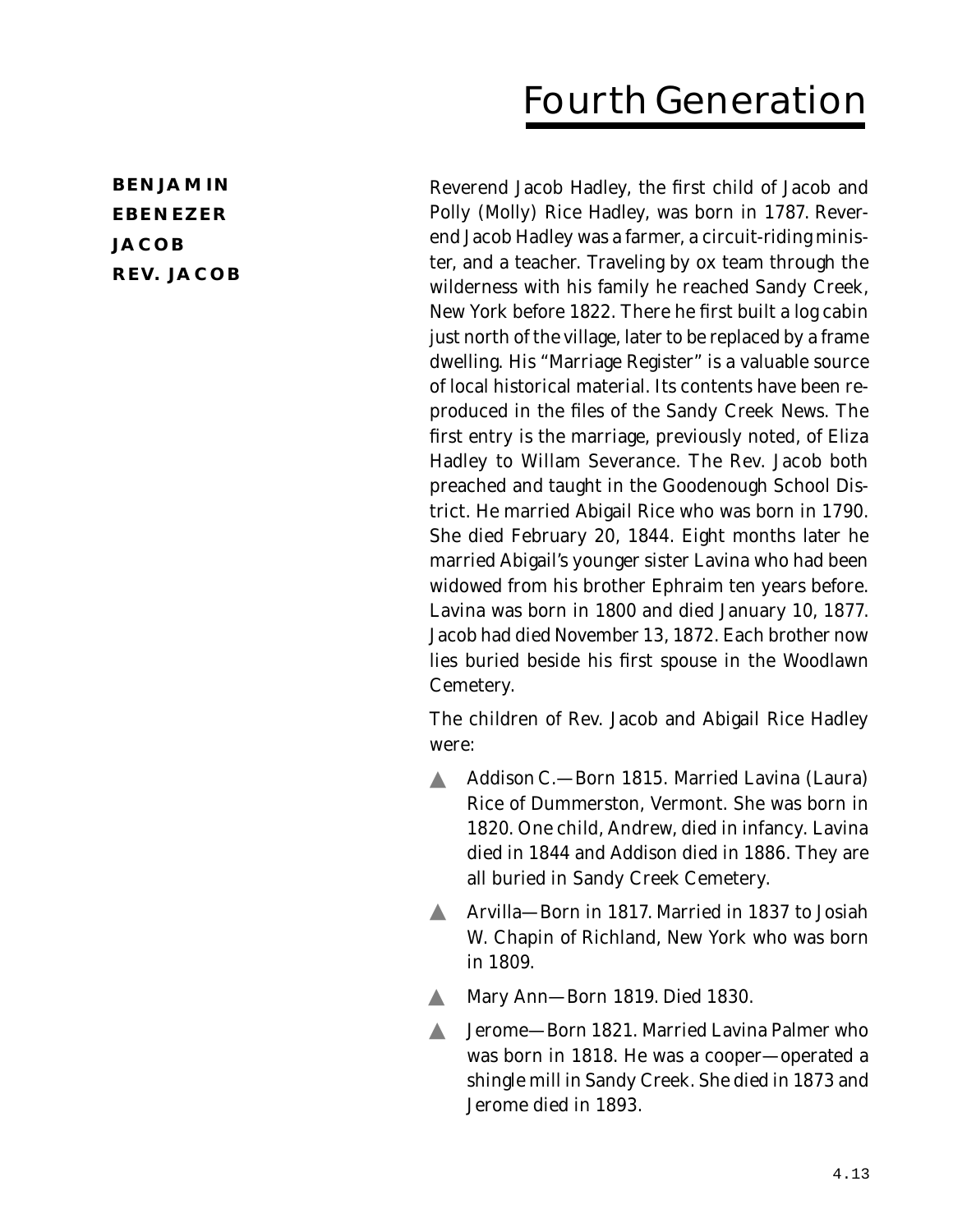#### **BENJAMIN** ▼

**EBENEZER**

**JACOB**

**REV. JACOB (cont'd)**

- Jacob Jr.—1823. Married Adaline A. Hadley his own cousin, the daughter of Ephraim Hadley.
- ▲ Abigail-Born 1824. Married George Scott.
- ▲ Elijah-Born 1826. Died in 1846.
- ▼ William L.—Born 1830. Married Phoebe M. Herriman. He was a teacher.
- ▲ Daniel-Born February 15, 1832 (twin). Died in 1853.
- Abel R.—Born February 15, 1832 (twin). Married his cousin Cornelia (Caroline) Hadley the daughter of Jesse F. Hadley. ▼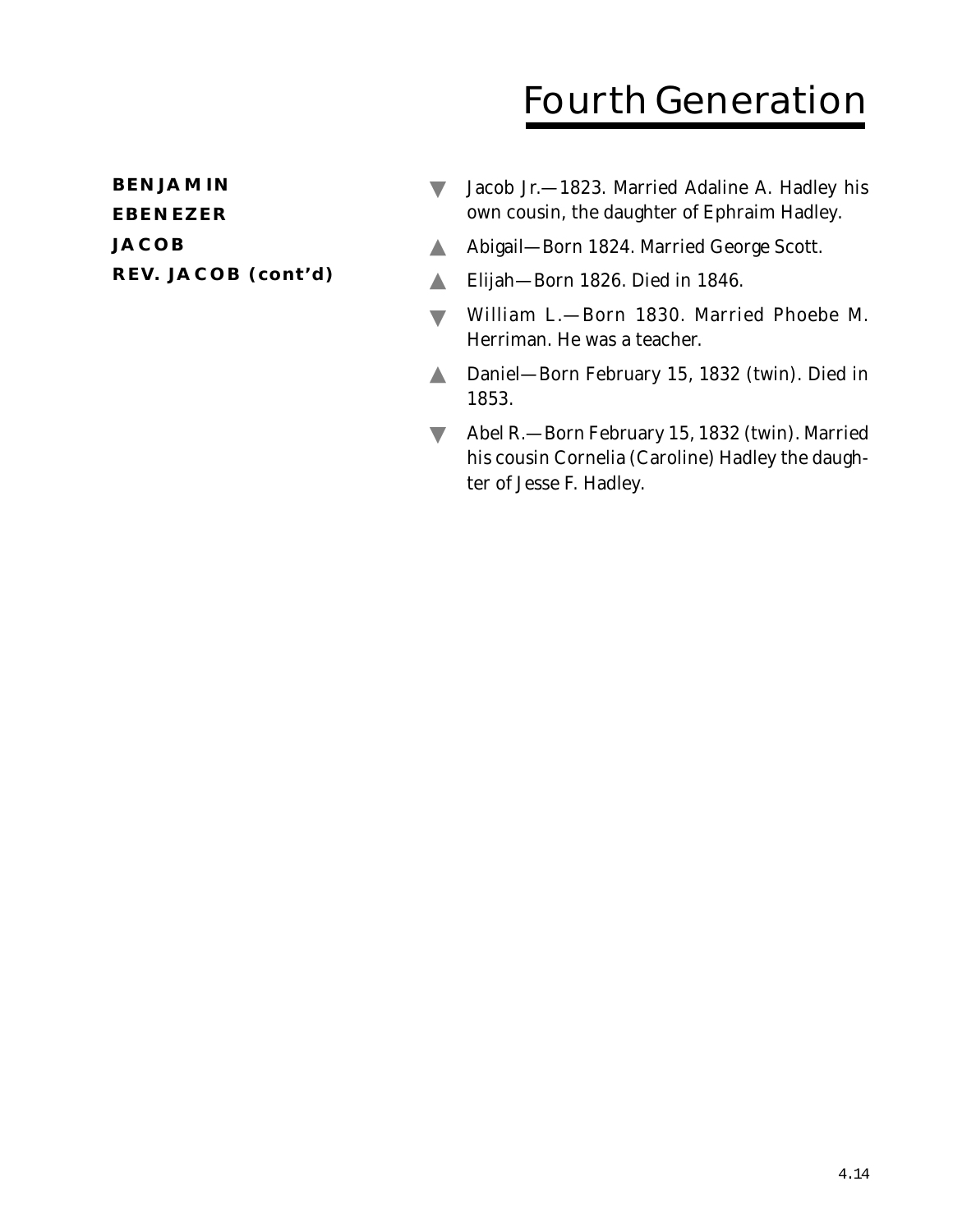**BENJAMIN EBENEZER JACOB BENJAMIN** Benjamin Hadley, the fourth child (third son) of Jacob and Polly (Molly) Rice Hadley, was born in 1796. Married on August 11, 1817, to Miranda Duncan who was born in 1797, the daughter of Joseph and Miranda Taylor Duncan. They moved to Ashford, New York in 1840. Benjamin was a surveyor. They had two children:

- ▲ June—Born 1832.
- ▲ Henry-Born 1838.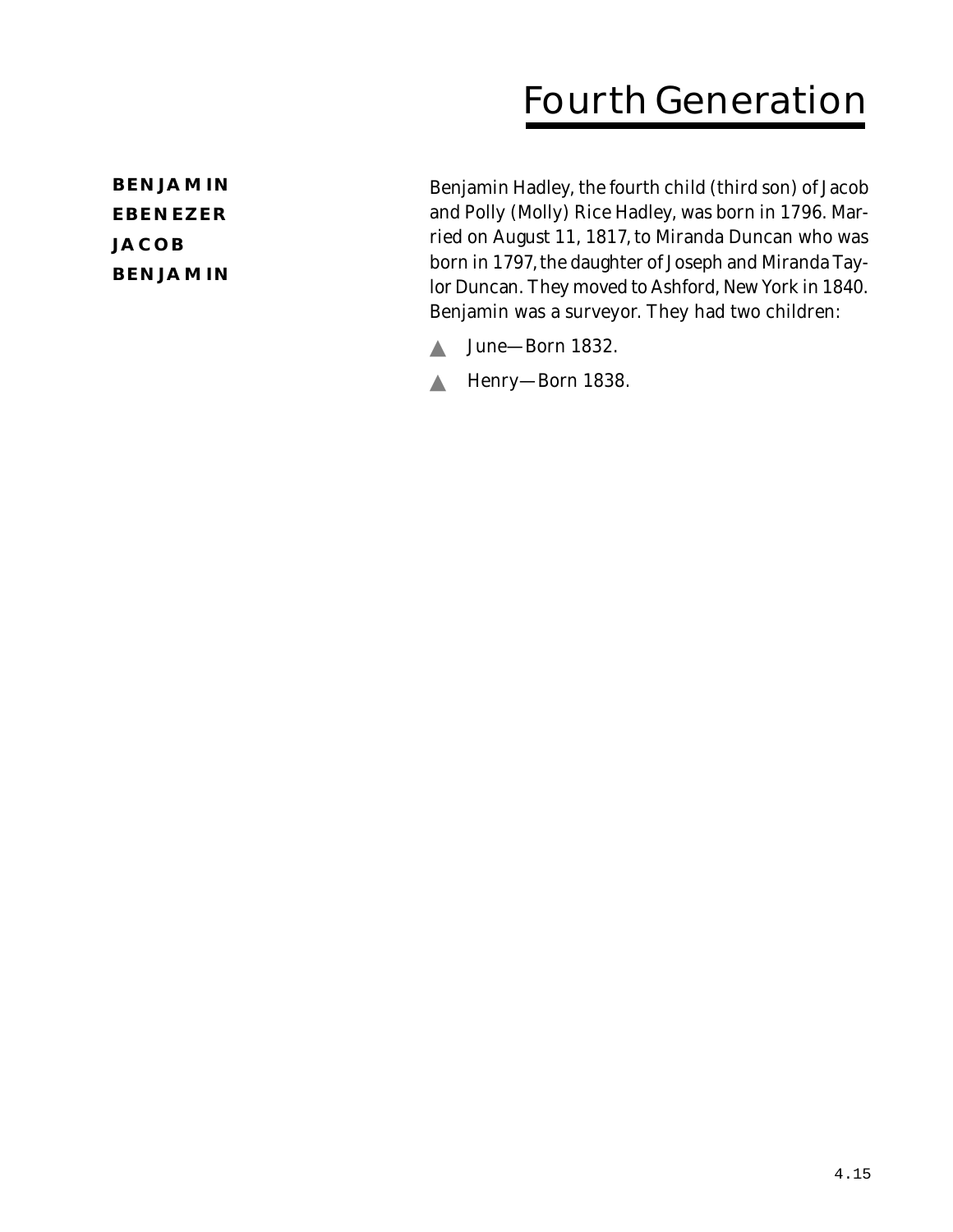**BENJAMIN EBENEZER JACOB EPHRAIM**

Ephraim Hadley, the fifth child (fourth son) of Jacob and Polly (Molly) Rice Hadley, was born October 23, 1797. Married March 14, 1821, to his cousin Lavina Rice (granddaughter of Ephraim) who was born January 17, 1800. They then moved to Sandy Creek, New York. Their daughter:

▲ Adaline in turn, married her own cousin Jacob Hadley, Jr. who was likewise the issue of a cousin marriage. Their third child was recorded as mentally deficient.

Ephraim died May 4, 1834 and is buried in the Sandy Creek Cemetery. Lavina on October 20, 1844, then married her brother-in-law the Reverend Jacob Hadley. She died January 10, 1877 and is buried in the Sandy Creek Cemetery beside her first husband Ephraim.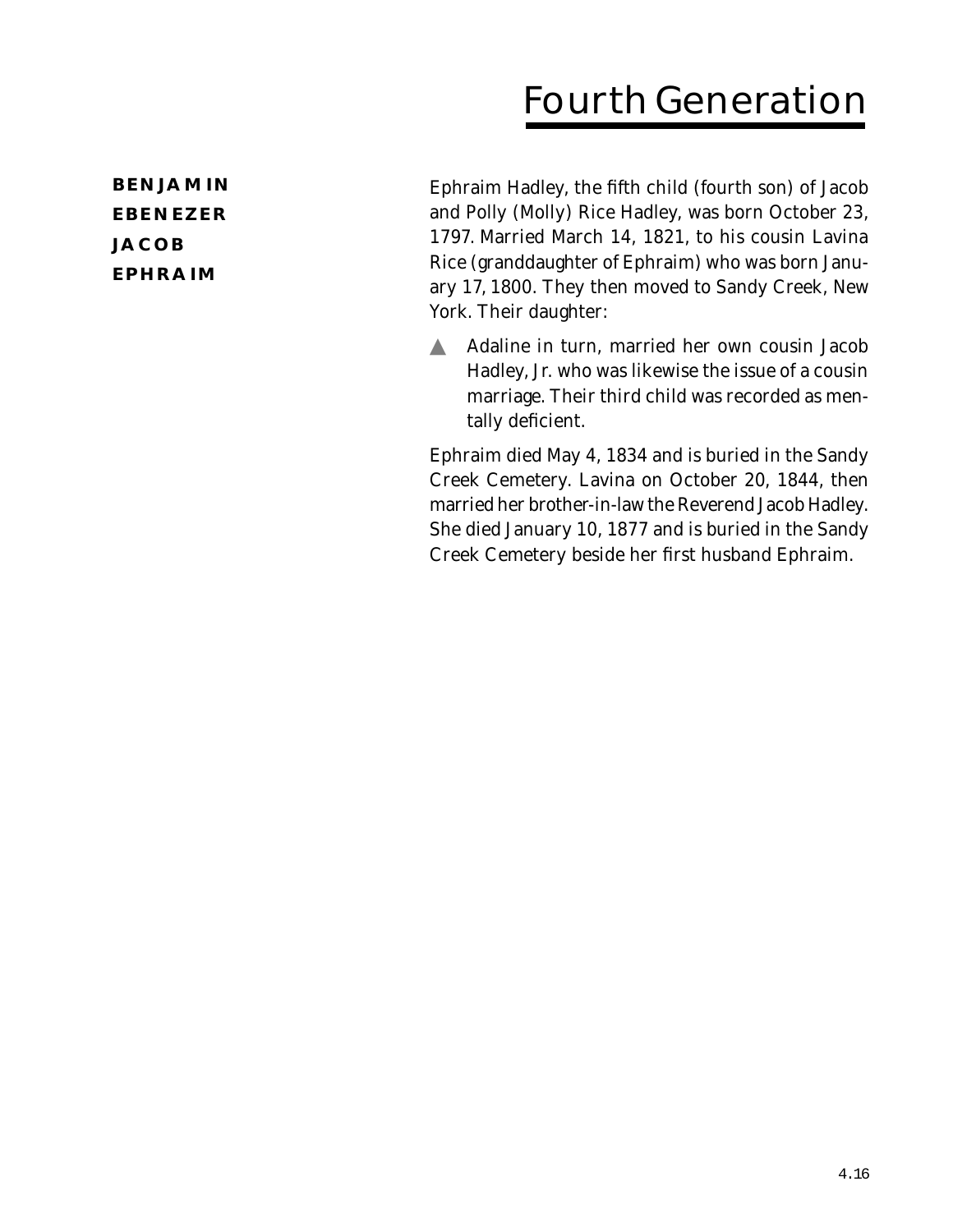**BENJAMIN EBENEZER JACOB ALFRED**

Alfred Hadley was the ninth child (sixth son) of Jacob and Polly (Molly) Rice Hadley. He was born in 1825. Married Fanny—?— who was born in 1828. They went to Sandy Creek, New York. Their children:

- ▲ Vertina—Born 1847.
- ▲ Ella—Born 1849.
- ▲ Elijah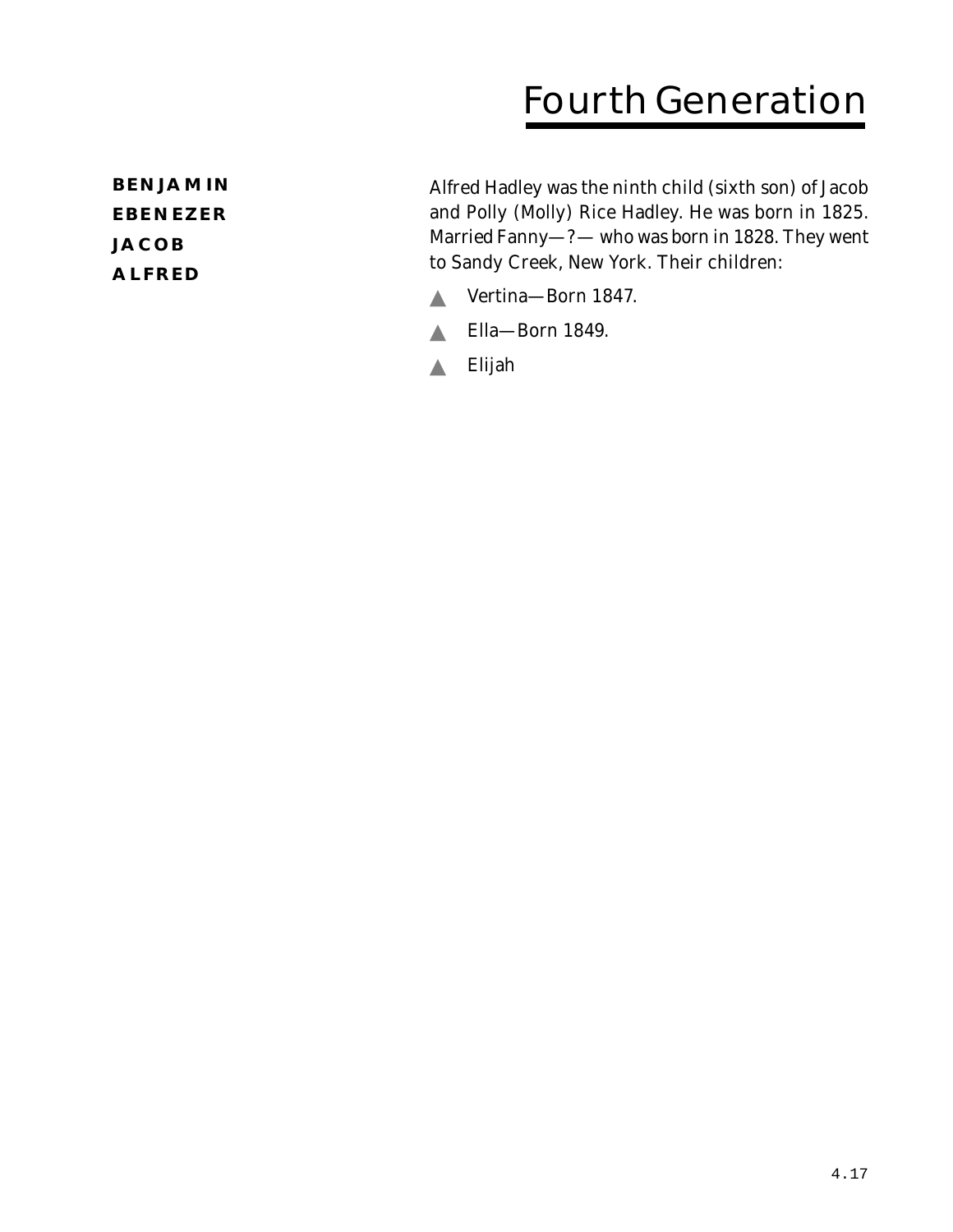**BENJAMIN EBENEZER BENJAMIN RUFUS**

Rufus Hadley, the first child of Benjamin and Abigail Spaulding Hadley, was born February 9, 1797, in Dummerston, Vermont. He worked on the farm and at twenty-seven years of age married Joanna Bemis who was born in 1797, the daughter of Joseph and Jemima Stoddard Bemis. Their seven children were all born in Dummerston. She died January 4, 1840 and was buried in the Wilder Cemetery before Rufus moved with some of his children to Ashford, New York. He died in 1865. Their children were:

- ▲ Lourilla J.-Born 1825. Married E. M. Wiltie. She died in 1901.
- ▲ Edward L.-Born 1827. Married Harriett Clark who was born in 1832. No children. Went to Whitewater, Wisconsin. He died in 1909.
- Charles N.—Born 1830. Married in 1857 to Lorancy S. Wilder of Jefferson County, New York. ▼
- ▲ Laura Ann unmarried, bookkeeper, Ypsilanti, Michigan. Buried Riceville Cemetery.
- ▲ Horace W.-Born 1835. Married Sedelia M. Boleyn 1859. Horace at first a druggist, then became an inventor, developed the "feed" mechanism for sewing machines. Placed bronze tablet on grave of Benjamin Hadley about 1910. They had one daughter Lulu Maebelle. Sedelia died in 1902. Horace died in 1921.
- ▲ Warren J. Born 1837. At twenty-five years of age in August 1862 he enlisted from Ashford into the 9th N. Y. Cavalry. He was taken prisoner at Gettysburg July 1, 1863 and died of starvation at Richmond, Virginia January 10, 1864, in Belle Isle Prison.
- ▲ Evaline J.-Born 1839. Married in 1873 to C.W. Sherman of East Ashford.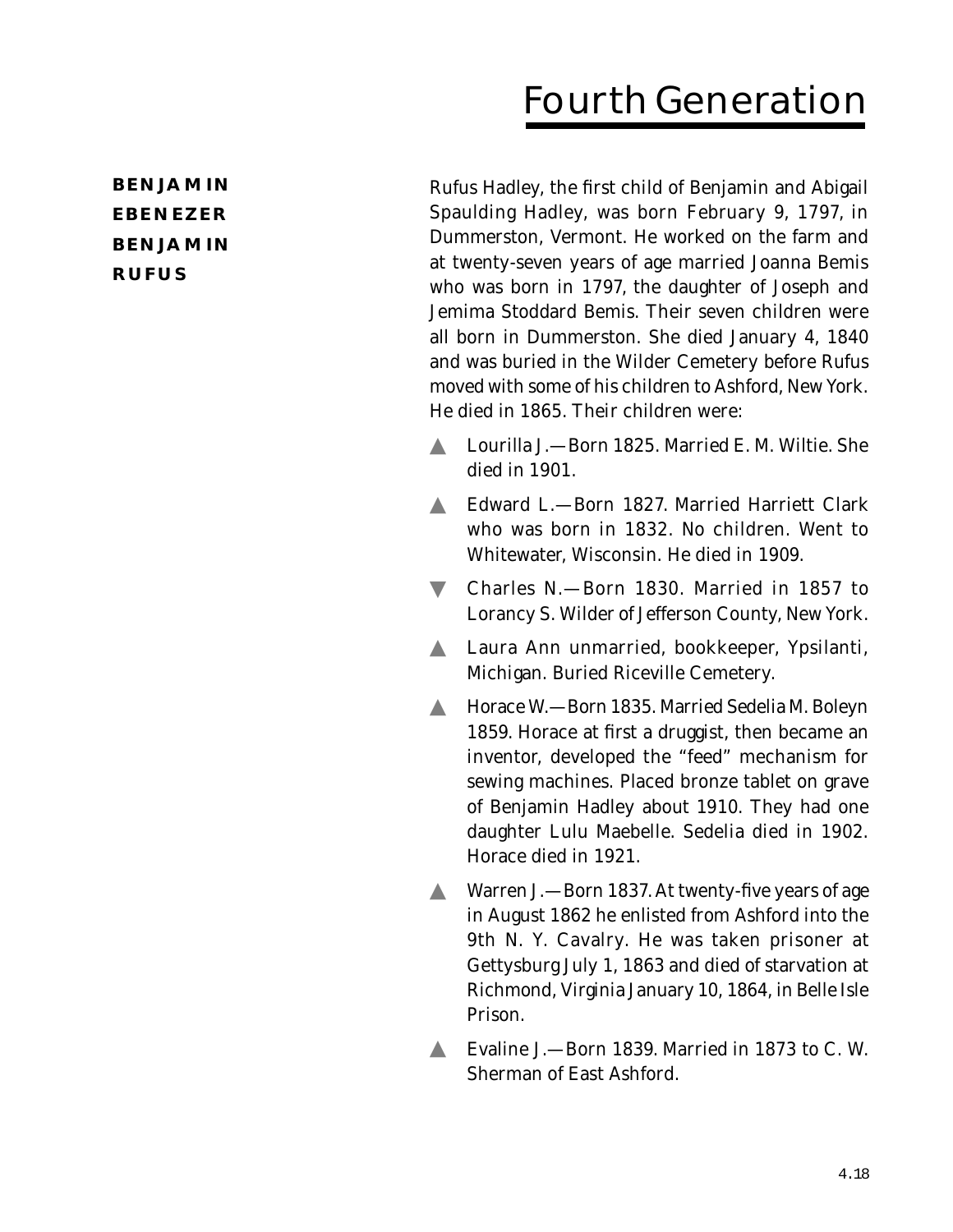**BENJAMIN EBENEZER BENJAMIN WILSON**

Wilson Hadley, the sixth child (third son) of Benjamin and Abigail Spaulding Hadley, was born September 10, 1810. He married Olive Bryant of Dummerston who was born in 1824. He died of fever in 1889. She died in 1912. They are both buried in the Wilder Cemetery. Their children were:

- ▲ Clarissa—Born 1840. Married in 1865 to George J. Bond, Searsbury, Vermont.
- ▲ George—Born 1851. Died in 1915.
- ▲ Ellen L.-Born 1857. Married to Wallace E. O'Glivie. No Issue. Ellen died in 1946.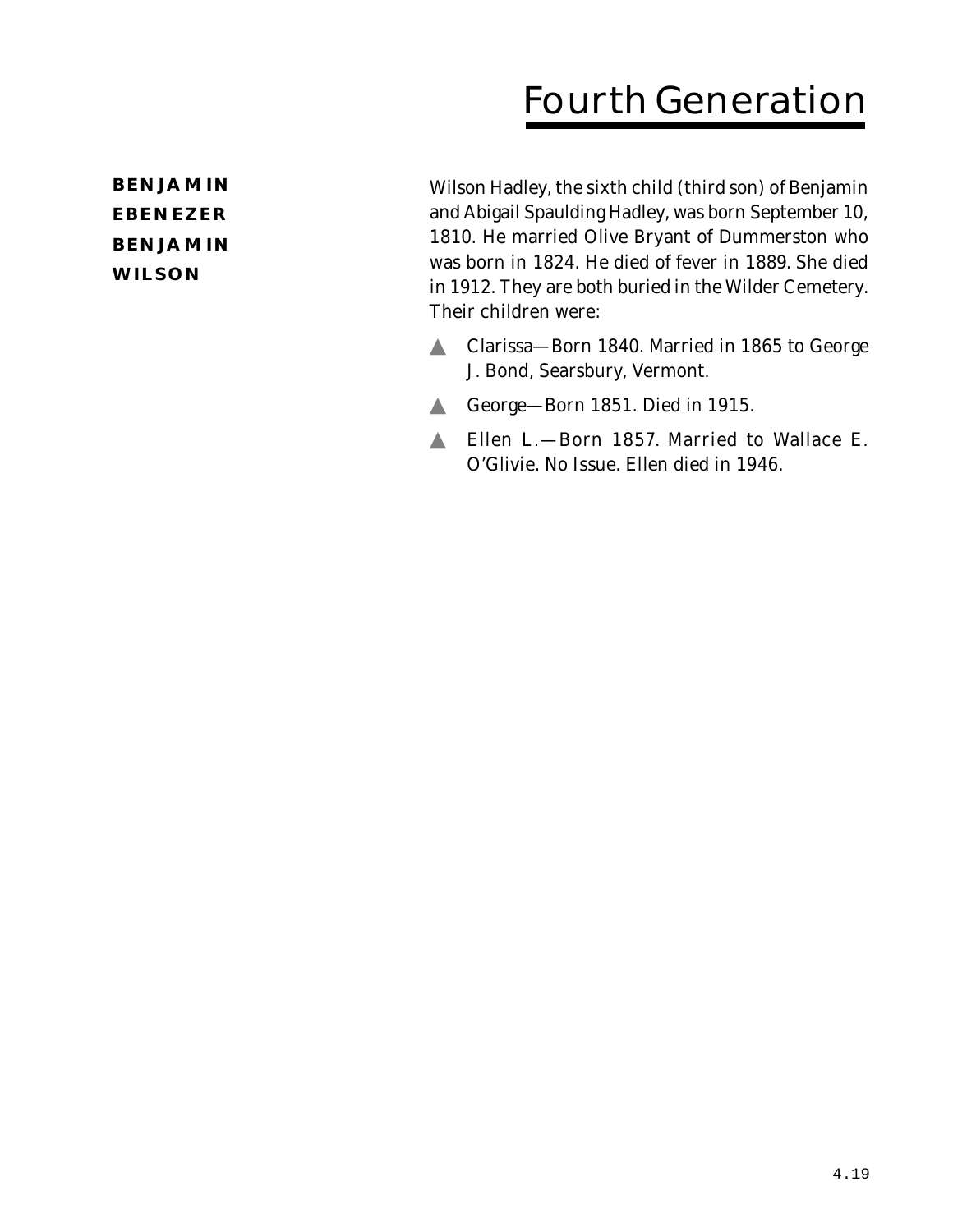**BENJAMIN EBENEZER JESSE SAMUEL JESSE F.**

Jesse F. Hadley, second child (second son) of Samuel and Betsey Wilder Hadley, was born June 22, 1802. He was ten years old when he came, with his father from Brattleboro, Vermont driving an ox team through the wilderness to Sandy Creek, New York. As his father's principal helper much responsibility rested on his young shoulders while they were becoming established in this new home. He remained on the farm helping to clear and cultivate the land until he was twenty-seven years of age. On April 16, 1829, he was married to Fannie Adams, who was born in 1800, and settled on the eastern margin of the family homestead. He died in 1882. She had died the previous year (1881). They had three children:

- Admatha—Born 1833. Married Ellen M. Newton who was born in 1837. ▼
- ▲ Cornelia (Caroline)-Born 1838. Married her cousin Abel R. Hadley. She died in 1899.
- ▲ Claret-Born 1841. Married Edward Davis.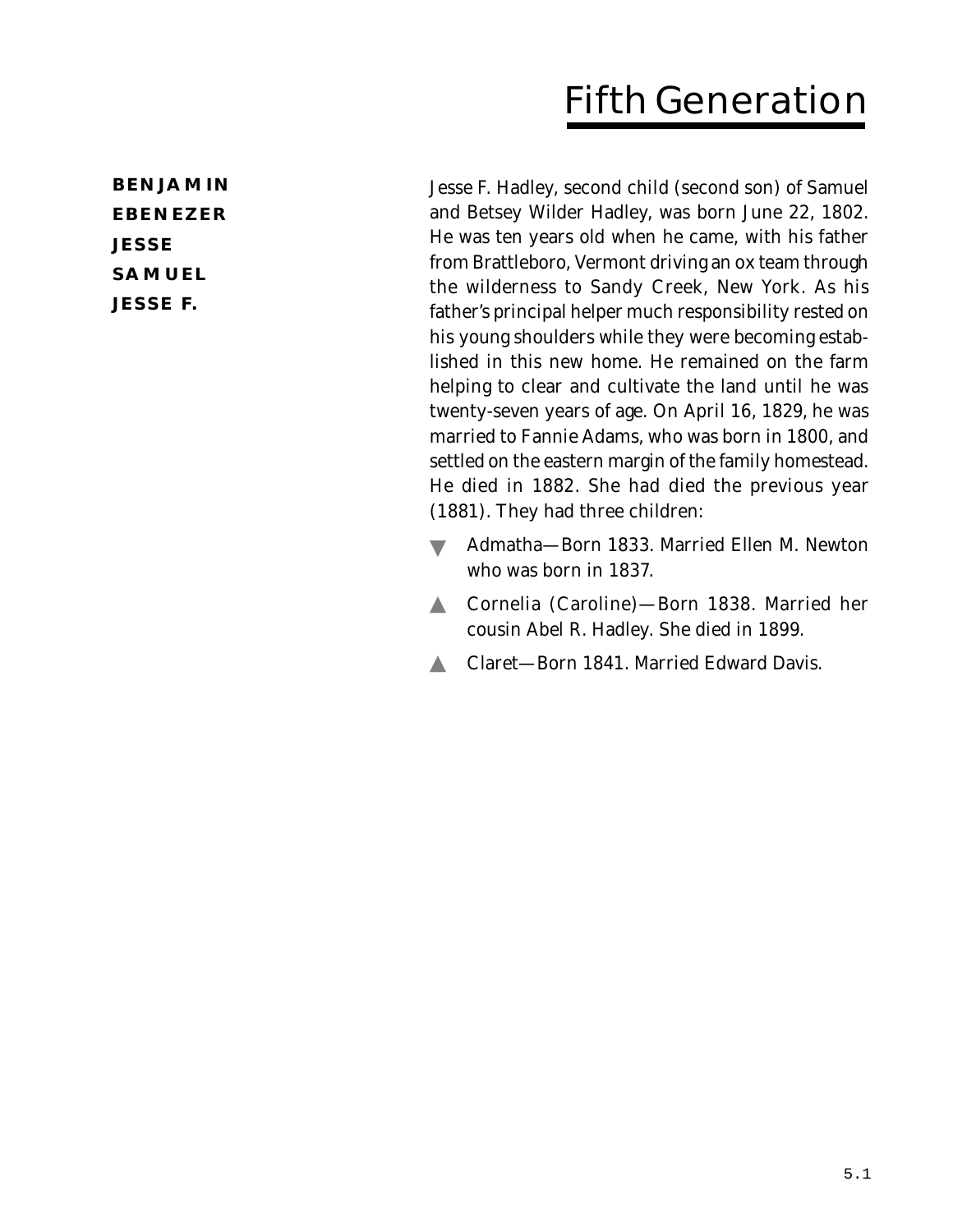**BENJAMIN EBENEZER JESSE SAMUEL HORATIO**

Horatio Hadley, the sixth child (fourth son) of Samuel and Betsey Wilder Hadley, was born in Vermont July 6, 1810. He was about two years old when brought to Sandy Creek, New York by his parents. He was married, on April 4, 1833, to his second cousin Sylvia Hadley who was born in 1810 the daughter of Jacob and Molly (Polly) Rice Hadley. Rev. Jacob Hadley, brother of the bride, performed the ceremony.

Horatio took up the land of the Government in Jefferson Township. They faced the privations of the pioneer and made a home in the wilderness which was to be his home for the rest of his life. Sylvia was taken sick and died in their log cabin March 19, 1840.

Horatio and Sylvia had one child:

▲ Almyra-Born January 27, 1835. She was married to a Dr. Thacher and had two children. Almyra Hadley Thacher was married again late in life to Wesley Otto—no children. She died in Pittsford, Hillsdale County, Michigan October 23, 1916.

Horatio was married again on October 26, 1842, to Sarah Bullard of Osseo, Hillsdale County, Michigan. She was born June 8, 1818, in the township of Barry, Orleans County, New York. She was the daughter of Simeon and Polly Baird Bullard. Simeon and Polly had a large family of children and Simeon died in the prime of life in Orleans County, New York. After the death of her husband Polly Baird Bullard migrated to Michigan with all of her children and Peter Failing, her son-inlaw, who had married her oldest daughter Rebecca. Polly's daughter Sarah married Horatio Hadley soon after her family had come to Michigan.

Horatio and Sarah Bullard Hadley spent their entire married lives on their farm in Hillsdale County, Michigan and he died there January 27, 1893. Sarah died April 19, 1897.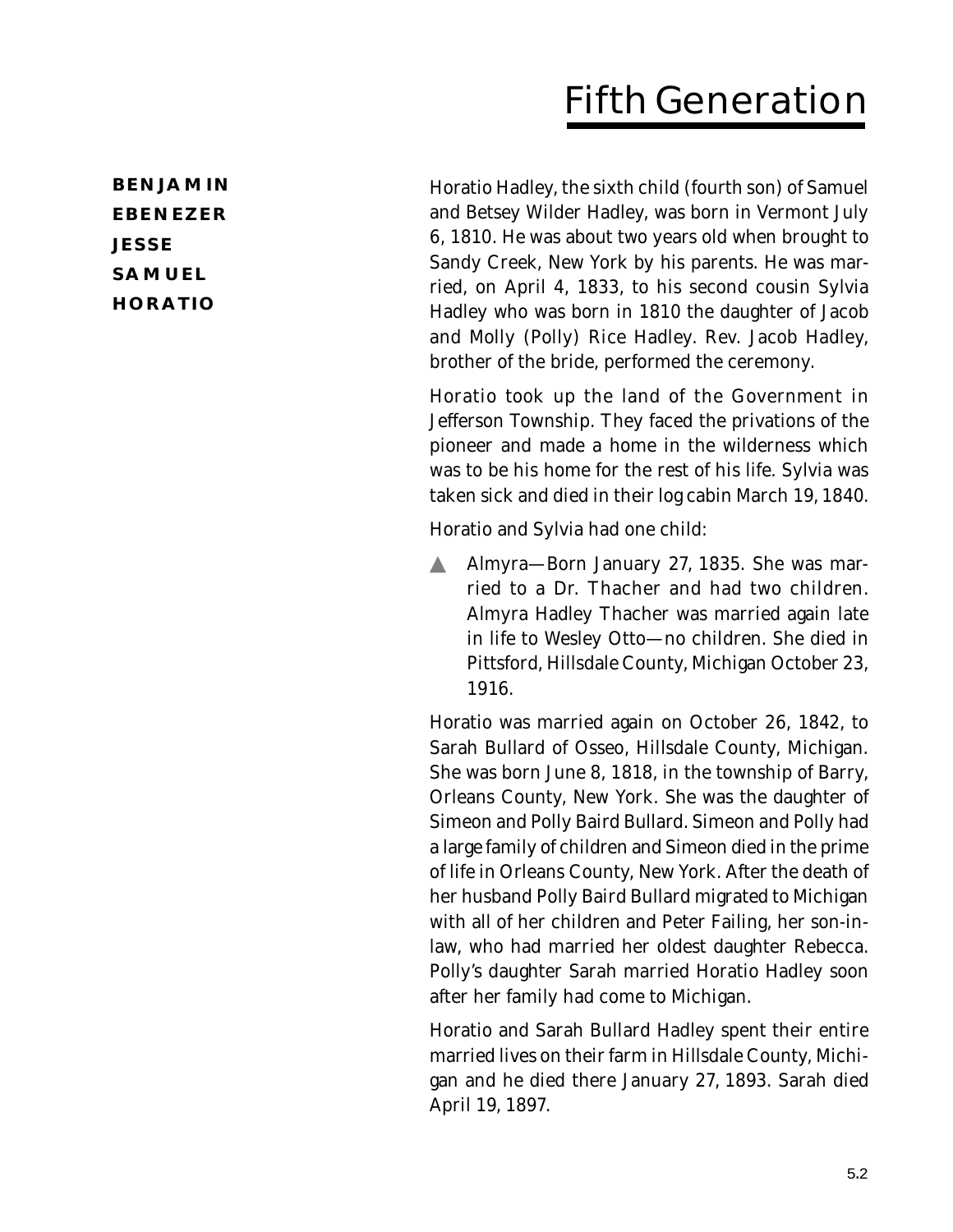#### **BENJAMIN**

**EBENEZER**

**JESSE**

**SAMUEL**

**HORATIO (cont'd)**

Horatio and Sarah had six daughters and three sons all born on the farm in Hillsdale County, Michigan:

- Jesse Failing—Born June 18, 1843. Married Anna M. Johnson on September 16, 1866. ▼
- ▲ Marcelia-Born April 17, 1845. Married to Orland Cole. She died February 6, 1918.
- ▲ Elvira-Born February 23, 1847. Married first to Caleb Hale. She was married second to Jesse Hadley (distant relative). She died October 13, 1918. No children.
- ▲ Betsey-Born October 19, 1849. Died July 22, 1852.
- ▲ Dexter Horatio-Born December 29, 1851. Married Josephine Carpenter. No children. He was married second to Hattie Smith.
- ▲ Ella-Born March 4, 1854. Married to James M. Lamb.
- ▲ Emmagene-Born December 21, 1855. Married March 4, 1876, to Dr. Fred Boyd.
- ▲ Addah-Belle-Born March 11, 1858. Died unmarried April 23, 1889.
- ▲ Ruth-Born July 17, 1861. Married to Arthur D. Prentis.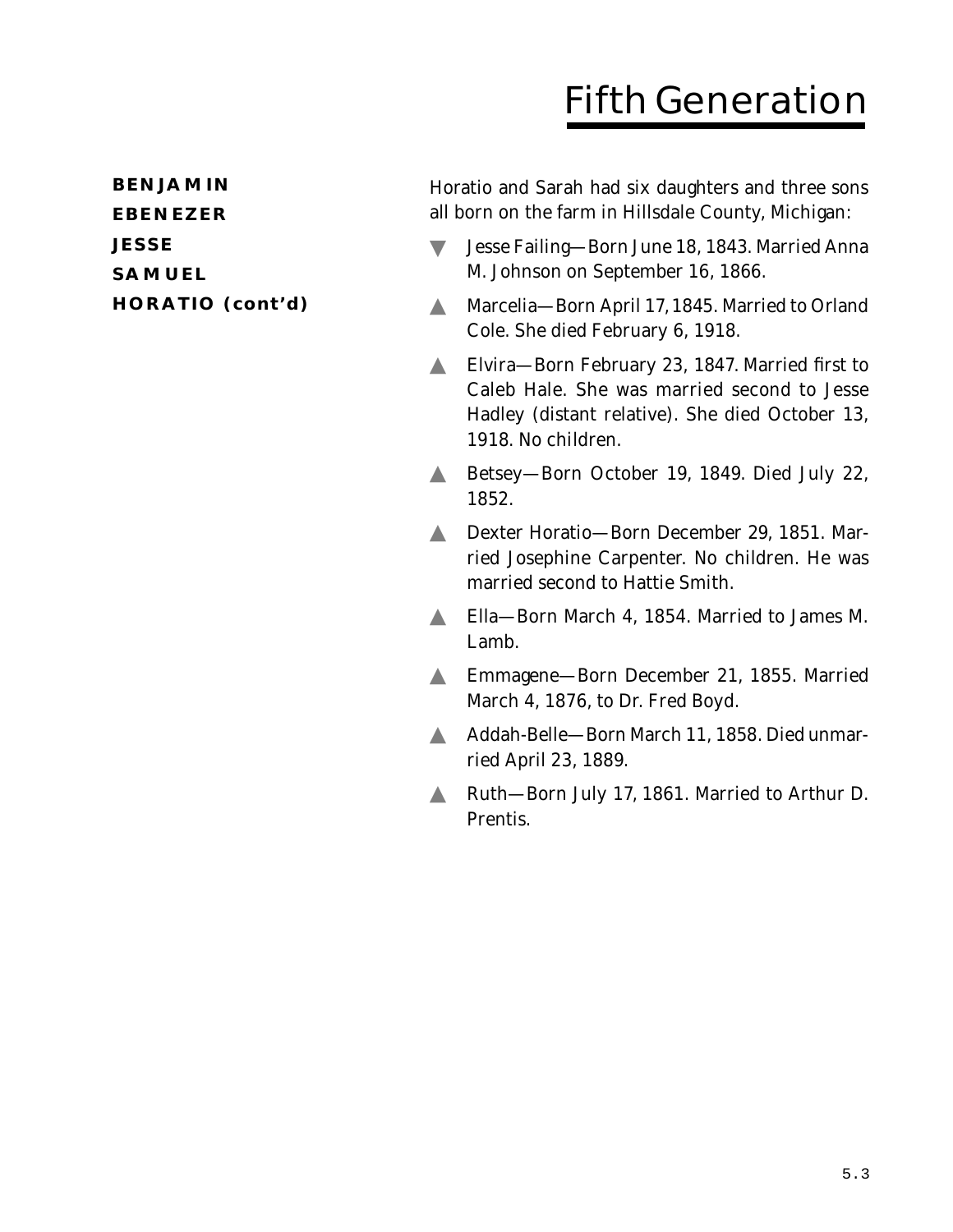**BENJAMIN EBENEZER JESSE SAMUEL LINDAL**

Lindal Wilder Hadley, the ninth child (sixth son) of Samuel and Betsey Wilder Hadley, was born March 27, 1816. He was married on September 10, 1840, to Hannah D. Weed who was born in 1816. Their children, all born in Cattaragus County, New York were:

- ▲ Matilda—Born 1841.
- ▲ Lucy A.—Born 1843.
- ▲ John F.—Born 1849.
- ▲ Adella S.—Born 1855.

"Wilder," as he was known, died February 20, 1858 and is buried in the Riceville Cemetery at East Ashford, Cattaragus County, New York. Hannah subsequently married Lorenzo B. Wilder who was born in 1816. Hannah died in 1902.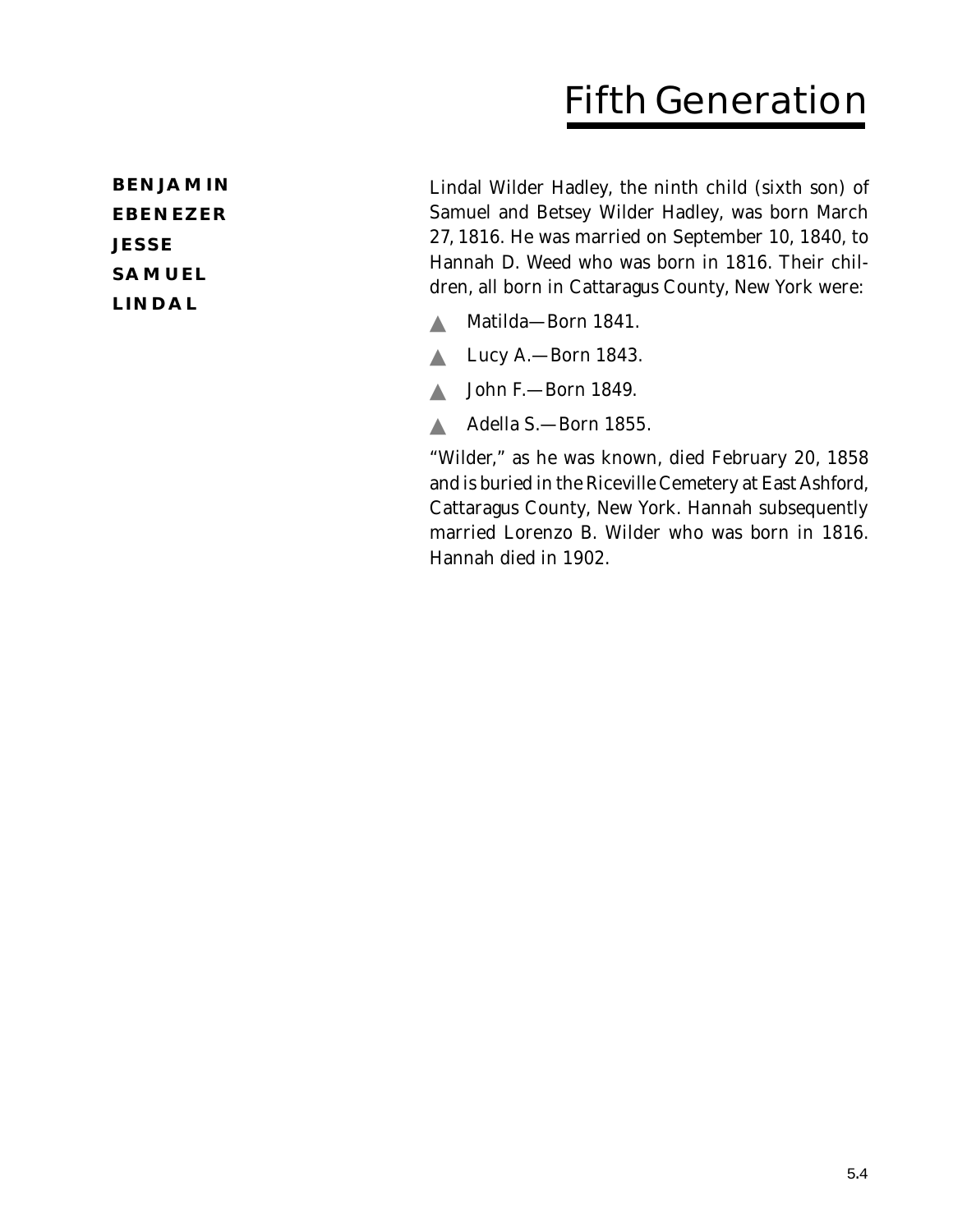**BENJAMIN EBENEZER JESSE SAMUEL TRUMAN**

Truman Hadley, eleventh child (seventh son) of Samuel and Betsey Wilder Hadley, was born in Sandy Creek, New York on February 17, 1821. He was married on June 10, 1847, to Harriet L. Upton also of Sandy Creek. She was born October 18, 1828. He died March 17, 1907. She died February 20, 1914. They are buried in Woodlawn Cemetery with five of their sons and spouses.

They lived their whole lives on the paternal farm which had been won from virgin forest by years of hard labor. A good manager and a successful farmer although possessing a calm unruffled disposition, he was able to present each son one thousand dollars when he reached the age of twenty-one. This was a substantial nest egg in those times. Their sons were:

- Marshall Wilder—Born January 31, 1854. Married on December 28, 1872, to Emily Wodell who was born in 1854. They migrated to Prairie View, Kansas about 1875. Emily died in 1935. Marshall died January 13, 1938. ▼
- Merton F.—Born December 17, 1858. Married on November 29, 1882, to Ida Elmer who was born January 29, 1860, the daughter of Theodore and Marie Snyder Elmer. Ida died September 30, 1922. Merton died September 25, 1943. ▼
- David Randolph—Born December 5, 1860. Married on May 10, 1888, to Julia May Stevens who was born August 19, 1865, the daughter of Henry and Caroline Streeter Stevens. Julia died June 28, 1920. David died August 20, 1943. ▼
- Fred (twin)—Born November 20, 1865. Married on November 8, 1890, to Elizabeth Van Auken who was born March 14, 1873. She died in January of 1921. ▼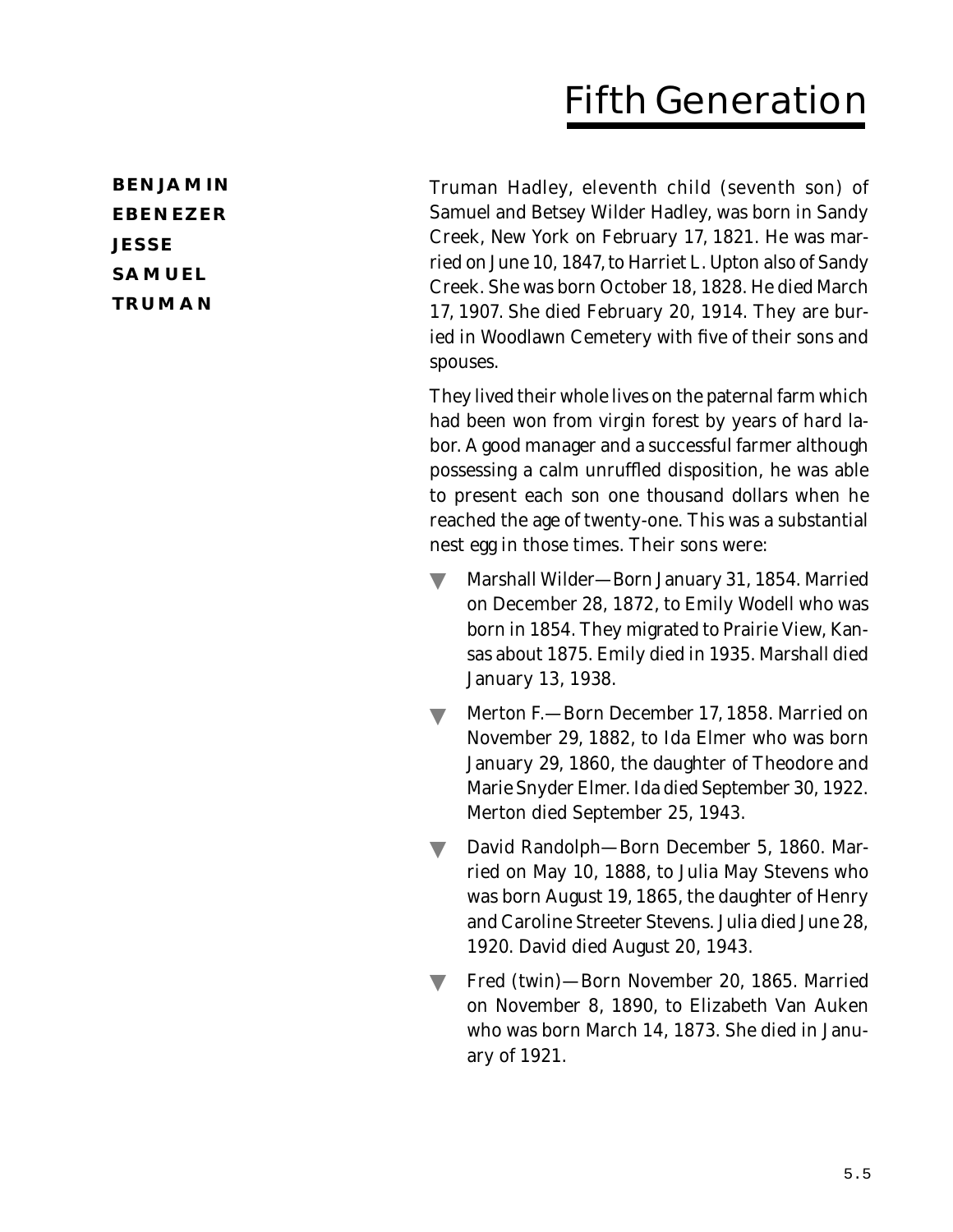**BENJAMIN**

**EBENEZER JESSE SAMUEL**

- **TRUMAN (cont'd)**
- Edward (twin)—Born November 20, 1865. Married on January 1, 1886, to Della Harding who was born August 3, 1867, the daughter of Thomas and Antoinette Stevens Harding. Della died June 4, 1934. Edward died January 29, 1961, at ninetysix years. ▼
- Gillford—Born November 27, 1868. Married on November 27, 1889, to Ella Bonner who was born February 1, 1869 and died December 27, 1949. Gillford died March 3, 1946. ▼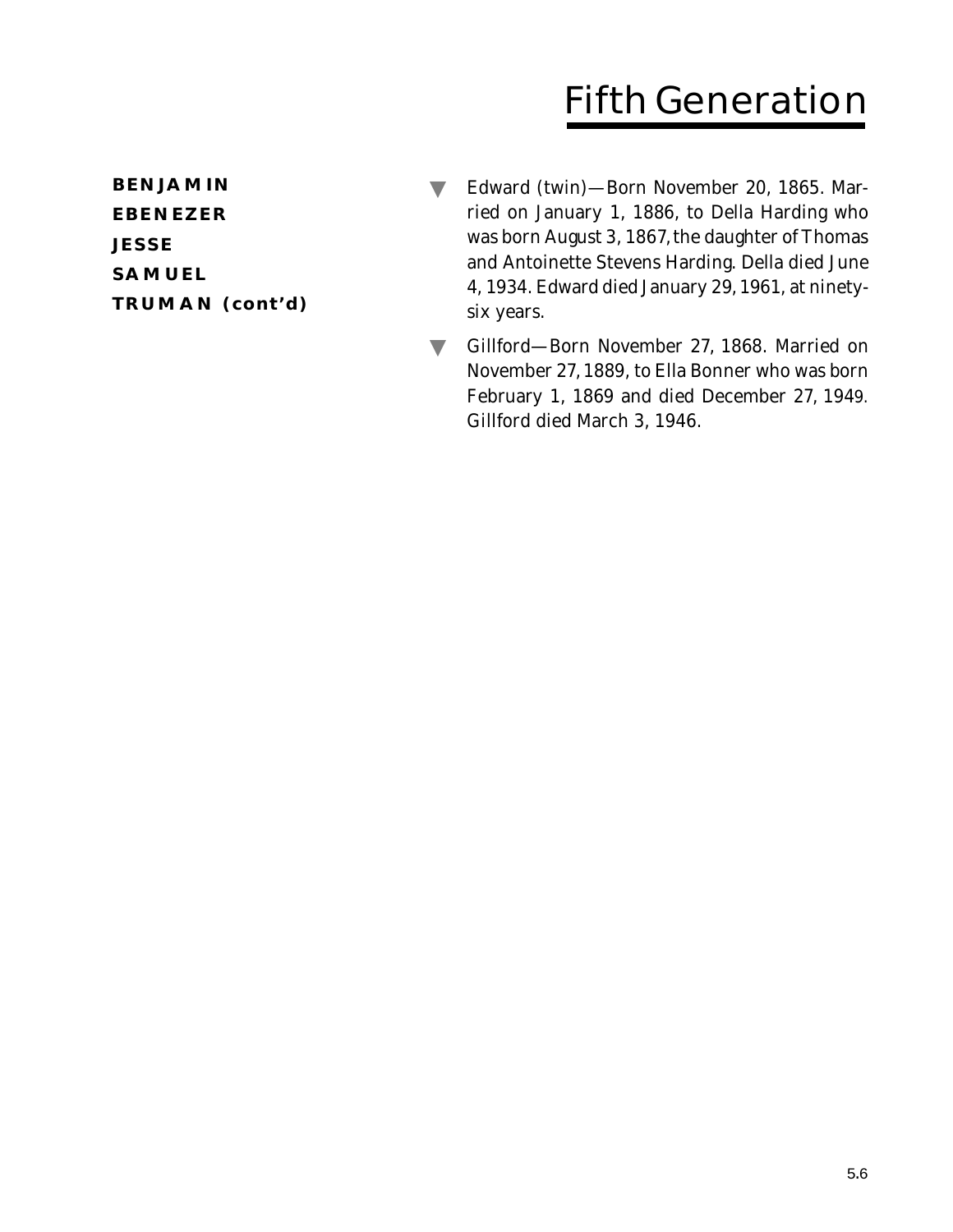**BENJAMIN EBENEZER JESSE JESSE JR. NELSON**

Nelson H. Hadley, the second child (first son) of Jesse Jr. and Abigail Fletcher Hadley, was born February 16, 1807. On August 30, 1841, he married Catherine Thomas who was born in 1820. They moved from Brattleboro, Vermont to Ashford, New York in 1850 with their first child aged four. They were Congregationalists "esteemed" by their neighbors. Nelson died July 6, 1867. Their children:

- Henry H.—Born 1846 in Vermont. Married Elizabeth Weltsie who was born in 1847. They lived in Ashford. She died in 1921. ▼
- ▲ Willard H. Born 1853. Married Frances C. ? who was born in 1857.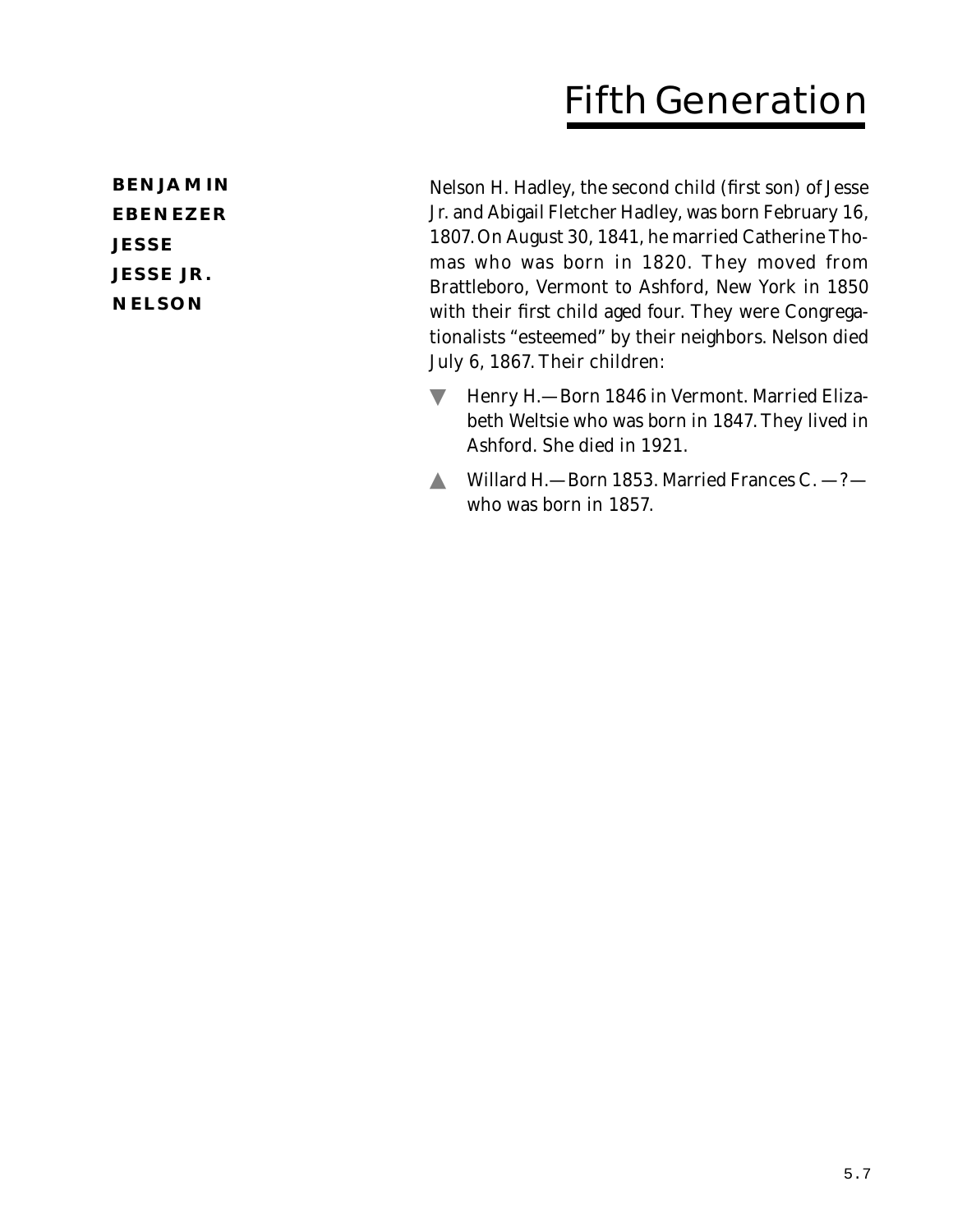**BENJAMIN EBENEZER JESSE JESSE JR. HANNIBAL** Hannibal Hadley, fourth child (second son) of Jesse Jr. and Abigail Fletcher Hadley, was born April 20, 1812. He was married on January 24, 1837, to Mary L. Field, daughter of David and Patty Wood Field. They remained in Brattleboro, Vermont. He was a butcher and a successful business man and was said to be a "strong man" in the Congregational Church. Hannibal died in 1884. Their two daughters were:

- ▲ Elizabeth—Married G. Sellick.
- ▲ Emily—Married F. Emerson.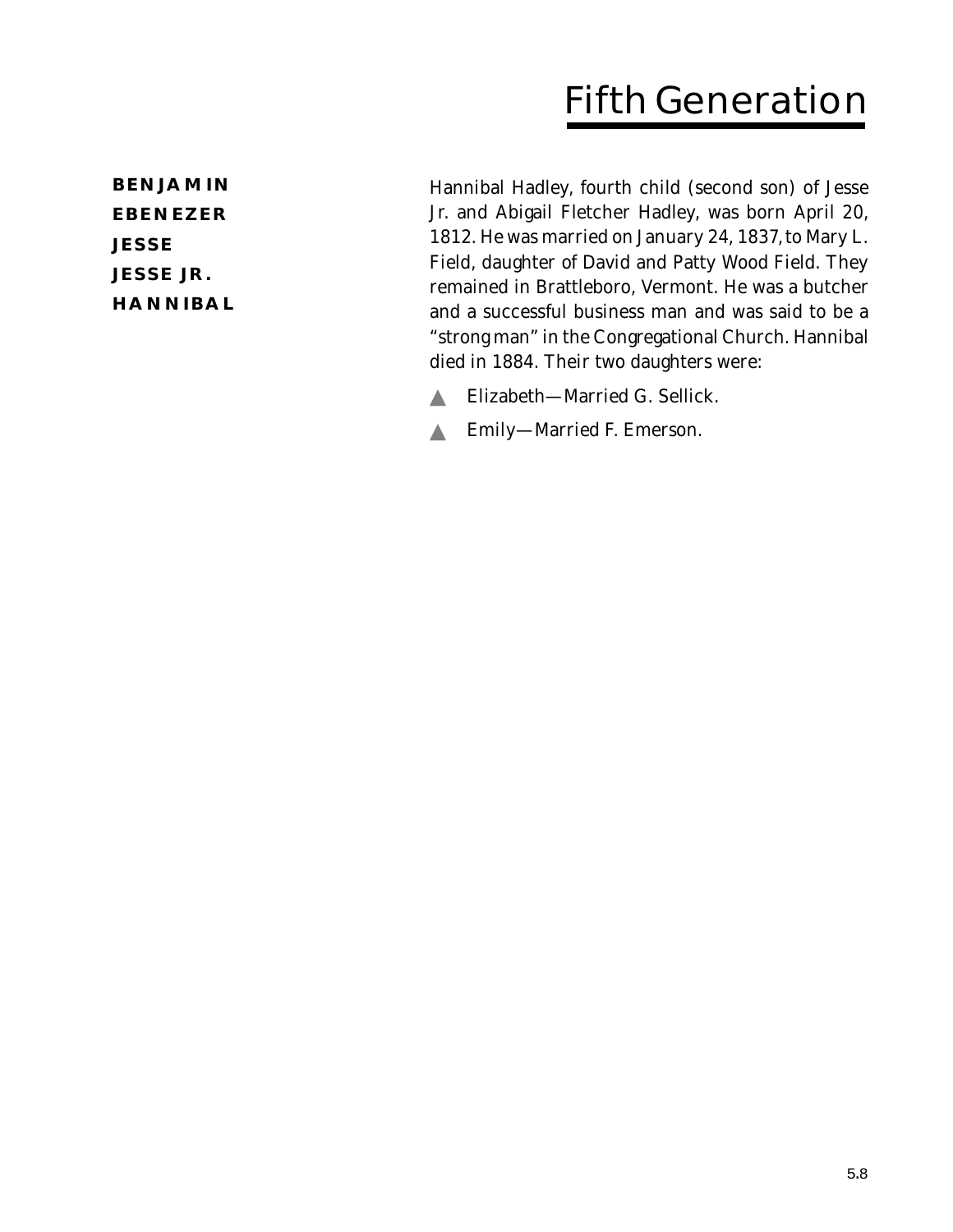**BENJAMIN EBENEZER JESSE JESSE JR. WILLIAM F.** William F. Hadley, fifth child (third son) of Jesse Jr. and Abigail Fletcher Hadley, was born November 12, 1814. He was married on October 11, 1843, to Mary D. Carpenter who was born in 1822. They moved to East Ashford, Cattaragus County, New York in 1843. She died November 6, 1863. He died April 25, 1881. They are buried in the Riceville Cemetery. Their children:

- A Alice M. Born 1854.
- ▲ Ellen—Born 1856.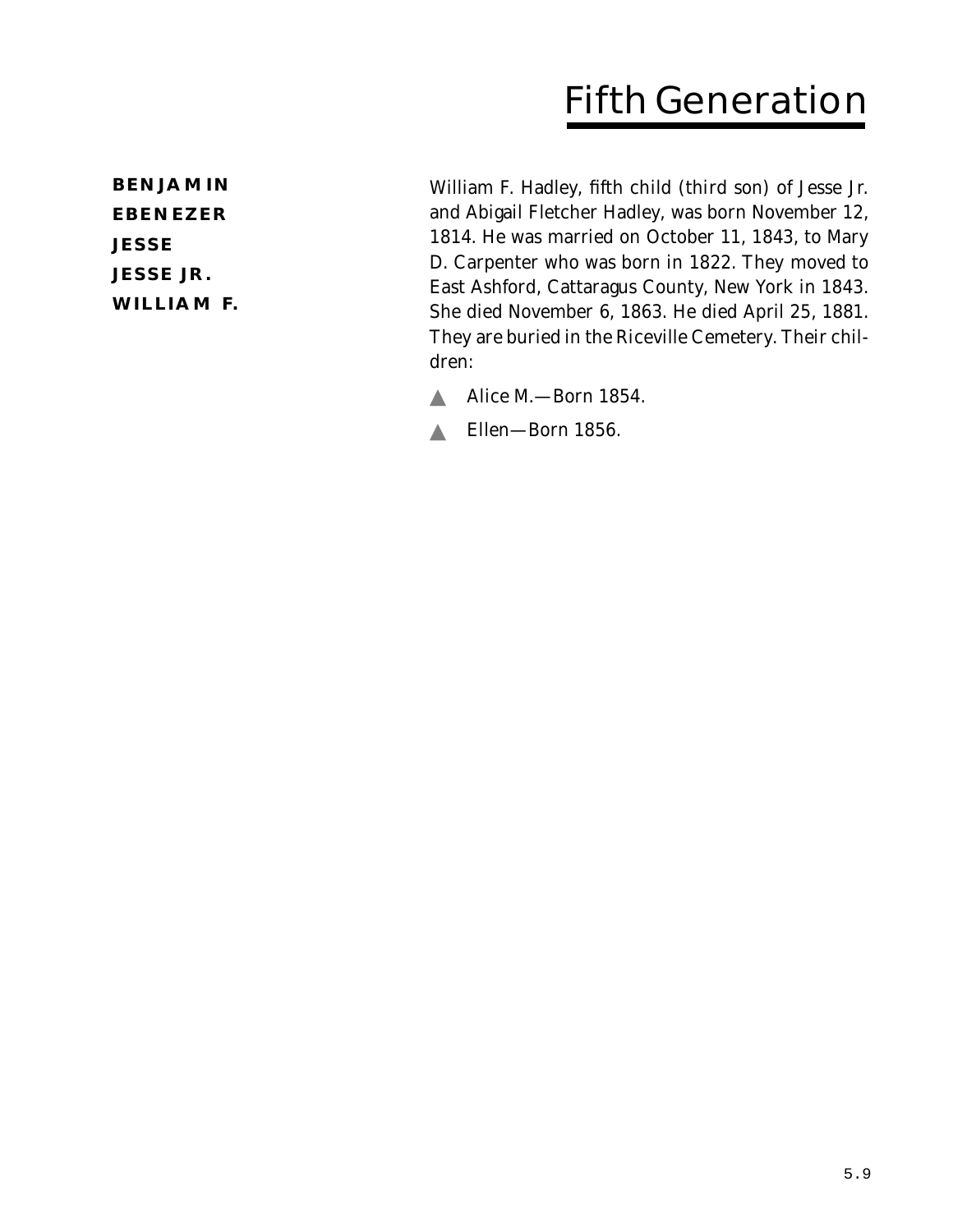**BENJAMIN EBENEZER JESSE SIMON ALBERT** ▲

Albert Hadley, fifth child (third son) of Simon and Nabby Wilder Hadley, was born in 1818. Married first to Elizabeth Flowers who was born in 1824. Their children:

- ▲ Emma J.—Born 1847. Married Albert Stevens. She died in 1924.
- ▲ Eva-Born 1851. Married to Andrew Sprague, carpenter who built the Stevens house and barns in 1846.
- Edmund C.—Died as infant. ▲

Elizabeth died in 1857 and Albert was married second in 1859 to Maria Wait who was born in 1837. Their children:

- ▲ Nellie J.—Born 1860. Died in 1863.
- ▲ Simon J.—Born 1864.
- ▼ Frank M.—Born 1872. Married Nellie Baker.

Maria died in 1892 and Albert died in 1897.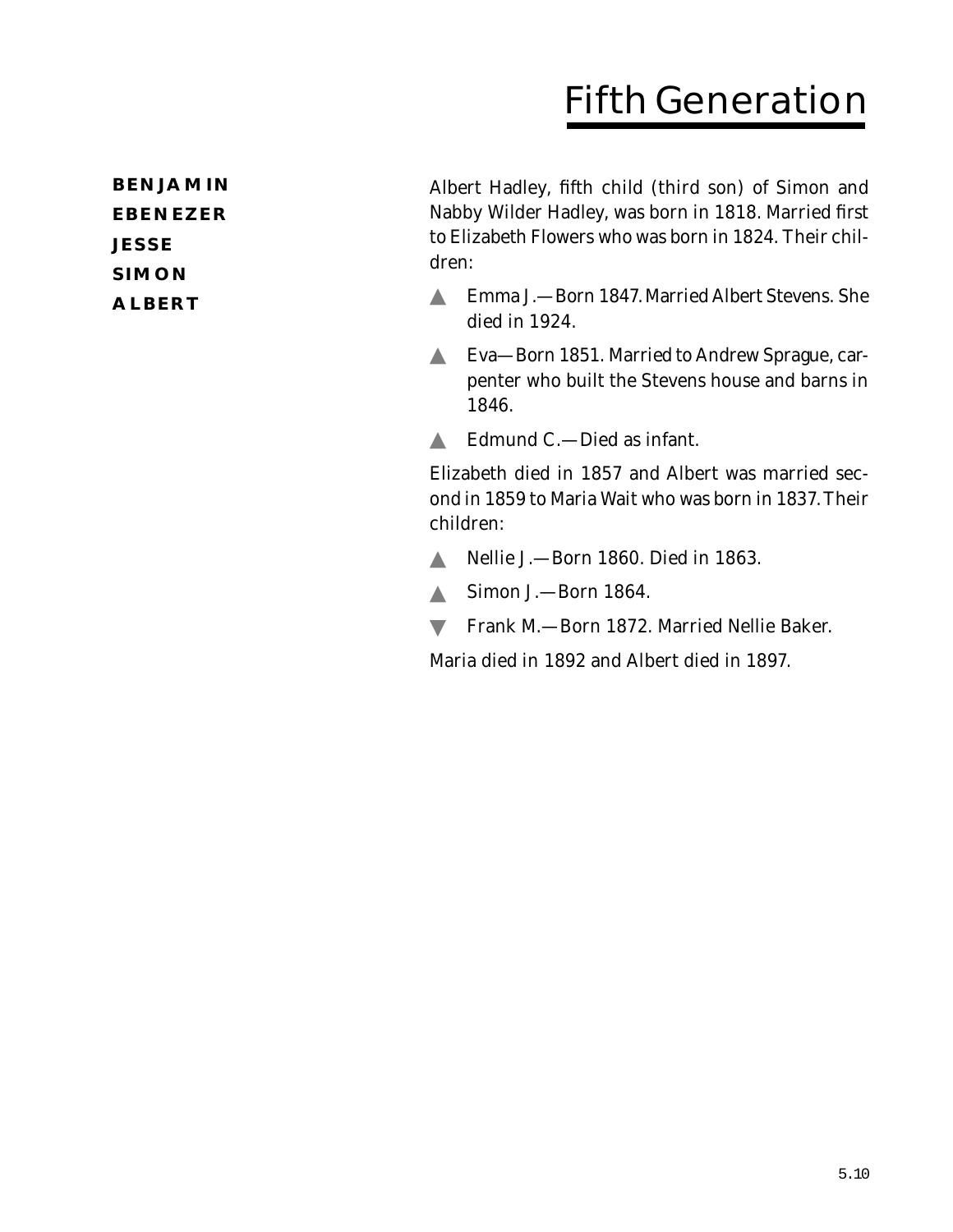**BENJAMIN EBENEZER JESSE STEPHEN SHERMAN**

Sherman Hadley, the third child (first son) of Stephen and Clairessa Wilder Hadley, was born in 1819. He married Ann Elizabeth Ingersoll who was born in 1821 and died in 1901. Sherman died in 1907. Their children were:

- ▲ Sarah—Born 1848.
- ▲ Ellen—Lived in Pulaski, New York.
- ▲ Charles—Lived in Pulaski, New York.
- ▲ Ida—Lived in Pulaski, New York.
- ▲ Blanche.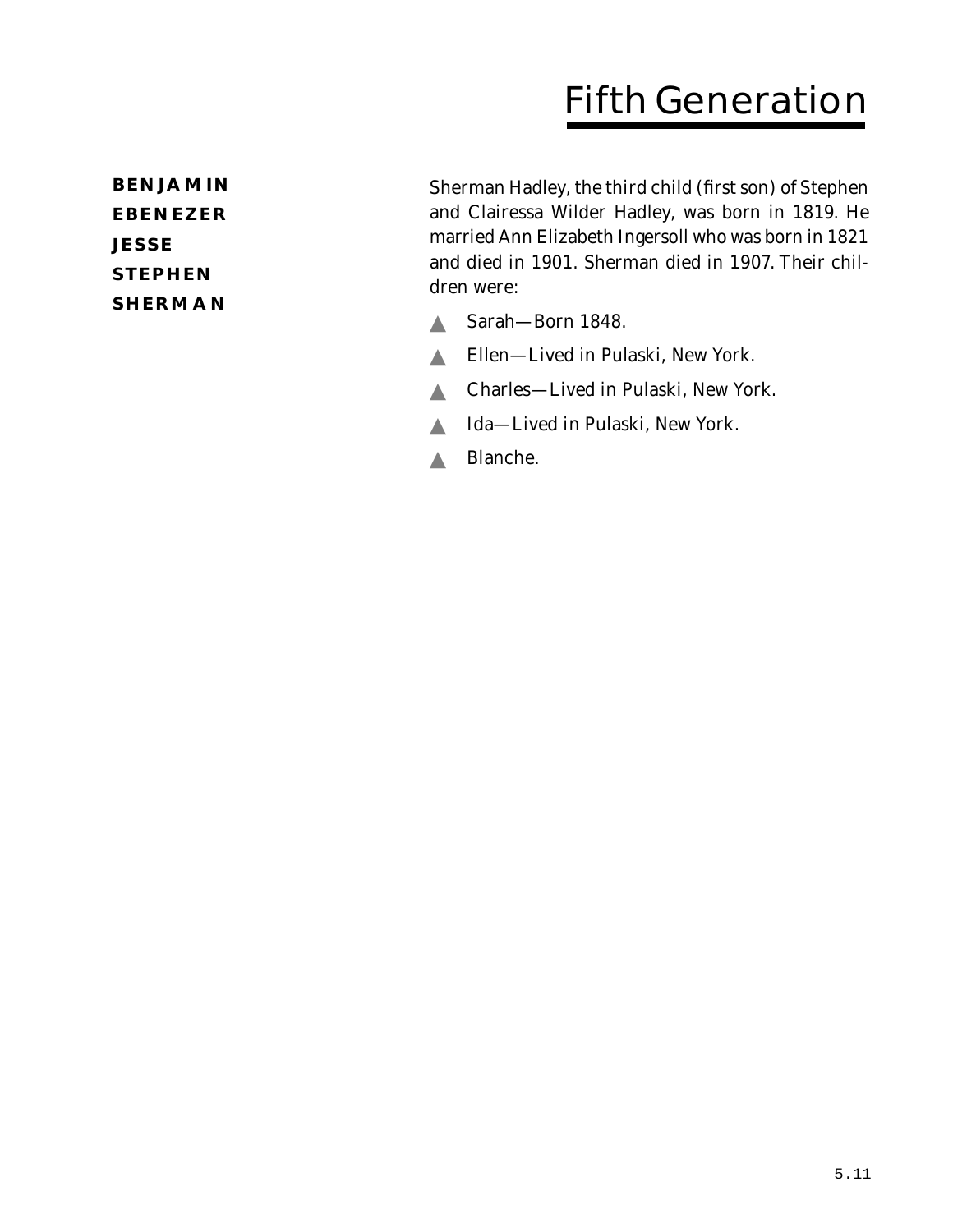**BENJAMIN EBENEZER JESSE EBENEZER GEORGE** ▲

George Lewis Hadley was the first child of Ebenezer and Sibyl Bemis Hadley. Married first on November 26, 1839, to Sarah A. Wellman of Yorkshire. Their children:

- **A** Martha A.—Married to Jeremiah Vaughn in 1853. Migrated to Iowa.
- ▲ Sarah A.—Died young.

George then married Sallie Weast in 1852. Their children were:

- ▲ Willie—Yorkshire farmer.
- ▲ Hattie—Yorkshire farmer.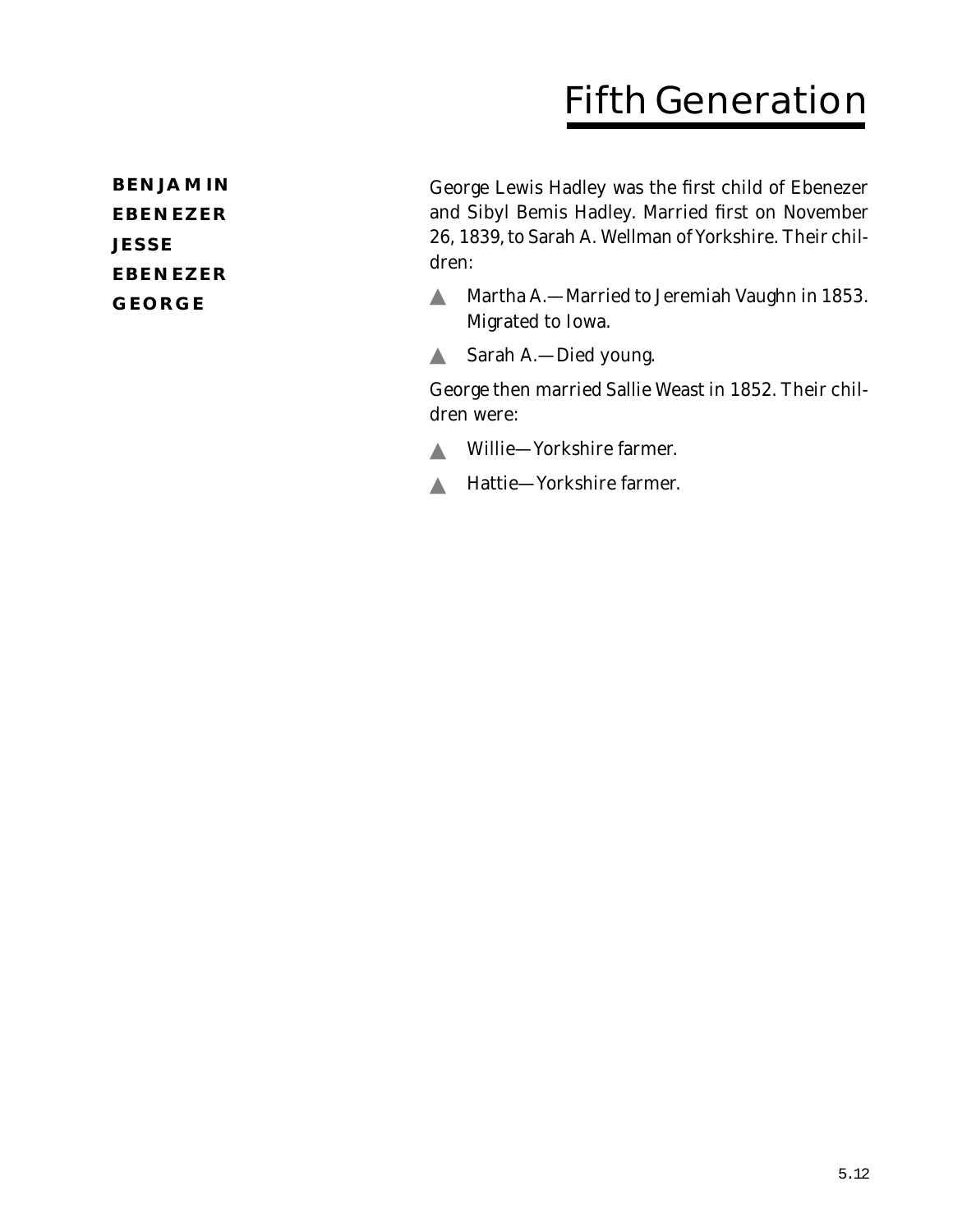**BENJAMIN EBENEZER JESSE EBENEZER OSCAR**

Oscar W. (also William O.) Hadley, the third child (second son) of Ebenezer and Sibyl Bemis Hadley, was born in 1818. Married in 1840 to Elvira Davenport. She was born in 1823 and died in 1908. Oscar had died in 1904. Their children were:

- ▲ Fred
- ▲ Helen
- ▲ Marion-Born 1847. Married Ebenezer Sherman, had three children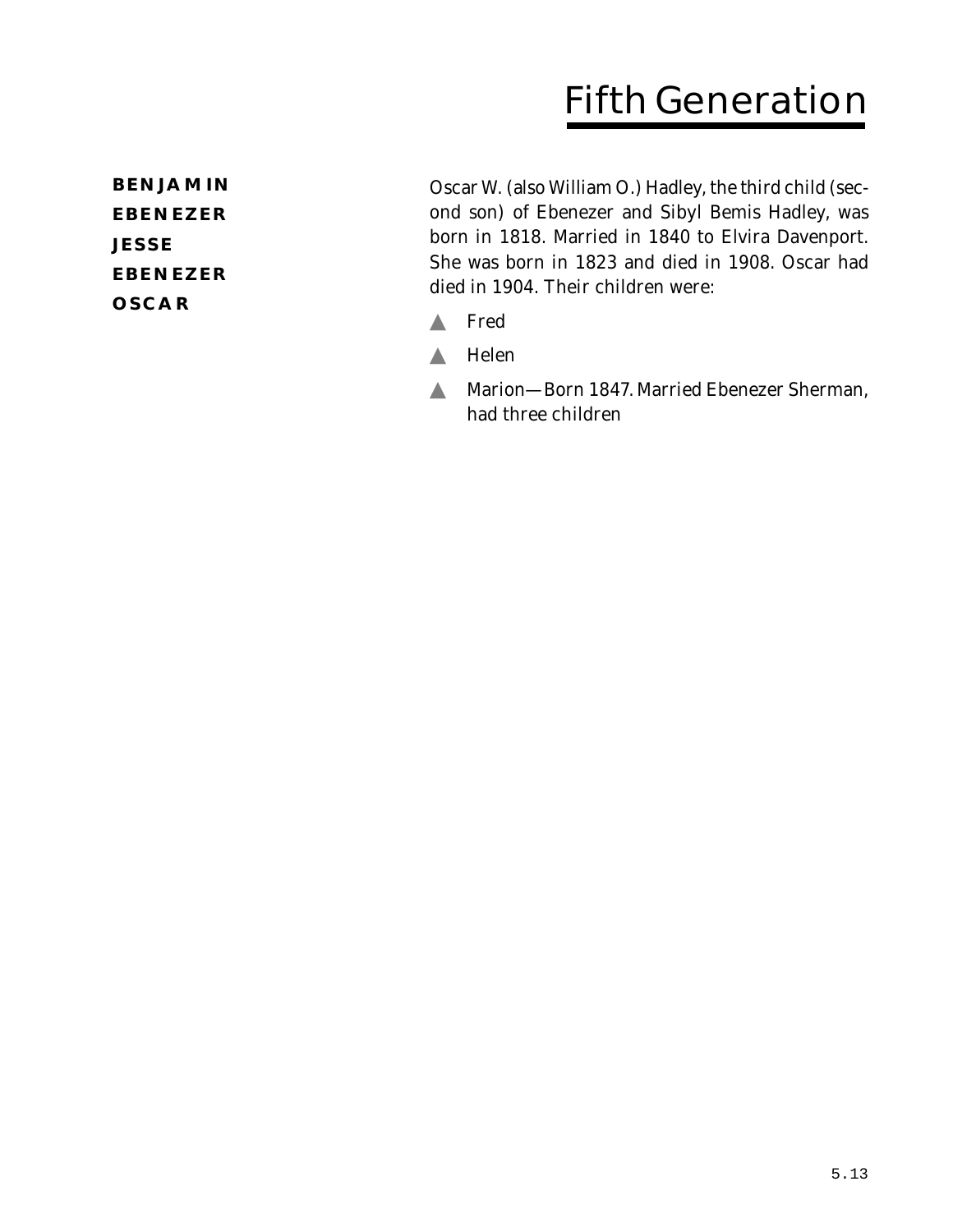**BENJAMIN EBENEZER JESSE EBENEZER CORNELIUS** Cornelius M. Hadley the fourth child (third son) of Ebenezer and Sibyl Bemis Hadley was born in 1819. He was married in 1846 to Jerusha Chandler who was born in 1818. They were first cousins. According to his will, Cornelius owned "considerable property" in East Ashford, New York at time of his death. Jerusha was the mother of his three sons. She died January 29, 1868. Cornelius was married second to Levinia S. —?— who was born in 1824. Cornelius had come to East Ashford in 1842 before marriage. All of his children were born there. His parents Ebenezer and Sybil lived with him in their later years. Cornelius died June 29, 1891. Levinia died in 1899. Cornelius is buried with both wives in the Riceville Cemetery at East Ashford.

- Ambrose W.—Born 1849. Married Emma Holden of Yorkshire. ▼
- ▼ Edwin S. (Edward)-Born 1850. Married first to Elmira Smith of East Ashford. Edwin's second wife Ellen  $H - ? -$  and his third wife was Alice R. (Rena)—?—.
- Frank C.—Born 1855. Married to Eudora Evertts. Lived in East Ashford. ▼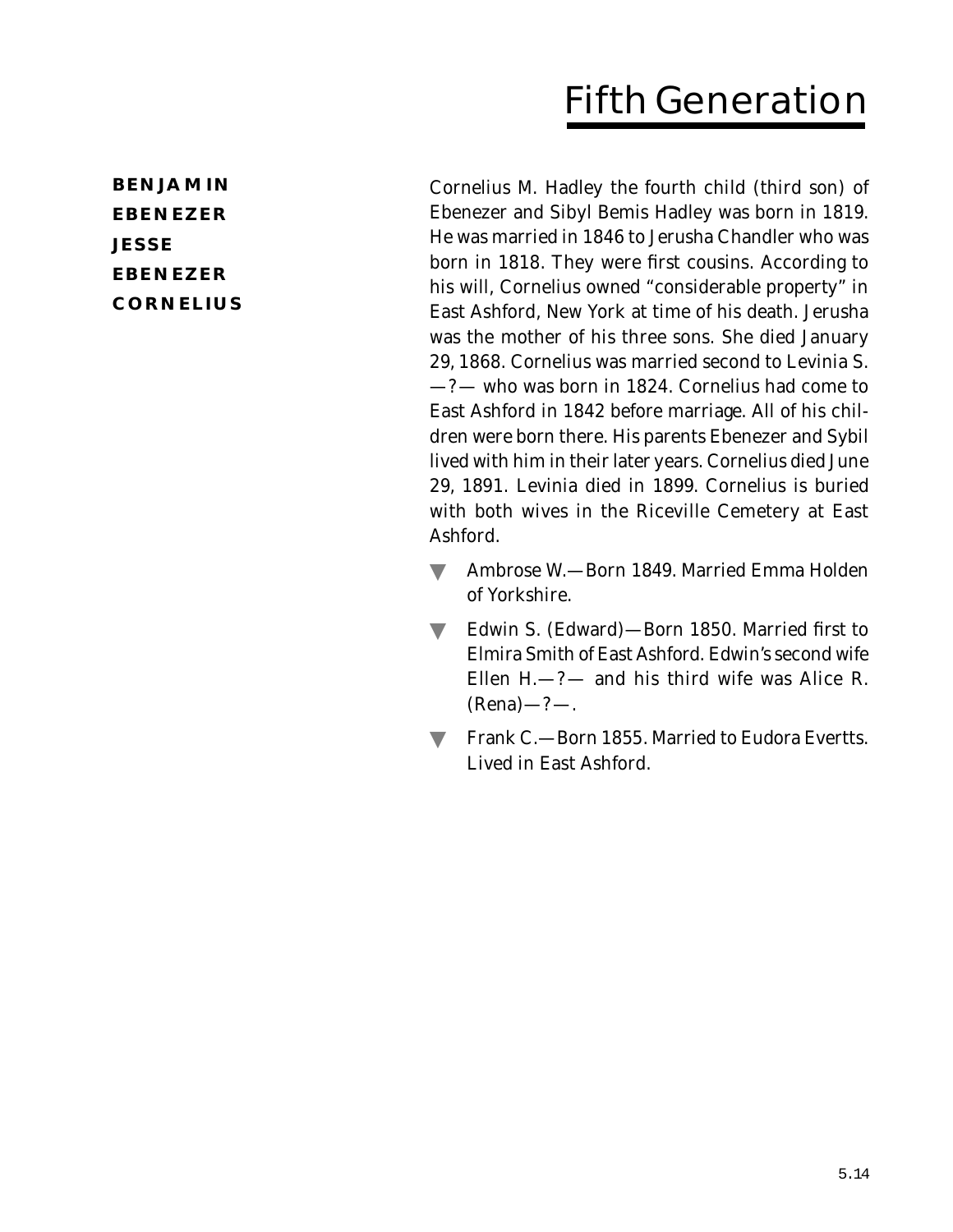**BENJAMIN EBENEZER JESSE EBENEZER EBENEZER BEMIS**

Ebenezer Bemis Hadley, the fifth child (fourth son) of Ebenezer and Sibyl Bemis Hadley, was born in Dummerston, Vermont in 1822. Moved with his parents to East Ashford, New York in 1842. He was married to Marinda Hills of Brookline, Vermont on January 2, 1848. Marinda died in 1905 at the age of 81. They are both buried in the Riceville Cemetery at East Ashford.

Their daughter:

▲ Luella-Born 1859. Married to M. H. Ashley of Machias in 1880.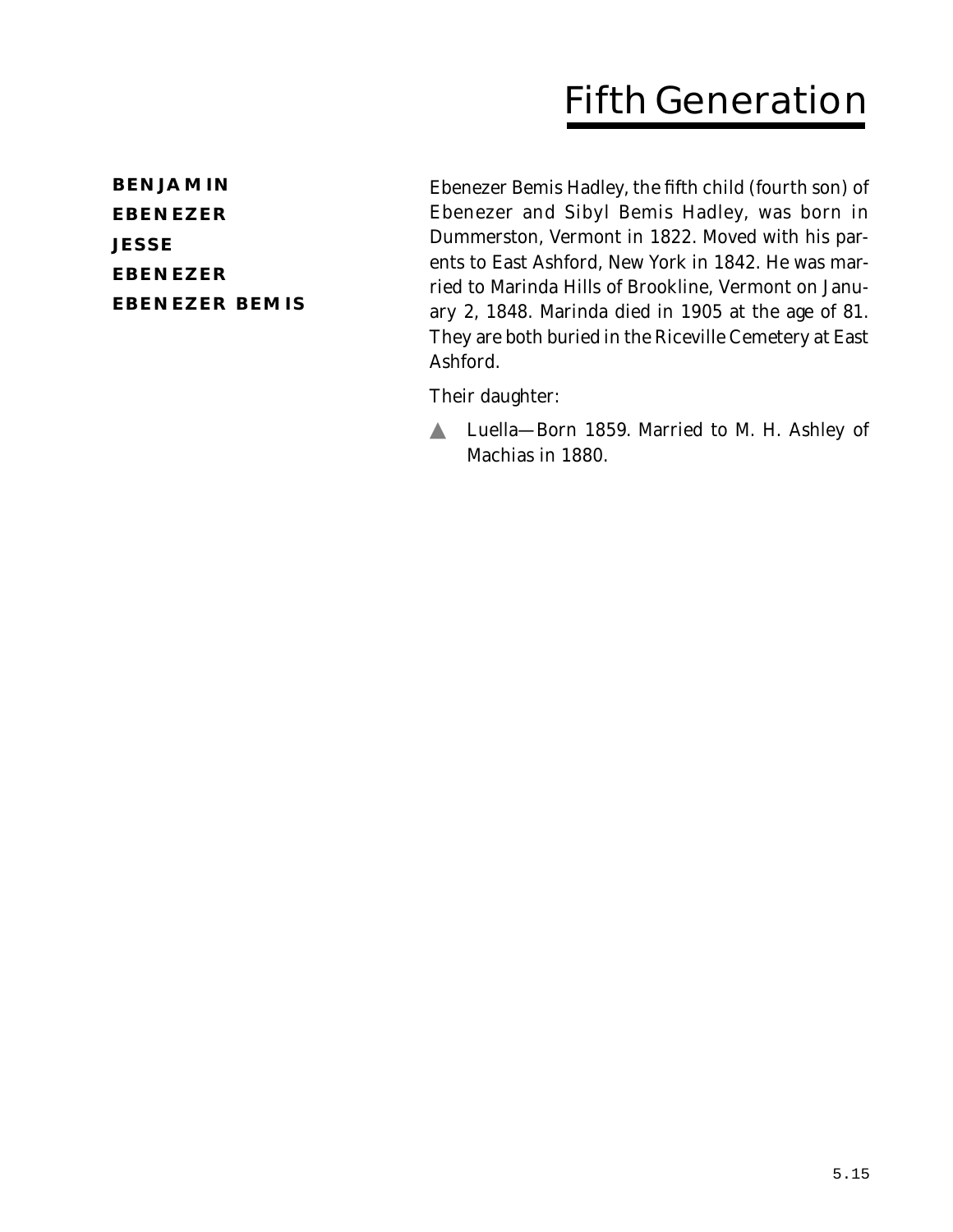**BENJAMIN EBENEZER JESSE EBENEZER HORACE**

Horace H. Hadley, the eighth child (sixth son) of Ebenezer and Sibyl Bemis Hadley, was born in 1829. Married in 1862 to Sarah W. Thomas born 1830 of Hinsdale, New Hampshire. Horace died in 1917. Their children:

- ▲ Samuel-Born 1854. Died in infancy.
- ▼ Warren H.—Born 1862. Married Orressa M. Howe.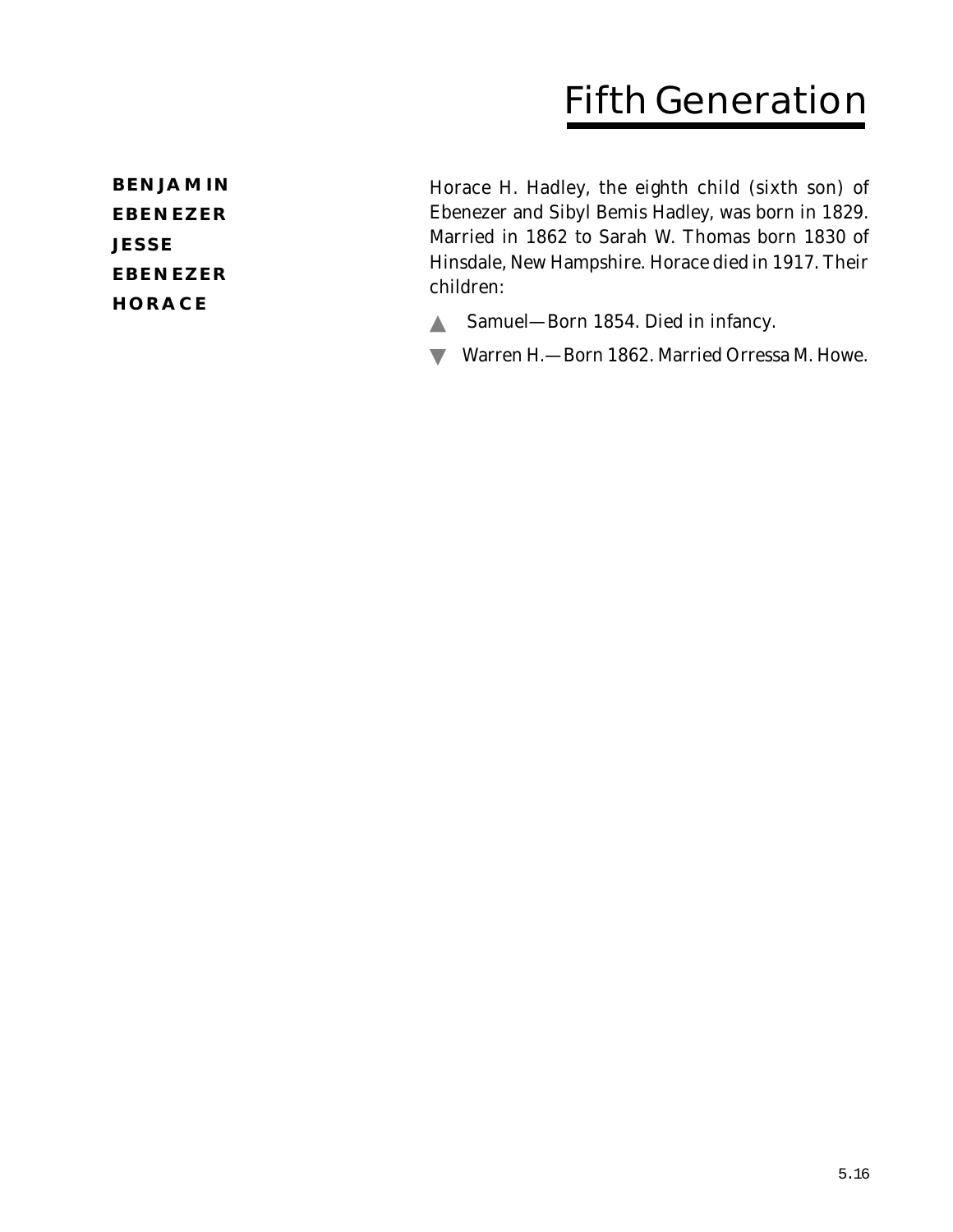**BENJAMIN EBENEZER JESSE ELIAS JASON**

Jason Duncan Hadley, the second child (first son) of Elias and Sarah Duncan Hadley, was born in 1820. Named for his grandfather. He was married in1846 to Eudora Woodard who was born in 1821, daughter of Charles and Chloe Lashure Woodard. Eudora died in 1887 and Jason died in 1895. Their children were:

- ▲ Gertrude-Born 1848. Married in 1868 to Byron Allen. He died in 1885. Gertrude died in 1925.
- ▲ Jettien-Born 1851. Married Edward Williams who was born in 1852.
- ▲ Carrie-Born 1861. Married in 1881 to W. G. Lindsey who was born in 1861, son of Charles Lindsey. W.G. died in 1926.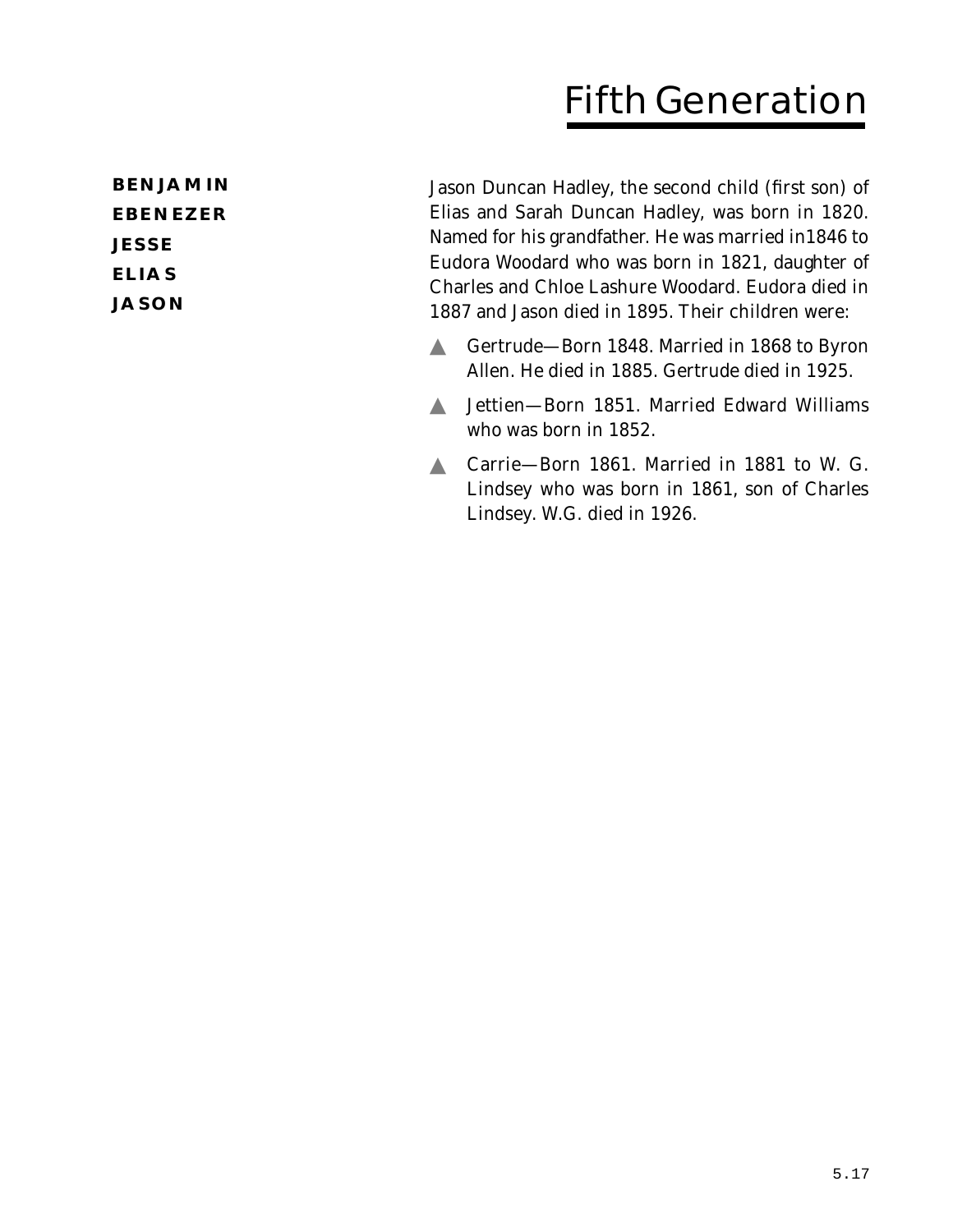**BENJAMIN EBENEZER JACOB REV. JACOB JACOB, JR.**

Jacob Hadley Jr., fifth child (third son) of Rev. Jacob and Abigail Rice Hadley was born in 1823. His first marriage was to his cousin Adeline Hadley, the daughter of Ephraim. Adeline was the mother of all his children. She died August 31, 1889, at sixty-four. Jacob Hadley Jr.'s second marriage in 1892 was to Elizabeth Scott who was born in 1835 and died from burns in 1910. Jacob Jr. died July 28, 1902, at eighty years, and is buried with his two wives in the Sandy Creek Cemetery. His children were:

- ▲ Everett Ernest-Born 1848.
- Andrew—Born 1849. Died as an infant.  $\blacktriangle$
- ▲ Daniel (David)-Born 1855. Died in 1913.
- ▲ Jennie-Born 1858. Died as an infant.
- ▲ Clara-Born 1863. Married Dr. C. H. Davis. She died in 1889.
- ▲ Arthur—Born 1861. He was married to Maryetta Christman in 1877. He died in 1928.
- ▲ Nellie-Born 1866. Married in (about) 1890 to Byron E. Scott. Nellie died in 1952.
- ▲ Alice—Born 1873.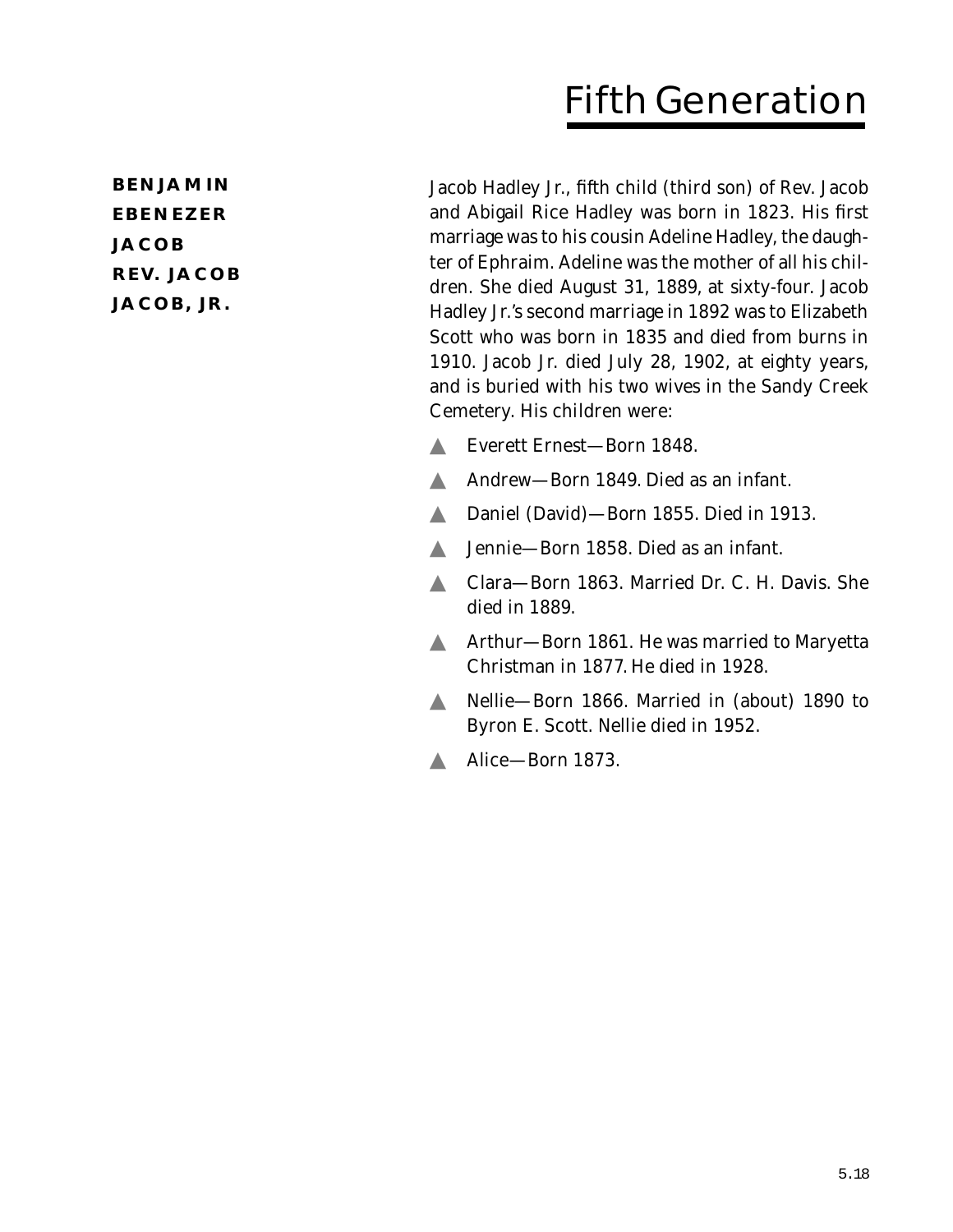**BENJAMIN EBENEZER JACOB REV. JACOB WILLIAM**

William L. Hadley, the eighth child (fifth son) of Rev. Jacob and Abigail Rice Hadley, was born in 1830. Married Phoebe M. Herriman who was born in 1836. He was a teacher. Phoebe died in 1904 and William died in 1915. Child:

▲ Ada S.—Born 1861. She married Clarence Peck, who was born in 1860, in a double wedding with Joe Cook and Frances Peck.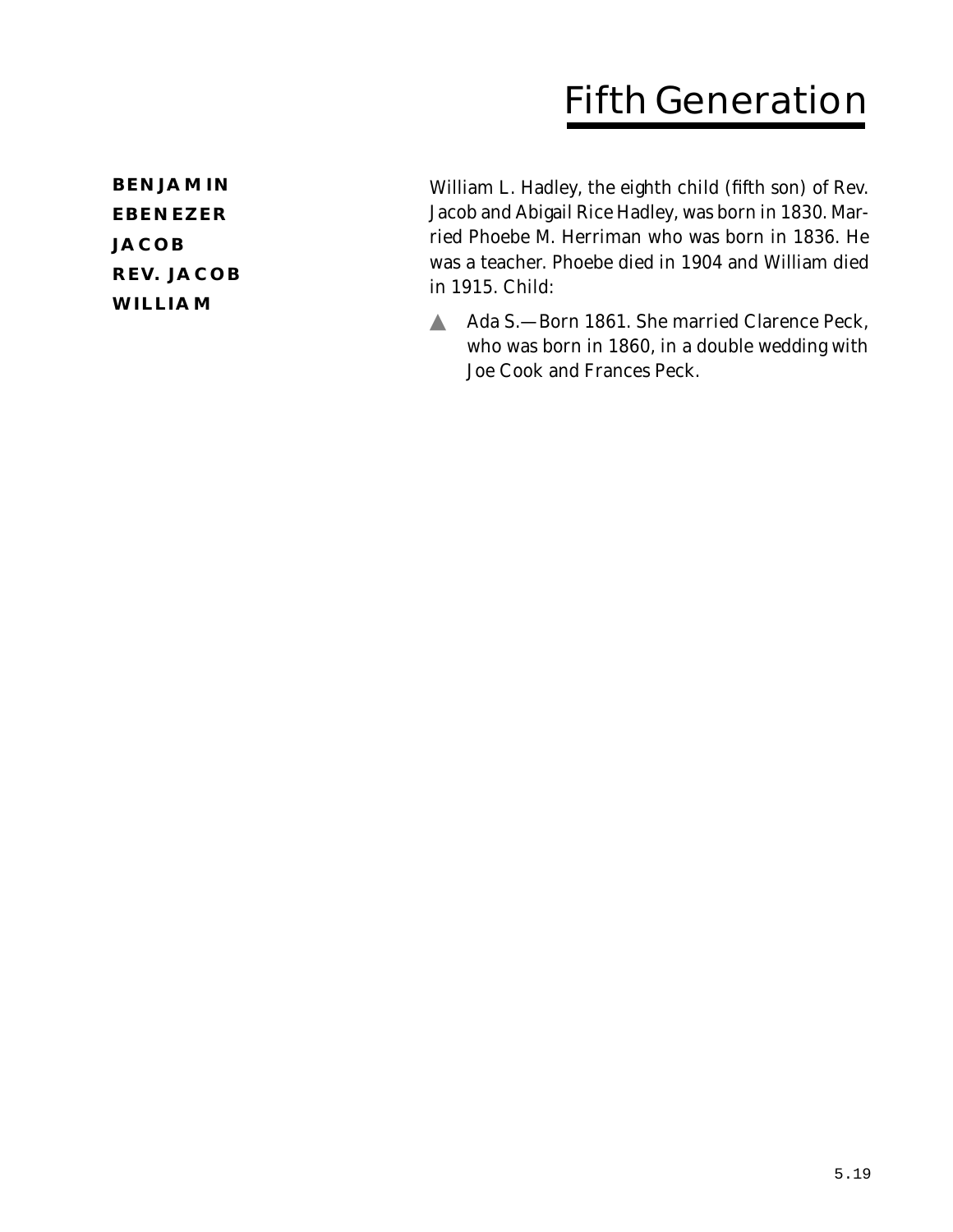**BENJAMIN EBENEZER JACOB REV. JACOB ABEL**

Abel R. Hadley, the last of Rev. Jacob and Abigail Rice Hadley's children (along with his twin brother Daniel), was born on February 15, 1832. He married his cousin Cornelia (Caroline) Hadley who was born November 23, 1838, the daughter of Jesse F. and Fannie Adams Hadley. Cornelia died in 1899. Abel died April 26, 1914. Their children were:

- Clayton E.—Born 1860. Married Evaline McKee. Went to Cattaragus County, New York then to Peru, Nebraska. ▲
- ▲ Frank A.—Born June 16, 1861. Died January 24, 1871.
- ▼ Jesse F.—Born in 1874. Married to Marion Champney.
- ▲ F. Reo-Born September 13, 1882. Married Eva Knollin who was born December 15, 1885 and died in 1966. F. Reo died in 1951. No issue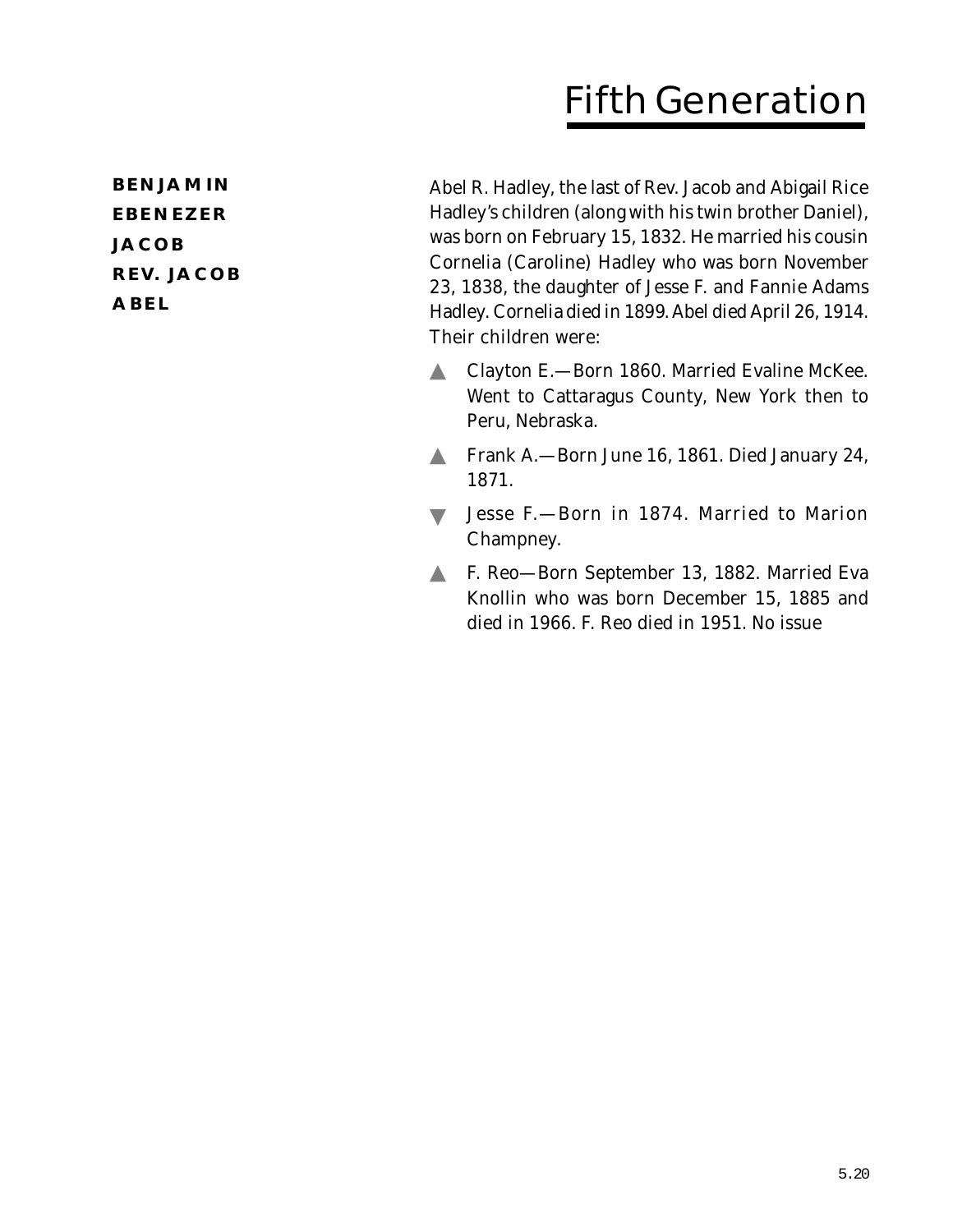**BENJAMIN EBENEZER BENJAMIN RUFUS CHARLES N.**

Charles N. Hadley, the third child (second son) of Rufus and Joanna Bemis Hadley, was born in Dummerston, Vermont in 1830. Married in 1857 to Lorancy S. Wilder of Jefferson County, New York. She was born in 1837. They lived at East Ashford, New York. Charles died in 1881. Their children were:

- ▲ Agnes E. Born 1859. Died in 1884.
- ▼ Charles M. (Cassius M.)-Born 1860. Married Arnetta Fuller.
- ▲ Valentine N.-Born 1865. Died in 1884.
- ▲ Violet (Laura) ("Birdie") Born 1874. Married first to A. Erle Travers. Second to Russell Hoyt. She died in 1959.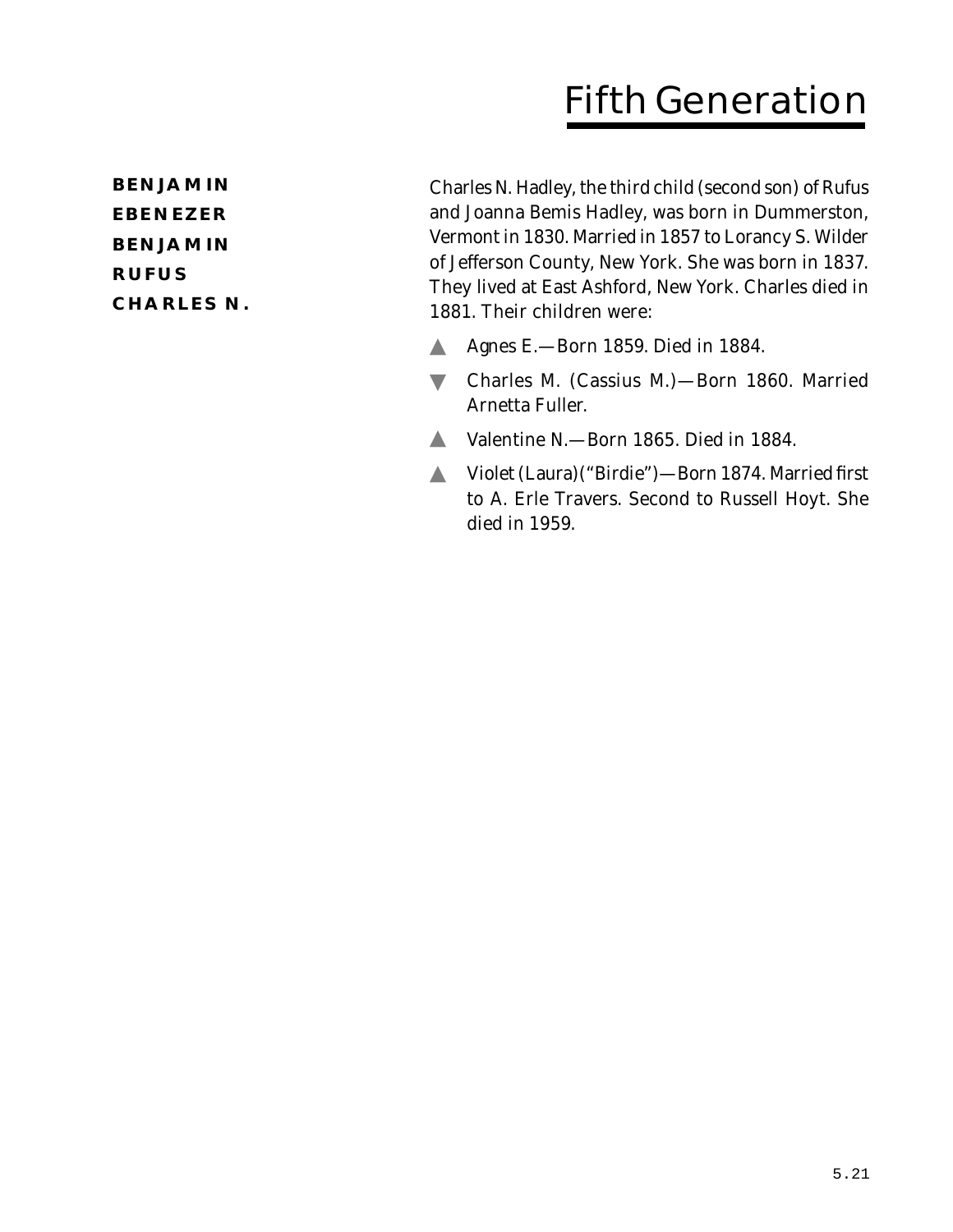### Sixth Generation

**BENJAMIN EBENEZER JESSE SAMUEL JESSE F. ADMATHA** Admatha Hadley, the first child of Jesse F. and Fannie Adams Hadley, was born in 1833. He was married to Ellen M. Newton. She was born in 1837 and died in 1912. Admatha died in 1913. Their children were:

- ▲ Almira-Born 1864. Married to Ferdinand Smith of Cortland, New York.
- ▼ Pitt-Born 1866. Married Orpha M. Newcome.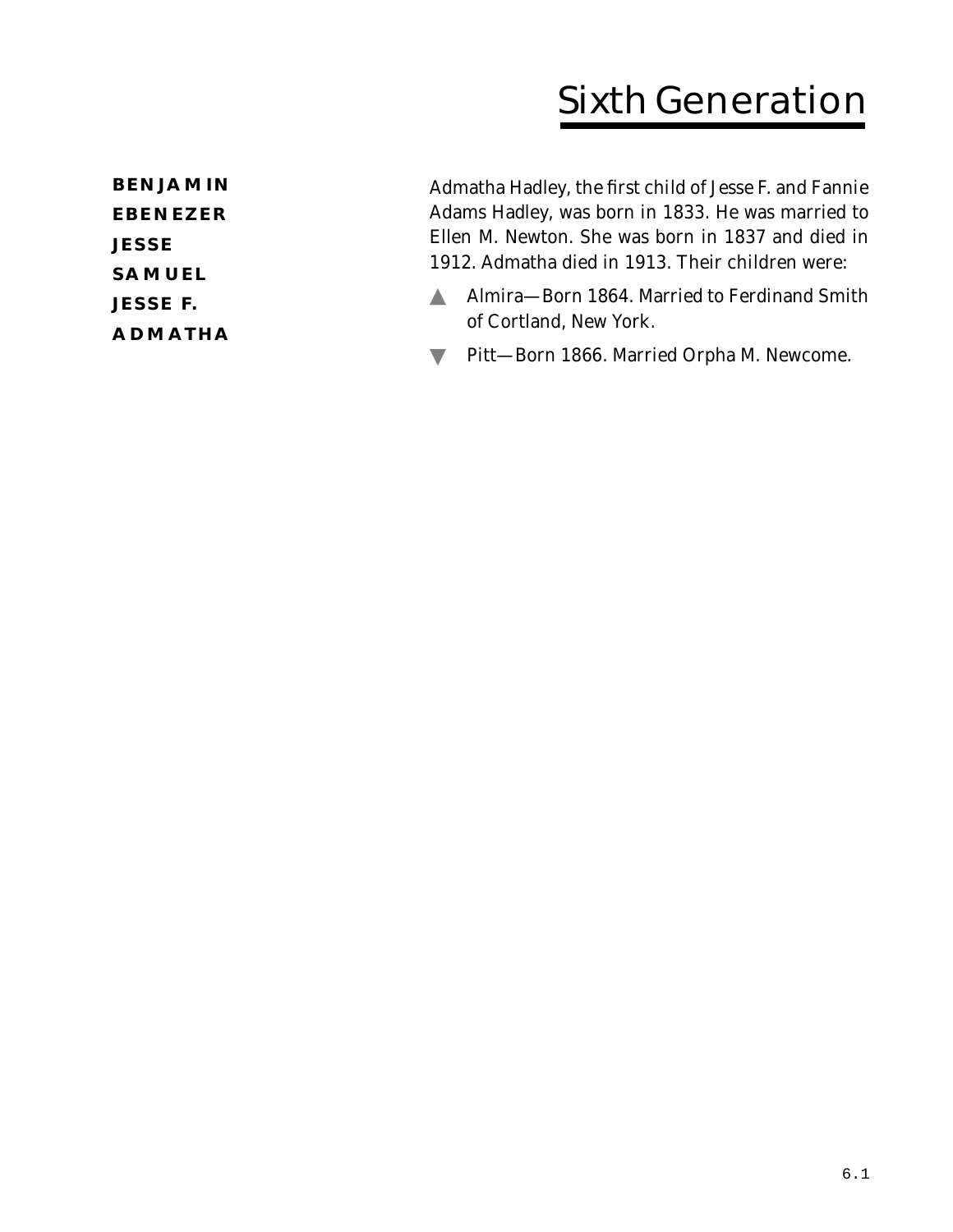**BENJAMIN EBENEZER JESSE SAMUEL HORATIO JESSE F.**

Jesse Failing Hadley, the first child of Horatio and Sarah Bullard Hadley, was born June 18, 1843. He was married September 16, 1866, to Anna M. Johnson of Pittsford Township, Hillsdale County, Michigan. She was born September 17, 1841. Jesse F. died August 27, 1926, at Petoskey, Michigan and was buried at Pioneer, Ohio. Anna Johnson Hadley died in 1924 at Pioneer, Ohio and is buried there. Their children were:

- ▼ W. Irving Hadley—Born 1867.
- ▲ Jesse R.—Born 1872.
- ▲ Lucy Mae—Born 1874.
- ▲ Frederick Waldo—Born 1877.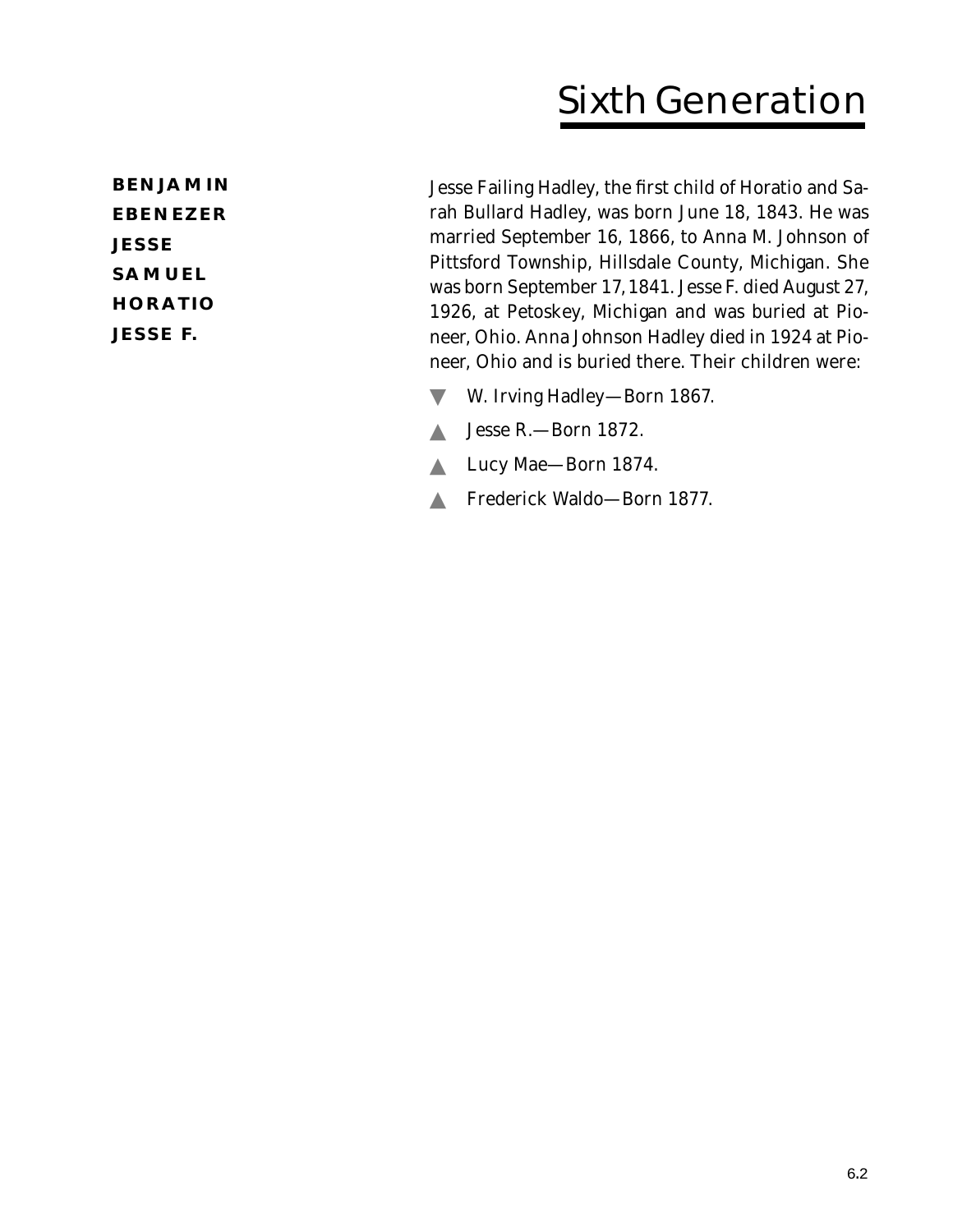**BENJAMIN EBENEZER JESSE SAMUEL TRUMAN MARSHALL** Marshall Wilder Hadley, first child of Truman and Harriet Upton Hadley, was born January 31, 1854. He was married December 28, 1872, to Emily Wodell who was born in 1854. They migrated to Prairie View, Kansas about 1875 where they raised six children. Emily died in 1935. Marshall died January 13, 1938.

Marshall Wilder Hadley was a large powerfully built man and a pioneer like his forebearers. His only daughter, Edna Mae, has recorded that he migrated by covered wagon from Sandy Creek to Kansas about 1875. There he built a partly dug out sod house of one room with two windows. It was floored and roofed with wide boards and whitewashed inside. Emily, with their two year old son Delle, joined her husband the following year. Under the Homestead Claim Act, he was granted a patent for a quarter section of 160 acres (one fourth of a square mile) in 1889. Subsequently through the Timber Claim Act to encourage the growth of timber on the prairie, he was awarded an additional 160 acres for the planting of locust, walnut, and ash trees. Later he built a comfortable three bedroom house and bought 320 additional acres, making a square mile in all.

The virgin prairie was fertile but it required the hard work of a father and five sons as well as their mother and sister. The plows were equipped with a strong sod cutter to tear apart the heavy root growth which had developed over the ages. Later of course, in the 1930s when this surface protection was gone, the Hadleys like all other inhabitants of that area were victims of the dust bowl storms.

Edna Mae Hadley has written, "It seemed like dust blew night and day for ten years. Houses were not built tight enough to keep out the fine dust. It drifted into piles on the railroad tracks and highways causing many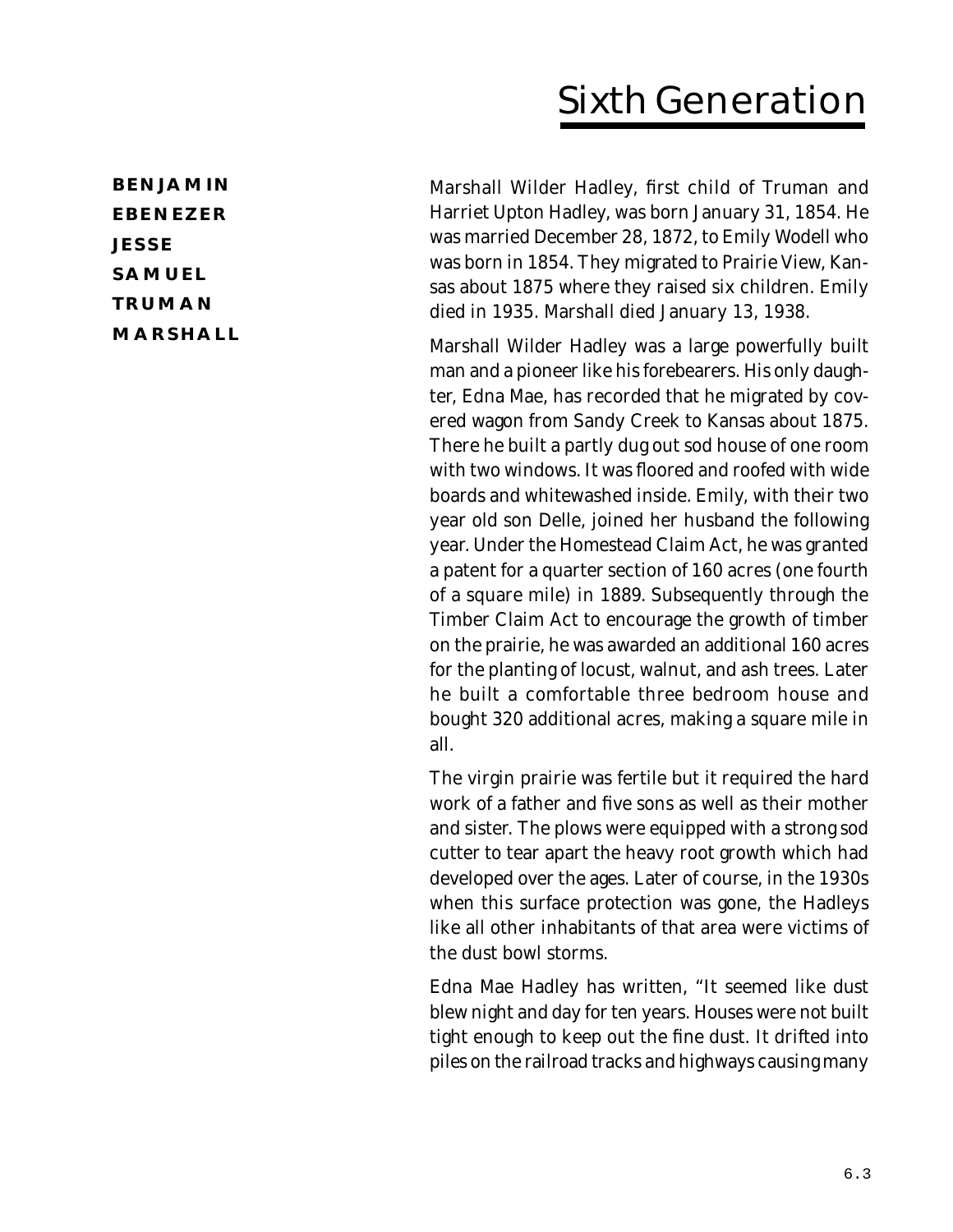**BENJAMIN EBENEZER JESSE SAMUEL TRUMAN MARSHALL (cont'd)** accidents. Many pantries had no windows, food was kept there and people ate in them. I have seen the horizon reddish cast. Lots of times vision was zero.

"In the summer, wind storms necessitated prompt escape to the cyclone cellar, while in winter, blizzards were a hazard to man and beast. For safety at these times a guiding wire was strung from cattle shed to the house. Clarence Hadley was lost in a blizzard with temperature at five degrees below zero. When he was found the next day, his fingers and one toe had been frozen, necessitating their subsequent removal.

"In addition to the dust bowl storms, the settlers had to contend with pests of grasshoppers and chinch bugs. At times their crops were ruined by storms of giant hail stones. While they worked hard and faced many hardships these were in part lightened by human fellowship, quilting parties, and spelling bees held at the school house. This was only a one mile walk from home (no busses for these hardy youngsters) and on the last day of school each year they held the long awaited celebration with tree planting, piece speaking, and a mammoth picnic dinner. There was also an annual Jubilee held fourteen miles distant. For this the family, dressed in their very best, set out at daylight in the horse wagon filled with hay. Mother and daughter had spent all the previous day preparing food for the occasion. Arriving at the grounds, there were races of various kinds, horse-back riding, weight pulling and lifting, contests of strength and endurance, a ball game, and last of all the great balloon ascension. For this the balloon, with a basket suspended beneath, was filled with hot air while being held down with sand bags; when these were detached the balloon rose vertically into the air. When the air cooled, the balloon came down—usually at some distance. Sometimes a trapeze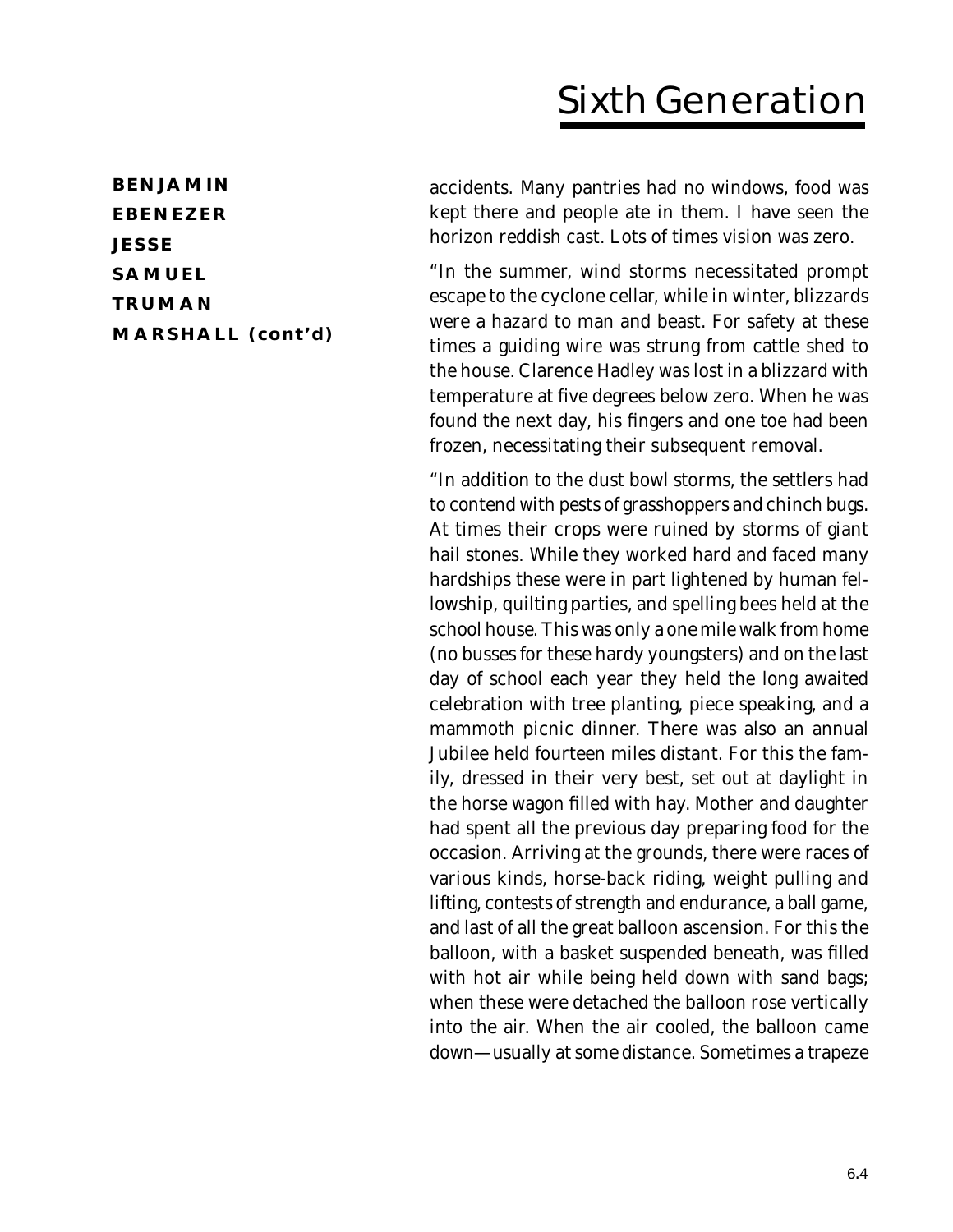#### **BENJAMIN**

**EBENEZER JESSE SAMUEL TRUMAN MARSHALL (cont'd)** artist would perform on a bar suspended beneath the basket. On one occasion a girl performer came down into a lake and was drowned."

Mae writes that the Indians living near them at this time were friendly with the settlers. One of their neighbors was an old Indian hunter named Ame Cole. "Ame had a lot of scalps on the wall."

This is a brief glimpse of frontier life as it was lived in Kansas by the Marshall Hadley Family in the late 19th century described by one who experienced it.

The six children of Marshall and Emily Wodell Hadley were:

- ▲ Delle-Born August 11, 1873, in Sandy Creek. Died August 19, 1959.
- Truman—Born on October 20, 1879, in Kansas. Married Violet Huskey, drew a claim and moved to South Dakota. Died February 6, 1964. ▼
- ▲ Bert-Born August 5, 1882. Died 1927.
- ▲ Clarence—Born May 16, 1887.
- ▼ Guy-Born on October 21, 1889. Married in 1934 to Madaline Shearer. Died March 14, 1968.
- ▲ Edna Mae-Born February 2, 1893. Teacher.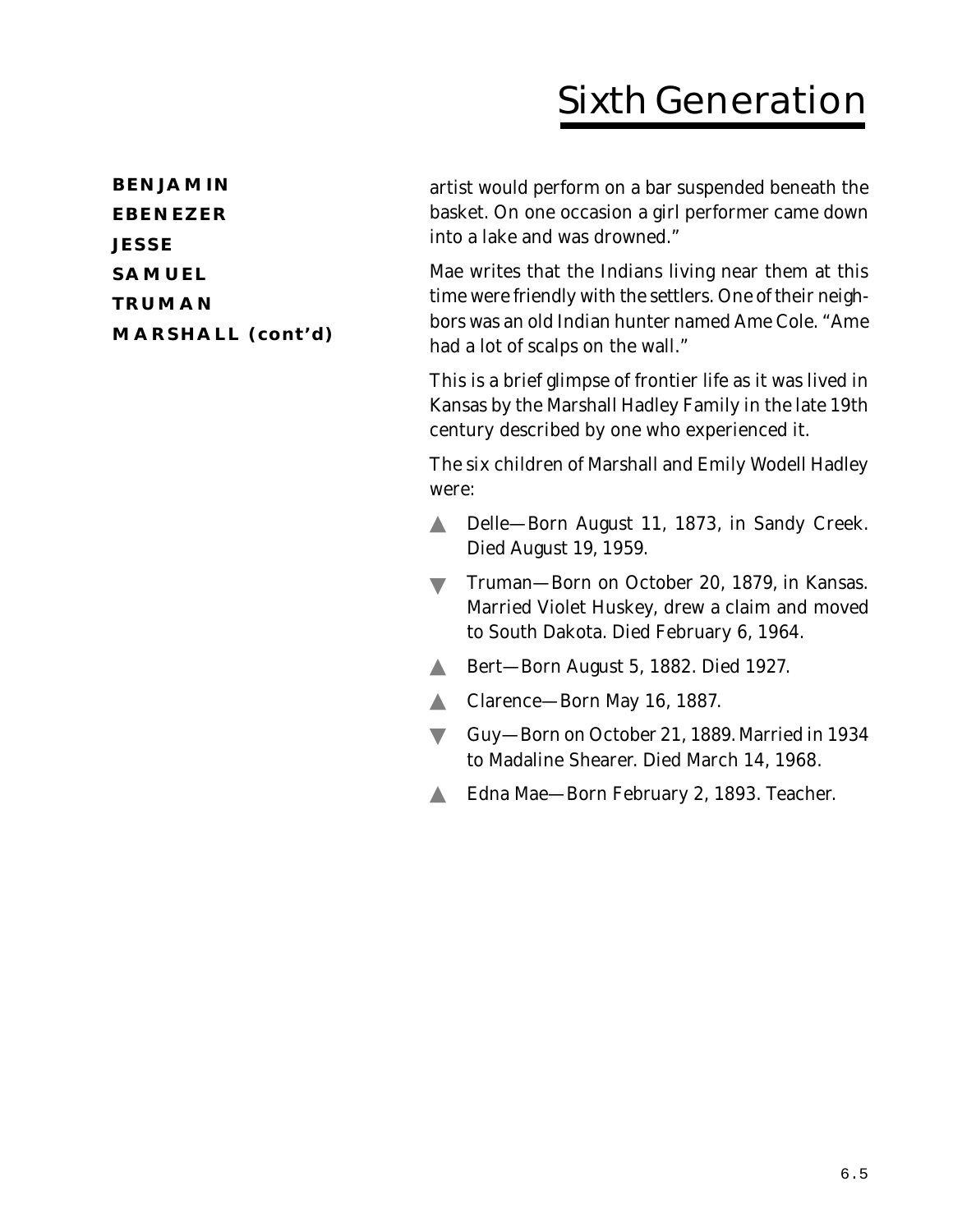**BENJAMIN EBENEZER JESSE SAMUEL TRUMAN MERTON**

Merton F. Hadley, the second child (second son) of Truman and Harriet Upton Hadley, was born December 17, 1858. He was married on November 29, 1882, to Ida Elmer who was born January 29, 1860. She was the daughter of Theodore and Marie Snyder Elmer. Harriet died on September 30, 1922. Merton died September 25, 1943. Their son:

Raymond—Born June 17, 1886. Married on November 23, 1908, to Mabel Claflin. They had one son drowned in childhood. Raymond died March 17, 1965. ▲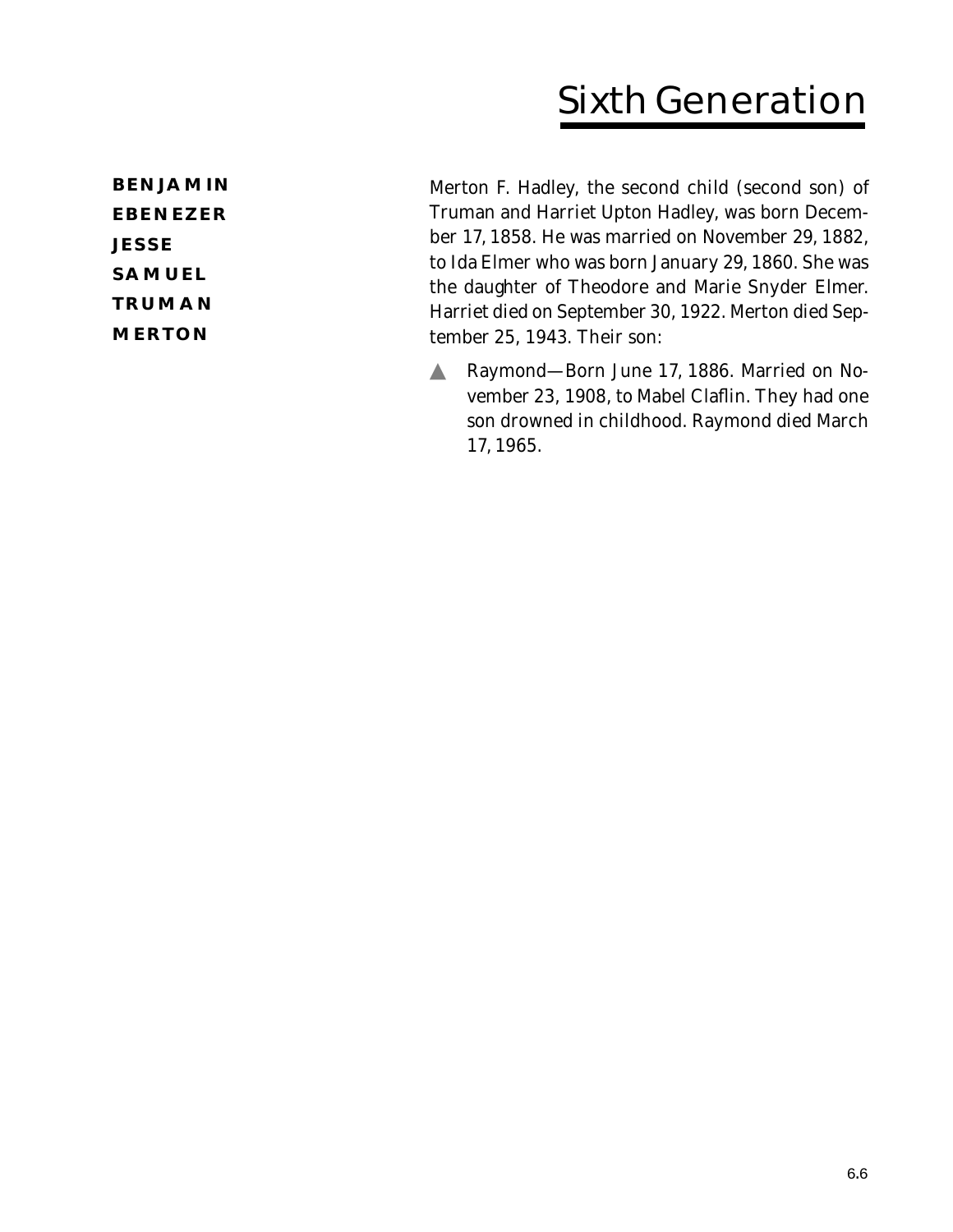**BENJAMIN EBENEZER JESSE SAMUEL TRUMAN DAVID**

David Randolph Hadley, third child of Truman and Harriet Upton Hadley, was born December 5, 1860, in the old family homestead on Hadley Road. Originally this had been established by Samuel Hadley as a log house on the south side but in the early '20s it was replaced by a frame structure on the north side of the highway. Here, surrounded by the dissentions of five active brothers, he grew to manhood on a large farm where there was plenty of work for all and firm leadership was a necessity. Dr. Lee A. Hadley reports, "Grandfather Hadley must have qualified as a leader since he was considered successful and 'comfortable.' "

Dr. Hadley goes on to say that his father was twentyeight years old when he married his mother, Julia May Stevens on May 10, 1888. She was born August 19, 1865 the daughter of Henry and Caroline Streeter Stevens.

David had already scouted the Western States but was not favorably impressed and chose to live in the East. He remained a resident of Sandy Creek and worked as a farmer all of his life.

Dr. Hadley further comments, "Our first home was a farm on the Ridge Road. The R. W. & O. Railroad crossed the back part separating the pasture and sugar bush from the buildings and tillable upland. The only hazard was that of driving the cows across the railroad track twice a day. We were familiar with train schedules, took great pains, and fortunately nothing serious ever happened.

"It was a one mile walk to school. We carried dinner pails. When I was about nine years old, Father purchased for me a nanny goat with a harness. She was hitched to a large wagon and drew me to school many years before busses were invented.

"Brother and I were both born on Ridge Road between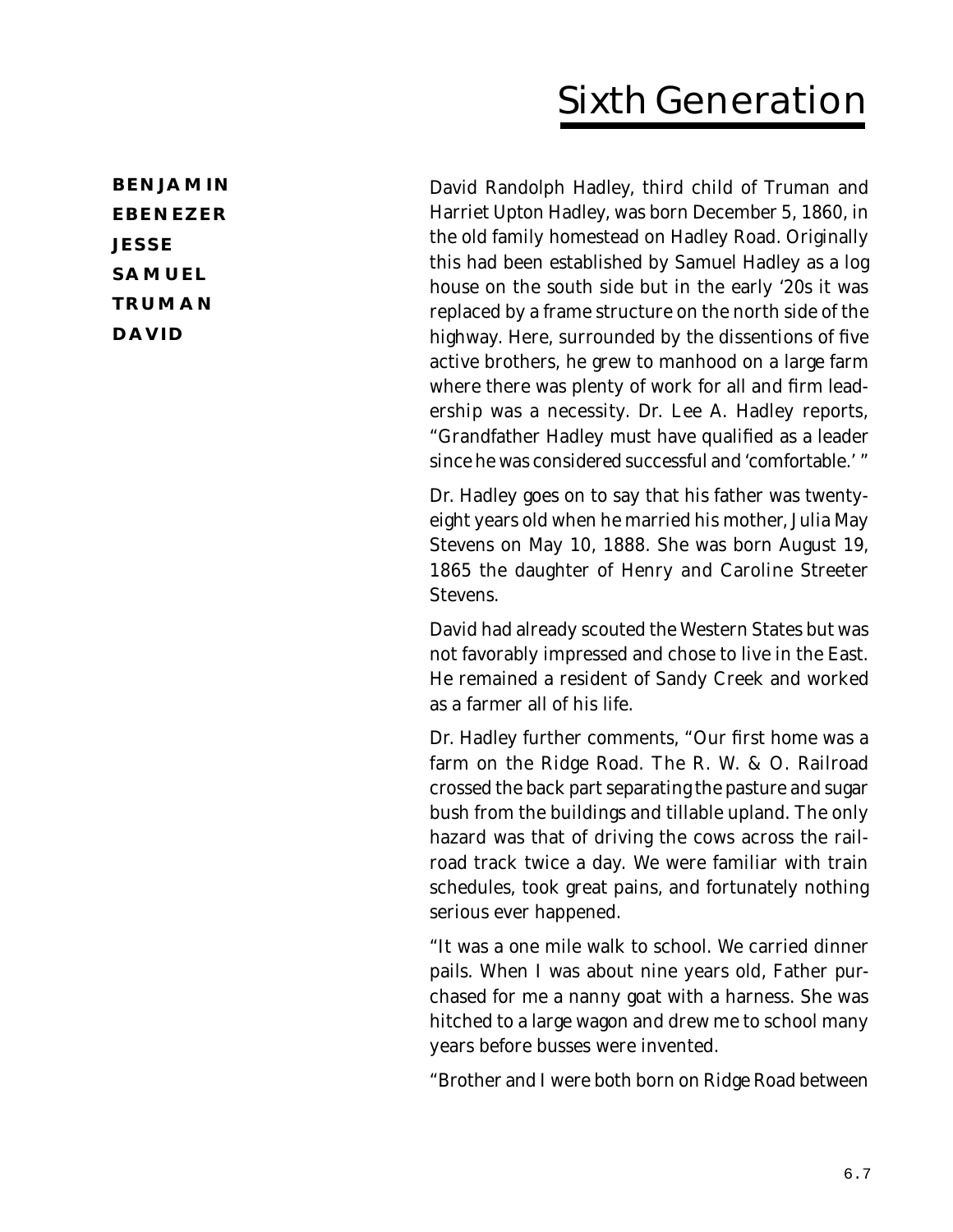**BENJAMIN EBENEZER JESSE SAMUEL TRUMAN DAVID (cont'd)** Lacona and Richland, but in 1903 Father bought the George L. Davis farm on the Orwell Road. This was much larger and entailed the use of hired help, more equipment, and the output was proportionally greater. Freeman Davis, one of the earlier settlers, had built in 1885 a large farm house with seven bedrooms. Mother lost no time in modernizing this fine old home. From the seven bedrooms she ended up with four bedrooms and a bath. Central heating was installed and other improvements added. It was a nice modern home when she had finished with it. The cousins and other relatives enjoyed visiting us. There was always a spirit of good fellowship and never a dull moment. Our black and white spotted Indian pony, Jessie, made us a lot of fun and furnished the transportation later when it became necessary for Rex and me to drive the three or four miles to Sandy Creek High School. Of course there was lots of work to do but we were all happy together. Happy, that is, until the clouds of World War I began to gather.

"Brother Rex, always popular with his associates, had graduated with his class from High School in 1915 and then worked in the office of our Grandfather Henry Stevens, a world-known pioneer breeder of Holstein-Friesian cattle. When the call came for volunteers he signed up July 20, 1917, with two other Sandy Creek boys, William Prescott and Chadwick Gerow, supposedly to 'make the world safe for democracy.' And what a mockery that slogan was! Wives and Mothers who stay at home, yes and Fathers of soldiers too, they are the real heroes of war time.

"We were all home together for Easter 1918. That was the last time of her life that our Mother was ever completely happy. She died June 28, 1920, before the body of her son could be returned to his homeland as she had so ardently desired. They now lie buried side by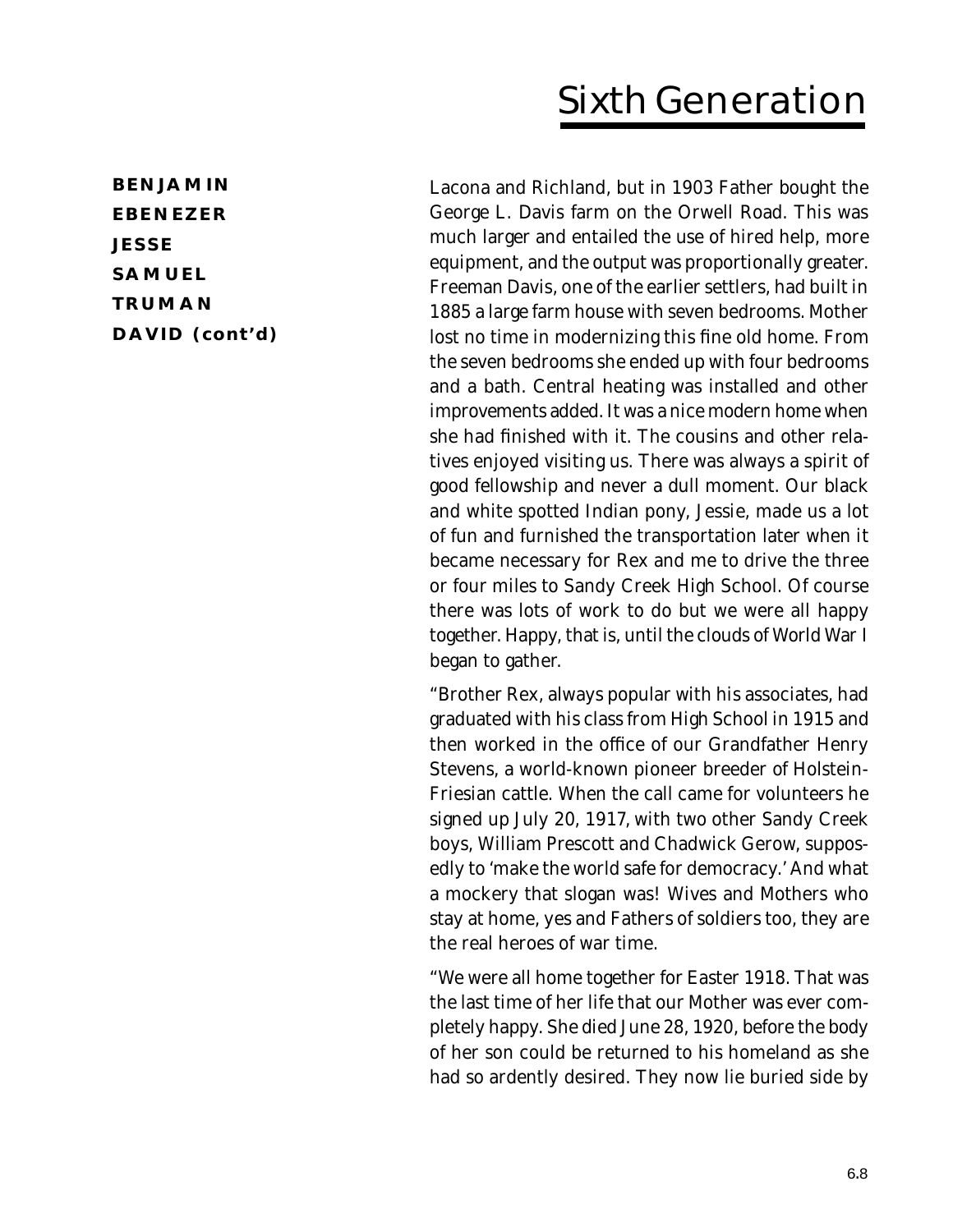**BENJAMIN EBENEZER JESSE SAMUEL TRUMAN DAVID (cont'd)** side in the beautiful Woodlawn Cemetery at Sandy Creek where he was buried with military honors on January 10, 1921.

"Chad was also killed. William Prescott the only surviving member of the original three volunteers and a comrade in the same company has written of Rex: He 'arrived in France May 30, 1918, with Company B, 105th U.S. Infantry, 27th Division. His sunny disposition and brave uncomplaining performance of duty was an inspiration to his comrades at the front. At the time of his death he had just returned from important and dangerous scouting duty to the supposed safety of the trench, where he was picked off by a German sniper.' He was carried over the top in broad daylight by the friends who thought so much of him. He was evacuated to the military hospital at Esquelbec, France, but died there the following morning. He had been wounded at Kemmel Hill, Flanders in Northern France. I was on duty with the same brigade and as soon as possible went back to the hospital and talked with a member of the staff. I was assured that Rex had sustained severe damage to the brain which could only have been fatal.

"Father's interest in farming declined after 1920. He sold the large Orwell Road farm and busied himself with lesser matters. He died quietly August 20, 1943 in his eighty-third year and lies buried in the family plot of Woodlawn Cemetery." Julia May Hadley had died June 28, 1920.

David and Julia May Hadley's two sons were:

- ▼ Dr. Lee A.—Born February 3, 1892.
- Rex Stevens—Born April 3, 1896. Died August 28, ▲ 1918. Killed in battle World War I.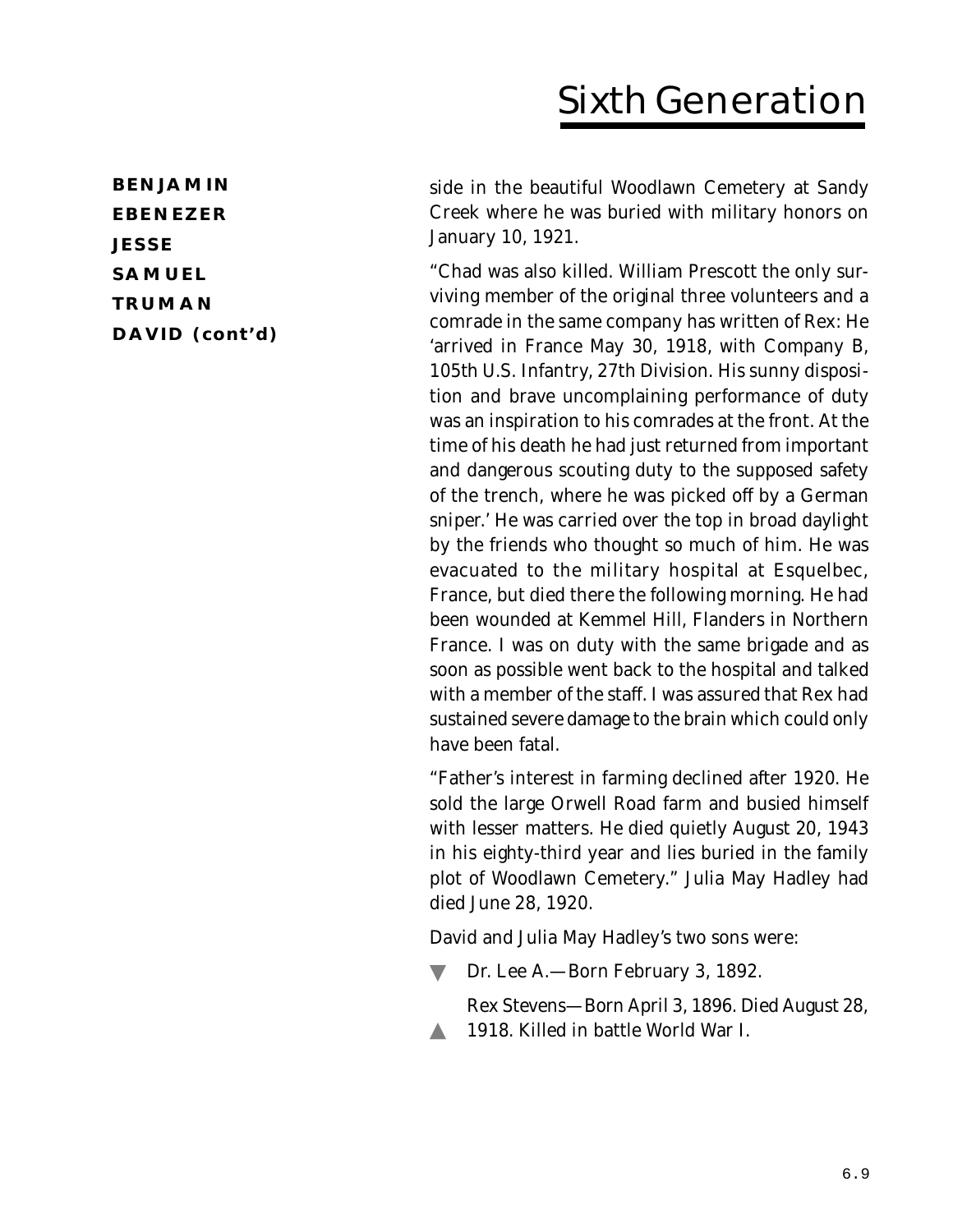**BENJAMIN EBENEZER JESSE SAMUEL TRUMAN FRED**

Fred Hadley—with his twin brother Edward—were the fourth and fifth children of Truman and Harriet Upton Hadley. They were born November 20, 1865. Fred was married on November 8, 1890, to Elizabeth Van Auken who was born March 14, 1873. Fred died January 1921. Their children were:

- ▲ Edna-Born September 20, 1894. Married Carl Balch February 4, 1914.
- ▲ Ralph J.-Born April 14, 1900. Married Florence Lindmuth. Died April 11, 1965. No issue.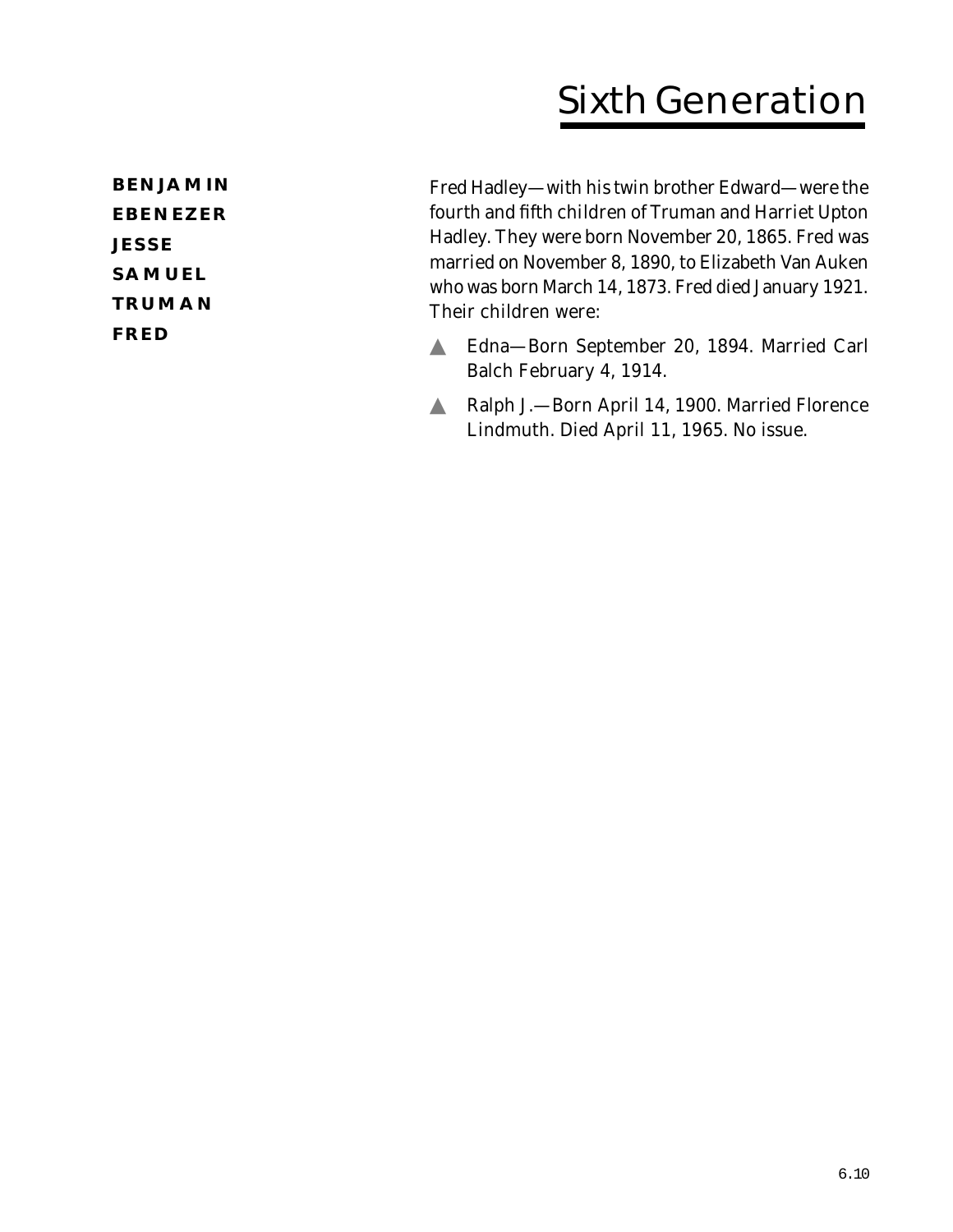**BENJAMIN EBENEZER JESSE SAMUEL TRUMAN EDWARD**

Edward Hadley, with his twin brother Fred, were the fourth and fifth children of Truman and Harriet Upton Hadley. They were born November 20, 1865. Edward was married January 1, 1886, to Della Harding who was born August 3, 1867, the daughter of Thomas and Antoinette Stevens Harding. Della died June 4, 1934. Edward died January 29, 1961, at ninety-six years. Their children:

- ▲ Lulu-Born May 15, 1889. Married first to Floyd Crandall, second to Leon Nichols. Lulu died May 15, 1941. No issue
- ▲ Flora-Born September 5, 1896. Married August 14, 1926, to Robert Pendlebury. No issue.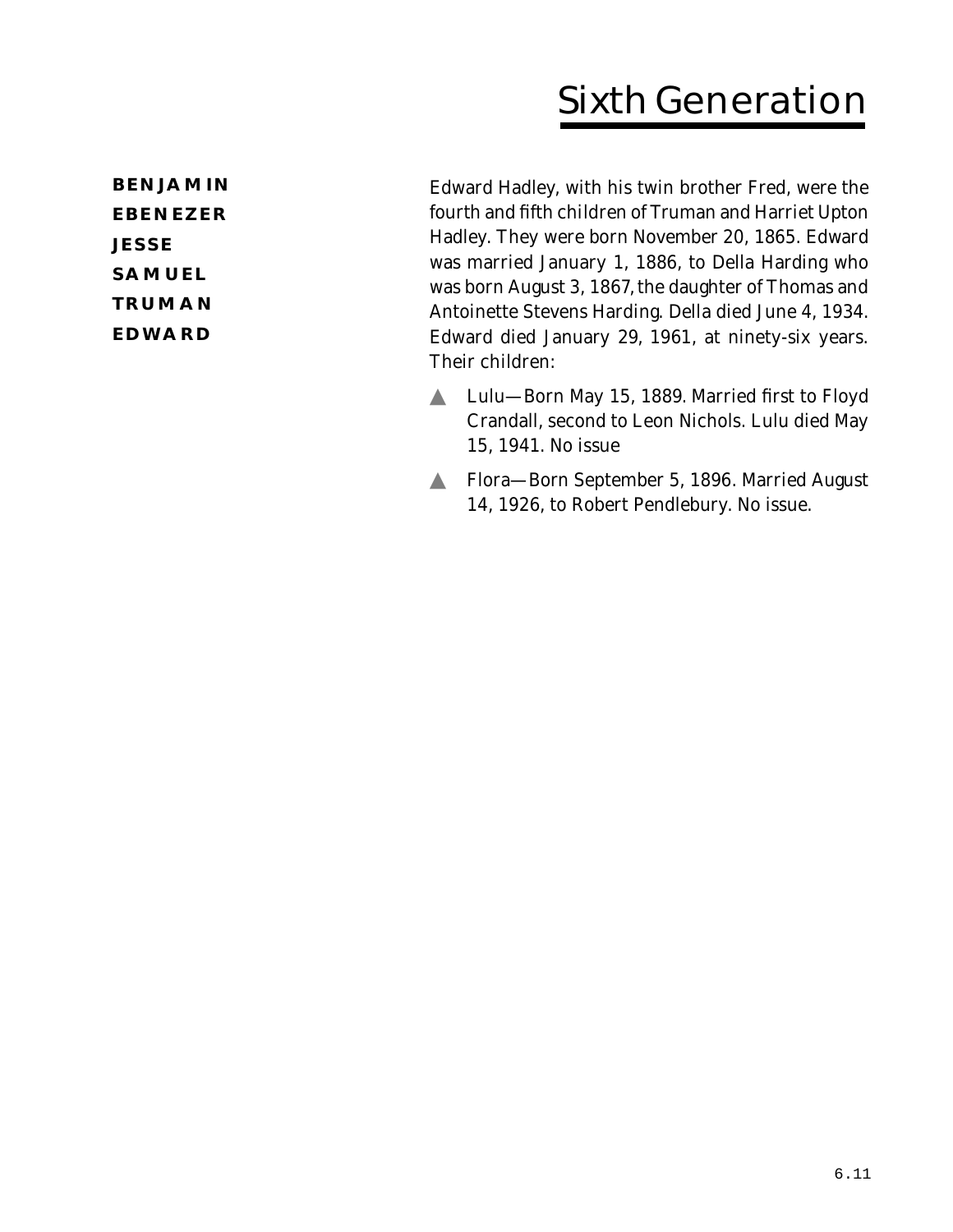**BENJAMIN EBENEZER JESSE SAMUEL TRUMAN GILLFORD** 

Gillford Hadley, the sixth child of Truman and Harriet Upton Hadley, was born November 27, 1868. He was married on November 27, 1889, to Ella Bonner who was born February 1, 1869. She died December 27, 1949. Gillford had died March 3, 1946. Their children were:

- ▲ Ethel—Born May 23, 1891. Married in 1910 to Harry Tift who was born in 1887 and died in 1965. Ethel died October 6, 1965. No issue.
- ▲ Howard-Born January 29, 1901. Married in 1929 to Audra Williams who was born in 1887. She died in 1953. Howard died November 29, 1963. No issue.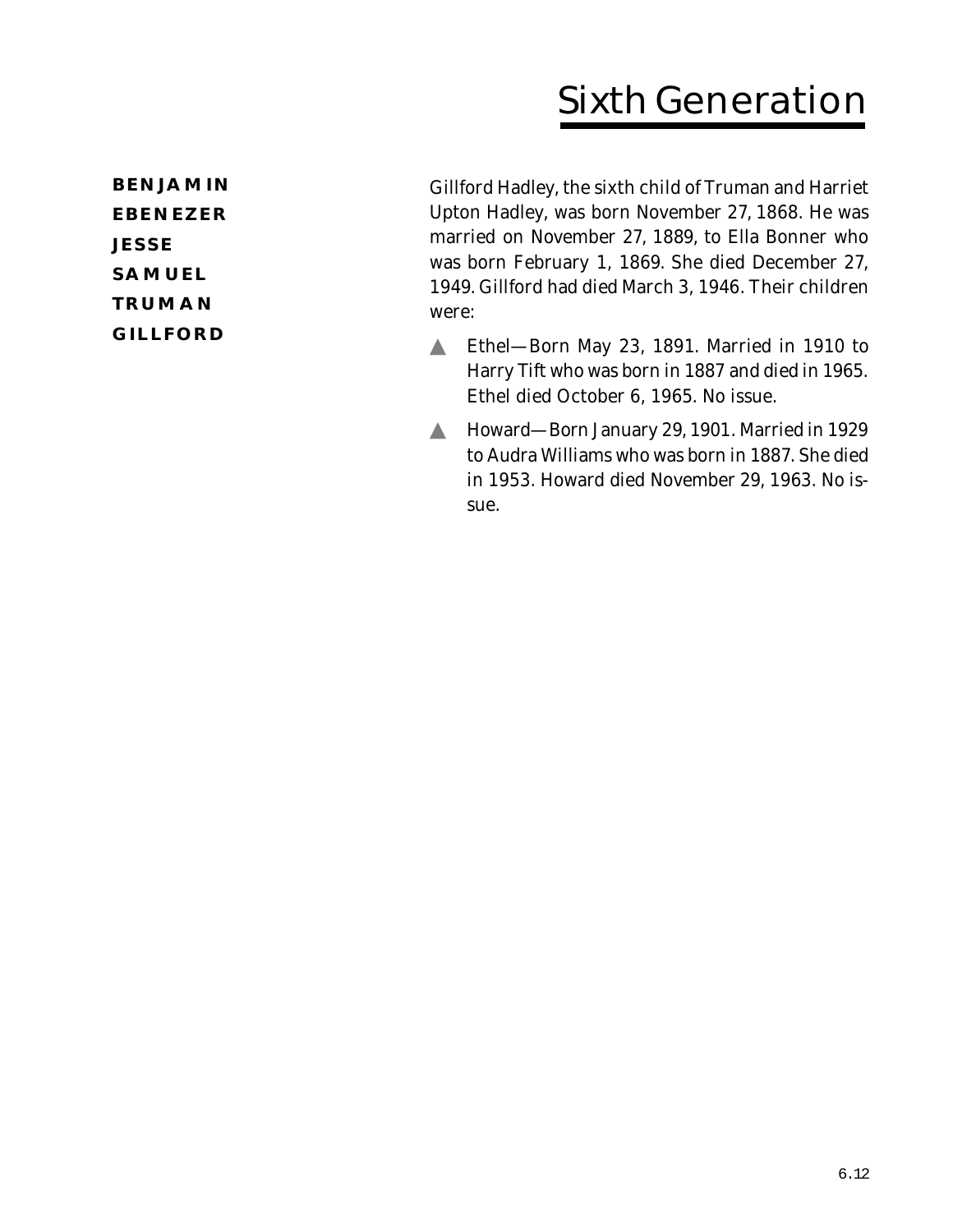**BENJAMIN EBENEZER JESSE JESSE, JR. NELSON HENRY**

Henry H. Hadley, the first child of Nelson and Catherine Thomas Hadley was born 1846 in Vermont. He married Elizabeth Weltsie who was born in 1847. They lived in Ashford, New York. Elizabeth died in 1921. Their issue:

- ▲ Gertrude—Born 1869.
- ▲ Bert N.-Born 1879.
- ▼ Clarence—Born 1883. Married Dora Wasson.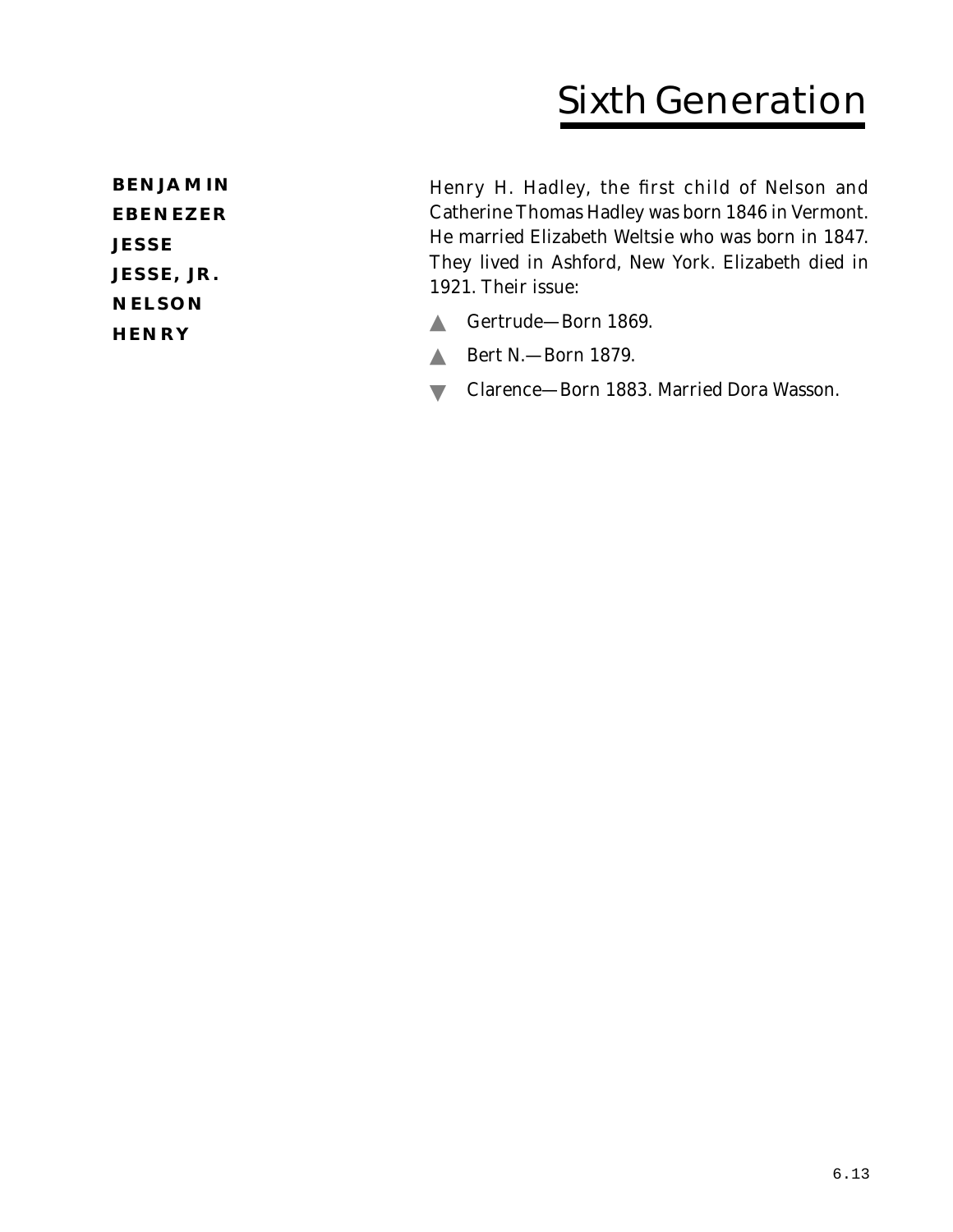**BENJAMIN EBENEZER JESSE SIMON ALBERT FRANK**

Frank M. Hadley, the son of Albert and Maria Wait Hadley was born in 1872 at Sandy Creek, New York. He was a butcher by trade. He married Nellie B. Baker who was born in 1873 and they had one son.

▲ H. Earle-Born 1893. He was a physical education professor. He died in 1967.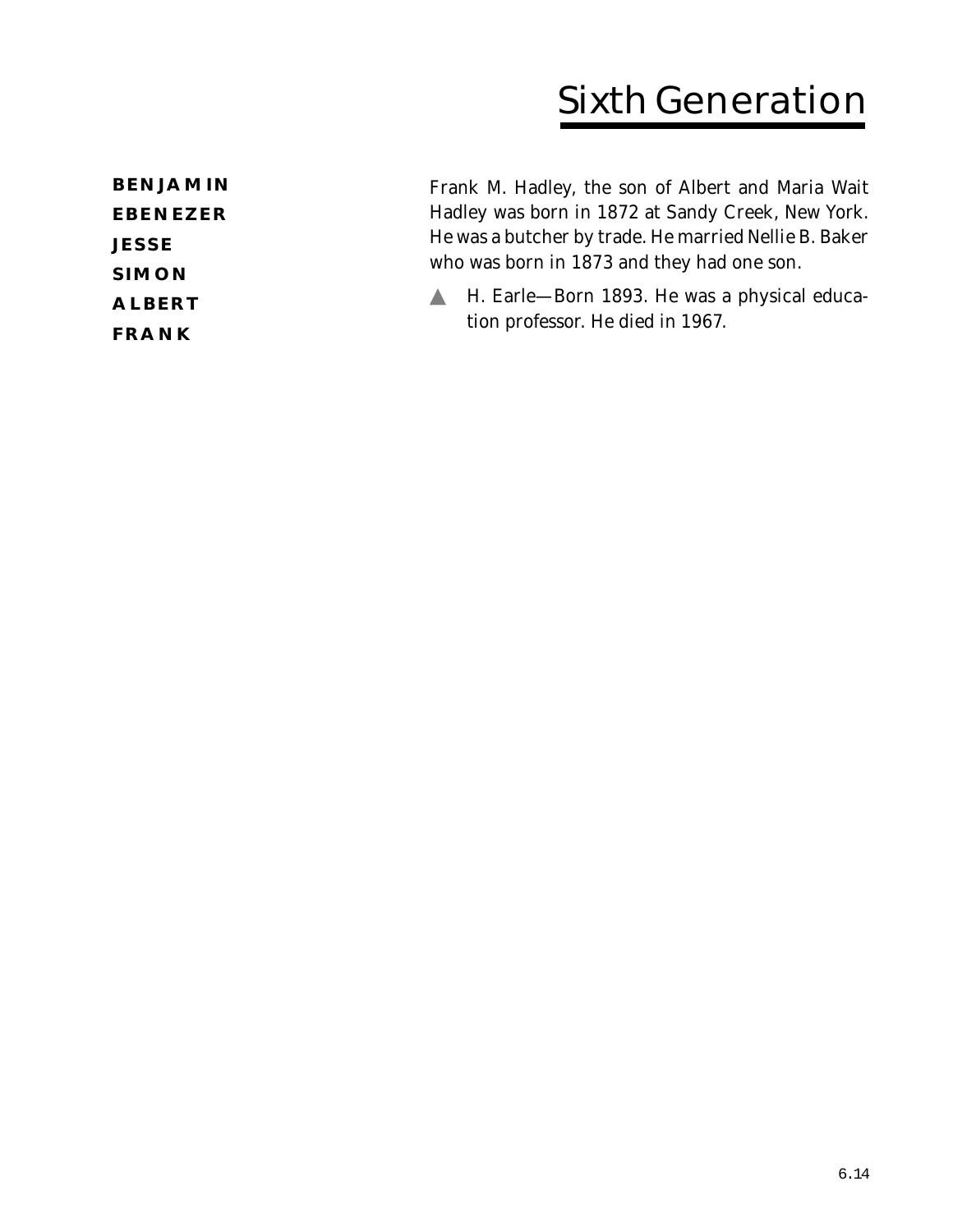**BENJAMIN EBENEZER JESSE EBENEZER CORNELIUS AMBROSE**

Ambrose W. Hadley, the first child of Cornelius M. and Jerusha Chandler Hadley, was born in 1849. He married Emma Holden of Yorkshire. Their issue:

▲ Elsie

- ▲ Howard—Born 1858.
- ▲ Zelva H.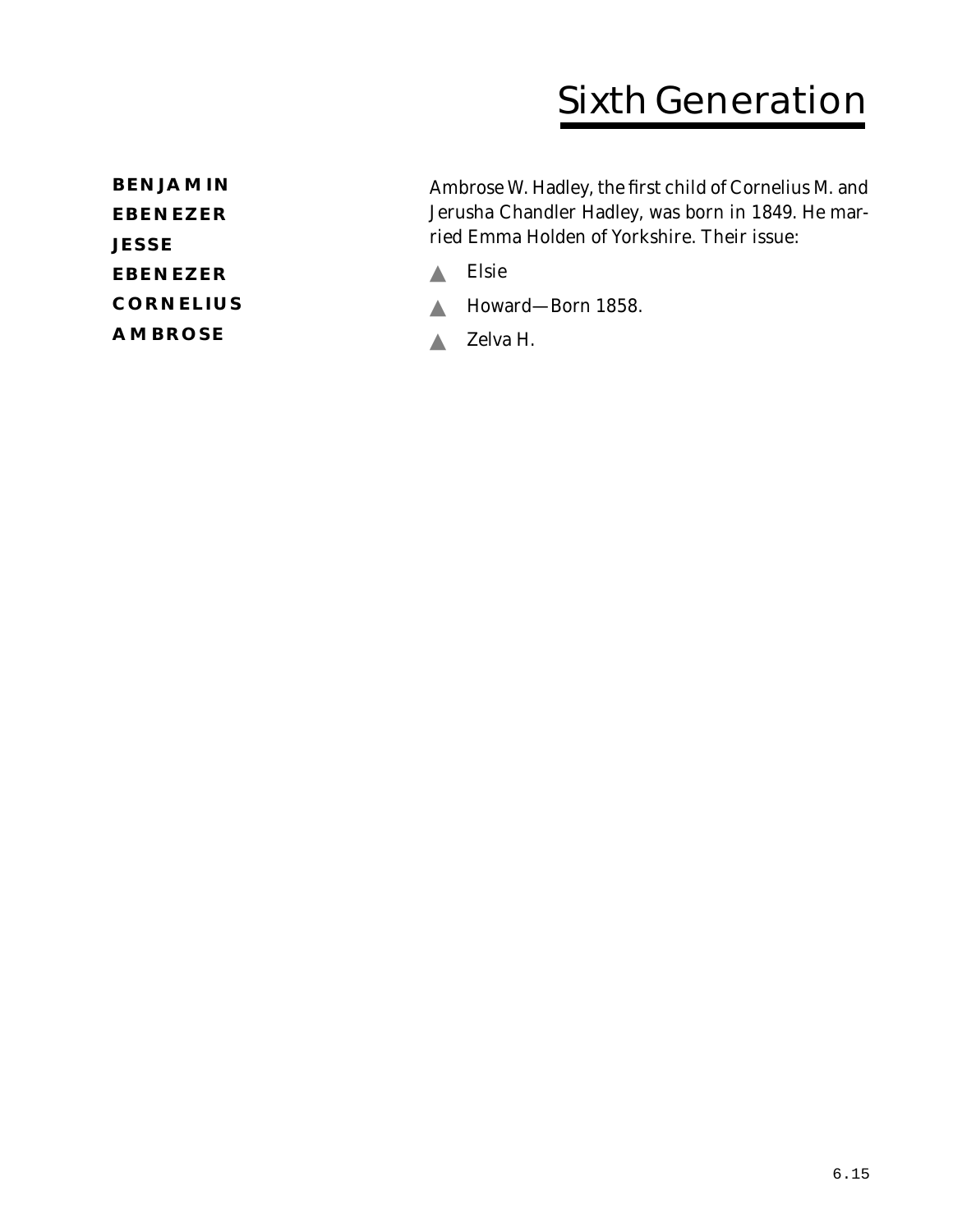**BENJAMIN EBENEZER**

**JESSE EBENEZER CORNELIUS EDWIN** 

Edwin S. (Edward) Hadley, the second child (second son) of Cornelius M. and Jerusha Chandler Hadley, was born in 1850. He was married first to Elmira Smith of East Ashford, New York. She was born in 1855.

Their son was:

▲ Cornelius S. (Neil S.)—Born 1875. Married Edna M. Hughey who was born in 1879.

Edwin's second wife was Ellen H. —?— who was born in 1854 and died in 1880. His third wife was Alice R.  $(Rena)$  —?— who was born in 1852.

Their children were:

- ▲ Lee-Born 1882.
- ▲ Ethel-Born 1887. Married Charles A. Williams who was born in 1892.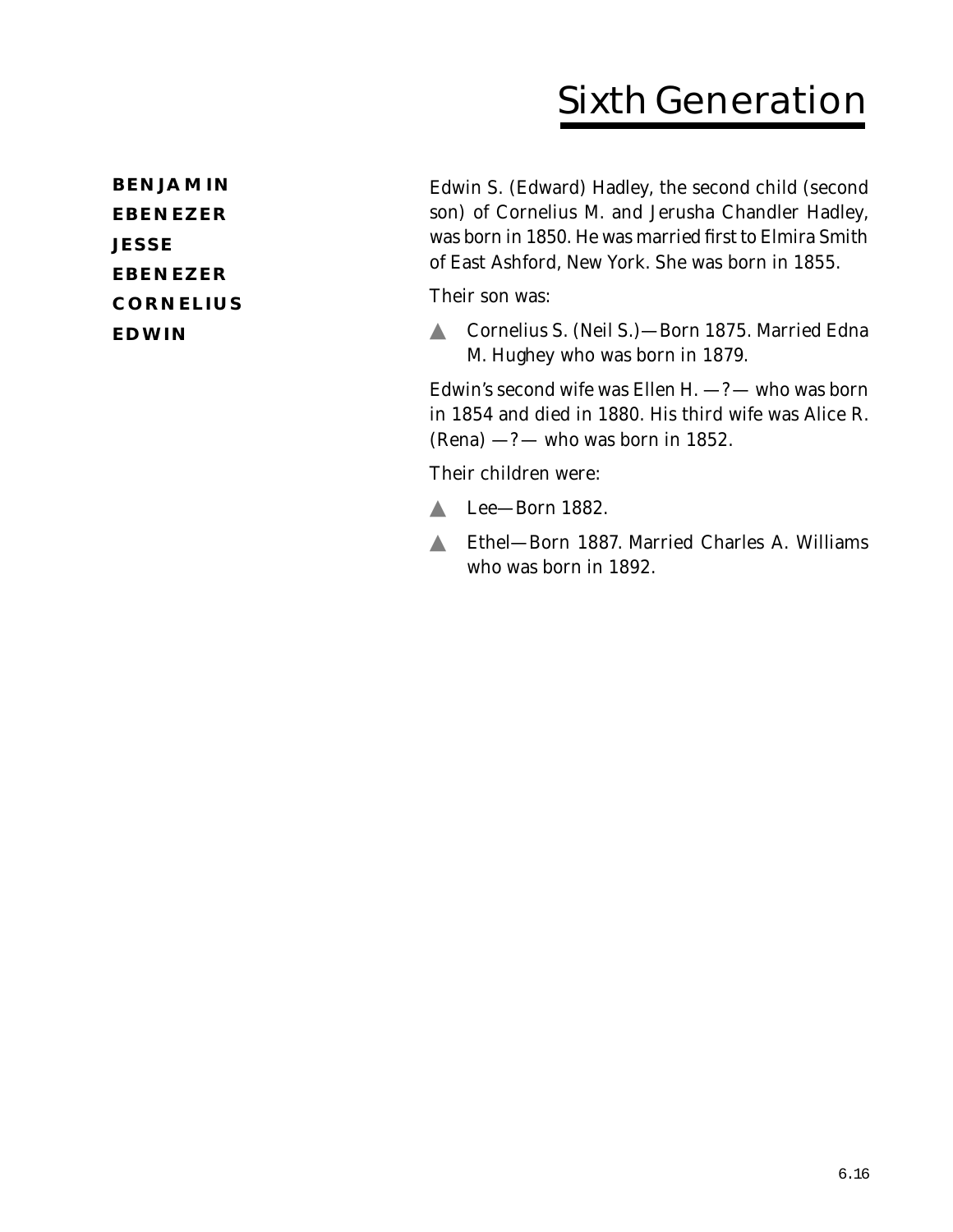**BENJAMIN EBENEZER JESSE EBENEZER CORNELIUS FRANK**

Frank C. Hadley, the third child (third son) of Cornelius M. and Jerusha Chandler Hadley, was born in 1855. He married Eudora Evertts. They lived at East Ashford, New York. Their children:

- ▲ Burdett-Born 1878. Married in 1906 to Rose Minnie —?— who was born in 1875. She died in 1961 and Burdett died in 1962.
- Merton—Born 1881. Married to Martha Bremiller. ▼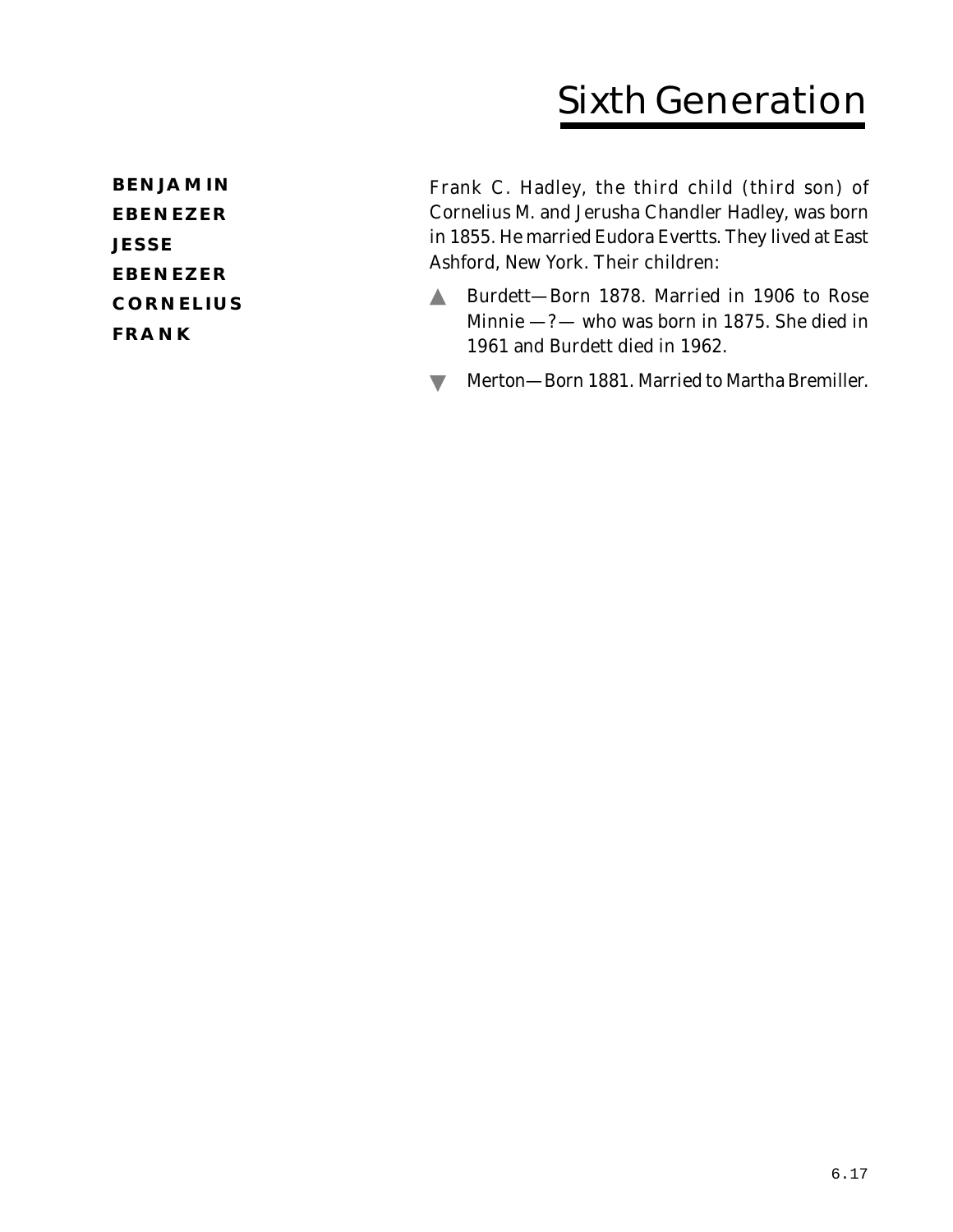**BENJAMIN EBENEZER**

**JESSE SAMUEL**

**HORACE**

**WARREN**

Warren H. Hadley, the second child (second son) of Horace H. and Sarah Thomas Hadley, was born in 1862. He married Orressa M. Howe who was born in 1868. Warren died in 1920. Their children:

- ▲ Jessie-Born 1887. Married to Elmer M. Worthington.
- ▲ Hazel-Born 1892. Married Joseph Koder.
- ▲ Edna-Born 1896. Married Leonard Brueser.
- ▼ Horace W.-Born 1900. Married Gladys Worden of Rushford.
- ▲ Kenneth W.-Born 1903. Married Ella May Gifford of Machias.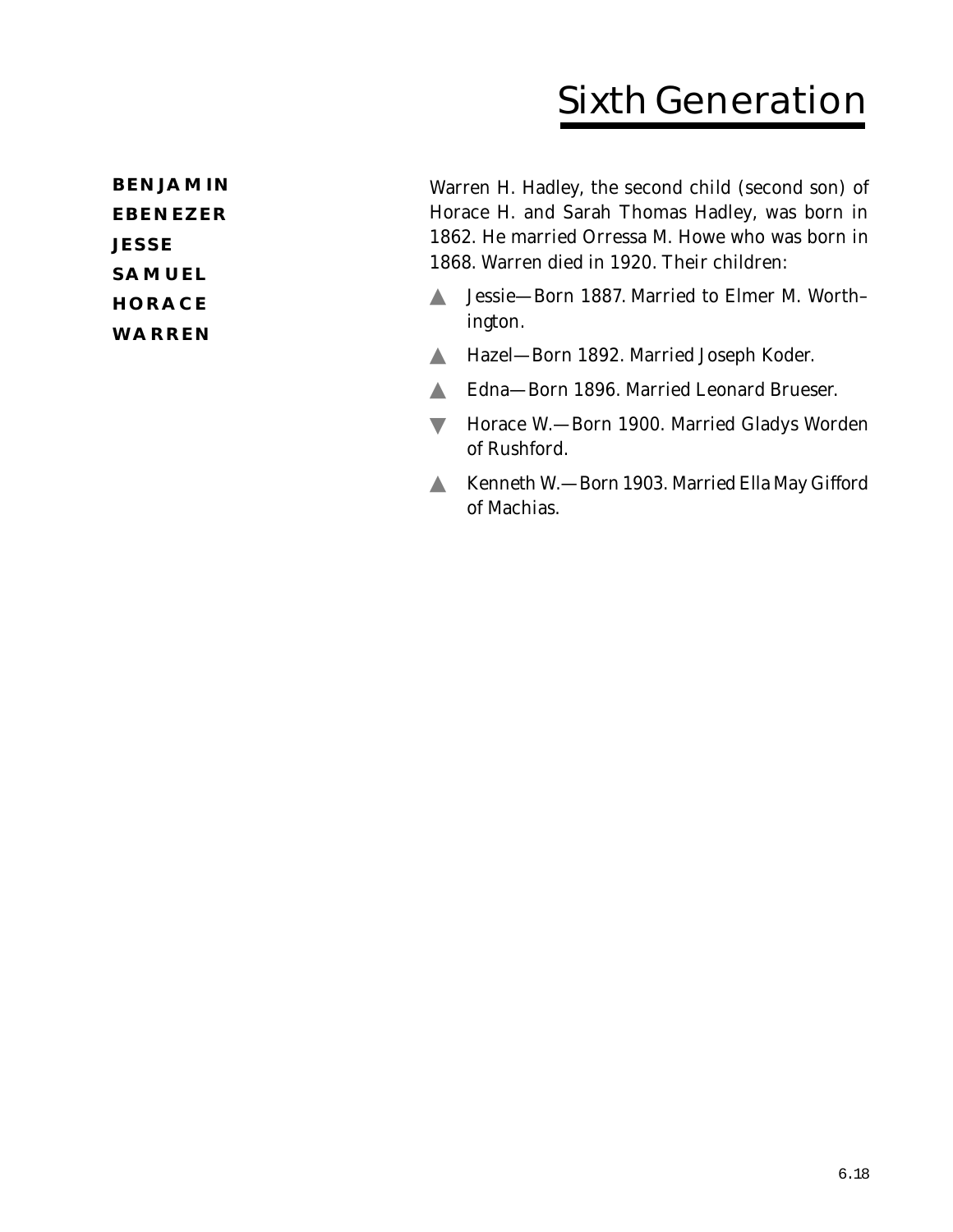**BENJAMIN EBENEZER JACOB REV. JACOB ABEL JESSE F.**

Jesse F. Hadley, third child (third son) of Abel R. and Cornelia (Caroline) Hadley Hadley, was born in 1874 in Sandy Creek, New York. He married Marion L. Champney who was born August 17, 1875, in Pulaski, New York. She was the daughter of Almon J. and Henrietta Frary Champney. They lived in Washingtonville and Chester, New York. Marion died December 11, 1956. Jesse died in 1960. Their only child:

▲ Lucille Esther-Born March 31, 1905. Married Arthur LaVerne Cronkite of Oneonta, New York. Their children were LaVerne (Larry) Jesse and Roger Wesley. Arthur died on April 3, 1973 and Lucille died December 23, 1996.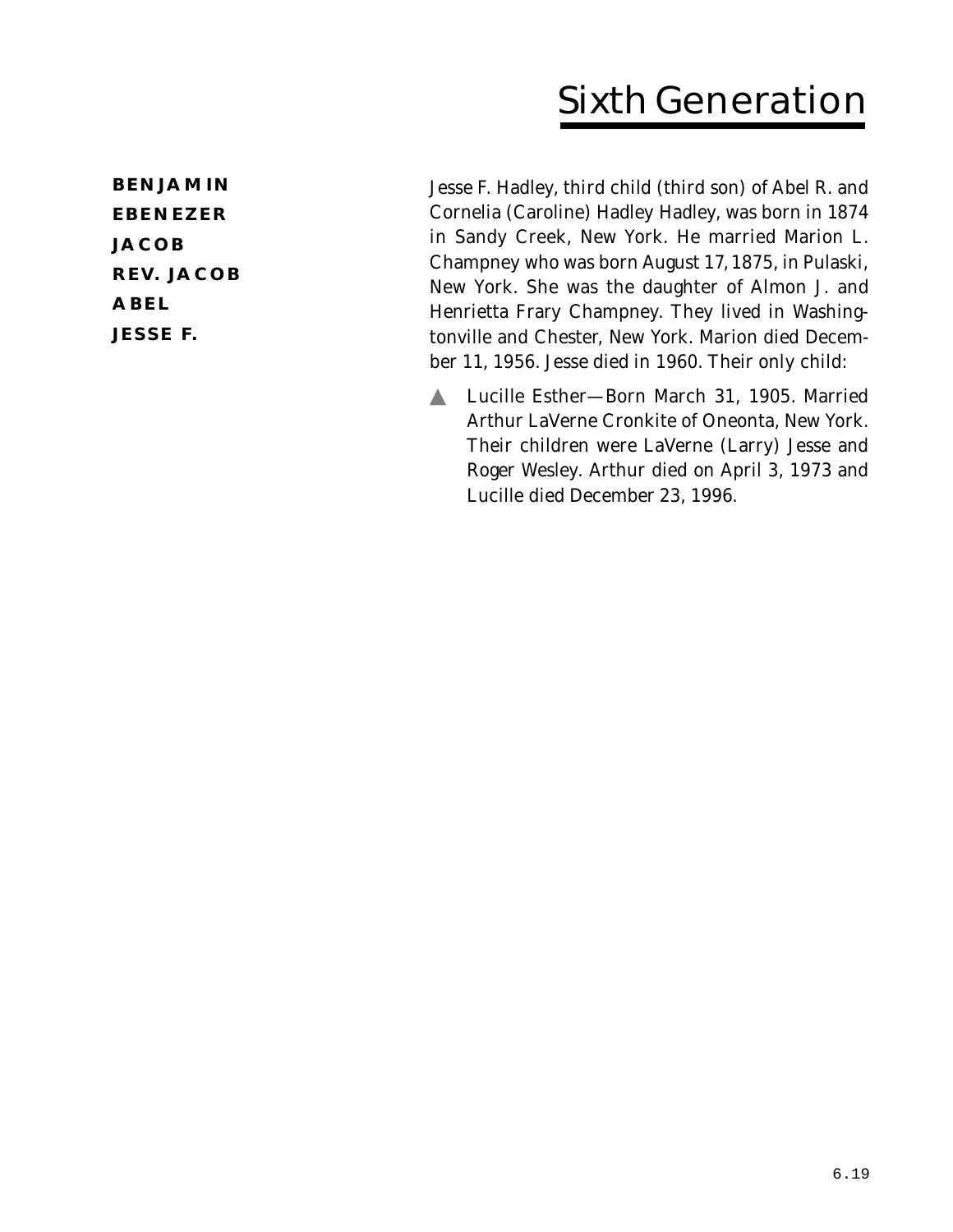**BENJAMIN EBENEZER BENJAMIN RUFUS CHARLES N. CHARLES M.** Charles (Cassius) M. Hadley, the second child (first son) of Charles N. and Lorancy Wilder Hadley was born in 1860. Married Arnetta Fuller who was born in 1870. Charles died in 1936. Their children were:

- ▲ Clark-Born 1896. Married first Blanche Miller. No issue. Second marriage to Mattie Mitchell. No issue.
- ▲ Dorothy L.-Born 1897. Married Ray Davis.
- ▲ Rufus-Born 1899. Married Beatrice Hunter.
- ▼ Clayton-Born 1902. Married Mary Ellsworth.
- ▼ Charles-Born 1904. Married Iva Follett.
- ▲ Lucile-Born 1909. Married Francis Russett.
- ▲ Warren H.-Born 1911. Died an infant.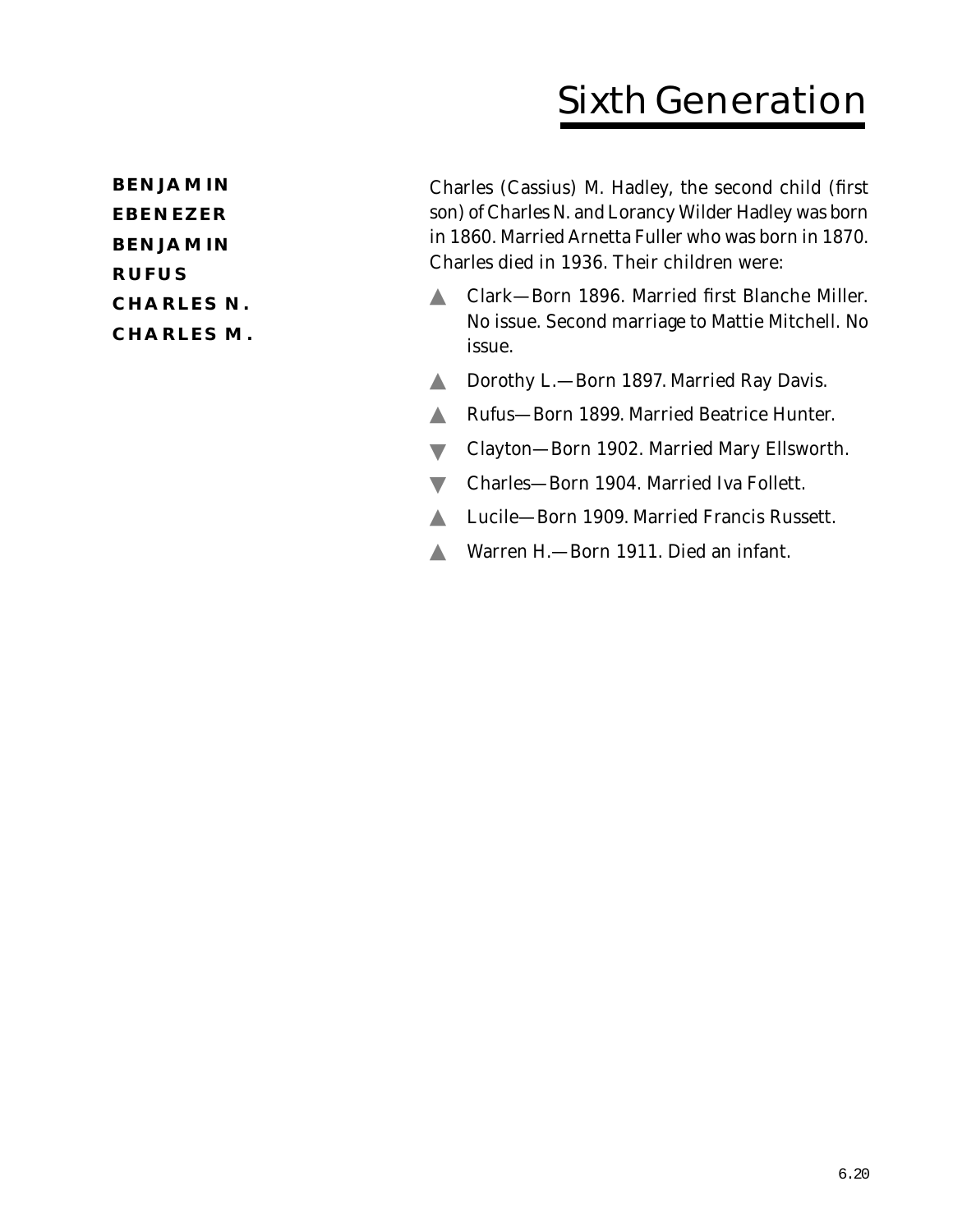**BENJAMIN EBENEZER JESSE SAMUEL JESSE F. ADMATHA PITT**

Pitt Hadley, second child (first son) of Admatha and Ellen Newton Hadley, was born in 1866. Married Orpha M. Newcome. Pitt died in 1936. Their children:

- ▲ Milo—Born 1896.
- ▲ Starr—Born 1900.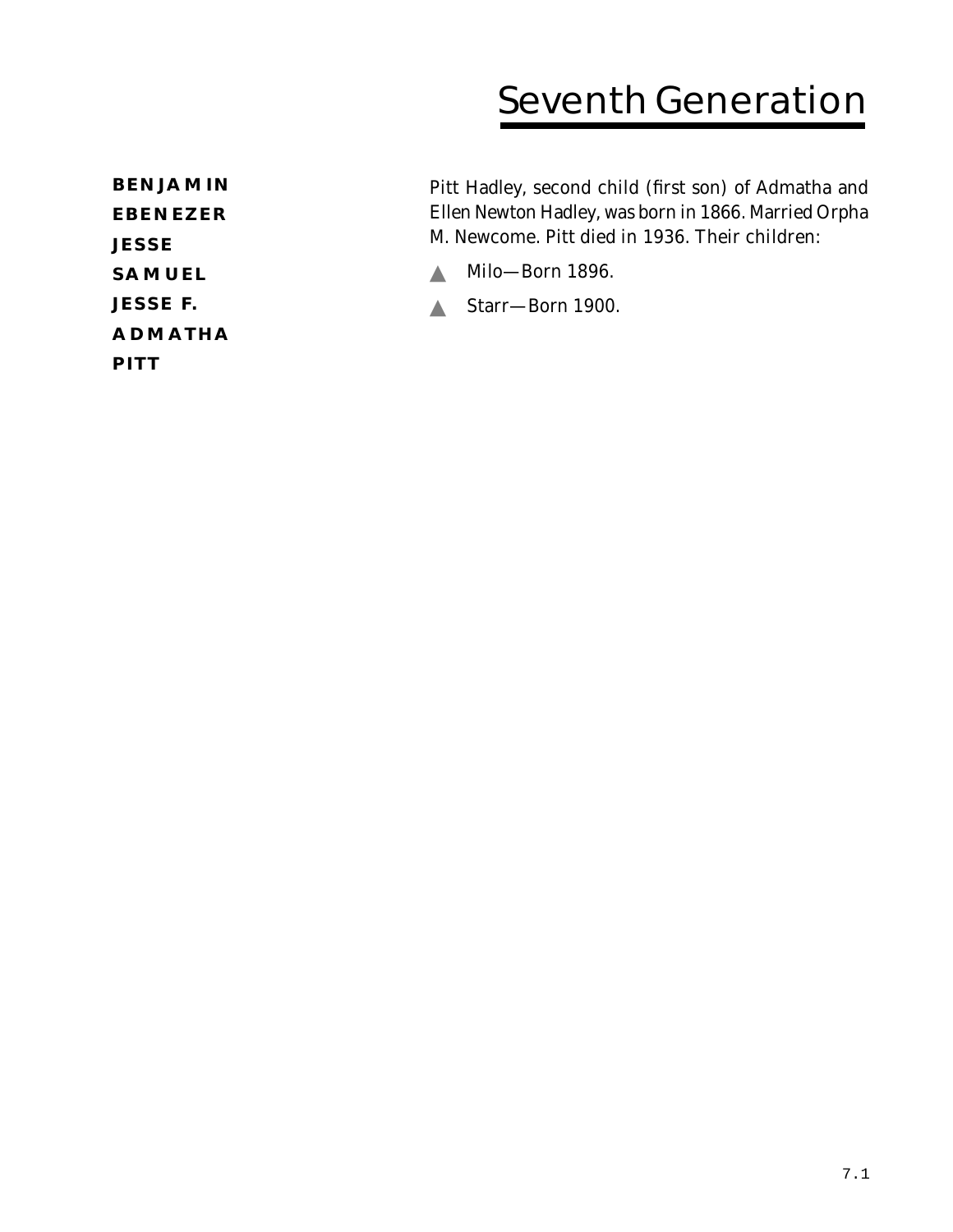**BENJAMIN EBENEZER JESSE SAMUEL HORATIO JESSE F. W. IRVING**

W. Irving Hadley, first child of Jesse F. and Anna Johnson Hadley, was born in 1867 and died in 1948. W. Irving made a thorough study of the Hadley Genealogy from Benjamin Hadley of Brattleboro down to include that of his father, Jesse Failing Hadley. He married —?— and had one son:

▼ Robert W. who married Florence Marie Bothwell.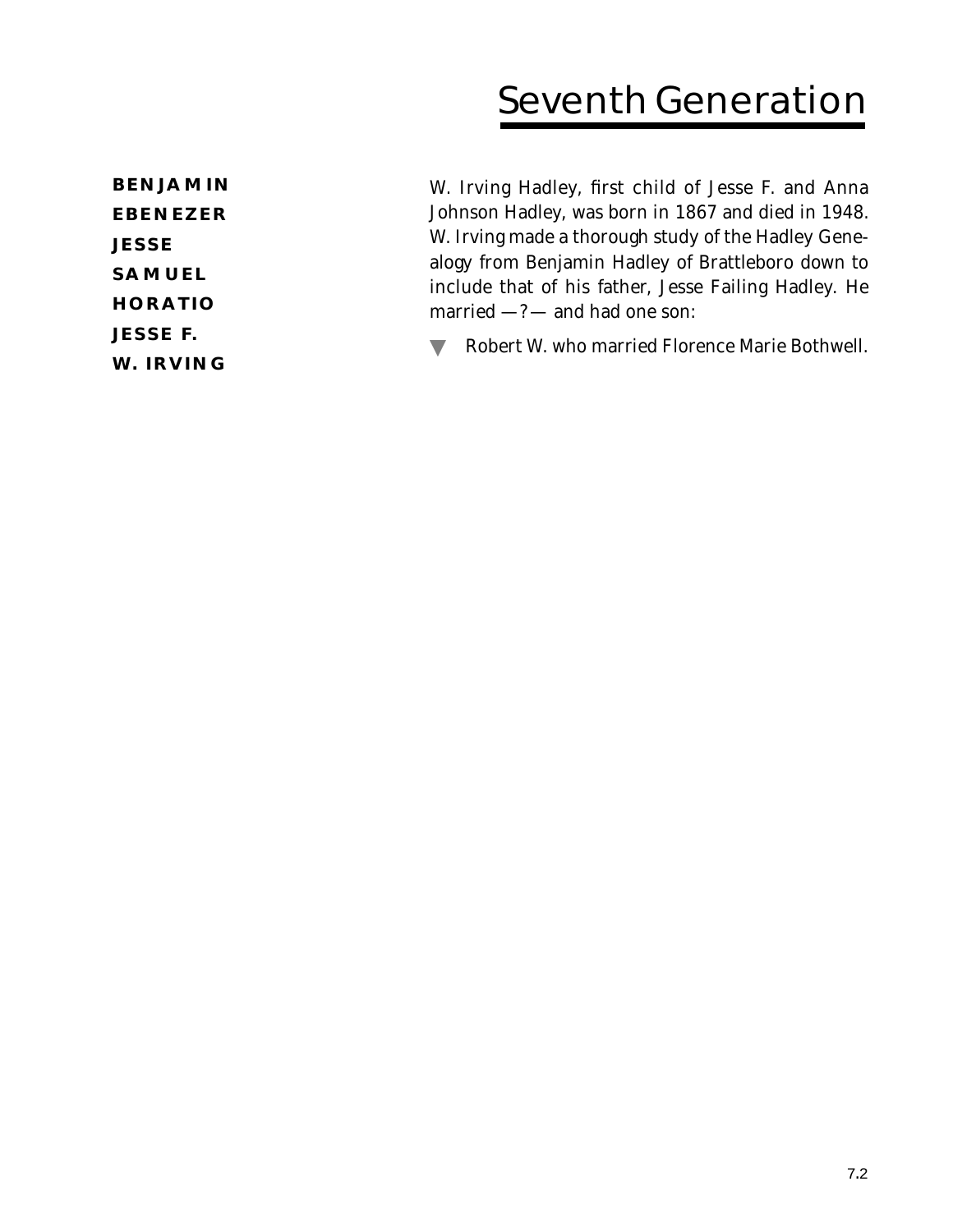**BENJAMIN EBENEZER**

**JESSE**

**SAMUEL**

**TRUMAN**

**MARSHALL**

**TRUMAN**

Truman Hadley, the second child (first son) of Marshall W. and Emily Wodell Hadley, was born October 20, 1879, in Kansas. He married Violet Huskey, drew a claim and moved to South Dakota. Their children:

- ▲ Albert-Born March 17, 1920.
- ▲ Ethel-Born June 21, 1922.
- ▲ John-Born February 8, 1925.
- ▲ Lucille-Born June 13, 1928. Married Myron Coffin.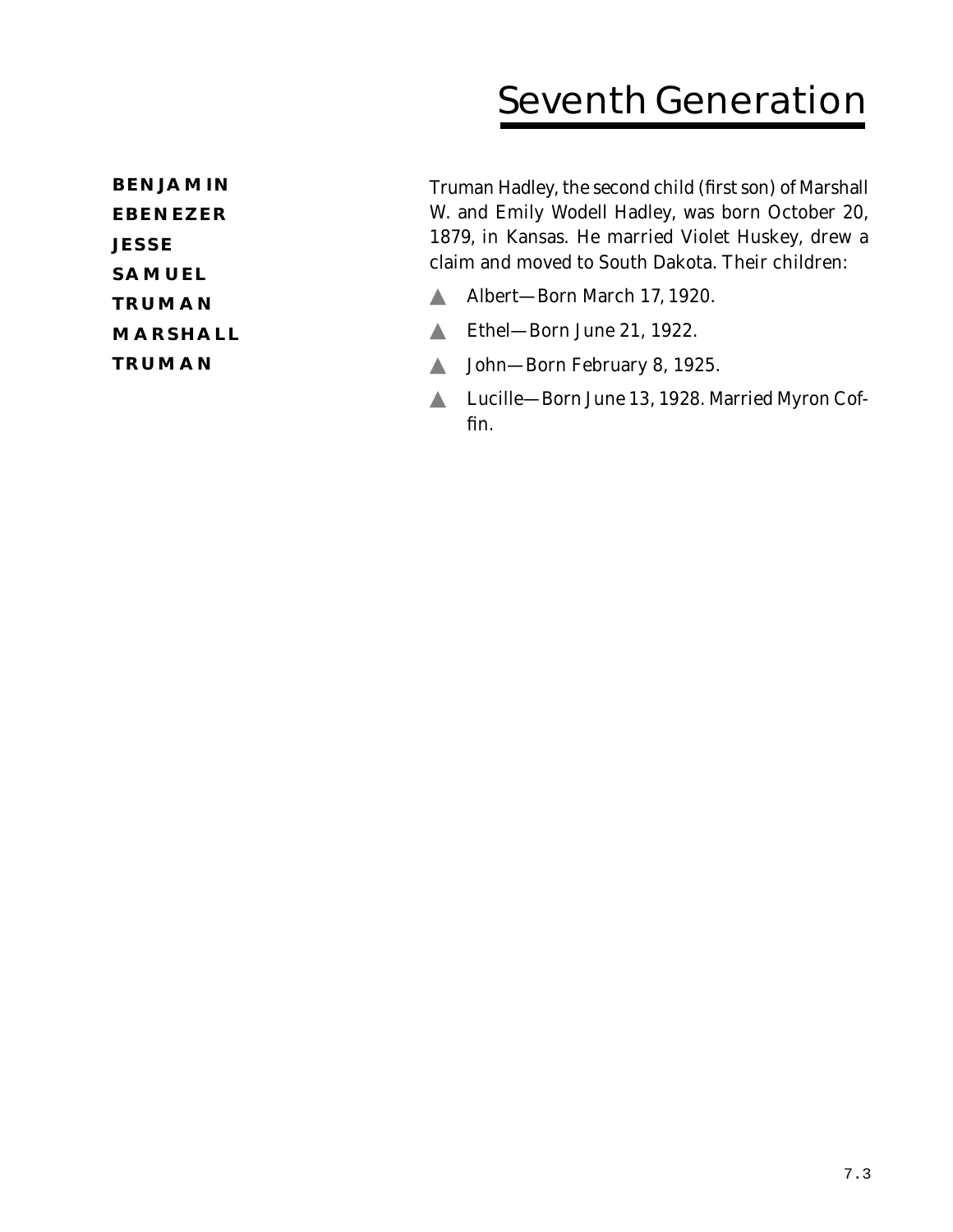**BENJAMIN EBENEZER JESSE SAMUEL TRUMAN MARSHALL GUY**

Guy Hadley, fifth child (fourth son) of Marshall W. and Emily Wodell Hadley, was born October 21, 1889. Married to Madaline Shearer in 1934. Guy died March 14, 1968. Their son:

▼ Marshall married Merilyn Jones.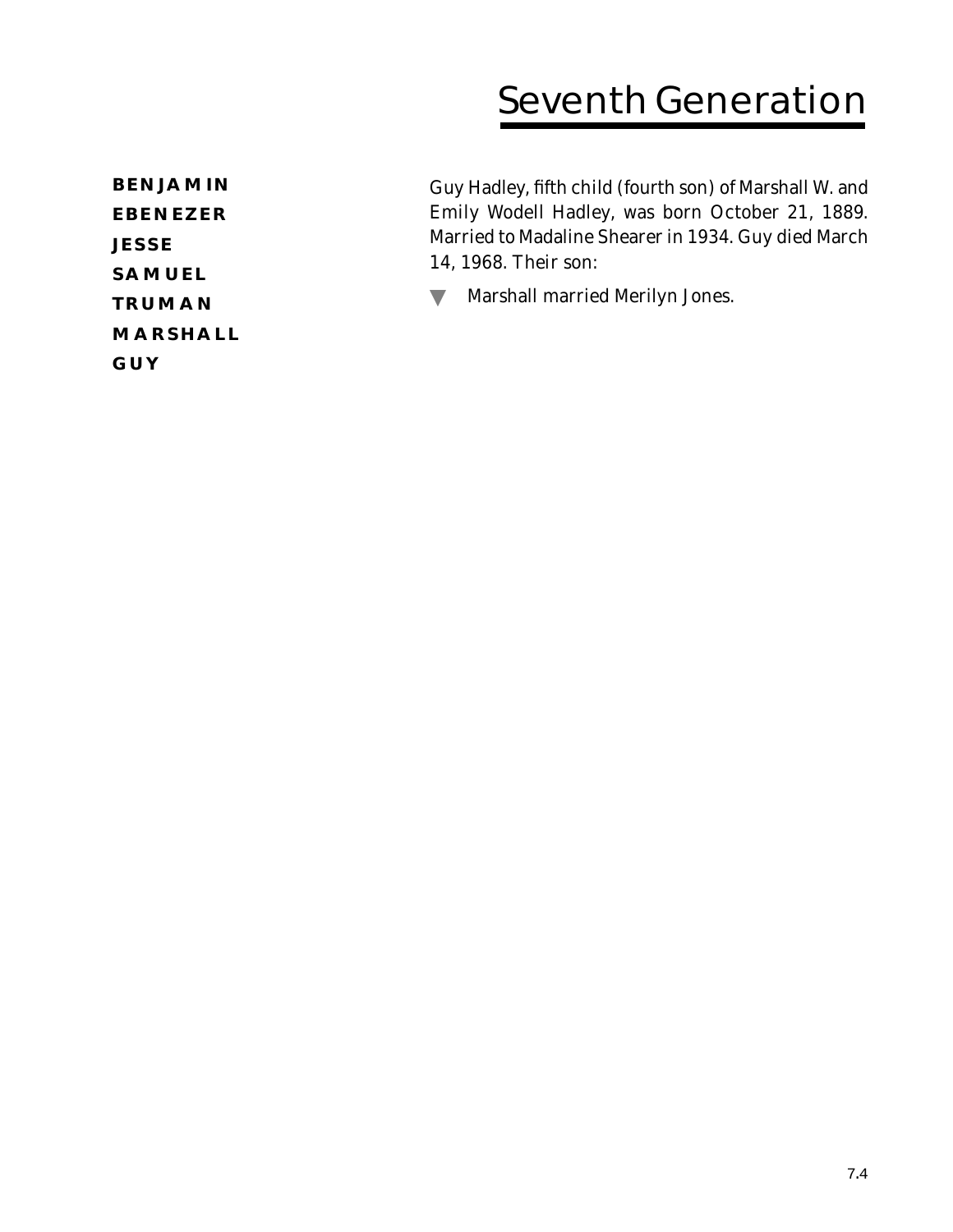**BENJAMIN EBENEZER JESSE SAMUEL TRUMAN DAVID LEE**

Dr. Lee Arthur Hadley, the first child of David and Julia May Stevens Hadley, was born February 3, 1892. He was married August 18, 1915, to Lulu Amelia Pohl who was born October 31, 1891. She was the daughter of Lewis C. and Elva Arletta Keller Pohl. Her ancestor Hendrick Klock (1663–1760), a Dutch fur trader, came to America in 1704 and settled in the Mohawk Valley. His grandson, John J. Klock, a Veteran of the Revolutionary War qualified her for membership in the D. A. R. Her grandfather Keller was a veteran of the Civil War.

Dr. Hadley received his medical degree from Syracuse University, College of Medicine, June 1917 and served as a First Lieutenant in the Army Medical Corps, A. E. F. in France with the 27th New York Division and was awarded the Distinguished Service Cross for action in the Hindenberg Line, September 27, 1918.

He subsequently qualified in the specialty of Radiology, making extensive studies of the spine and writing various books and papers on the subject and retired after fifty years of practice in his chosen profession. His only son:

Robert Lewis—Born May 18, 1916. He served in World War II and on July 5, 1952, married Jane Alice Norris who was born March 14, 1923. She was the daughter of Frank and Lillian Clark Norris of Fulton, New York. ▼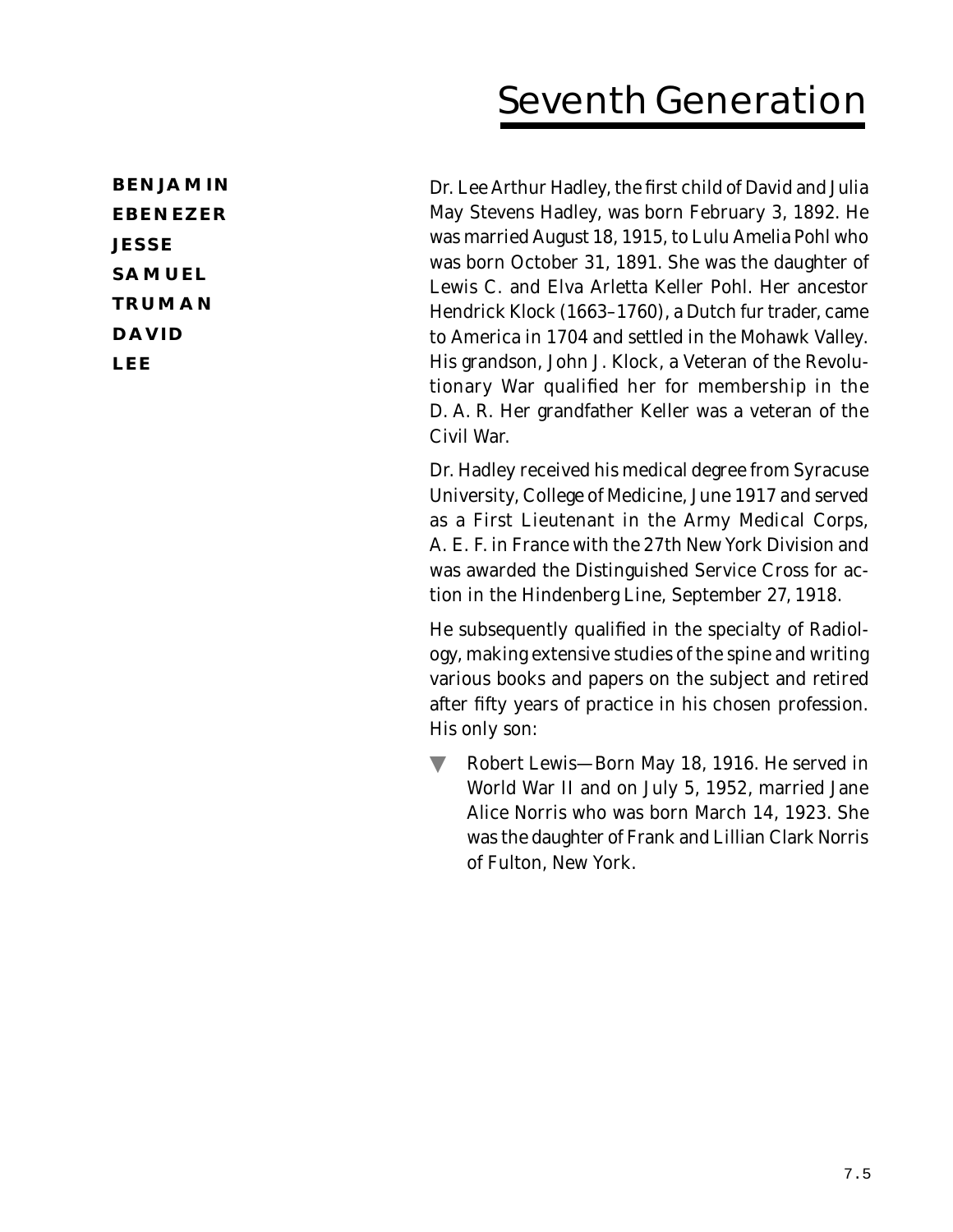**BENJAMIN EBENEZER JESSE JESSE, JR. NELSON HENRY CLARENCE** Clarence Hadley, the third child (second son) of Henry and Elizabeth Weltsie Hadley, was born in 1883. Married Dora Wasson 1883–1932. Clarence died in 1913. They had:

- ▲ Claude A. Born 1906.
- ▲ Verna M.—Born 1908.
- ▲ Iona—Born 1913.
- ▲ Iola—Born 1913.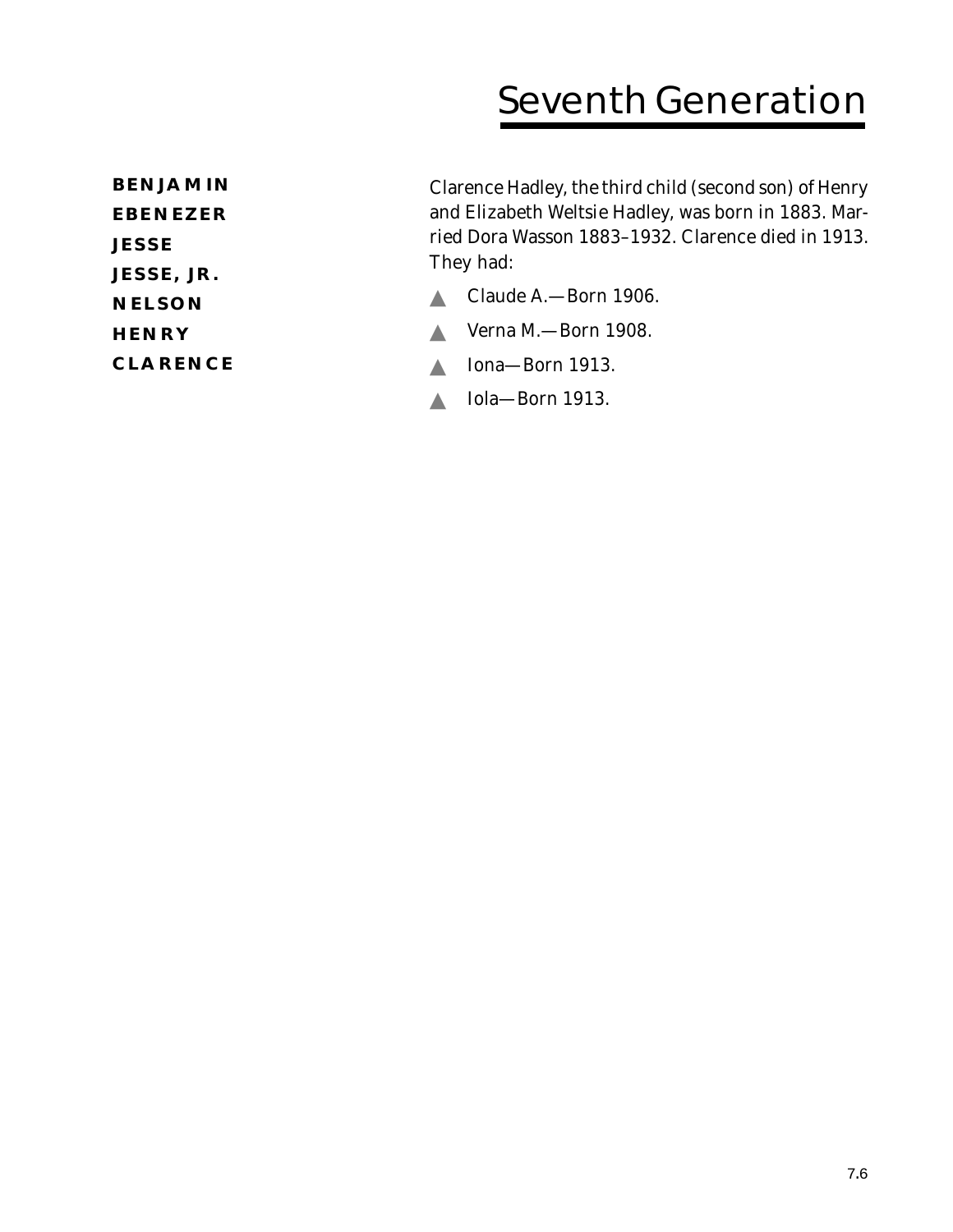**BENJAMIN EBENEZER JESSE EBENEZER CORNELIUS FRANK MERTON**

Merton Hadley, the second child (second son) of Frank C. and Eudora Evertts Hadley, was born in 1881. He was married to Martha Bremiller who was born in 1880. Merton died in 1954 and Martha died in 1967. Their children:

- ▲ Alice—Born 1903. Married Roy Weast.
- ▲ Alvin—Born 1905. Married Ethel Bartlett in 1927.
- ▲ Arline—Born 1915. Married Alvin Falits.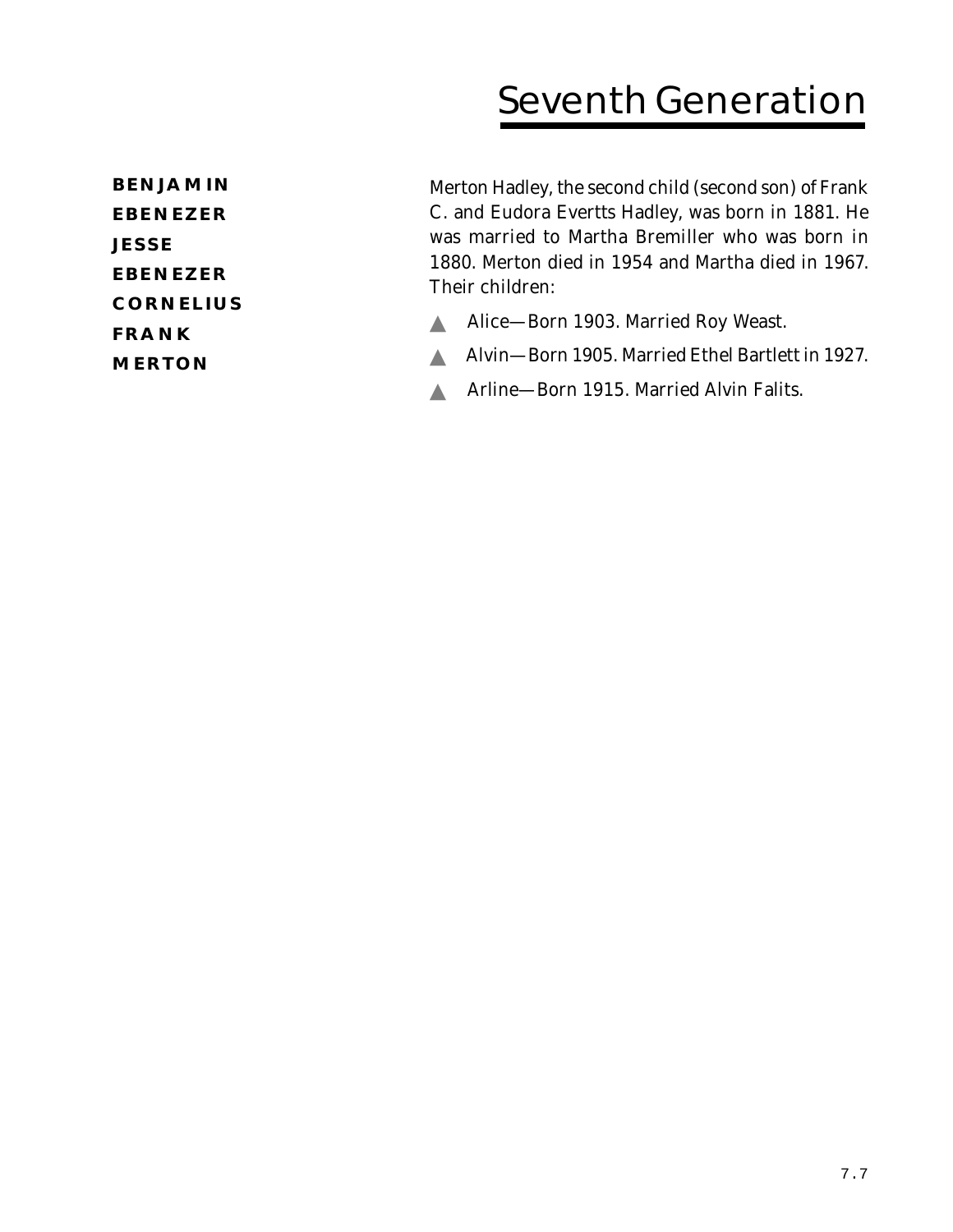**BENJAMIN EBENEZER JESSE EBENEZER HORACE**

**WARREN**

**HORACE W.**

Horace W. Hadley, the fourth child (first son) of Warren H. and Orressa Howe Hadley, was born in 1900. He was married to Gladys Worden of Rushford. Their children:

- ▲ Maxene—Born 1922.
- ▲ Merton L.—Born 1925.
- ▲ Virginia—Born 1926.
- ▲ Warren F.—Born 1928.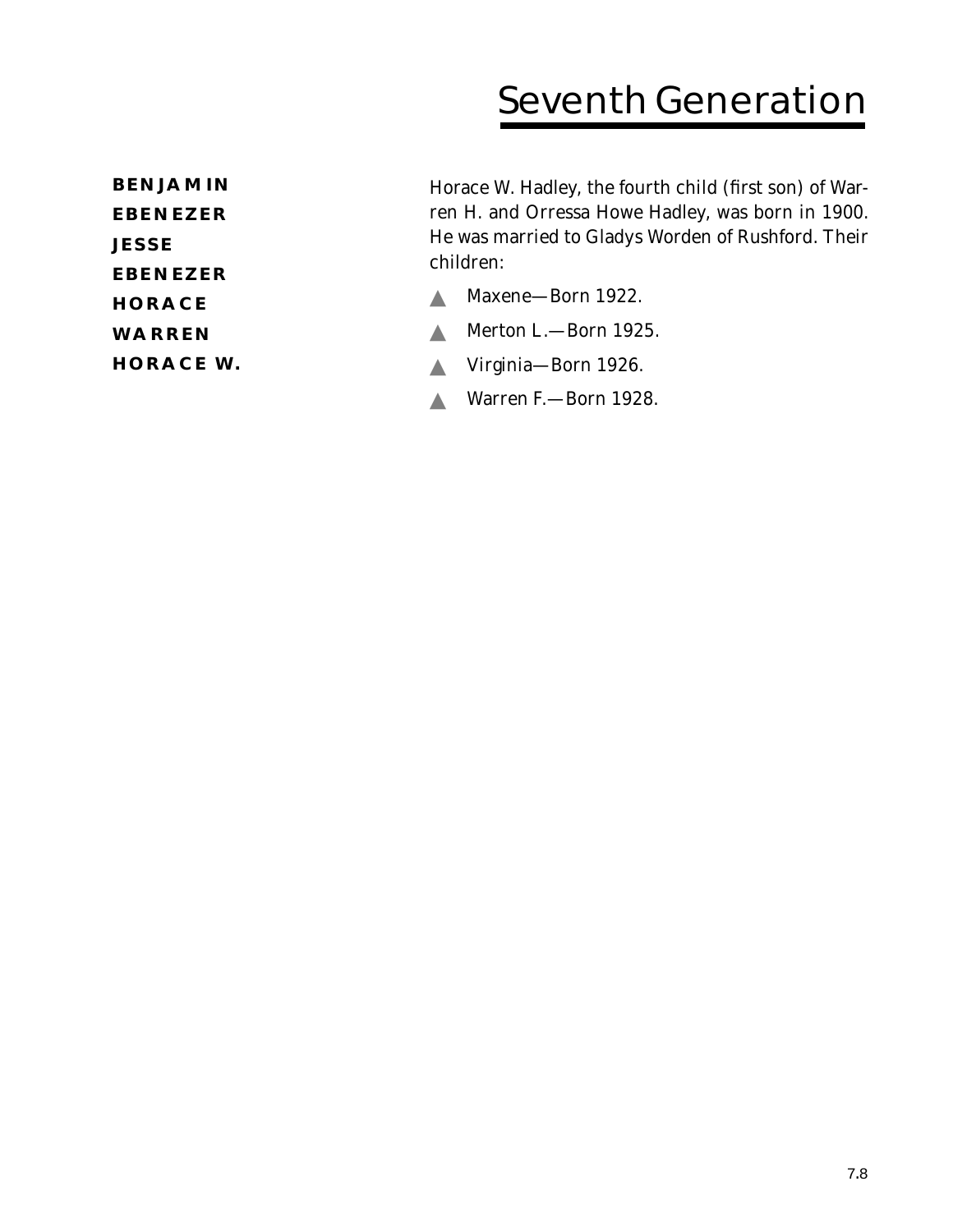**BENJAMIN EBENEZER BENJAMIN RUFUS CHARLES N. CHARLES M. CLAYTON**

Clayton Hadley, fourth child (third son) of Charles M. and Arnetta Fuller Hadley, was born in 1902. He married Mary Ellsworth. Their children were:

- ▲ Warren
- ▲ David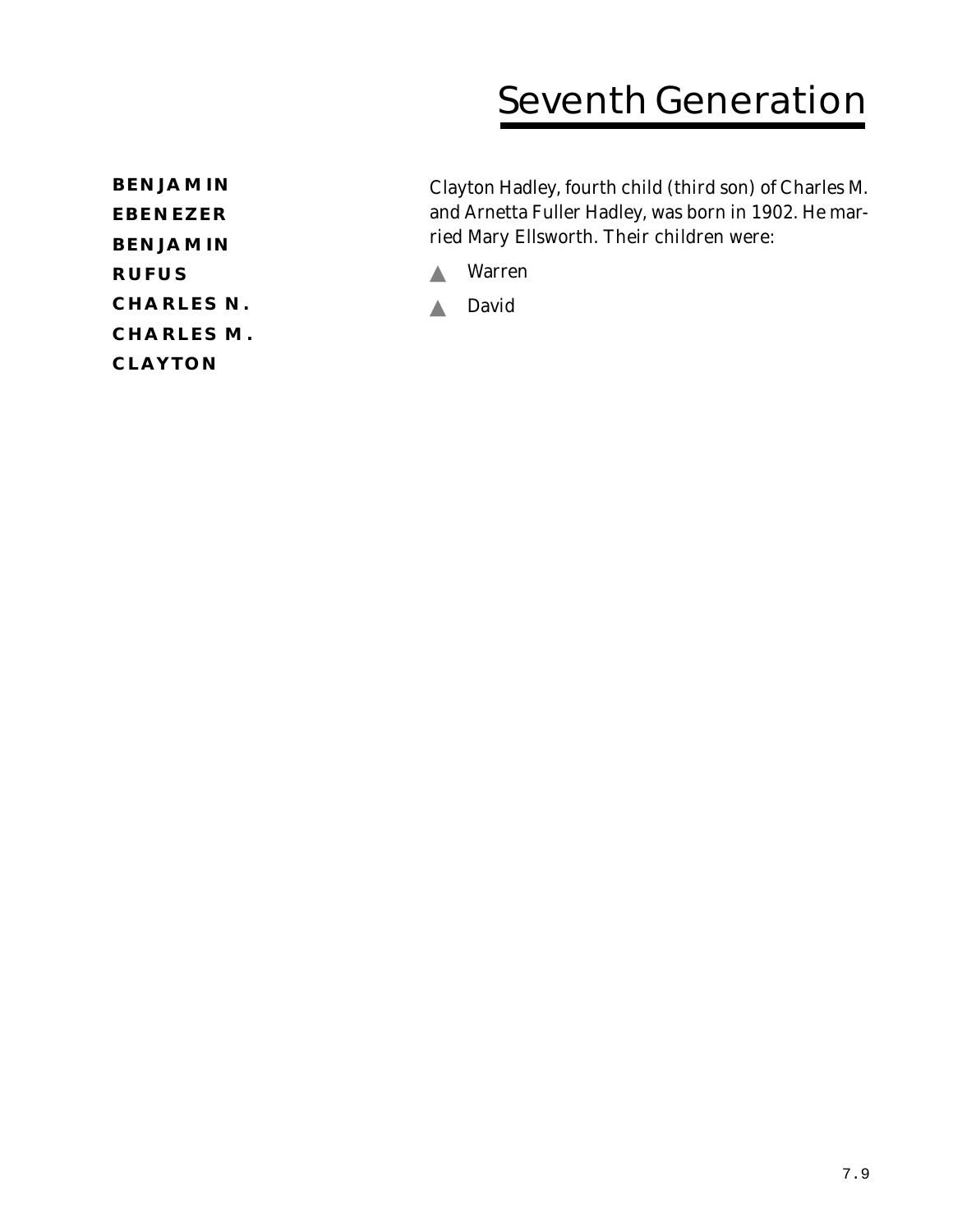**BENJAMIN EBENEZER BENJAMIN RUFUS CHARLES N. CHARLES M. CHARLES**

Charles Hadley, fifth child (fourth son) of Charles M. and Arnetta Fuller Hadley, was born in 1904. Married Iva Follett. Their sons were:

- ▲ Charles Jr. Born 1933.
- ▲ Richard—Born 1938.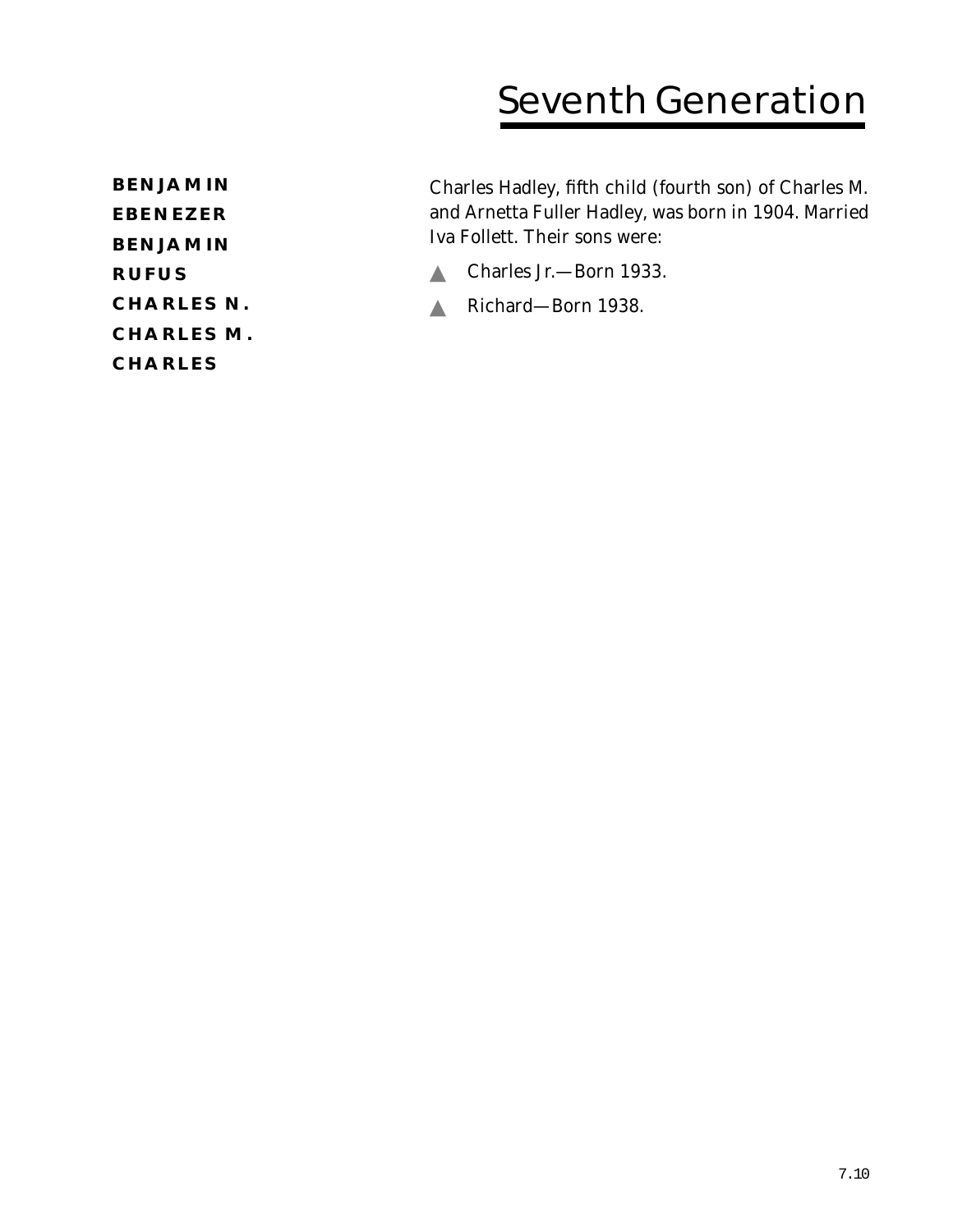# Eighth Generation

**BENJAMIN EBENEZER JESSE SAMUEL HORATIO JESSE F. W. IRVING**

**ROBERT W.**

Robert W. Hadley, son of W. Irving Hadley, married Florence Marie Bothwell. They were the parents of three children all born in Toledo, Ohio.

- Robert W. Jr.—Born 1920. Married Alice Suzanne Bentley, the daughter of Neil Bentley. ▼
- ▲ William I.-Born 1929. Died unmarried.
- John B.—Born 1922. Married Dorothy Ruth Reynolds daughter of Irving C. Reynolds, Sylvania, Ohio. ▼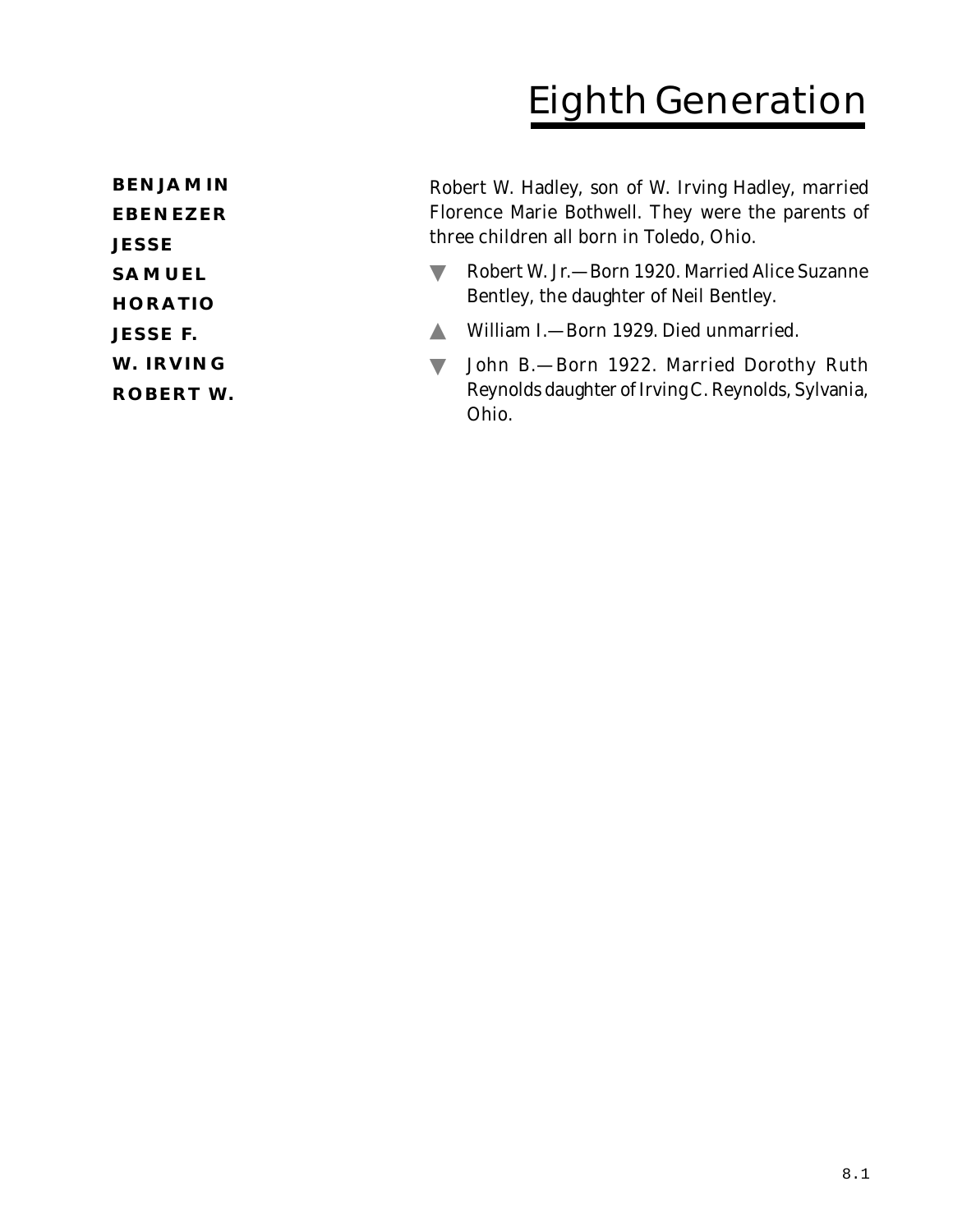# Eighth Generation

**BENJAMIN EBENEZER JESSE SAMUEL TRUMAN MARSHALL GUY MARSHALL** Marshall Hadley, son of Guy and Madaline Shearer Hadley. Married Merilyn Jones. Their children:

- ▲ Renee—Born November 16, 1960.
- ▲ Renold Dwaine—Born August 7, 1963.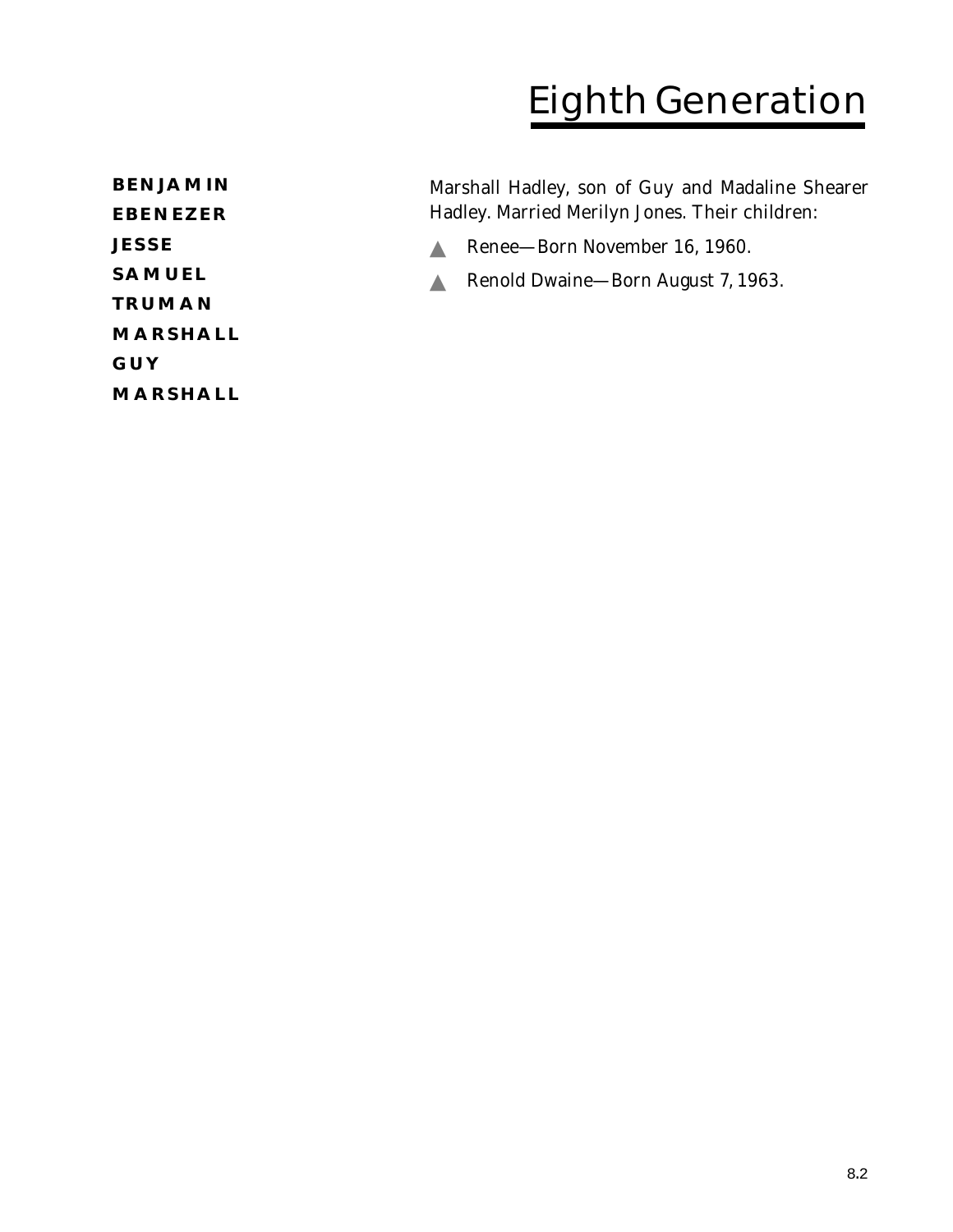# Eighth Generation

**BENJAMIN EBENEZER JESSE SAMUEL TRUMAN DAVID LEE ROBERT L.**

Robert Lewis Hadley, son of Lee and Lulu Pohl Hadley, was born May 18, 1916. He served in World War II and on July 5, 1952, married Jane Alice Norris who was born March 14, 1923, the daughter of Frank and Lillian Clark Norris of Fulton, New York. Their children:

- ▲ Lou Ann—Born April 30, 1954.
- ▲ Ruth Louise—Born September 12, 1956.
- ▲ Lee Robert—Born August 15, 1960.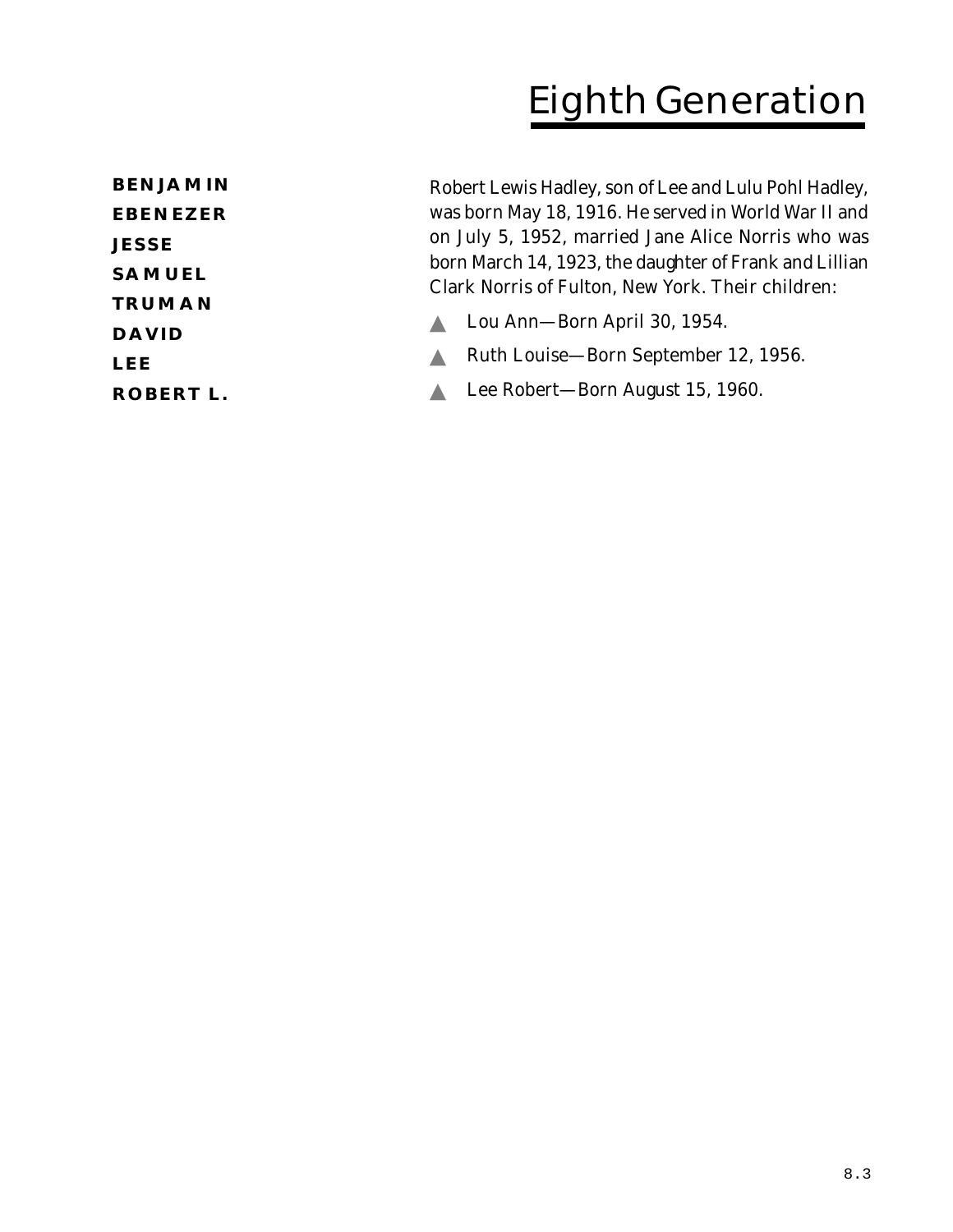#### Ninth Generation

**BENJAMIN EBENEZER JESSE SAMUEL HORATIO JESSE F. W. IRVING ROBERT W. ROBERT W. JR.** Robert W. Hadley, Jr., first child of Robert W. Sr. and Florence Bothwell Hadley, was born in 1920. Married Alice Suzanne Bentley, daughter of Neil Bentley. Their children:

- ▲ Richard N.—Born 1944.
- ▲ Stephen J.—Born 1947.
- ▲ Caroline E.—Born 1952.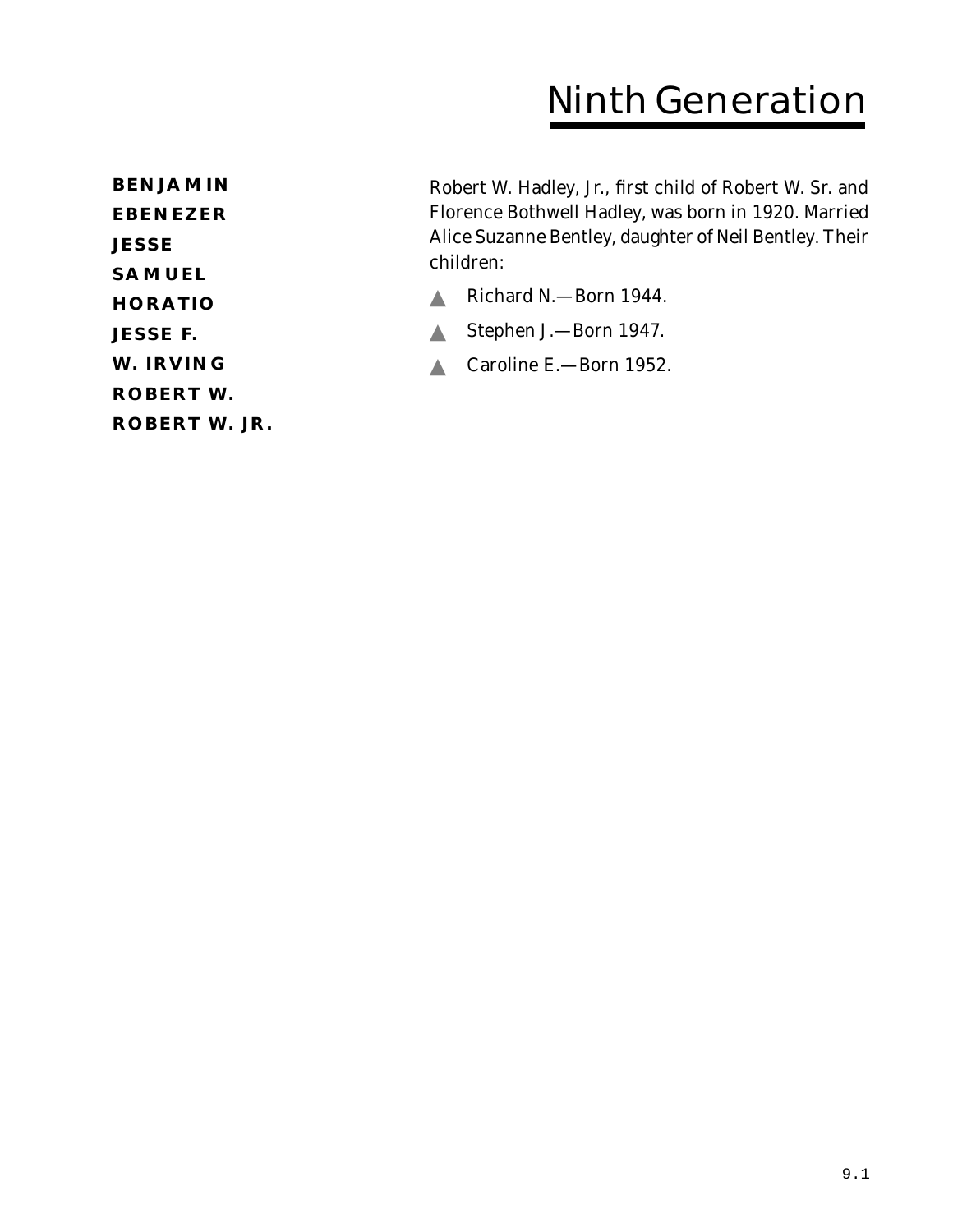## Ninth Generation

**BENJAMIN EBENEZER JESSE SAMUEL HORATIO JESSE F. W. IRVING ROBERT W. JOHN B.**

John B. Hadley, third child of Robert W. and Florence Bothwell Hadley, was born in 1922. Married Dorothy Ruth Reynolds who was the daughter of Irving C. Reynolds, Sylvania, Ohio. Their two children:

- ▲ John Reynolds—Born February 27, 1954.
- ▲ Judith Marie—Born December 21, 1956.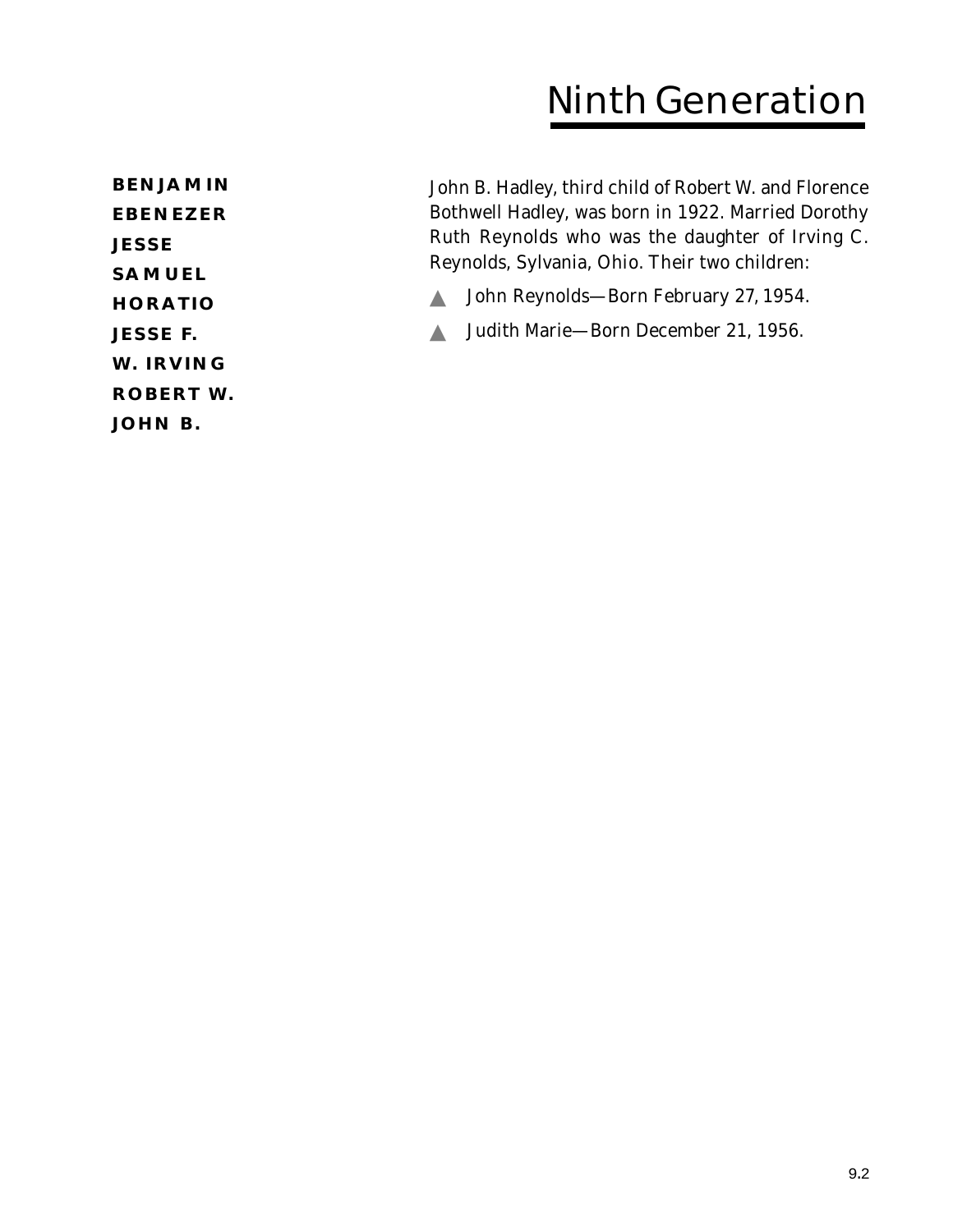#### Generations Index

#### **Generation - Individual - Page**

- 1. Benjamin Hadley Mehitable Applin, 1.1, 2.1, 2.3, 2.5
	- 2. Thomas Hadley Ruth Lawrence, 1.2, 2.1
		- 3. Elizabeth, 2.1
		- 3. Thomas, 2.1
		- 3. Samuel, 2.1
		- 3. Ruth, 2.1
		- 3. Ebenezer, 2.1
		- 3. Thomas, 2.1
		- 3. Benjamin, 2.1
		- 3. Ruth, 2.1
		- 3. Simon, 2.1
		- 3. Sarah, 2.2
		- 3. Mary, 2.2
		- 3. John, 2.2
	- 2. Sarah, 1.2
	- 2. Benjamin, 1.2
	- 2. Mehitable, 1.2
	- 2. John Hadley Eunice—?—, 1.2, 2.3
		- 3. Sarah, 2.3
		- 3. John, 2.3
		- 3. Eunice, 2.3
		- 3. Unice, 2.3
		- 3. Peter, 2.3
		- 3. Jonathan, 2.3
		- 3. Jonas, 2.3
		- 3. Lucy, 2.3
		- 3. Ruth, 2.3
		- 3. Tryphena, 2.3
		- 3. Joseph, 2.3
		- 3. Benjamin, 2.4
		- 3. Amos, 2.4
	- 2. Phebe, 1.2
	- 2. Simon, 1.2
	- 2. Hanah, 1.2
	- 2. Ebenezer Hadley Abigail Spalding, 1.2, 2.5, 3.1, 3.5, 3.6, 3.8
		- 3. Jesse Hadley Abigail Wilder, 2.10, 3.1, 4.1, 4.6, 4.7, 4.9, 4.11, 4.12 4. Samuel Hadley - Betsey Wilder, 3.3, 4.1, 5.1, 5.2, 5.4, 5.5
			- 5. Samuel, 4.4
				- 5. Jesse F. Hadley Fannie Adams, 4.4, 5.1, 6.1
					- 6. Admatha Hadley Ellen M. Newton, 5.1, 6.1, 7.1 7. Almira, 6.1
						- 7. Pitt Hadley Orpha M. Newcome, 6.1, 7.1
							- 8. Milo, 7.1
						- 8. Starr, 7.1
					- 6. Cornelia, 5.1
					- 6. Claret, 5.1
				- 5. Stephen, 4.4
			- 5. Sophia, 4.4
			- 5. Eliza, 4.4
			- 5. Horatio Hadley Sylvia Hadley (1), 4.4, 5.2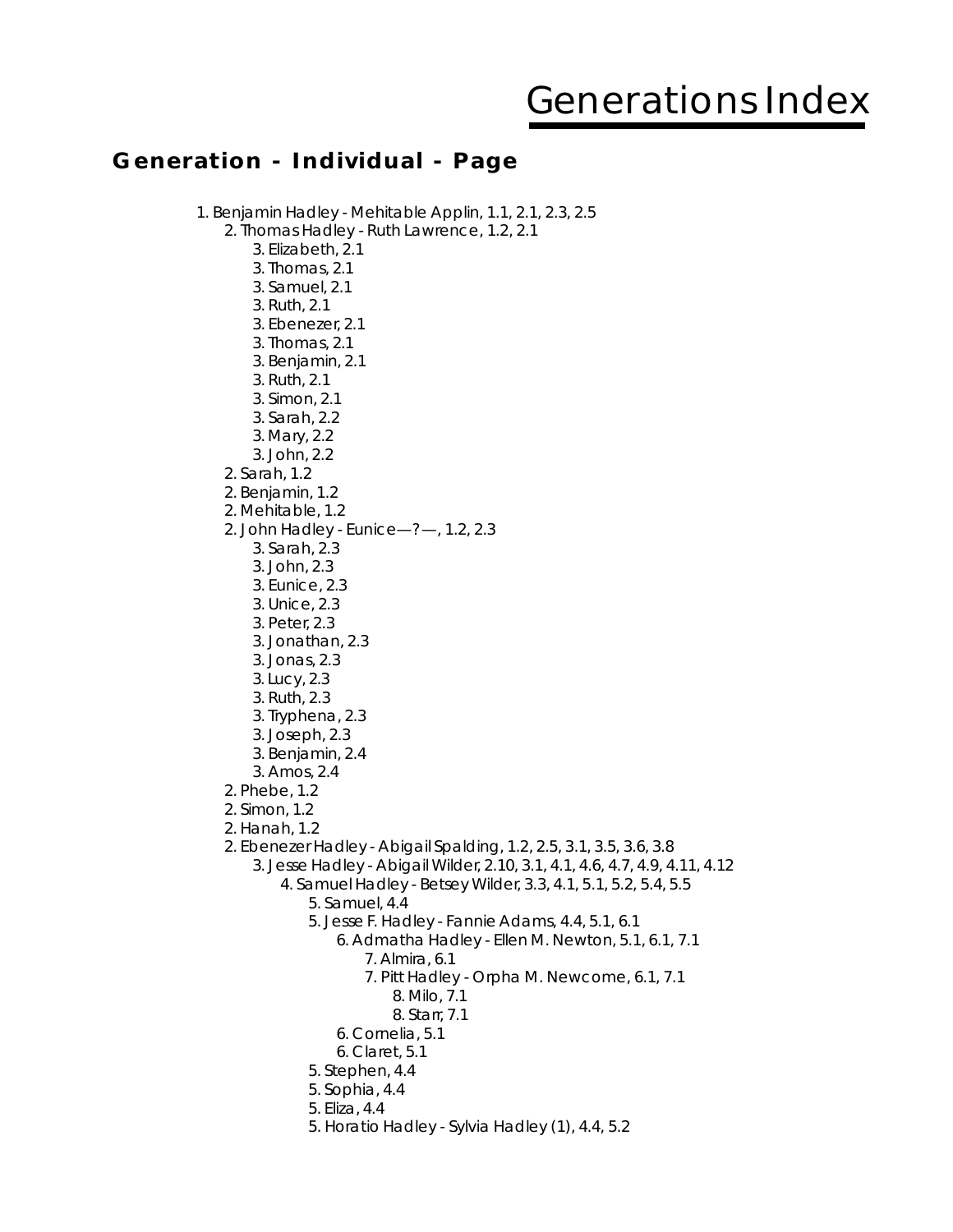Generations Index

#### **Generation - Individual - Page**

6. Almyra, 5.2 5. Horatio Hadley - Sarah Bullard (2), 4.4, 5.2, 6.2 6. Jesse F. Hadley - Anna M. Johnson, 5.3, 6.2, 7.2 7. W. Irving - —?—, 6.2, 7.2, 8.1 8. Robert W. Hadley - Florence Marie Bothwell, 7.2, 8.1, 9.1, 9.2 9. Robert W. Hadley Jr. - Alice Suzanne Bentley, 8.1, 9.1 10. Richard N., 9.1 10. Stephen J., 9.1 10. Caroline E., 9.1 9. William I., 8.1 9. John B. Hadley - Dorothy Ruth Reynolds, 8.1, 9.2 10. John Reynolds, 9.2 10. Judith Marie, 9.2 7. Jesse R., 6.2 7. Lucy Mae, 6.2 7. Frederick Waldo, 6.2 6. Marcelia, 5.3 6. Elvira, 5.3 6. Betsey, 5.3 6. Dexter Horatio, 5.3 6. Ella, 5.3 6. Emmagene, 5.3 6. Addah-Belle, 5.3 6. Ruth, 5.3 5. Laura, 4.4 5. John, 4.4 5. Lindal W. Hadley - Hannah Weed, 4.4, 5.4 6. Matilda, 5.4 6. Lucy, 5.4 6. John, 5.4 6. Adella S., 5.4 5. Alvin, 4.5 5. Truman Hadley - Harriet Upton, 4.4, 5.5, 6.3, 6.6, 6.7, 6.10-6.12 6. Marshall W. Hadley - Emily Wodell, 5.5, 6.3, 7.3, 7.4 7. Delle, 6.5 7. Truman Hadley - Violet Huskey, 6.5, 7.3 8. Albert, 7.3 8. Ethel, 7.3 8. John, 7.3 8. Lucille, 7.3 7. Bert, 6.5 7. Clarence, 6.5 7. Guy Hadley - Madaline Shearer, 6.5, 7.4, 8.2 8. Marshall Hadley - Merilyn Jones, 7.4, 8.2 9. Renee, 8.2 9. Renold Dwaine, 8.2 7. Edna Mae, 6.5 6. Merton F. Hadley - Ida Elmer, 5.5, 6.6 7. Raymond, 6.6 6. David R. Hadley - Julia May Stevens, 5.5, 6.7, 7.5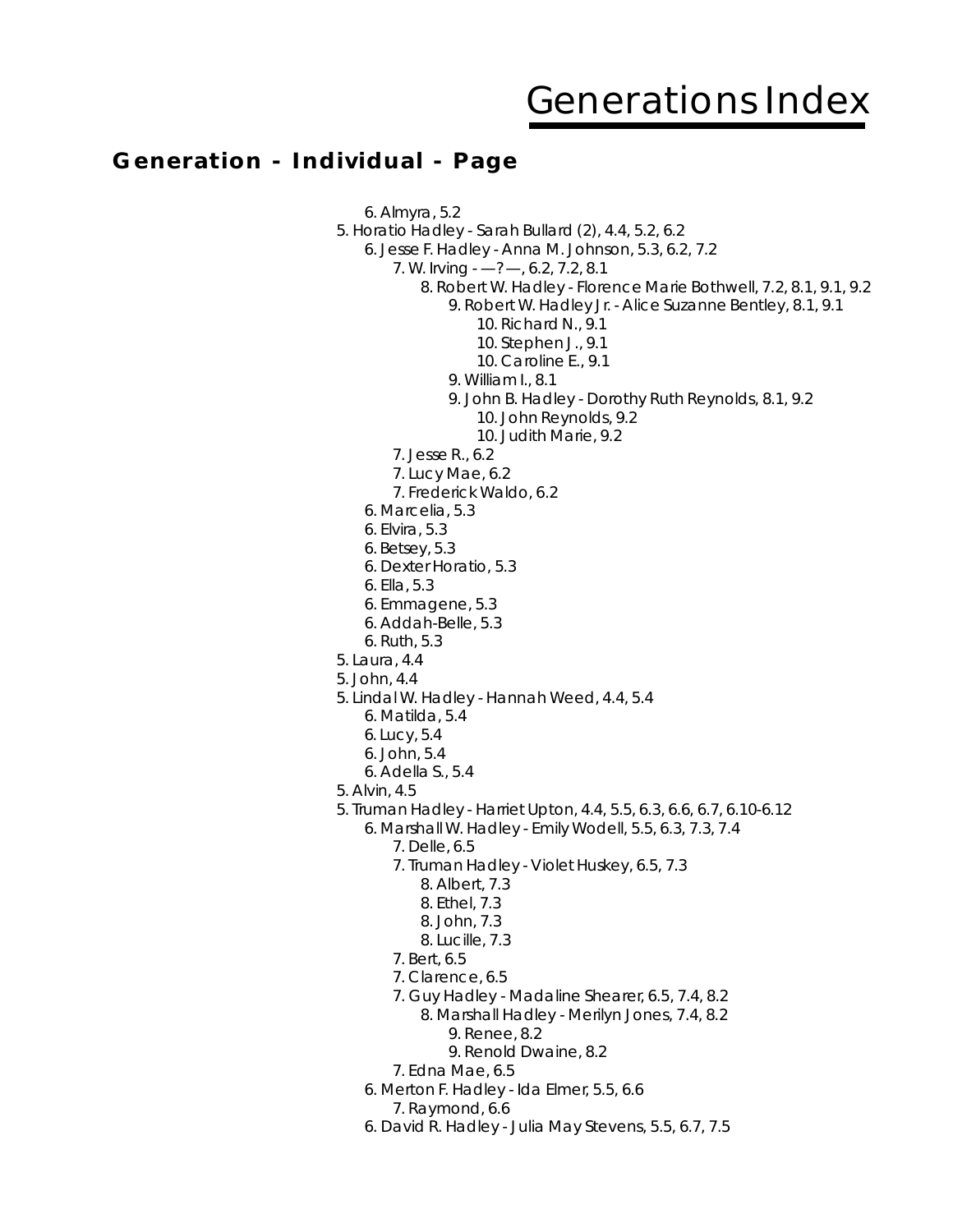### **Generation - Individual - Page**

7. Lee A. Hadley - Lulu Amelia Pohl, 6.9, 7.5, 8.3 8. Robert L. Hadley - Jane Alice Norris, 7.5, 8.3 9. Lou Ann, 8.3 9. Ruth Louise, 8.3 9. Lee Robert, 8.3 7. Rex Stevens, 6.9 6. Fred Hadley - Elizabeth Van Auken, 5.5, 6.10 7. Edna, 6.10 7. Ralph, 6.10 6. Edward Hadley - Della Harding, 5.6, 6.11 7. Lulu, 6.11 7. Flora, 6.11 6. Gilford Hadley - Ella Bonner, 5.6, 6.12 7. Ethel, 6.12 7. Howard, 6.12 5. Zela Hadley - Amy Ledia Ambler, 4.5 4. Jesse Hadley Jr. - Abigail Fletcher, 3.3, 4.6, 5.7-5.9 5. Zelona, 4.6 5. Nelson H. Hadley - Catherine Thomas4.6, 5.7, 6.13 6. Henry H. Hadley - Elizabeth Weltsie, 5.7, 6.13, 7.6 7. Gertrude, 6.13 7. Bert N., 6.13 7. Clarence Hadley - Dora Wasson, 6.13, 7.6 8. Claude A., 7.6 8. Verna M., 7.6 8. Iona, 7.6 8. Iola, 7.6 6. Willard H., 5.7 5. Amanda, 4.6 5. Hannibal Hadley - Mary Field, 4.6, 5.8 6. Elizabeth, 5.8 6. Emily, 5.8 5. William F. Hadley - Mary Carpenter, 4.6, 5.9 6. Alice M., 5.9 6. Ellen, 5.9 5. Alonzo F., 4.6 5. Marion N., 4.6 5. Augusta A., 4.6 4. Simon Hadley - Nabby Wilder, 3.3, 4.7, 5.10 5. Almira, 4.7 5. Betsey, 4.7 5. Orestus, 4.7 6. Orestus, 4.7 5. Edmund, 4.7 5. Albert Hadley - Elizabeth Flowers (1), 4.7, 5.10 6. Emma J., 5.10 6. Eva, 5.10 6. Edmund C., 5.10 5. Albert Hadley - Maria Wait (2), 4.7, 5.10, 6.14 6. Nellie J., 5.10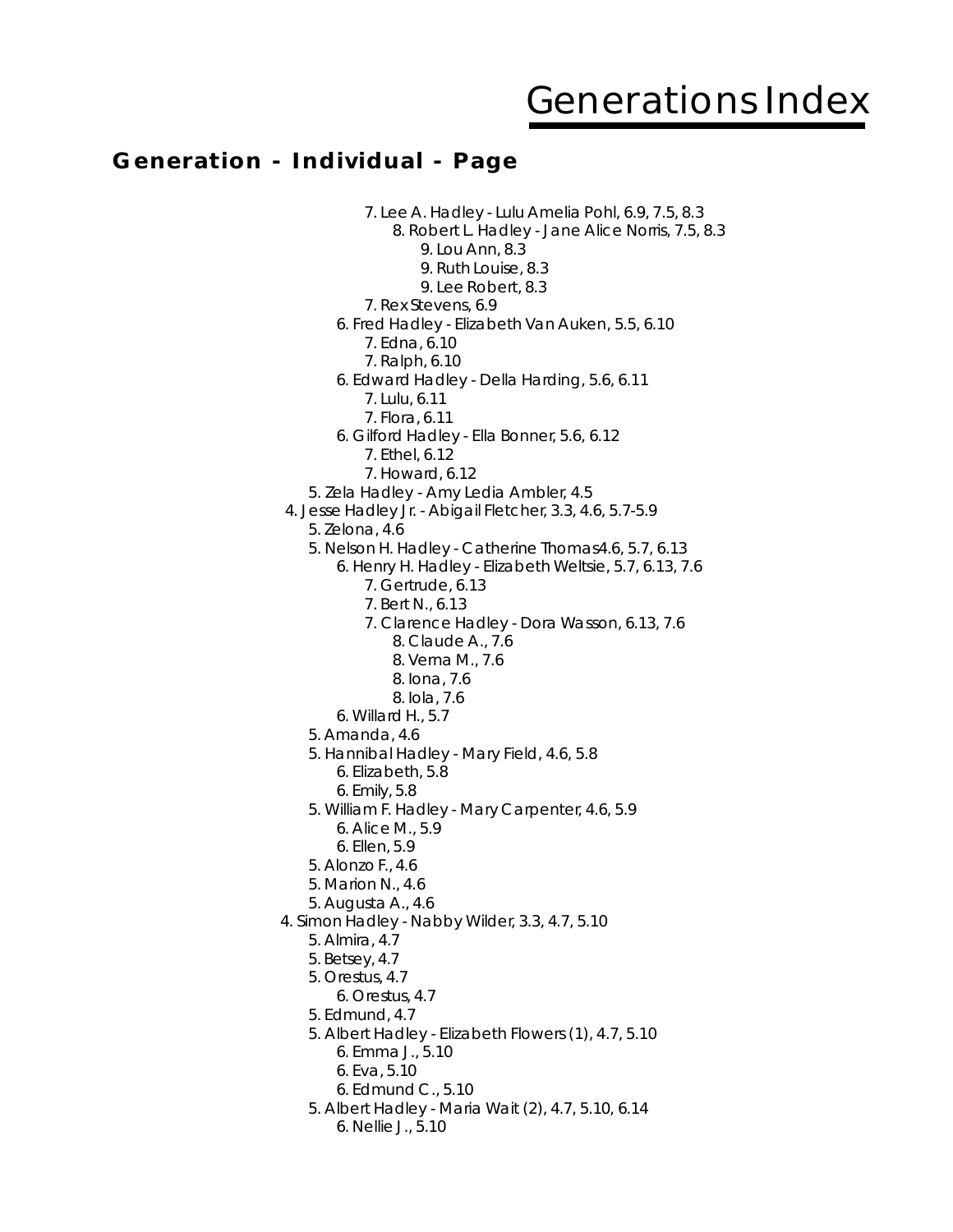#### **Generation - Individual - Page**

- 6. Simon J., 5.10
- 6. Frank M. Hadley Nellie B. Baker, 5.10, 6.14
- 7. H. Earle, 6.14
- 5. Melissa, 4.7
- 5. Jane, 4.7
- 5. Evalina, 4.7
- 4. Stephen Hadley Clairessa Wilder, 3.3, 4.9, 5.11
	- 5. Sylvanius, 4.10
	- 5. Sylvia, 4.10
	- 5. Sherman Hadley Ann Elizabeth Ingersoll, 4.10, 5.11
		- 6. Sarah, 5.11
			- 6. Ellen, 5.11
			- 6. Charles, 5.11
			- 6. Ida, 5.11
		- 6. Blanche, 5.11
	- 5. Daniel, 4.10
- 4. Abigail, 3.3
- 4. Ebenezer Hadley Sybil Bemis, 3.3, 4.11, 5.12-5.16
	- 5. George L. Hadley Sarah A. Wellman (1), 4.11, 5.12 6. Martha A., 5.12
		- 6. Sarah A., 5.12
	- 5. George L. Hadley Sallie Weast (2), 4.11, 5.12 6. Willie, 5.12
		- 6. Hattie, 5.12
	- 5. Adaline, 4.11
	- 5. Oscar W. Hadley Elvira Davenport, 4.11, 5.13
		- 6. Fred, 5.13
		- 6. Helen, 5.13
		- 6. Marion, 5.13
	- 5. Cornelius M. Hadley Jerusha Chandler (1), 4.11, 5.14, 6.15-6.17 6. Ambrose W. Hadley - Emma Holden, 5.14, 6.15
		- 7. Elsie, 6.15
		- 7. Howard, 6.15
		- 7. Zelvah, 6.15
		- 6. Edwin S. Hadley Elmira Smith (1), 5.14, 6.15 7. Cornelius S., 6.16
		- 6. Edwin S. Hadley Ellen H. —?— (2), 5.14, 6.16
		- 6. Edwin S. Hadley Alice R. —?— (3), 5.14, 6.16 7. Lee, 6.16
			- 7. Ethel, 6.16
		- 6. Frank C. Hadley Eudora Evertts, 5.14, 6.17, 7.7 7. Burdett, 6.17
			-
			- 7. Merton Hadley Martha Bremiller, 6.17, 7.7
				- 8. Alice, 7.7
				- 8. Alvin, 7.7 8. Arline, 7.7
	- 5. Cornelius M. Hadley Levinia —?— (2), 4.11, 5.14
	- 5. Ebenezer B. Hadley Miranda Hills, 4.11, 5.15
		- 6. Luella, 5.15
	- 5. Selma, 4.11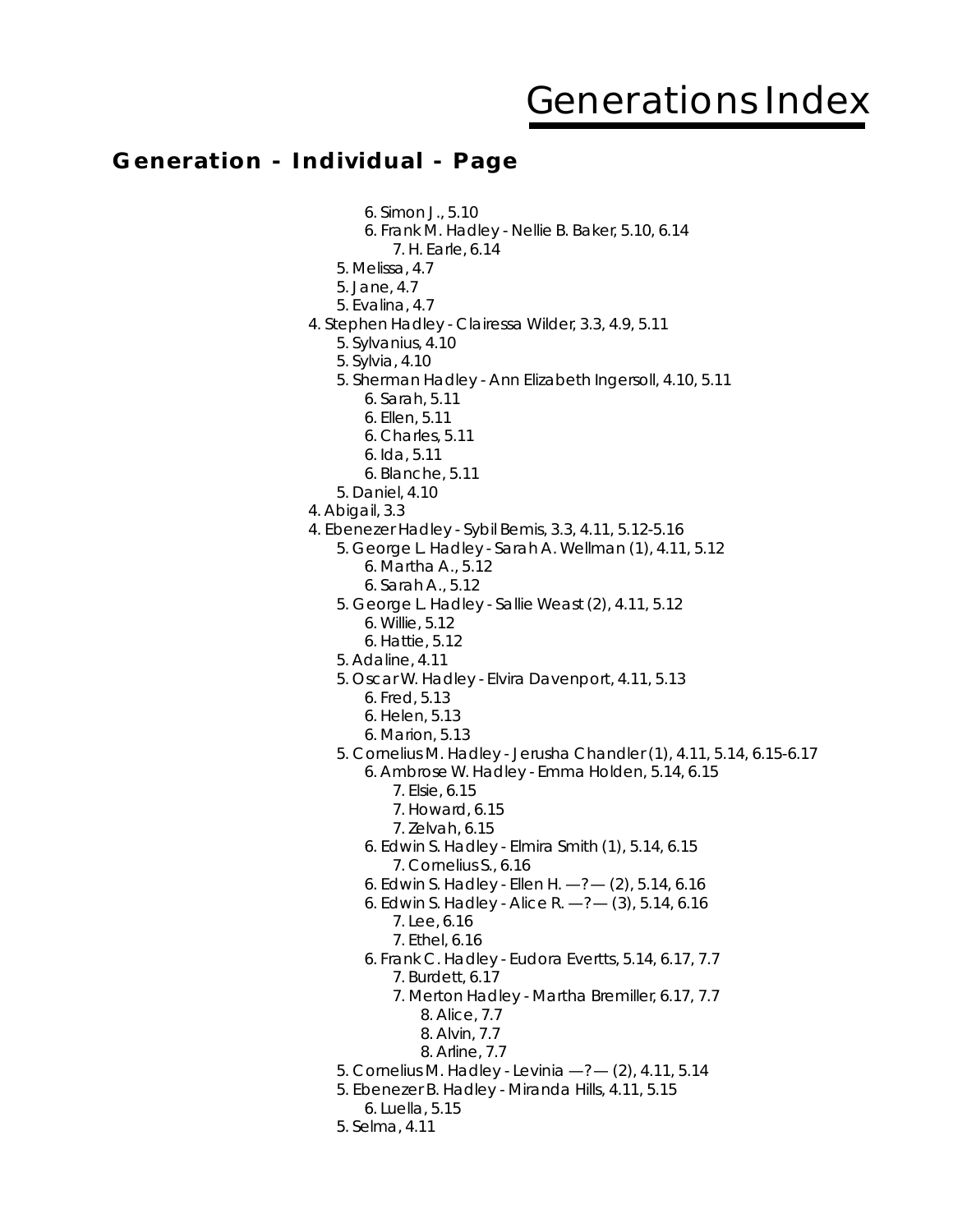### **Generation - Individual - Page**

5. Henry, 4.11 5. Horace H. Hadley - Sarah Thomas, 4.11, 5.16, 6.18 6. Samuel, 5.16 6. Warren H. Hadley - Orressa Howe, 5.16, 6.18, 7.8 7. Jessie, 6.18 7. Hazel, 6.18 7. Edna, 6.18 7. Horace W. Hadley - Gladys Worden, 6.18, 7.8 8. Maxene, 7.8 8. Merton L., 7.8 8. Virginia, 7.8 8. Warren F., 7.8 7. Kenneth W., 6.18 5. Lestina, 4.11 4. Elias Hadley - Sarah Duncan (1), 3.4, 4.12, 5.17 5. Martha Ann, 4.12 5. Jason D. Hadley - Eudora Woodard, 4.12, 5.17 6. Gertrude, 5.17 6. Jettien, 5.17 6. Carrie, 5.17 5. Charles R., 4.12 5. Jonas S., 4.12 4. Elias Hadley - Sphedey Wilder (2), 3.4, 4.12 5. Sarah M., 4.12 5. Precilla, 4.12 5. Emily, 4.12 4. Cornelius, 3.4 4. Betsey, 3.4 3. Ebenezer Hadley - Jemima —?—, 3.10, 3.5 4. Ebenezer Jr., 3.5 4. Jonathan, 3.5 4. Levi, 3.5 4. Benjamin, 3.5 3. Abigail, 2.10 3. Martha, 2.10 3. Jacob Hadley - Molly (Polly) Rice, 2.10, 3.6, 4.13, 4.15-4.17 4. Rev. Jacob Hadley - Abigail Rice (1), 3.6, 4.13, 5.18-5.20 5. Addison, 4.13 5. Arvilla, 4.13 5. Mary Ann, 4.13 5. Jerome, 4.13 5. Jacob Hadley Jr. - Adeline Hadley (1), 4.14, 5.18 6. Everett E., 5.18 6. Andrew, 5.18 6. Daniel, 5.18 6. Jennie, 5.18 6. Clara, 5.18 6. Arthur, 5.18 6. Nellie, 5.18 6. Alice, 5.18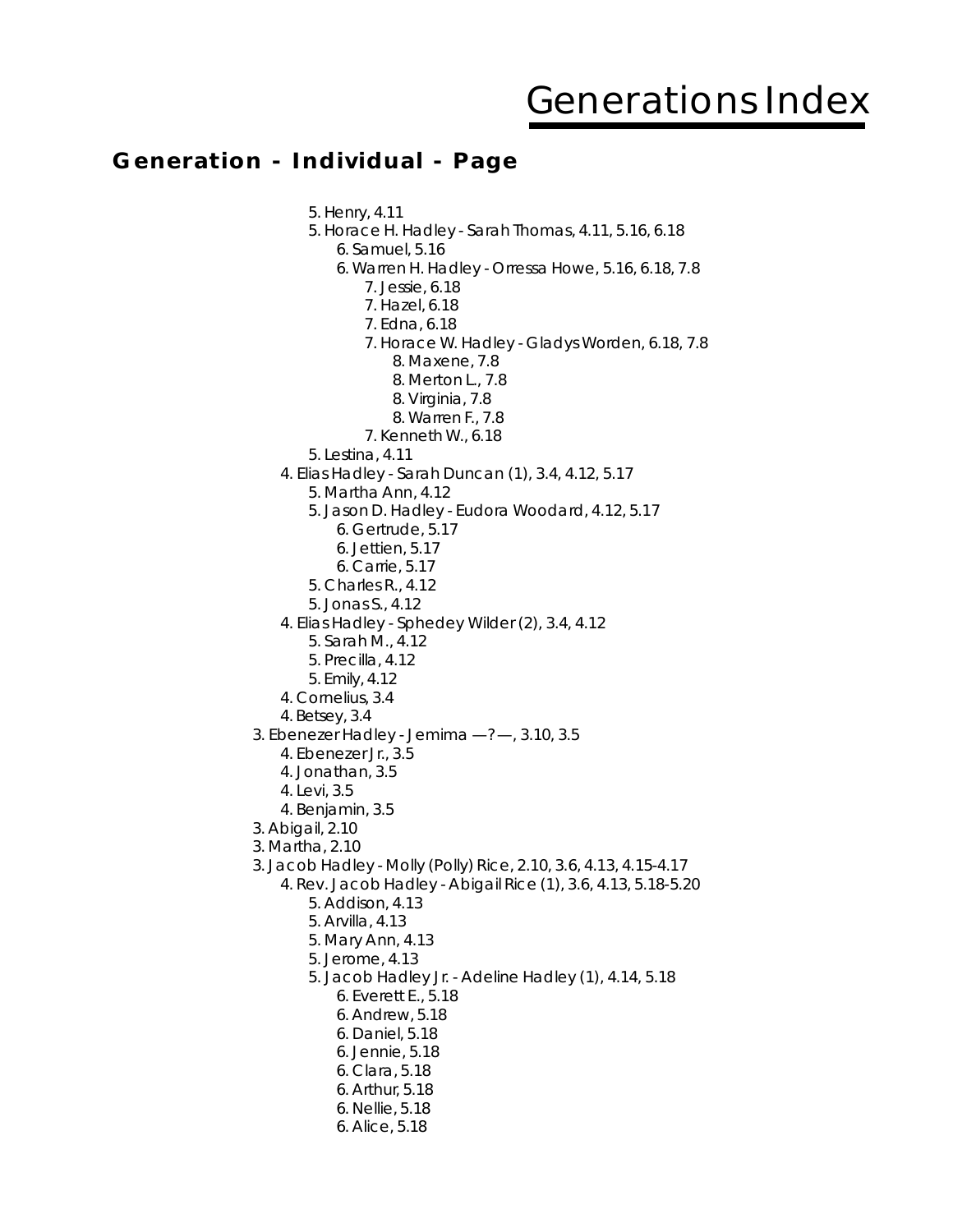### **Generation - Individual - Page**

- 5. Jacob Hadley Jr. Elizabeth Scott (2)
- 5. Abigail, 4.14
- 5. Elijah, 4.14
- 5. William L. Hadley Phoebe M. Herriman, 4.14, 5.19 6. Ada S., 5.19
- 5. Daniel, 4.14
- 5. Abel R. Hadley Cornelia (Caroline) Hadley, 4.14, 5.20, 6.19
	- 6. Clayton E., 5.20
	- 6. Frank A., 5.20
	- 6. Jesse F. Hadley Marion Champney, 5.20, 6.19 7. Lucille, 6.19
	- 6. F. Reo, 5.20
- 4. Thomas, 3.6
- 4. Polly, 3.6
	-
- 4. Benjamin Hadley Miranda Duncan, 3.6, 4.15
	- 5. June, 4.15
	- 5. Henry, 4.15
- 4. Ephriam Hadley Lavina Rice, 3.6, 4.16 5. Adaline, 4.16
- 4. Laura, 3.7
- 4. Luther, 3.7
- 4. Sylvia, 3.7
- 4. Alfred Hadley Fanny—?—, 3.7, 4.17
	- 5. Vertine, 4.17
	- 5. Ella, 4.17
	- 5. Elijah, 4.17
- 4. Elijah, 3.7
- 3. Susanna, 2.10
- 3. Benjamin, 2.10
- 3. Benjamin Hadley Abigail Spaulding, 2.10, 3.8, 4.18, 4.19
	- 4. Rufus Hadley Joanna Bemis, 3.8, 4.18, 5.21
		- 5. Lourilla, 4.18
		- 5. Edward L., 4.18
		- 5. Charles N. Hadley Lorancy S. Wilder, 4.18, 5.21, 6.20
			- 6. Agnes E., 5.21
				- 6. Charles M. Hadley Arnetta Fuller, 5.21, 6.20, 7.9, 7.10
					- 7. Clark, 6.20
					- 7. Dorothy L., 6.20
					- 7. Rufus, 6.20
					- 7. Clayton Hadley Mary Ellsworth, 6.20, 7.9
						- 8. Warren, 7.9
						- 8. David, 7.9
					- 7. Charles Hadley Iva Follett, 6.20, 7.10
						- 8. Charles Jr., 7.10
						- 8. Richard, 7.10
					- 7. Lucile, 6.20
					- 7. Warren H., 6.20
			- 6. Valentine N., 5.21
			- 6. Violet, 5.21
		- 5. Laura Ann, 4.18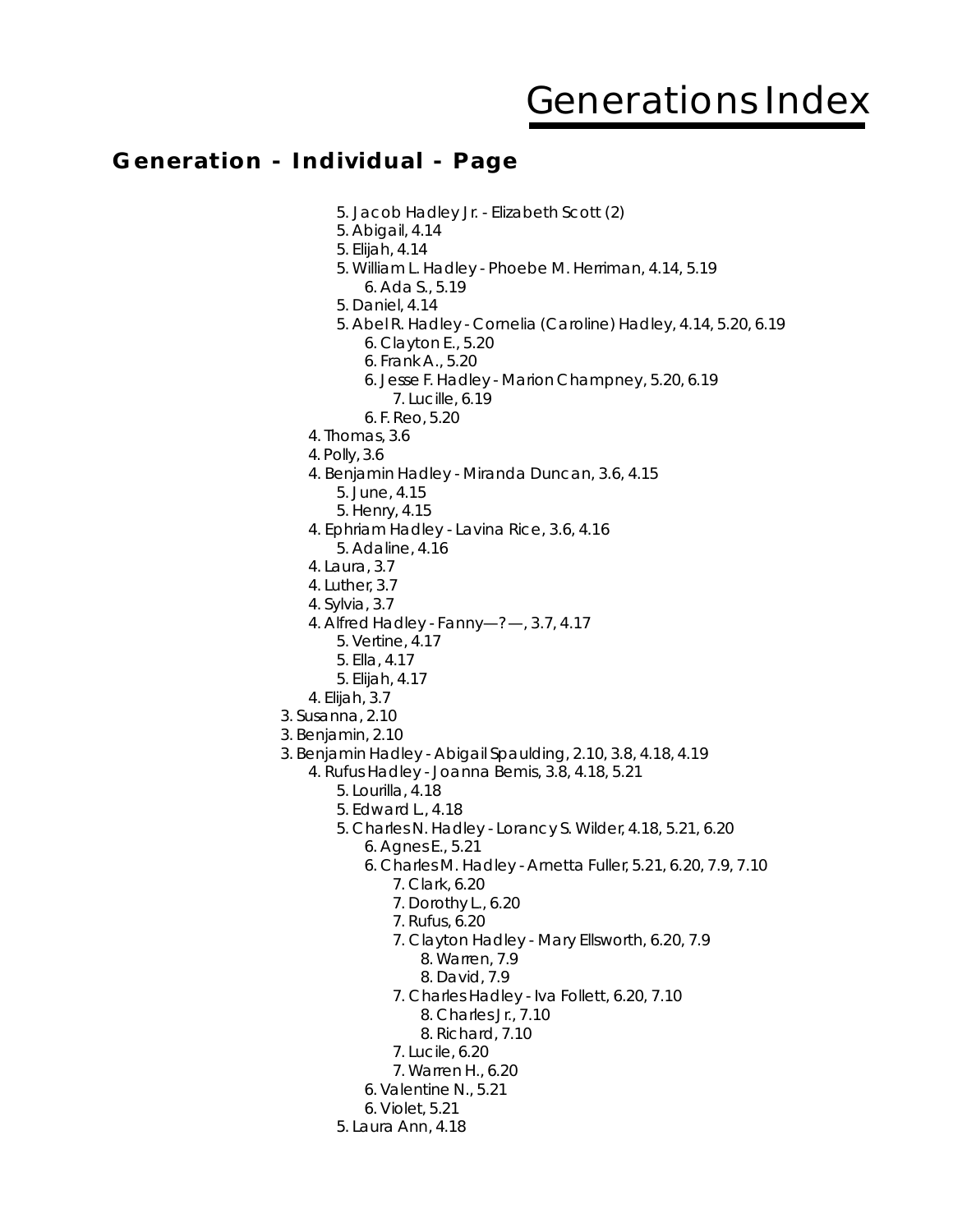## **Generation - Individual - Page**

5. Horace W. Hadley - Sedelia Boleyn, 4.18 6. Lulu Maebelle, 4.18 5. Warren J., 4.18 5. Evaline J., 4.18 4. Lucinda, 3.8 4. Benjamin Jr., 3.8 4. Sybil, 3.8 4. Alvira, 3.8 4. Wilson Hadley - Olive Bryant, 3.8, 4.19 5. Clarissa, 4.19 5. George, 4.19 5. Ellen L., 4.19 4. Lewis, 3.9 4. Luther, 3.9 4. Edmund, 3.9 3. Sarah, 2.10 2. Ann, 1.2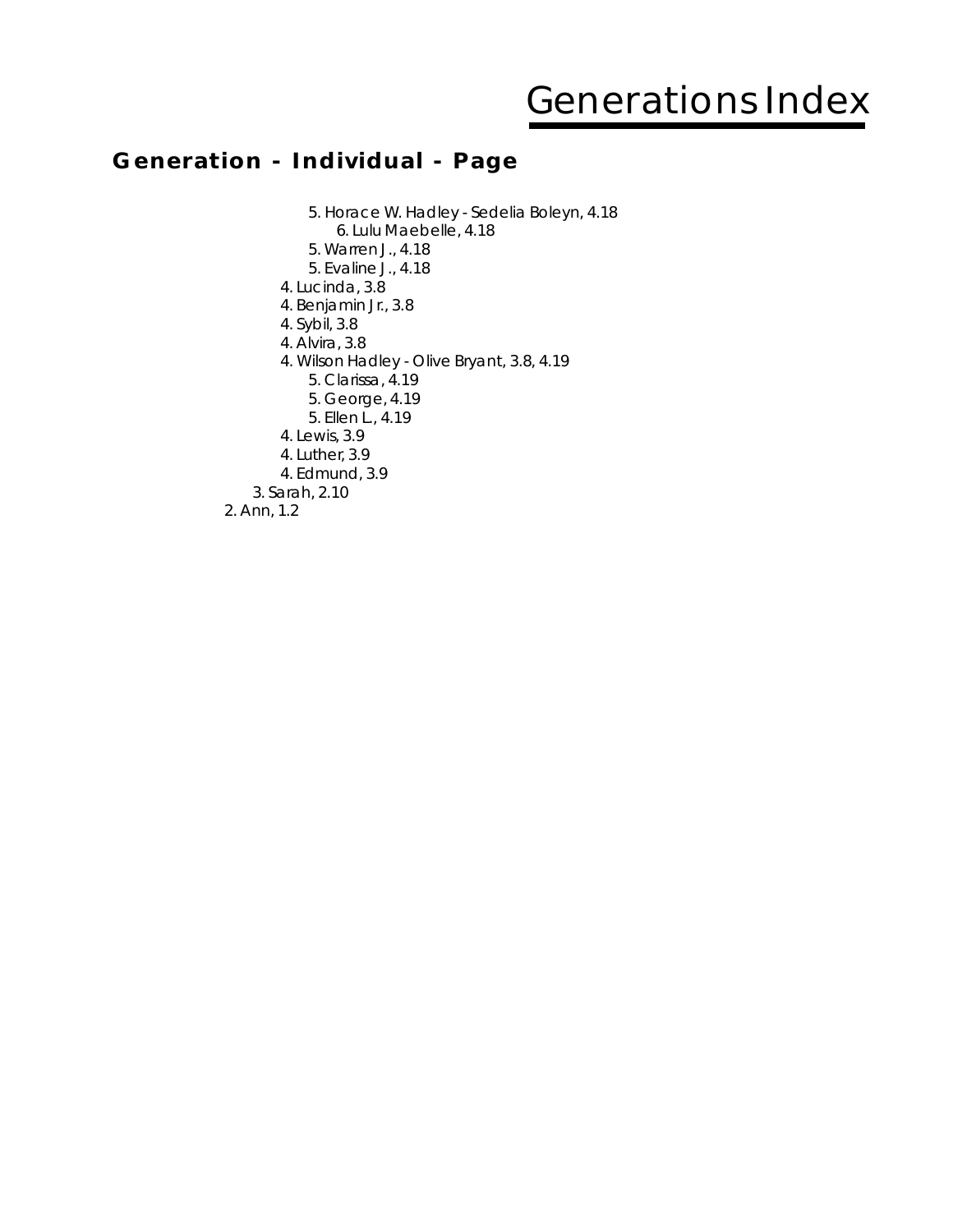**Adams** Fannie, 4.4, 5.1, 5.20 Sarah, 1.2 **Allen** Byron, 5.17 **Ambler** Amy, 4.5 **Applin** Mehitable, 1.1, 2.1, 2.3, 2.5 **Ashley** M.H., 5.15 **Atridge** Oscar, 4.10 **Attridge** Daniel, 3.8 **Augier** Samuel, 1.1 **Baird** Polly, 5.2 **Baker** Nellie, 5.10, 6.14 **Balch** Carl, 6.10 **Barrett** William, 3.8 **Bartlett** Bethsheba, 1.1 **Bate** Oliver, 2.3 **Bemis** Betsey, 3.8 Joanna, 4.18, 5.21 Joseph Jr., 4.11 Joseph, 3.3, 3.8, 4.11, 4.18, 5.12-5.16 Joshua, 3.5, 3.8 **Bentley** Alice, 8.1, 9.1 Neil, 8.1, 9.1 **Bigelow** Timothy, 2.9 **Boleyn** Sedelia, 4.18 **Bond** George J., 4.19

**Bond** Henry, 1.1 **Bonner** Ella, 5.6, 6.12 **Bothwell** Florence, 7.2, 8.1, 9.1, 9.2 **Bowman** Phineas, 2.9 **Boyd** Fred, 5.3 **Bremiller** Martha, 6.17, 7.7 **Bridges** C. H., 2.9 **Briggs** Elizabeth, 3.4 Seth, 3.4 **Brueser** Leonard, 6.18 **Bryant** Olive, 3.8, 4.19 **Bullard** Sarah, 3.7,4.4, 5.2, 6.2 Simeon, 5.2 **Butterfield** Benjamin, 2.5 Ezra, 2.10 **Carpenter** Mary, 4.6, 5.9 **Chaflin** Mabel, 6.6 **Champney** Almon, 6.19 Marion, 5.20, 6.19 **Chandler** Jerusha, 4.11, 5.14, 6.15-6.17 **Chapin** Josiah, 4.13 **Christman** Maryetta, 5.18 **Clark** Harriet, 4.18 Lillian, 7.5, 8.3 **Coffin** Myron, 7.3

**Cole** Orland, 5.3 **Constable** William, 4.9 **Cook** Joe, 5.19 **Crandall** Floyd, 6.11 **Cronkite** Arthur, 6.19 LaVerne (Larry), 6.19 Roger, 6.19 **Davenport** Elvira, 5.13 **Davis** C.H., 5.18 Edward, 5.1 Freeman, 6.8 George L., 6.8 John, 4.12, 5.17 Ray, 6.20 **Dike** Colonel, 2.3 **Dummer** William, 1.4 **Duncan** Jason, 4.12 Joseph, 3.6, 4.15 Miranda, 3.6, 4.15 Sarah, 3.4, 4.5, 4.12 **Dunkler** Anna, 4.3 **Ellsworth** Mary, 6.20 **Elmer** Ida, 5.5, 6.6 Theodore, 5.5, 6.6 **Emerson** F., 5.8 **Evertts** Eudora, 5.14, 6.17, 7.7 **Failing** Peter, 5.2 **Farr** Levy, 2.3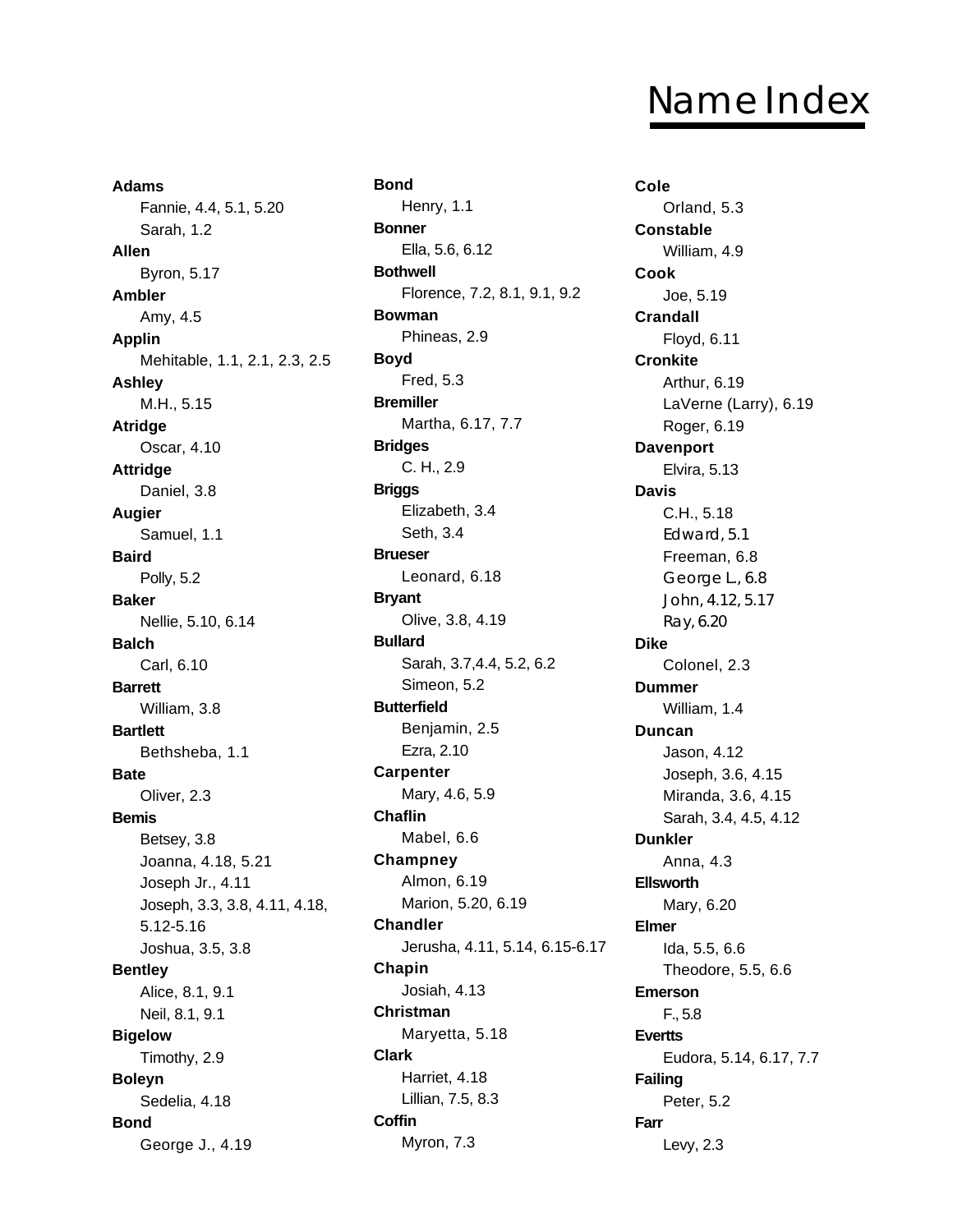**Field** David, 4.6, 5.8 Mary, 4.6, 5.8 **Fiske** David, 2.2 **Fletcher** Willard, 2.10 **Flowers** Elizabeth, 4.7, 5.10 **Follett** Iva, 6.20, 7.10 **Frary** Henrietta, 6.19 **Frost** Jesse, 2.5 **Fuller** Arnetta, 5.21, 6.20, 7.9, 7.10 **Gerow** Chadwick, 6.8 **Gifford** Ella May, 6.18 **Hadley** Abel R., 4.13, 5.1, 5.20, 6.19 Abigail, 2.10, 3.3, 4.13 Ada S., 5.19 Adaline, 4.14, 4.16, 5.18 Adaline L., 4.11 Addah-Belle, 5.3 Addison C., 4.13 Adella, 5.4 Admatha, 5.1, 6.1, 7.1 Agnes E., 5.21 Albert, 4.7, 5.10, 6.14, 7.3 Alfred, 3.7, 4.4, 4.17 Alice, 5.18, 7.7 Alice M., 5.9 Almira, 4.7, 6.1 Almyra, 3.7, 5.2 Alonzo F., 4.6, 5.9 Alvin, 4.5, 7.7 Alvira (Elvira), 3.8 Amanda, 4.6 Ambrose W., 5.14, 6.15 Amos, 2.4 Andrew, 5.18

**Hadley (cont'd)** Ann, 1.2 Arlene, 7.7 Arthur, 5.18 Arvilla, 4.13 Augustus, 4.6 Benjamin, Intro.1, 1.1, 1.2, 2.1, 2.3-2.5, 2.10, 3.5, 3.6, 3.8, 4.15, 4.18, 4.19 Benjamin Jr., 3.8 Bert, 6.5 Bert N., 6.13 Betsey, 3.4, 4.7, 5.3 Blanche, 5.11 Burdett, 6.17 Caroline E., 9.1 Carrie, 5.17 Charles, 5.11, 6.20, 7.10 Charles Jr., 7.10 Charles M. (Cassius M.), 5.21, 6.20, 7.9, 7.10 Charles N., 4.18, 5.21, 6.20 Charles R., 4.12 Clara, 5.18 Clarence, 6.5, 6.13, 7.6 Claret, 5.1 Clarissa, 4.19 Clark, 6.20 Claude A., 7.6 Clayton, 6.20, 7.9 Clayton E., 5.20 Cornelia (Caroline), 4.14, 5.1, 5.20, 6.19 Cornelius, 3.4 Cornelius M., 4.11, 5.14, 6.15-6.17 Cornelius S. (Neil S.), 6.16 Daniel (David), 5.18 Daniel, 4.10, 4.13 David, 7.9 David Randolph, 5.5, 6.7, 7.5 Delle, 6.3, 6.5 Dennis, Intro.3 Dexter Horatio, 5.3

**Hadley (cont'd)** Dorothy l., 6.20 Ebenezer, 1.2, 2.1, 2.5, 2.10, 3.1, 3.3-3.6, 3.8, 4.11, 5.12- 5.16 Ebenezer Jr., 3.5 Ebenezer Bemis, 4.11, 5.15 Edmund, 3.9, 4.7 Edmund C., 5.10 Edna, 6.10, 6.18 Edward, 5.6, 6.11 Edward L., 4.18 Edwin S. (Edward), 4.11, 5.14, 6.16 Eleazor, 1.3 Elias, 3.4, 4.12, 5.17 Elijah, 3.7, 4.13, 4.17 Eliza, 4.4 Elizabeth, 2.1, 5.8 Ella, 4.17, 5.3 Ellen, 5.9, 5.11 Ellen L., 4.19 Elsie, 6.15 Elvira, 5.3 Emily, 4.12, 5.8 Emma J., 5.10 Emmagene, 5.3 Ephraim, 3.6, 4.14, 4.16, 5.18 Ethel, 6.12, 6.16, 7.3 Eunice, 2.3 Eva, 5.10 Evaline, 4.7 Evaline J., 4.18 Everett Ernest, 5.18 F. Reo, 5.20 Flora, 6.11 Frank A., 5.20 Frank C., 5.14, 6.17, 7.7 Frank M., 5.10, 6.14 Fred, 5.5, 5.13, 6.10 Frederick Waldo, 6.2 George, Intro.2, 4.19 George Lewis, 4.11, 5.12 Gertrude, 5.17, 6.13 Gillford, 5.6, 6.12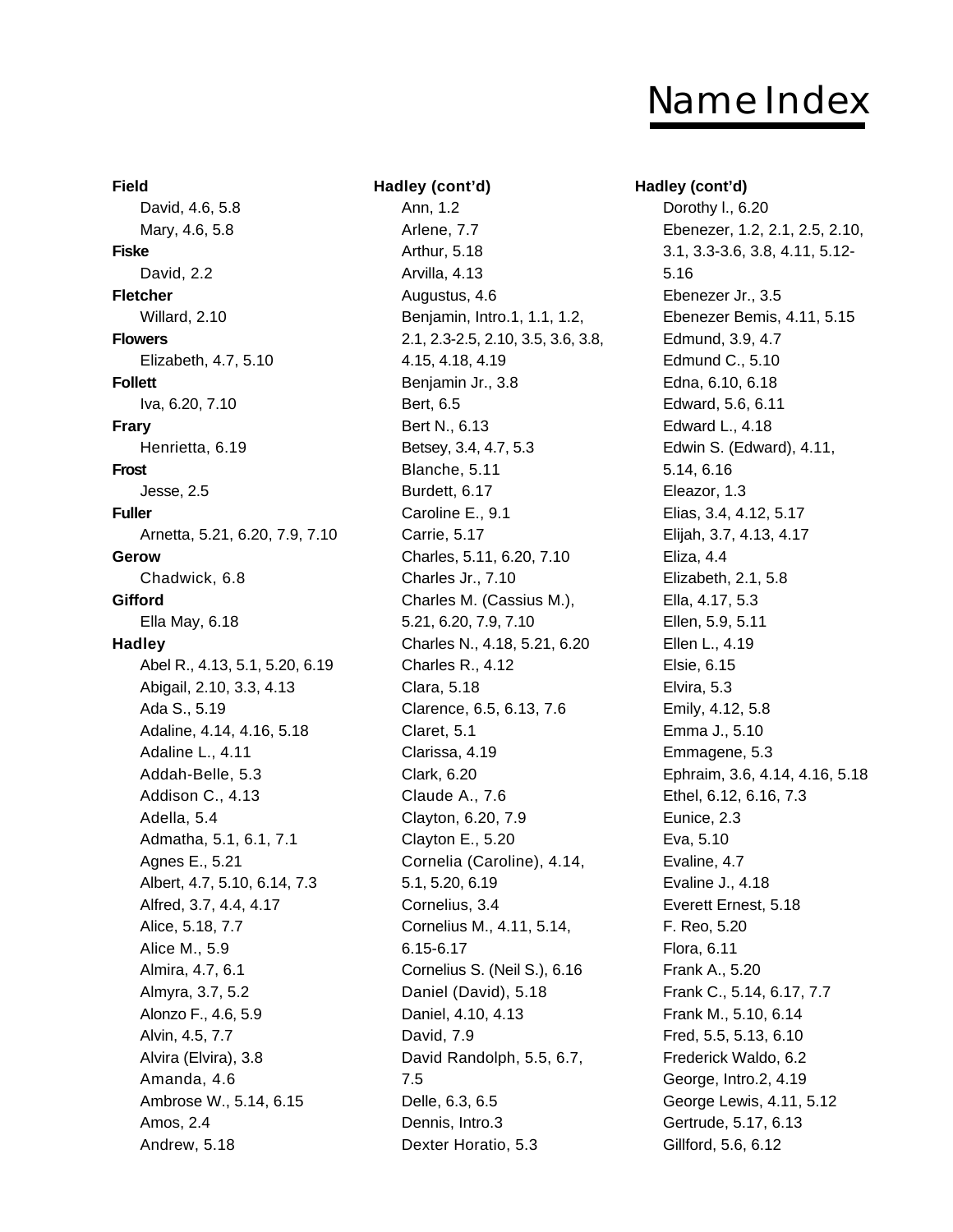#### **Hadley (cont'd)** Guy, 6.5, 7.4, 8.2 H. Earle, 6.14 Hanah, 1.2 Hannibal, 4.6, 5.8 Hattie, 5.12 Hazel, 6.18 Helen, 5.13 Henry, 4.11, 4.15 Henry H., 5.7, 6.13, 7.6 Horace H., 4.11, 5.16, 6.17 Horace W., 4.18, 6.18, 7.8 Horatio, 3.7, 4.4, 5.2, 6.2 Howard, 6.12, 6.15 Ida, 5.11 Iola, 7.6 Iona, 7.6 Jacob, 2.10, 3.6, 4.13, 4.15- 4.17, 5.2 Jacob, Reverend, 3.6, 3.7, 4.13, 5.2, 5.18-5.20 Jacob Jr., 4.14, 4.16, 5.18 Jane, 4.7 Jason Duncan, 4.12, 5.17 Jennie, 5.18 Jerome, 4.13 Jesse, 2.10, 3.1, 4.1, 4.6, 4.7, 4.9, 4.11, 4.12, 5.3, 5.20 Jesse Jr., 3.3, 4.6, 5.7-5.9 Jesse F., 4.4, 5.1, 5.20, 6.1, 6.19, 7.2 Jesse Failing, 5.3, 6.2 Jesse R., 6.2 Jessie, 6.18 Jettien, 5.17 John, Intro.2, Intro.3, 1.2, 2.2, 2.3, 4.4, 7.3 John B., 9.1, 9.2 John F., 5.4 John Reynolds, 9.2 Jonas, 2.3

Jonas S., 4.12

Jonathan, 1.1, 2.3, 3.5 Joseph, Intro.3, 2.3 Judith Marie, 9.2

#### **Hadley (cont'd)**

June, 4.15 Kenneth W., 6.18 Laura, 3.7, 4.4 Laura Ann, 4.18 Lee, 6.16 Lee A., Intro.1, 6.9, 7.5, 8.3 Lee Robert, 8.3 Lestina S., 4.11 Levi, 3.5 Lewis, 3.9 Lindal Wilder, 4.4, 5.4 Lou Ann, 8.3 Lucile, 6.20 Lucille, 7.3 Lucille Esther, 6.19 Lucinda, 3.8 Lucy, 2.3 Lucy A., 5.4 Lucy Mae, 6.2 Luella, 5.15 Lulu, 6.11 Lulu Maebelle, 4.18 Luther, 3.7 Luthur, 3.9, 4.4 Marcelia, 5.3 Marion, 5.13 Marion N., 4.6 Marshall, 7.4, 8.2 Marshall Wilder, 5.5, 6.3, 7.3, 7.4 Martha, 2.10 Martha A., 5.12 Martha Ann, 4.12 Mary, 2.2 Mary Ann, 4.13 Matilda, 5.4 Maxene, 7.8 Mehitable, 1.2 Melissa, 4.7 Merton, 6.17, 7.7 Merton F., 5.5, 6.6 Merton L., 7.8 Milo, 7.1 Moses, Intro.2

#### **Hadley (cont'd)** Nellie, 5.18 Nellie J., 5.10 Nelson H., 4.6, 5.7, 6.13 Orestus, 4.7 Oscar W., 4.11, 5.13 Peter, 2.3 Phebe, 1.2 Pitt, 6.1, 7.1 Polly, 3.6 Precilla, 4.12 Ralph J., 6.10 Raymond, 6.6 Renee, 8.2 Rex Stevens, 6.9 Richard, 7.10 Richard N., 9.1 Robert Lewis, 7.5, 8.3 Robert W., 7.2, 8.1, 9.1, 9.2 Robert W. Jr., 8.1, 9.1 Renold, 8.2 Rufus, 3.8, 4.18, 5.21, 6.20 Ruth, 2.1, 2.3, 5.3 Ruth Louise, 8.3 Samuel, Intro.3, 1.1, 2.1, 3.3, 4.1, 4.4, 5.1, 5.2, 5.4, 5.5, 5.16 Samuel Page, Intro.2 Sarah, 1.2, 2.2, 2.3, 2.10, 5.11 Sarah A., 5.12 Sarah M., 4.12 Selma, 4.11 Sherman, 4.10, 5.11 Simon, 1.2, 2.1, 3.3, 4.7, 5.10 Simon J., 5.10 Sophia, 3.7, 4.4 Starr, 7.1 Stephen, 3.3, 4.4, 4.9, 5.10 Stephen J., 9.1 Susanna, 2.10 Sybil, 3.8 Sylvanius, 4.10 Sylvia, 3.7, 4.4, 4.10, 5.2 Tabitha, Intro.3 Thomas, 1.2, 2.1, 3.6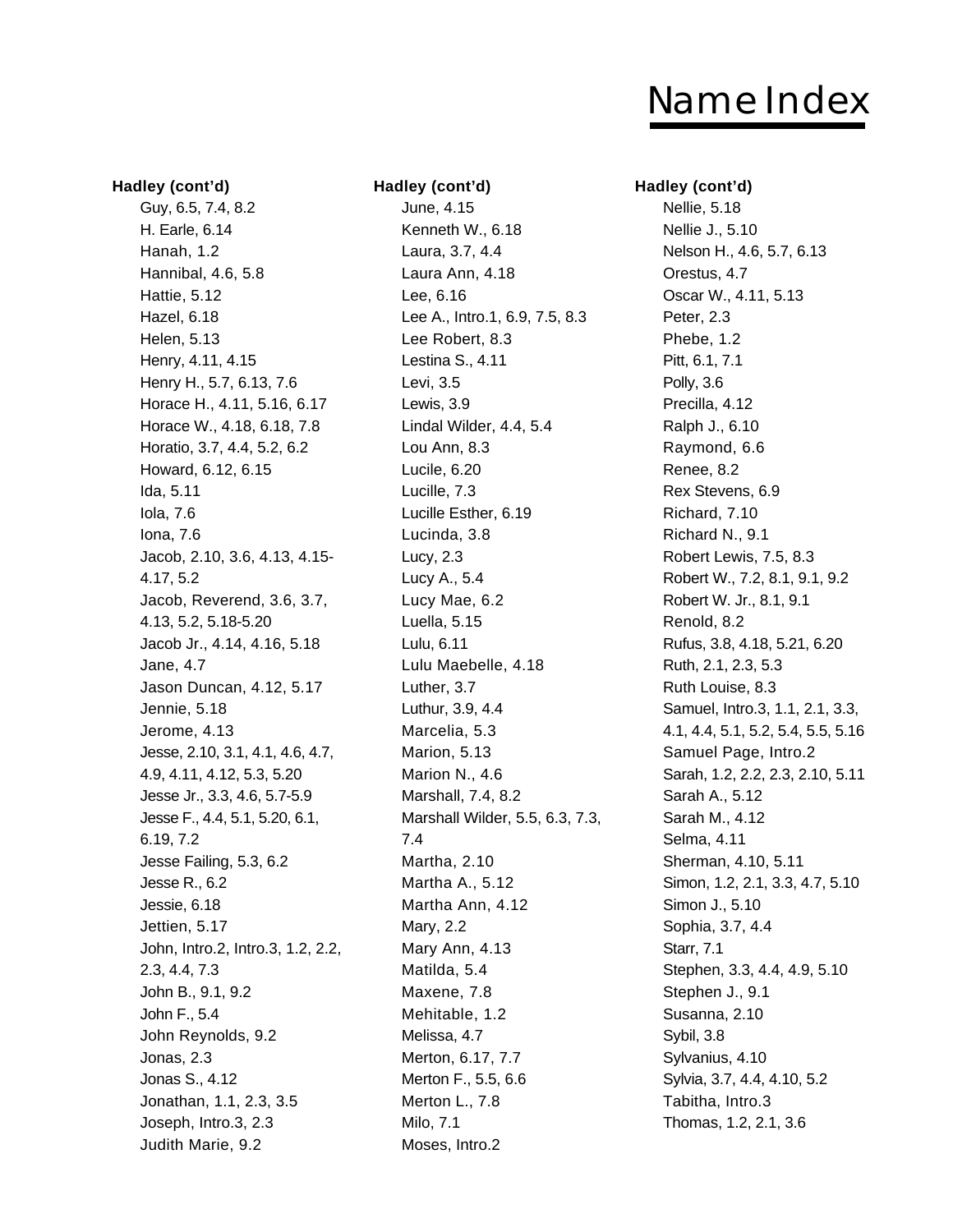**Hadley (cont'd)** Truman, 4.5, 5.5, 6.3, 6.5-6.7, 6.10-6.12, 7.3 Tryphena, 2.3 Unice, 2.3 Valentine N., 5.21 Verna M., 7.6 Vertina, 4.17 Violet (Laura) ("Birdie"), 5.21 Virginia, 7.8 W. Irving, Intro.1, 4.2, 6.2, 7.2, 8.1 Warren, 7.9 Warren F., 7.8 Warren H., 5.16, 6.18, 6.20, 7.8 Warren J., 4.18 Willard H., 5.7 William F., 4.6, 5.9 William I., 8.1 William L., 4.13, 5.19 Willie, 5.12 Wilson, 3.8, 4.19 Zela, 4.5 Zelona, 4.6 Zelva, 6.15 **Hale** Caleb, 5.3 **Harding** Della, 5.6, 6.11 **Harding** Thomas, 5.6, 6.11 **Harris** Horace, 4.7 **Hawes** Daniel, 4.1 Lois, 4.1 **Healey** James, 2.10 **Herriman** Emory, 4.7 Phoebe, 4.13, 5.19 **Hills** Miranda, 4.11, 5.15

**Holden** Emma, 5.14, 6.15 **Howe** Oressa, 5.16, 6.18, 7.8 **Hoyt** Russell, 5.21 **Hughey** Edna, 6.16 **Hunter** A.E., 4.5 Beatrice, 6.20 **Huskey** Violet, 6.3, 7.3 **Ingersoll** Ann, 4.10, 5.11 **Johnson** Anna, 5.3, 6.2, 7.2 **Jones** Merilyn, 7.4, 8.2 **Keller** Elva, 7.5 **Kemp** Ruth, 2.3 **Klock** Hendrick, 7.5 John J., 7.5 **Knollin** Eva, 5.20 **Koder** Joseph, 6.18 **Lamb** James, 5.3 **Lashure** Chloe, 5.17 **Lawrence** Ruth, 1.2, 2.1 **Lindmuth** Florence, 6.10 **Lindsay** Charles, 5.17 W.G., 5.17 **McKee** Evaline, 5.20 **Merriam** Ebenezer, 1.2

**Merrick** Hannah, 3.4 **Miller** Blanche, 6.20 **Minot** John, 2.3 **Mitchell** Mattie, 6.20 **Moore** Frank, 2.7 **Munro** Edmund, 2.7 **Newcome** Orpha, 6.1, 7.1 **Newton** Ellen, 5.1, 6.1, 7.1 **Nichols** Leon, 6.11 **Norris** Frank, 7.5, 8.3 **Norris** Jane Alice, 7.5, 8.3 **O'Glivie** Wallace, 4.19 **Otto** Wesley, 5.2 **Page** Rebecca, Intro.2 **Palmer** Lavina, 4.13 **Parker** Captain, 2.1, 2.3 **Parsons** Marie, 4.10 **Peck** Clarence, 5.19 Frances, 5.19 **Pendlebury** Robert, 6.11 **Perham** Mary, 4.6 **Pierce** Susanna, 2.5 **Pierrepont** H.B., 4.9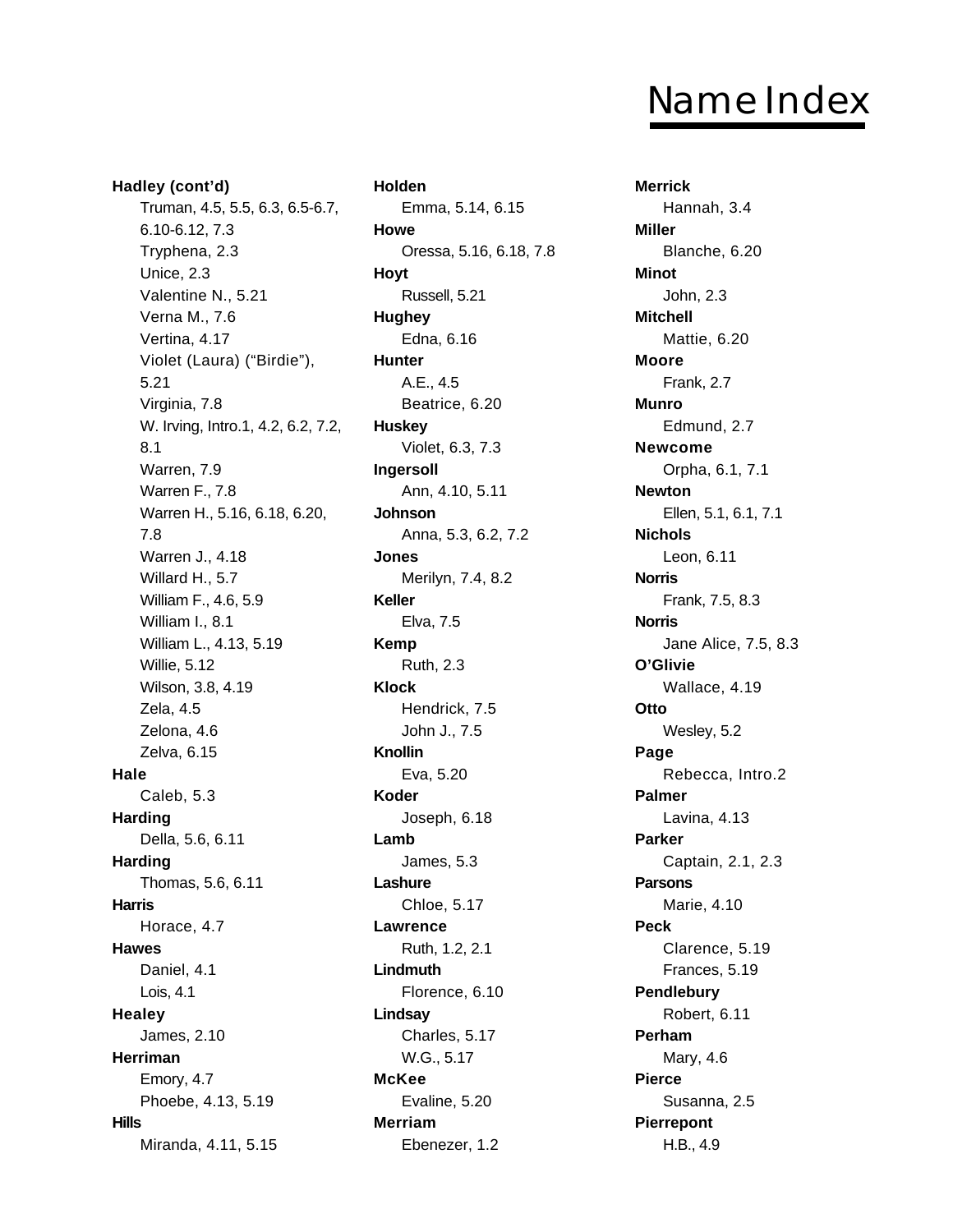**Pohl** Lewis, 7.5 Lulu, 7.5, 8.3 **Prentis** Arthur, 5.3 **Prescott** Azabah, 2.3 James, 2.3 William, 6.8 **Reynolds** Dorothy, 8.1, 9.2 Irving, 8.1, 9.2 **Rice** Abel, 3.6 Abigail, 3.1, 3.6, 5.18-5.20 Ephraim, 3.6, 4.16 Joanna, 3.6 Lavina, 3.6, 4.13, 4.16 Lavina (Laura), 4.13 Molly (Polly), 2.10, 3.6, 4.13, 4.15-4.17, 5.2 **Russett** Francis, 6.20 **Sargent** Calvin, 3.7 John, 2.7 Mary, 3.6 **Scott** Byron, 5.18 Elizabeth, 5.18 George, 4.13 **Sellick** G., 5.8 **Severance** William, 4.4 **Shearer** Madeline, 6.3, 7.4 **Sherman** C.W., 4.18 Ebenezer, 5.13 **Smith** Elmira, 5.14, 6.16 Ferdinand, 6.1 **Snyder** Marie, 5.5, 6.6

**Spalding** Abigail, 1.2, 2.5, 3.1, 3.5, 3.6 Jacob, 2.5 Joanna, 2.5 Samuel, 2.5 Susanna, 2.5 **Spaulding** Abigail, 2.10, 3.8, 4.19 **Sprague** Andrew, 5.10 **Stevens** Albert, 5.10 Antoinette, 5.6, 6.11 Edmund, 4.7 Henry, 5.5, 6.7 Hiram, 4.7 Julia May, 5.5, 6.7, 7.5 **Stoddard** Jemima, 3.8, 4.11, 4.18 **Streeter** Caroline, 5.5, 6.7 **Studley** Andrew, 4.11 **Taylor** Miranda, 3.6, 4.15 **Thacker** Dr., 5.2 **Thomas** Catherine, 4.6, 5.7, 6.13 Sarah, 4.11, 5.16, 6.18 **Tift** Harry, 6.12 **Travers** A. Erle, 5.21 **Upson** Ambrose, 4.6 **Upton** Harriet, 4.5, 5.5, 6.3, 6.6, 6.7, 6.10-6.12 **Van Auken** Elizabeth, 5.5, 6.10 **Wait** Maria, 4.7, 5.10, 6.14 **Warren** Joseph, 2.3

**Wasson** Dora, 6.13, 7.6 **Weast** Sallie, 5.12 **Weed** Hannah, 4.4, 5.4 **Wellman** Sarah, 4.11, 5.12 **Weltsie** Elizabeth, 5.7, 6.13, 7.6 **Wheeler** John (Joshua), 1.2 **Whipple** Maria, 3.9 **Wilder** Abigail, 2.10, 3.1, 4.1, 4.6, 4.7, 4.9, 4.11, 4.12 Betsey, 3.3, 4.1, 5.1, 5.2, 5.4, 5.5 Clairessa, 3.3, 4.9, 5.11 Clark, 4.7 Elias, 3.1 John, 3.6 Joshua, 3.1, 4.1 Lindal, 3.4 Lorancy S., 4.18, 5.21, 6.20 Lorenzo, 5.4 Moses, 4.1 Sphedey, 3.4, 4.12 **Williams** Audra, 6.12 Charles, 6.16 Edward, 5.17 **Wiltie** E.M., 4.18 **Wodell** Emily, 5.5, 6.3, 7.3, 7.4 **Wood** Patty, 4.6, 5.8 **Woodard** Charles, 5.17 Eudora, 4.12, 5.17 Levi, 4.7 Sidney, 4.12